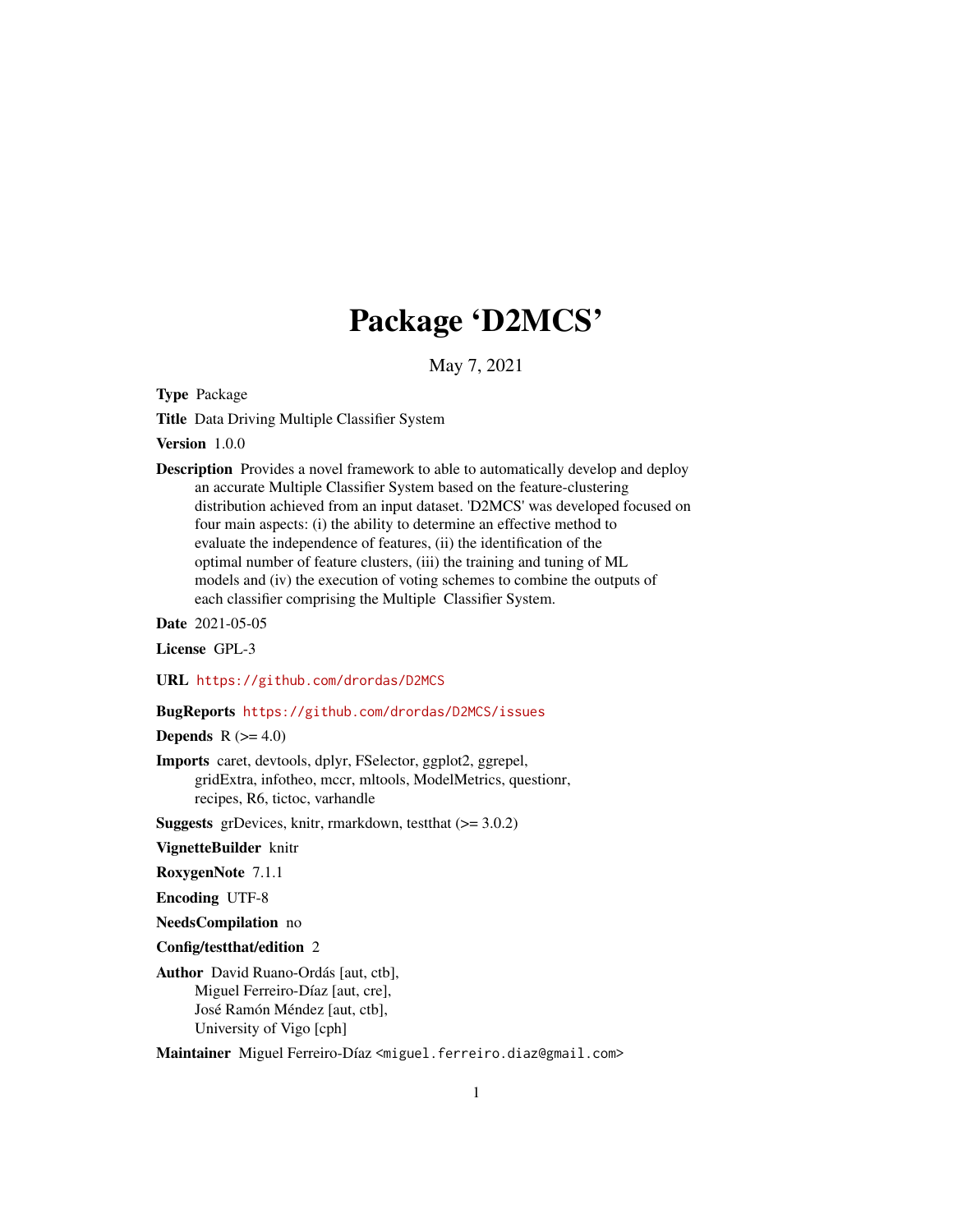Repository CRAN Date/Publication 2021-05-07 09:30:03 UTC

# R topics documented:

| 3                                                                                                                                                                                                                                    |
|--------------------------------------------------------------------------------------------------------------------------------------------------------------------------------------------------------------------------------------|
| $\overline{4}$                                                                                                                                                                                                                       |
| $\overline{5}$                                                                                                                                                                                                                       |
| 6                                                                                                                                                                                                                                    |
| 11                                                                                                                                                                                                                                   |
| 12                                                                                                                                                                                                                                   |
| 13                                                                                                                                                                                                                                   |
| 15                                                                                                                                                                                                                                   |
| 16<br>Combined Voting run in the contract of the contract of the contract of the contract of the contract of the contract of the contract of the contract of the contract of the contract of the contract of the contract of the con |
| 18                                                                                                                                                                                                                                   |
| 20                                                                                                                                                                                                                                   |
| 24                                                                                                                                                                                                                                   |
| 27                                                                                                                                                                                                                                   |
| 28                                                                                                                                                                                                                                   |
| 30                                                                                                                                                                                                                                   |
| 33                                                                                                                                                                                                                                   |
| 36                                                                                                                                                                                                                                   |
| 37                                                                                                                                                                                                                                   |
| 38<br>FP                                                                                                                                                                                                                             |
| 39                                                                                                                                                                                                                                   |
| 40                                                                                                                                                                                                                                   |
| 43                                                                                                                                                                                                                                   |
| 44                                                                                                                                                                                                                                   |
| 45                                                                                                                                                                                                                                   |
| 46                                                                                                                                                                                                                                   |
| 47                                                                                                                                                                                                                                   |
| 49                                                                                                                                                                                                                                   |
| 50                                                                                                                                                                                                                                   |
| 51                                                                                                                                                                                                                                   |
| 52<br><b>MCC</b>                                                                                                                                                                                                                     |
| 53                                                                                                                                                                                                                                   |
| 54                                                                                                                                                                                                                                   |
| 55                                                                                                                                                                                                                                   |
| 57                                                                                                                                                                                                                                   |
| 58                                                                                                                                                                                                                                   |
| 59                                                                                                                                                                                                                                   |
| 60                                                                                                                                                                                                                                   |
| <b>NPV</b><br>61                                                                                                                                                                                                                     |
| 62                                                                                                                                                                                                                                   |
| 63                                                                                                                                                                                                                                   |
| 64                                                                                                                                                                                                                                   |
| 65<br>Precision                                                                                                                                                                                                                      |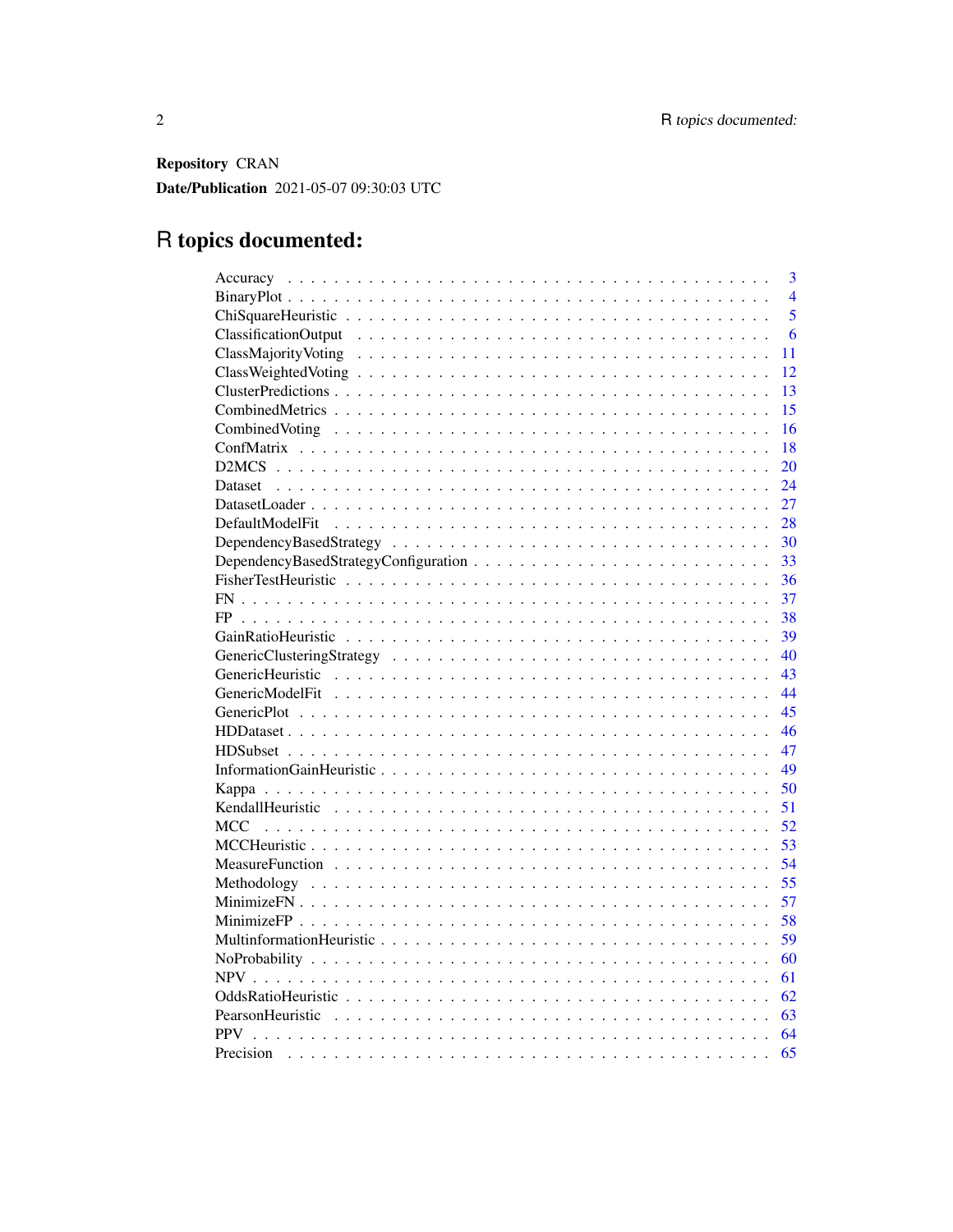#### <span id="page-2-0"></span>Accuracy 3

| Index | 105 |  |
|-------|-----|--|
|       |     |  |

Accuracy *Computes the Accuracy measure.*

# Description

Computes the ratio of number of correct predictions to the total number of input samples.

# Details

 $Accuracy = (NumberCorrect Predictions)/(TotalNumber of Predictions)$ 

# Super class

D2MCS:: MeasureFunction -> Accuracy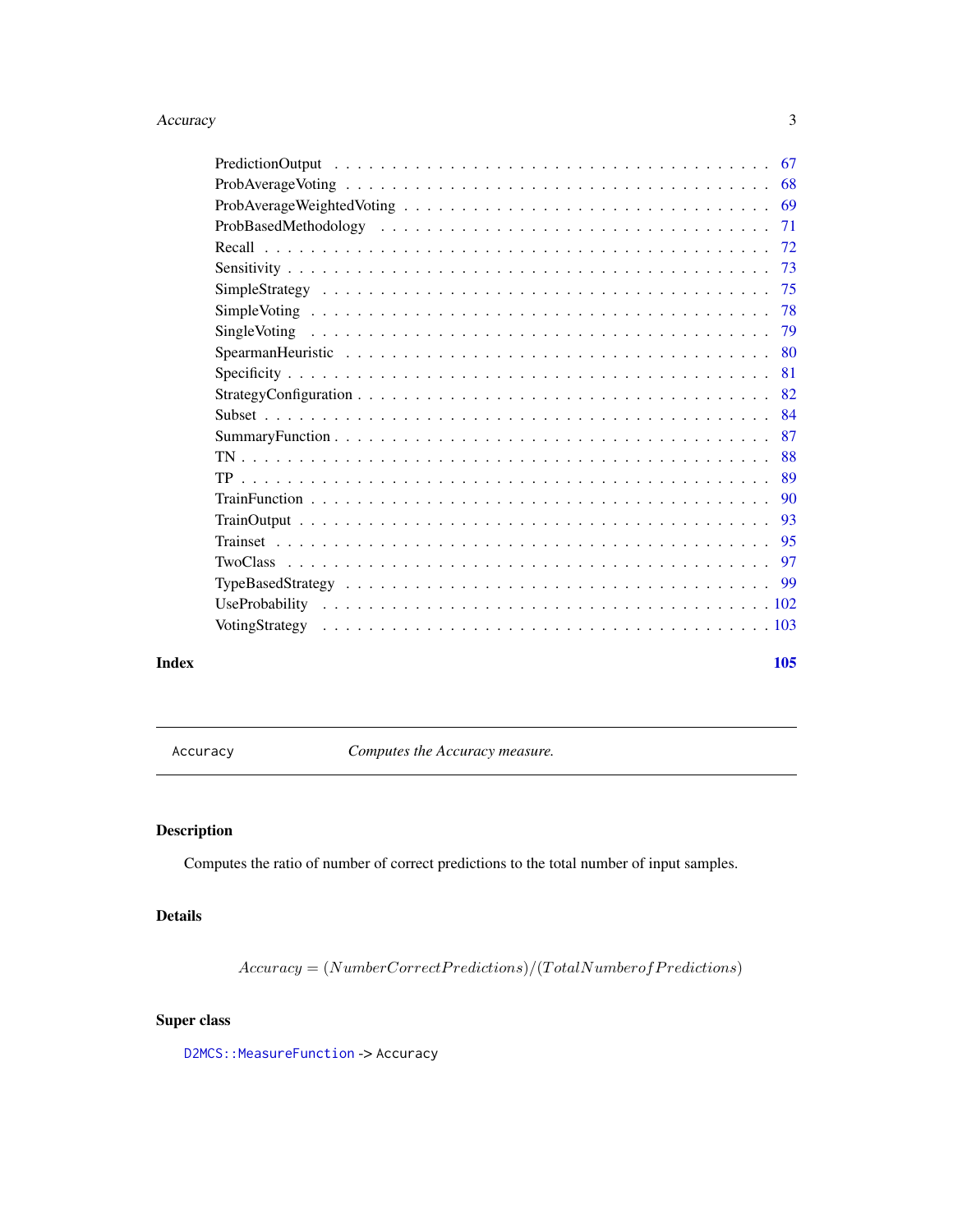# <span id="page-3-0"></span>Methods

#### Public methods:

- [Accuracy\\$new\(\)](#page-3-1)
- [Accuracy\\$compute\(\)](#page-3-2)
- [Accuracy\\$clone\(\)](#page-3-3)

<span id="page-3-1"></span>Method new(): Method for initializing the object arguments during runtime.

```
Usage:
```

```
Accuracy$new(performance.output = NULL)
```
*Arguments:*

performance.output An optional [ConfMatrix](#page-17-1) used as basis to compute the performance.

<span id="page-3-2"></span>Method compute(): The function computes the Accuracy achieved by the M.L. model.

*Usage:*

Accuracy\$compute(performance.output = NULL)

*Arguments:*

performance.output An optional [ConfMatrix](#page-17-1) parameter to define the type of object used as basis to compute the Accuracy measure.

*Details:* This function is automatically invoke by the [ClassificationOutput](#page-5-1) object.

*Returns:* A [numeric](#page-0-0) vector of size 1 or [NULL](#page-0-0) if an error occurred.

<span id="page-3-3"></span>Method clone(): The objects of this class are cloneable with this method.

*Usage:*

Accuracy\$clone(deep = FALSE)

*Arguments:*

deep Whether to make a deep clone.

#### See Also

[MeasureFunction](#page-53-1), [ClassificationOutput](#page-5-1), [ConfMatrix](#page-17-1).

<span id="page-3-4"></span>

| BinaryPlot | Plotting feature clusters following bi-class problem. |
|------------|-------------------------------------------------------|
|------------|-------------------------------------------------------|

# Description

The [BinaryPlot](#page-3-4) implements a basic plot for bi-class problem.

#### Super class

[D2MCS::GenericPlot](#page-0-0) -> BinaryPlot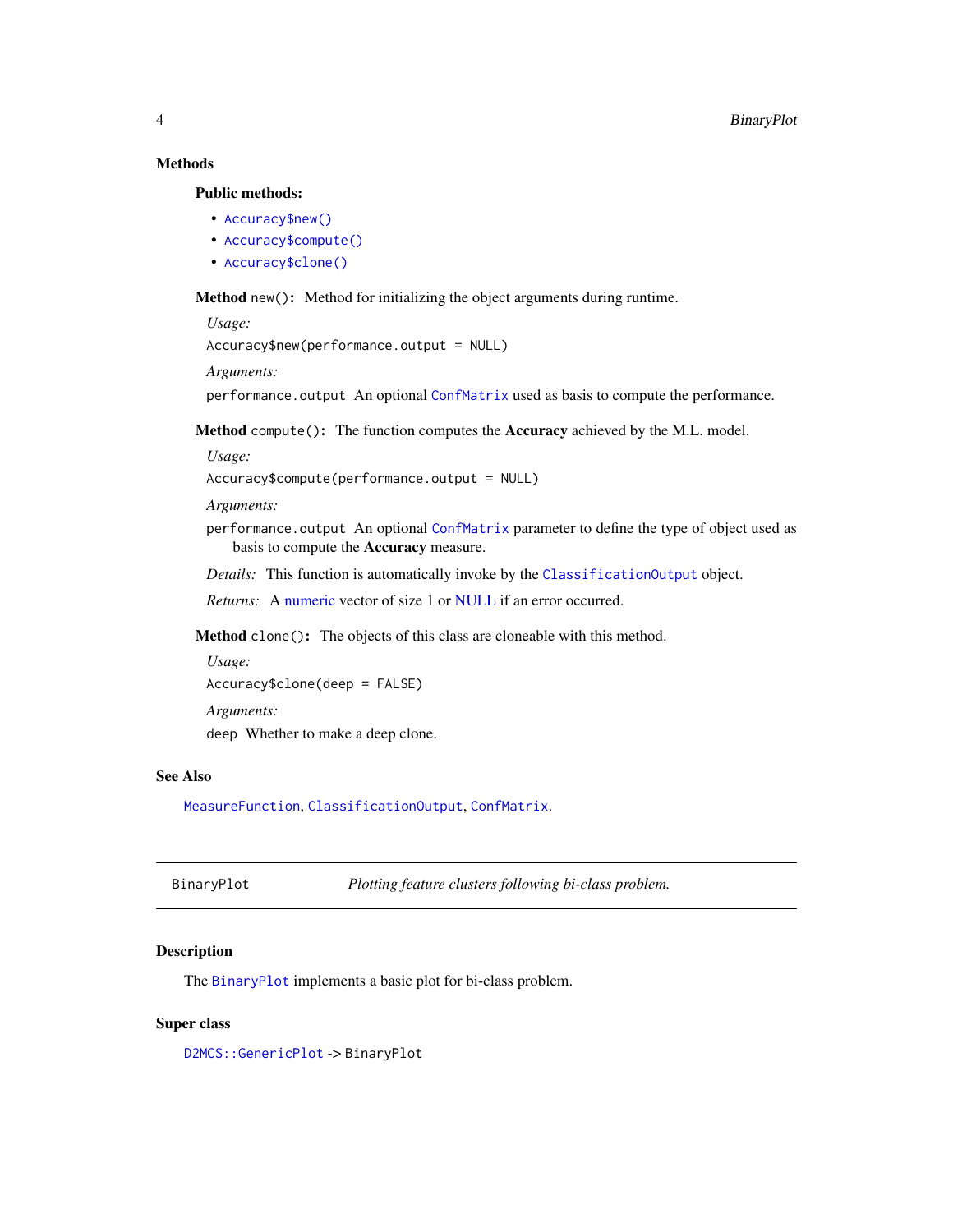# <span id="page-4-0"></span>ChiSquareHeuristic 5

# Methods

# Public methods:

- [BinaryPlot\\$new\(\)](#page-3-1)
- [BinaryPlot\\$plot\(\)](#page-4-1)
- [BinaryPlot\\$clone\(\)](#page-3-3)

Method new(): Empty function used to initialize the object arguments in runtime.

*Usage:* BinaryPlot\$new()

<span id="page-4-1"></span>Method plot(): Plots feature-clustering data from a bi-class problem.

*Usage:* BinaryPlot\$plot(summary)

*Arguments:*

summary A [data.frame](#page-0-0) comprising the elements to be plotted.

Method clone(): The objects of this class are cloneable with this method.

*Usage:* BinaryPlot\$clone(deep = FALSE) *Arguments:*

deep Whether to make a deep clone.

# See Also

[GenericPlot](#page-44-1)

ChiSquareHeuristic *Feature-clustering based on ChiSquare method.*

# Description

Performs feature-clustering based on ChiSquare method.

# Super class

[D2MCS::GenericHeuristic](#page-0-0) -> ChiSquareHeuristic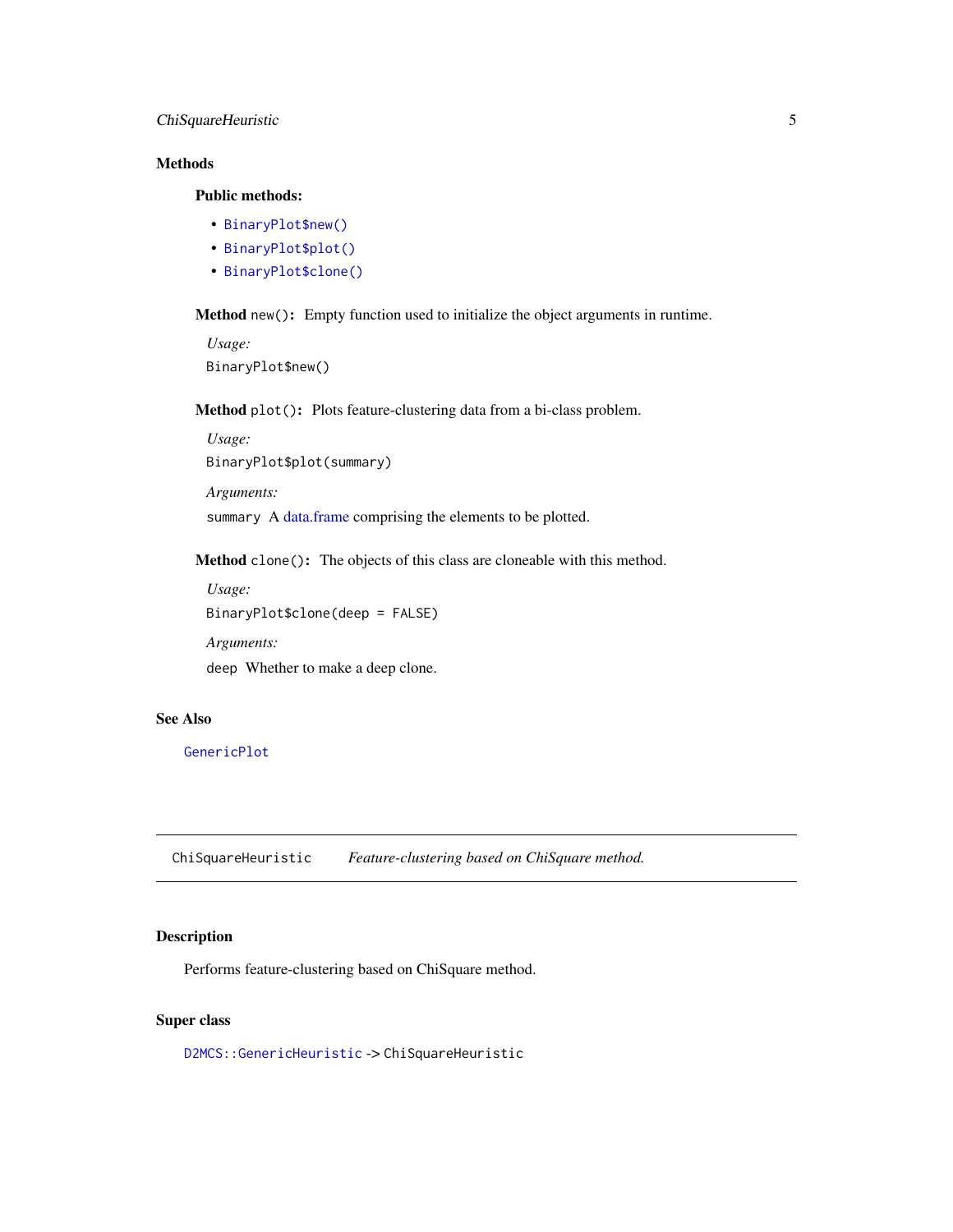# <span id="page-5-0"></span>**Methods**

# Public methods:

- [ChiSquareHeuristic\\$new\(\)](#page-3-1)
- [ChiSquareHeuristic\\$heuristic\(\)](#page-5-2)
- [ChiSquareHeuristic\\$clone\(\)](#page-3-3)

Method new(): Empty function used to initialize the object arguments in runtime.

*Usage:* ChiSquareHeuristic\$new()

<span id="page-5-2"></span>Method heuristic(): Functions responsible of performing the ChiSquare feature-clustering operation.

*Usage:*

```
ChiSquareHeuristic$heuristic(col1, col2, column.names = NULL)
```
*Arguments:*

col1 A [numeric](#page-0-0) vector or matrix required to perform the clustering operation.

col2 A [numeric](#page-0-0) vector or matrix to perform the clustering operation.

column.names An optional [character](#page-0-0) vector with the names of both columns.

*Returns:* A [numeric](#page-0-0) vector of length 1 or [NA](#page-0-0) if an error occurs.

Method clone(): The objects of this class are cloneable with this method.

```
Usage:
ChiSquareHeuristic$clone(deep = FALSE)
Arguments:
deep Whether to make a deep clone.
```
# See Also

[Dataset](#page-23-1), [chisq.test](#page-0-0)

<span id="page-5-1"></span>ClassificationOutput *D2MCS Classification Output.*

# Description

Allows computing the classification performance values achieved by D2MCS. The class is automatically created when [D2MCS](#page-19-1) classification method is invoked.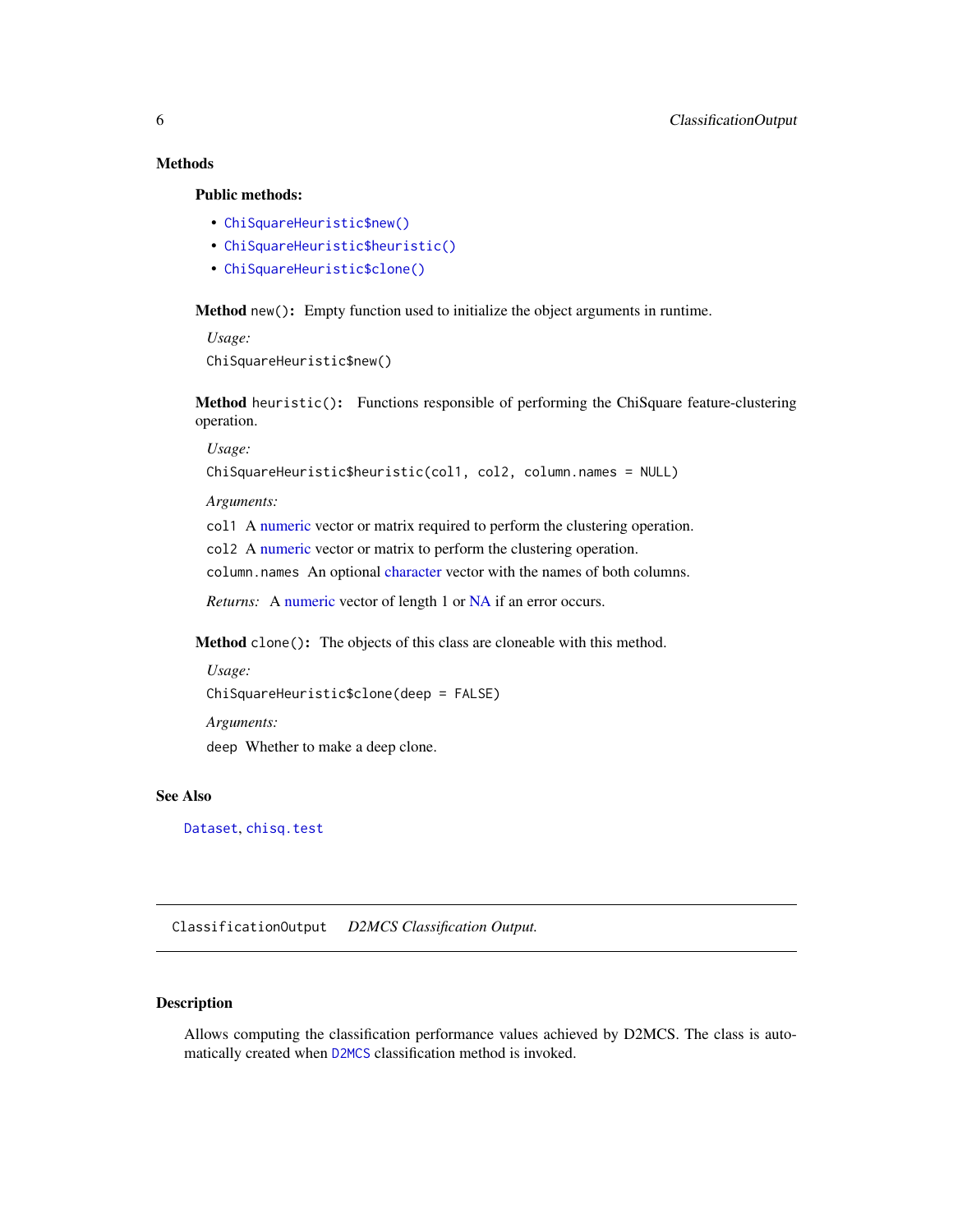# ClassificationOutput 7

# **Methods**

# Public methods:

- [ClassificationOutput\\$new\(\)](#page-3-1)
- [ClassificationOutput\\$getMetrics\(\)](#page-6-0)
- [ClassificationOutput\\$getPositiveClass\(\)](#page-6-1)
- [ClassificationOutput\\$getModelInfo\(\)](#page-6-2)
- [ClassificationOutput\\$getPerformances\(\)](#page-6-3)
- [ClassificationOutput\\$savePerformances\(\)](#page-7-0)
- [ClassificationOutput\\$plotPerformances\(\)](#page-7-1)
- [ClassificationOutput\\$getPredictions\(\)](#page-8-0)
- [ClassificationOutput\\$savePredictions\(\)](#page-9-0)
- [ClassificationOutput\\$clone\(\)](#page-3-3)

Method new(): Method for initializing the object arguments during runtime.

*Usage:*

ClassificationOutput\$new(voting.schemes, models)

*Arguments:*

voting.schemes A [list](#page-0-0) containing the voting schemes used (inherited from [VotingStrategy](#page-102-1). models A [list](#page-0-0) containing the used [Model](#page-0-0) during classification stage.

<span id="page-6-0"></span>Method getMetrics(): The function returns the measures used during training stage.

*Usage:*

ClassificationOutput\$getMetrics()

*Returns:* A [character](#page-0-0) vector or [NULL](#page-0-0) if training was not performed.

<span id="page-6-1"></span>Method getPositiveClass(): The function gets the name of the positive class used for training/classification.

*Usage:*

ClassificationOutput\$getPositiveClass()

*Returns:* A [character](#page-0-0) vector of size 1.

<span id="page-6-2"></span>Method getModelInfo(): The function compiled all the information concerning to the M.L. models used during training/classification.

*Usage:*

ClassificationOutput\$getModelInfo(metrics = NULL)

*Arguments:*

metrics A [character](#page-0-0) vector defining the metrics used during training/classification.

*Returns:* A [list](#page-0-0) with the information of each M.L. model.

<span id="page-6-3"></span>Method getPerformances(): The function is used to compute the performance of D2MCS.

*Usage:*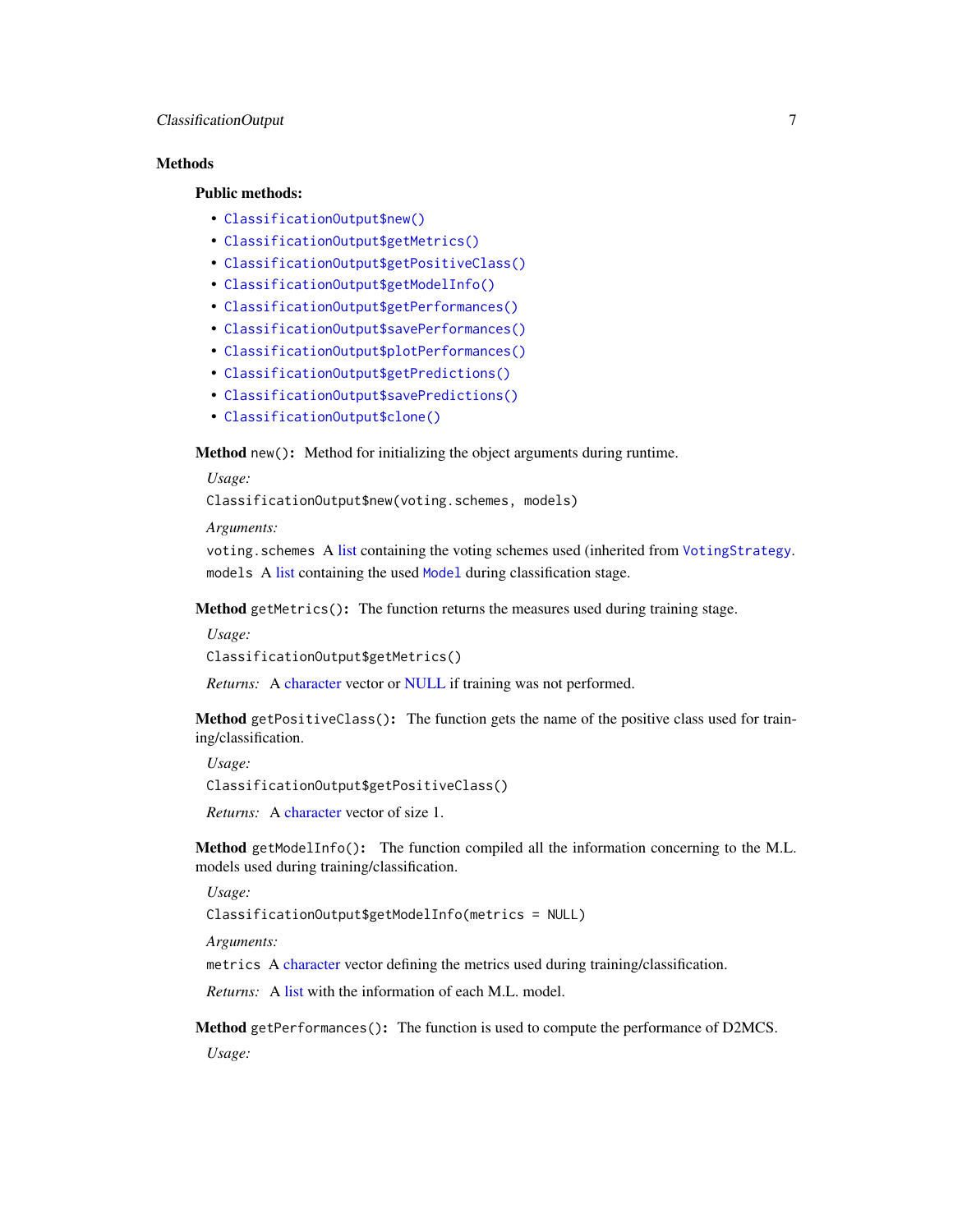```
ClassificationOutput$getPerformances(
  test.set,
  measures,
  voting.names = NULL,
  metric.names = NULL,
  cutoff.values = NULL
)
```
*Arguments:*

test. set A [Subset](#page-83-1) object used to compute the performance.

- measures A [character](#page-0-0) vector with the measures to be used to compute performance value (inherited from [MeasureFunction](#page-53-1)).
- voting.names A [character](#page-0-0) vector with the name of the voting schemes to analyze the performance. If not defined, all the voting schemes used during classification stage will be taken into account.
- metric.names A [character](#page-0-0) containing the measures used during training stage. If not defined, all training metrics used during classification will be taken into account.
- cutoff.values A [character](#page-0-0) vector defining the minimum probability used to perform a a positive classification. If is not defined, all cutoffs used during classification stage will be taken into account.

dir.path A [character](#page-0-0) vector with location where the plot will be saved.

*Returns:* A [list](#page-0-0) of performance values.

<span id="page-7-0"></span>Method savePerformances(): The function is used to save the computed predictions into a CSV file.

```
Usage:
ClassificationOutput$savePerformances(
  dir.path,
  test.set,
 measures,
 voting.names = NULL,
 metric.names = NULL,
  cutoff.values = NULL
)
```
*Arguments:*

dir.path A [character](#page-0-0) vector with location where the plot will be saved.

test. set A [Subset](#page-83-1) object used to compute the performance.

- measures A [character](#page-0-0) vector with the measures to be used to compute performance value (inherited from [MeasureFunction](#page-53-1)).
- voting.names A [character](#page-0-0) vector with the name of the voting schemes to analyze the performance. If not defined, all the voting schemes used during classification stage will be taken into account.
- metric.names A [character](#page-0-0) containing the measures used during training stage. If not defined, all training metrics used during classification will be taken into account.
- <span id="page-7-1"></span>cutoff.values A [character](#page-0-0) vector defining the minimum probability used to perform a a positive classification. If is not defined, all cutoffs used during classification stage will be taken into account.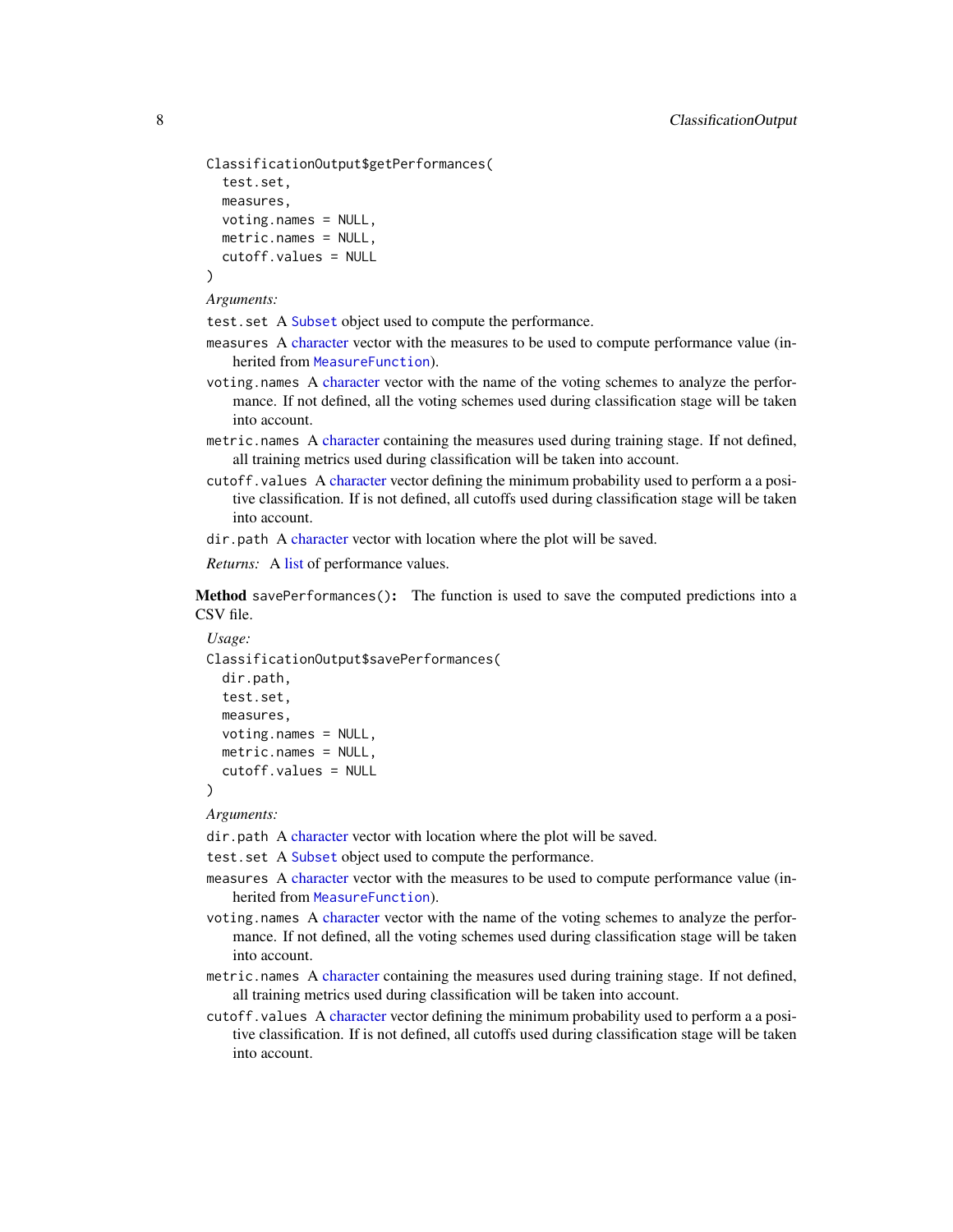# ClassificationOutput 9

Method plotPerformances(): The function allows to graphically visualize the computed performance.

```
Usage:
ClassificationOutput$plotPerformances(
  dir.path,
  test.set,
 measures,
  voting.names = NULL,
 metric.names = NULL,
  cutoff.values = NULL
)
```
*Arguments:*

dir.path A [character](#page-0-0) vector with location where the plot will be saved.

- test. set A [Subset](#page-83-1) object used to compute the performance.
- measures A [character](#page-0-0) vector with the measures to be used to compute performance value (inherited from [MeasureFunction](#page-53-1)).
- voting.names A [character](#page-0-0) vector with the name of the voting schemes to analyze the performance. If not defined, all the voting schemes used during classification stage will be taken into account.
- metric.names A [character](#page-0-0) containing the measures used during training stage. If not defined, all training metrics used during classification will be taken into account.
- cutoff.values A [character](#page-0-0) vector defining the minimum probability used to perform a positive classification. If is not defined, all cutoffs used during classification stage will be taken into account.

<span id="page-8-0"></span>Method getPredictions(): The function is used to obtain the computed predictions.

```
Usage:
ClassificationOutput$getPredictions(
  voting.names = NULL,
 metric.names = NULL,
  cutoff.values = NULL,
  type = NULL,
  target = NULL,filter = FALSE
\lambda
```
*Arguments:*

- voting.names A [character](#page-0-0) vector with the name of the voting schemes to analyze the performance. If not defined, all the voting schemes used during classification stage will be taken into account.
- metric.names A [character](#page-0-0) containing the measures used during training stage. If not defined, all training metrics used during classification will be taken into account.
- cutoff.values A [character](#page-0-0) vector defining the minimum probability used to perform a a positive classification. If is not defined, all cutoffs used during classification stage will be taken into account.
- type A [character](#page-0-0) to define which type of predictions should be returned. If not defined all type of probabilities will be returned. Conversely if "prob" or "raw" is defined then computed 'probabilistic' or 'class' values are returned.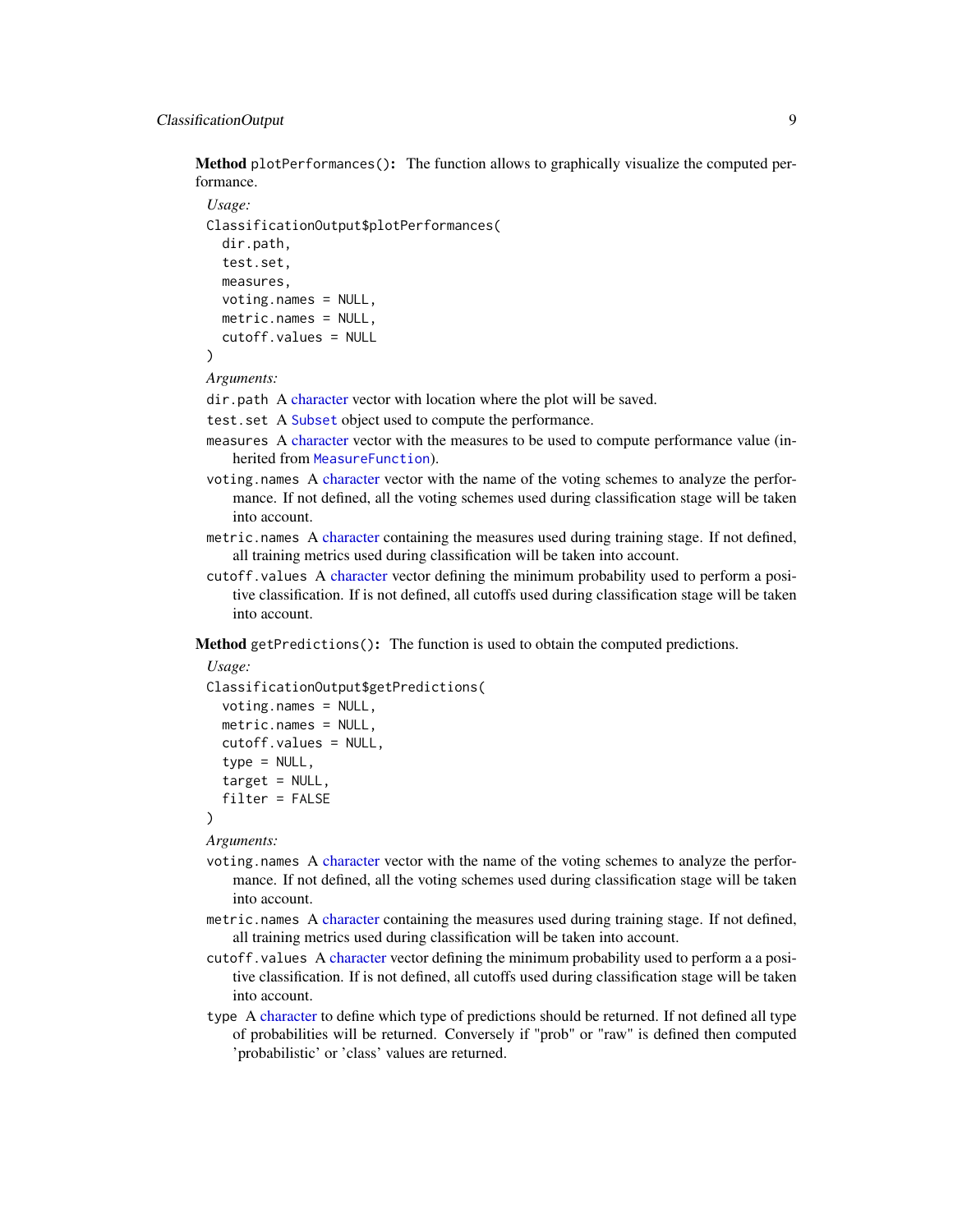target A [character](#page-0-0) defining the value of the positive class.

filter A [logical](#page-0-0) value used to specify if only predictions matching the target value should be returned or not. If [TRUE](#page-0-0) the function returns only the predictions matching the target value. Conversely if [FALSE](#page-0-0) (by default) the function returns all the predictions.

*Returns:* A [PredictionOutput](#page-66-1) object.

<span id="page-9-0"></span>Method savePredictions(): The function saves the predictions into a CSV file.

```
Usage:
ClassificationOutput$savePredictions(
  dir.path,
  voting.names = NULL,
  metric.names = NULL,
  cutoff.values = NULL,
  type = NULL,target = NULL,filter = FALSE
)
```
*Arguments:*

dir.path A [character](#page-0-0) vector with location defining the location of the CSV file.

- voting.names A [character](#page-0-0) vector with the name of the voting schemes to analyze the performance. If not defined, all the voting schemes used during classification stage will be taken into account.
- metric.names A [character](#page-0-0) containing the measures used during training stage. If not defined, all training metrics used during classification will be taken into account.
- cutoff.values A [character](#page-0-0) vector defining the minimum probability used to perform a positive classification. If is not defined, all cutoffs used during classification stage will be taken into account.
- type A [character](#page-0-0) to define which type of predictions should be returned. If not defined all type of probabilities will be returned. Conversely if "prob" or "raw" is defined then computed 'probabilistic' or 'class' values are returned.
- target A [character](#page-0-0) defining the value of the positive class.
- filter A [logical](#page-0-0) value used to specify if only predictions matching the target value should be returned or not. If [TRUE](#page-0-0) the function returns only the predictions matching the target value. Conversely if [FALSE](#page-0-0) (by default) the function returns all the predictions.

Method clone(): The objects of this class are cloneable with this method.

*Usage:*

ClassificationOutput\$clone(deep = FALSE)

*Arguments:*

deep Whether to make a deep clone.

#### See Also

[D2MCS](#page-19-1)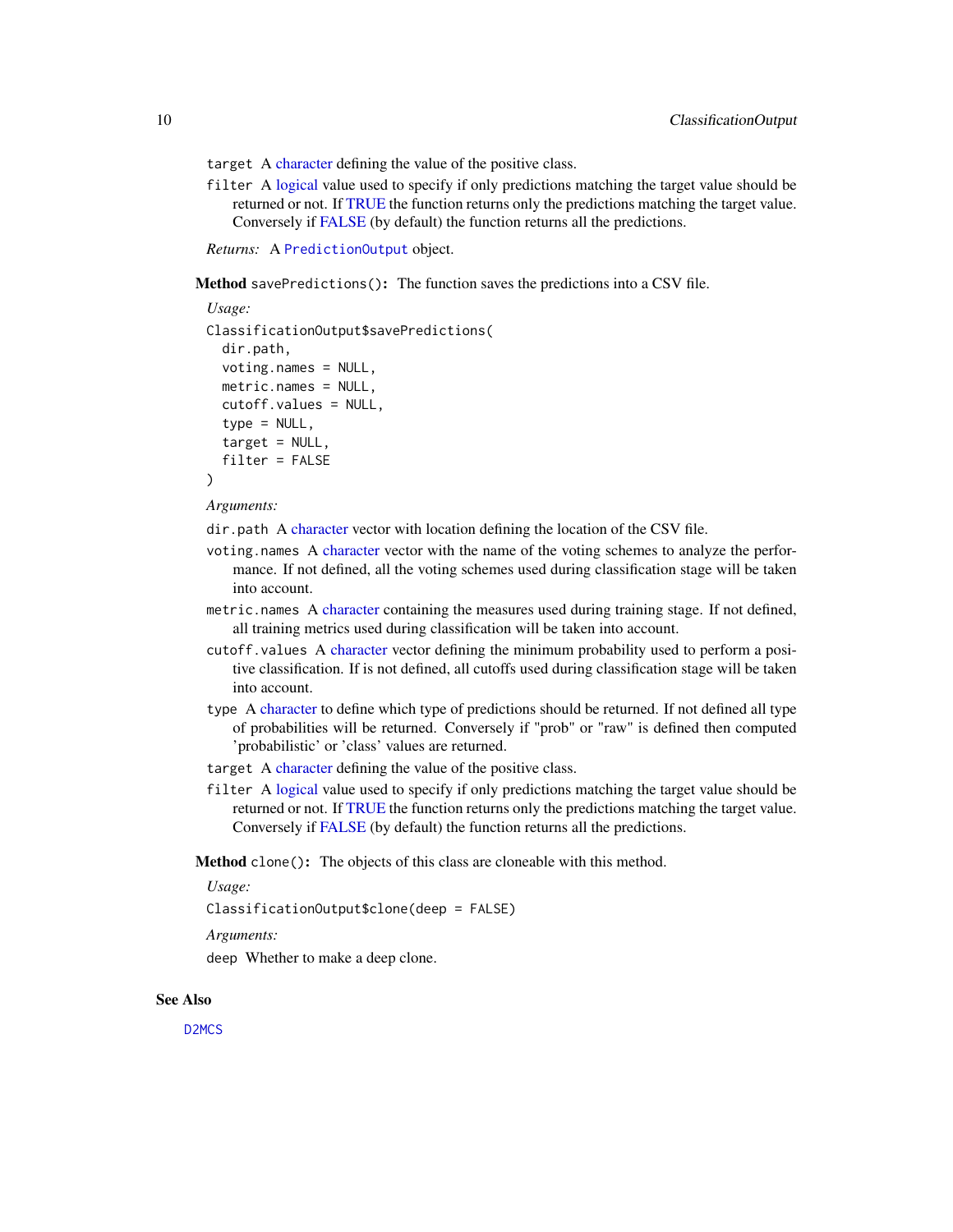<span id="page-10-4"></span><span id="page-10-0"></span>ClassMajorityVoting *Implementation of Majority Voting voting.*

#### Description

Implementation of the parliamentary 'majority voting' procedure. The majority class value is defined as final class. All class values have the same importance.

#### Super class

```
D2MCS::SimpleVoting -> ClassMajorityVoting
```
#### Methods

#### Public methods:

- [ClassMajorityVoting\\$new\(\)](#page-3-1)
- [ClassMajorityVoting\\$getMajorityClass\(\)](#page-10-1)
- [ClassMajorityVoting\\$getClassTie\(\)](#page-10-2)
- [ClassMajorityVoting\\$execute\(\)](#page-10-3)
- [ClassMajorityVoting\\$clone\(\)](#page-3-3)

Method new(): Method for initializing the object arguments during runtime.

*Usage:*

ClassMajorityVoting\$new(cutoff = 0.5, class.tie = NULL, majority.class = NULL)

*Arguments:*

- cutoff A [character](#page-0-0) vector defining the minimum probability used to perform a positive classification. If is not defined, 0.5 will be used as default value.
- class.tie A [character](#page-0-0) used to define the target class value used when a tie is found. If [NULL](#page-0-0) positive class value will be assigned.
- majority.class A [character](#page-0-0) defining the value of the majority class. If [NULL](#page-0-0) will be used same value as training stage.

<span id="page-10-1"></span>Method getMajorityClass(): The function returns the value of the majority class.

#### *Usage:*

ClassMajorityVoting\$getMajorityClass()

*Returns:* A [character](#page-0-0) vector of length 1 with the name of the majority class.

<span id="page-10-2"></span>Method getClassTie(): The function gets the class value assigned to solve ties.

*Usage:*

ClassMajorityVoting\$getClassTie()

*Returns:* A [character](#page-0-0) vector of length 1.

<span id="page-10-3"></span>Method execute(): The function implements the majority voting procedure.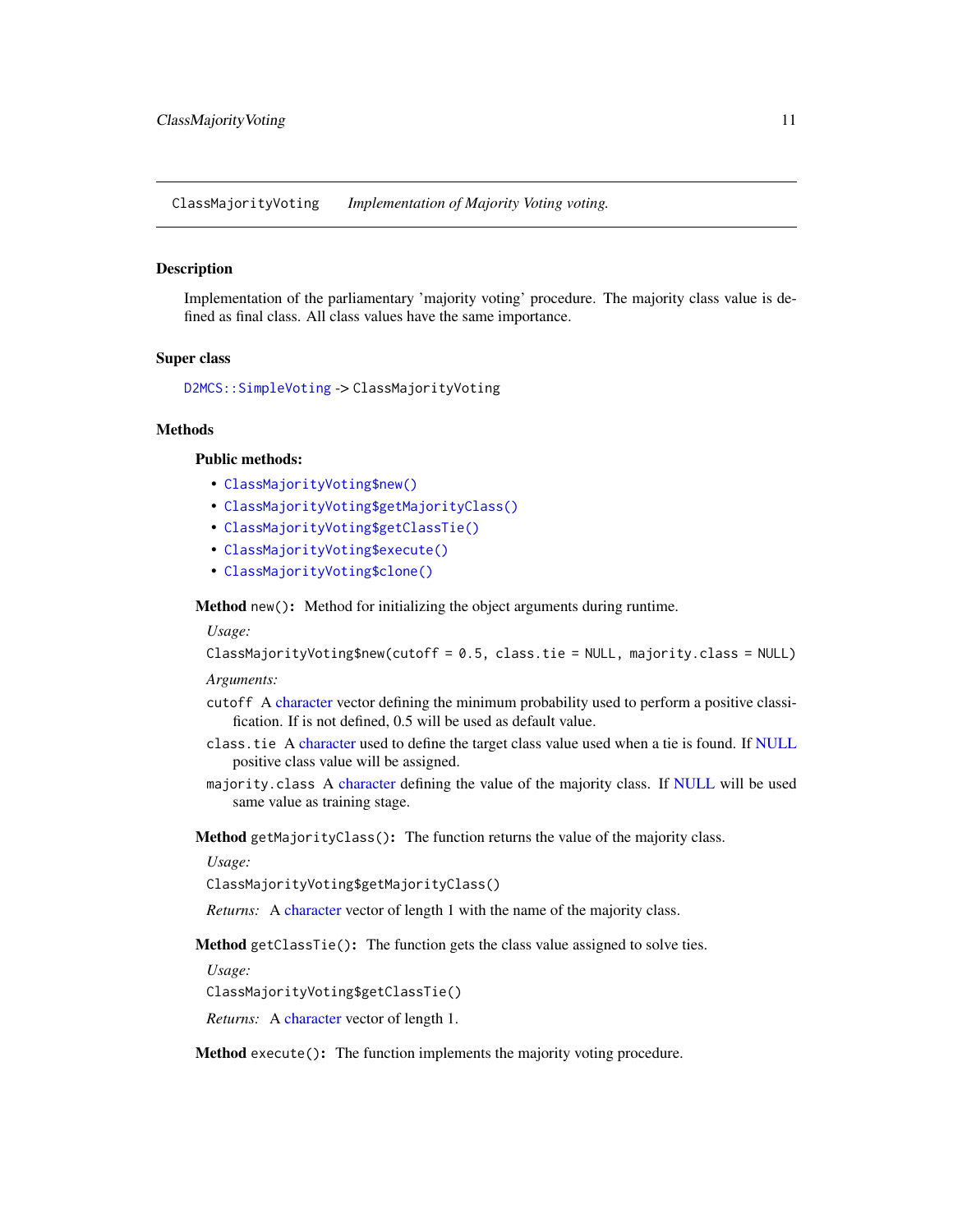<span id="page-11-0"></span>*Usage:* ClassMajorityVoting\$execute(predictions, verbose = FALSE) *Arguments:* predictions A [ClusterPredictions](#page-12-1) object containing all the predictions achieved for each cluster. verbose A [logical](#page-0-0) value to specify if more verbosity is needed.

Method clone(): The objects of this class are cloneable with this method.

*Usage:* ClassMajorityVoting\$clone(deep = FALSE) *Arguments:* deep Whether to make a deep clone.

#### See Also

[D2MCS](#page-19-1), [ClassMajorityVoting](#page-10-4), [ClassWeightedVoting](#page-11-1), [ProbAverageVoting](#page-67-1), [ProbAverageWeightedVoting](#page-68-1), [ProbBasedMethodology](#page-70-1)

<span id="page-11-1"></span>ClassWeightedVoting *Implementation Weighted Voting scheme.*

#### Description

A new implementation of [ClassMajorityVoting](#page-10-4) where each class value has different values (weights).

#### Super class

[D2MCS::SimpleVoting](#page-0-0) -> ClassWeightedVoting

# **Methods**

# Public methods:

- [ClassWeightedVoting\\$new\(\)](#page-3-1)
- [ClassWeightedVoting\\$getWeights\(\)](#page-12-2)
- [ClassWeightedVoting\\$setWeights\(\)](#page-12-3)
- [ClassWeightedVoting\\$execute\(\)](#page-10-3)
- [ClassWeightedVoting\\$clone\(\)](#page-3-3)

Method new(): Method for initializing the object arguments during runtime.

*Usage:*

```
ClassWeightedVoting$new(cutoff = 0.5, weights = NULL)
```
*Arguments:*

cutoff A [character](#page-0-0) vector defining the minimum probability used to perform a positive classification. If is not defined, 0.5 will be used as default value.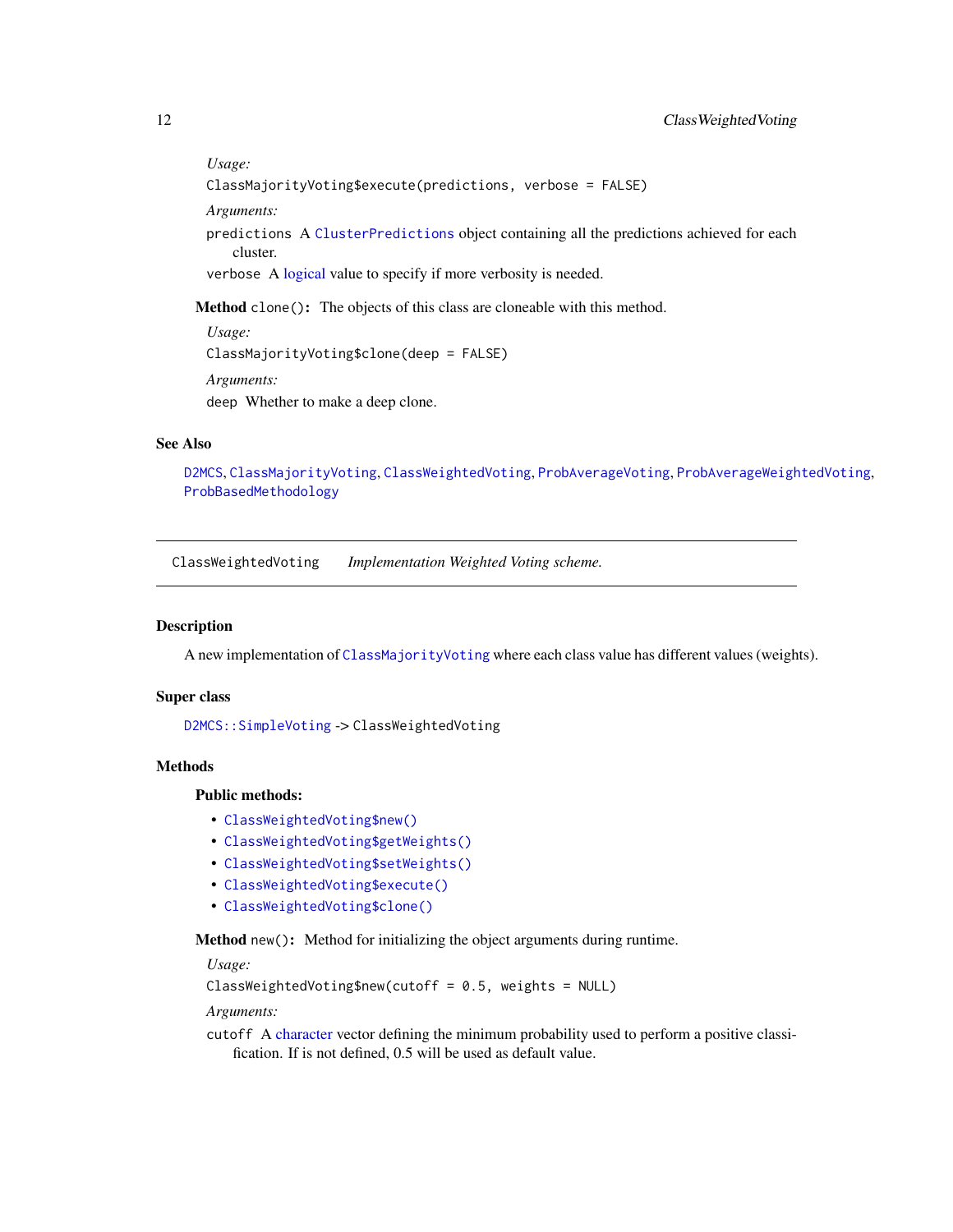# <span id="page-12-0"></span>ClusterPredictions 13

weights A [numeric](#page-0-0) vector with the weights of each cluster. If [NULL](#page-0-0) performance achieved during training will be used as default.

<span id="page-12-2"></span>Method getWeights(): The function returns the weights used to perform the voting scheme.

*Usage:*

ClassWeightedVoting\$getWeights()

*Returns:* A [numeric](#page-0-0) vector.

<span id="page-12-3"></span>Method setWeights(): The function allows changing the value of the weights.

*Usage:*

ClassWeightedVoting\$setWeights(weights)

*Arguments:*

weights A [numeric](#page-0-0) vector containing the new weights.

Method execute(): The function implements the cluster-weighted majority voting procedure.

*Usage:*

```
ClassWeightedVoting$execute(predictions, verbose = FALSE)
```
*Arguments:*

predictions A [ClusterPredictions](#page-12-1) object containing all the predictions achieved for each cluster.

verbose A [logical](#page-0-0) value to specify if more verbosity is needed.

Method clone(): The objects of this class are cloneable with this method.

```
Usage:
ClassWeightedVoting$clone(deep = FALSE)
Arguments:
```
deep Whether to make a deep clone.

#### See Also

[D2MCS](#page-19-1), [ClassMajorityVoting](#page-10-4), [ClassWeightedVoting](#page-11-1), [ProbAverageVoting](#page-67-1), [ProbAverageWeightedVoting](#page-68-1), [ProbBasedMethodology](#page-70-1)

<span id="page-12-1"></span>ClusterPredictions *Manages the predictions achieved on a cluster.*

# Description

Stores the predictions achieved by the best M.L. of each cluster.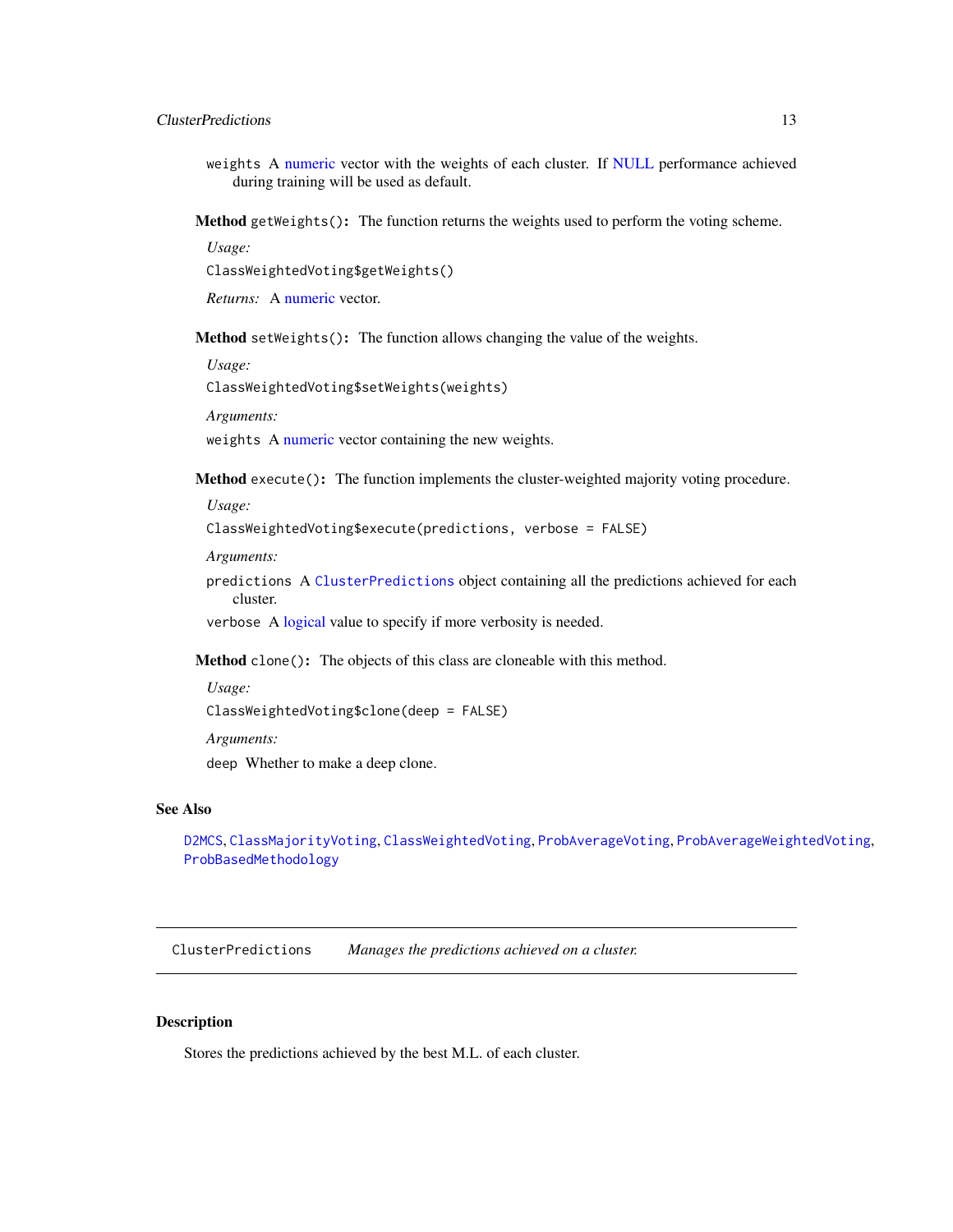# Methods

# Public methods:

- [ClusterPredictions\\$new\(\)](#page-3-1)
- [ClusterPredictions\\$add\(\)](#page-13-0)
- [ClusterPredictions\\$get\(\)](#page-13-1)
- [ClusterPredictions\\$getAll\(\)](#page-13-2)
- [ClusterPredictions\\$size\(\)](#page-13-3)
- [ClusterPredictions\\$getPositiveClass\(\)](#page-6-1)
- [ClusterPredictions\\$getClassValues\(\)](#page-14-1)
- [ClusterPredictions\\$clone\(\)](#page-3-3)

Method new(): Method for initializing the object arguments during runtime.

*Usage:*

ClusterPredictions\$new(class.values, positive.class)

*Arguments:*

class.values A [character](#page-0-0) vector containing the values of the target class. positive.class A [character](#page-0-0) with the value of the positive class.

<span id="page-13-0"></span>Method add(): The function is used to add the prediction achieved by a specific M.L. model.

*Usage:*

ClusterPredictions\$add(prediction)

*Arguments:*

prediction A [Prediction](#page-0-0) object containing the computed predictions.

<span id="page-13-1"></span>Method get(): The function returns the predictions placed at specific position.

*Usage:*

ClusterPredictions\$get(position)

*Arguments:*

position A [numeric](#page-0-0) value indicating the position of the predictions to be obtained.

*Returns:* A [Prediction](#page-0-0) object.

# <span id="page-13-2"></span>Method getAll(): The function returns all the predictions.

*Usage:*

ClusterPredictions\$getAll()

*Returns:* A [list](#page-0-0) containing all computed predictions.

<span id="page-13-3"></span>Method size(): The function returns the number of computed predictions.

*Usage:* ClusterPredictions\$size()

*Returns:* A [numeric](#page-0-0) value.

Method getPositiveClass(): The function gets the value of the positive class.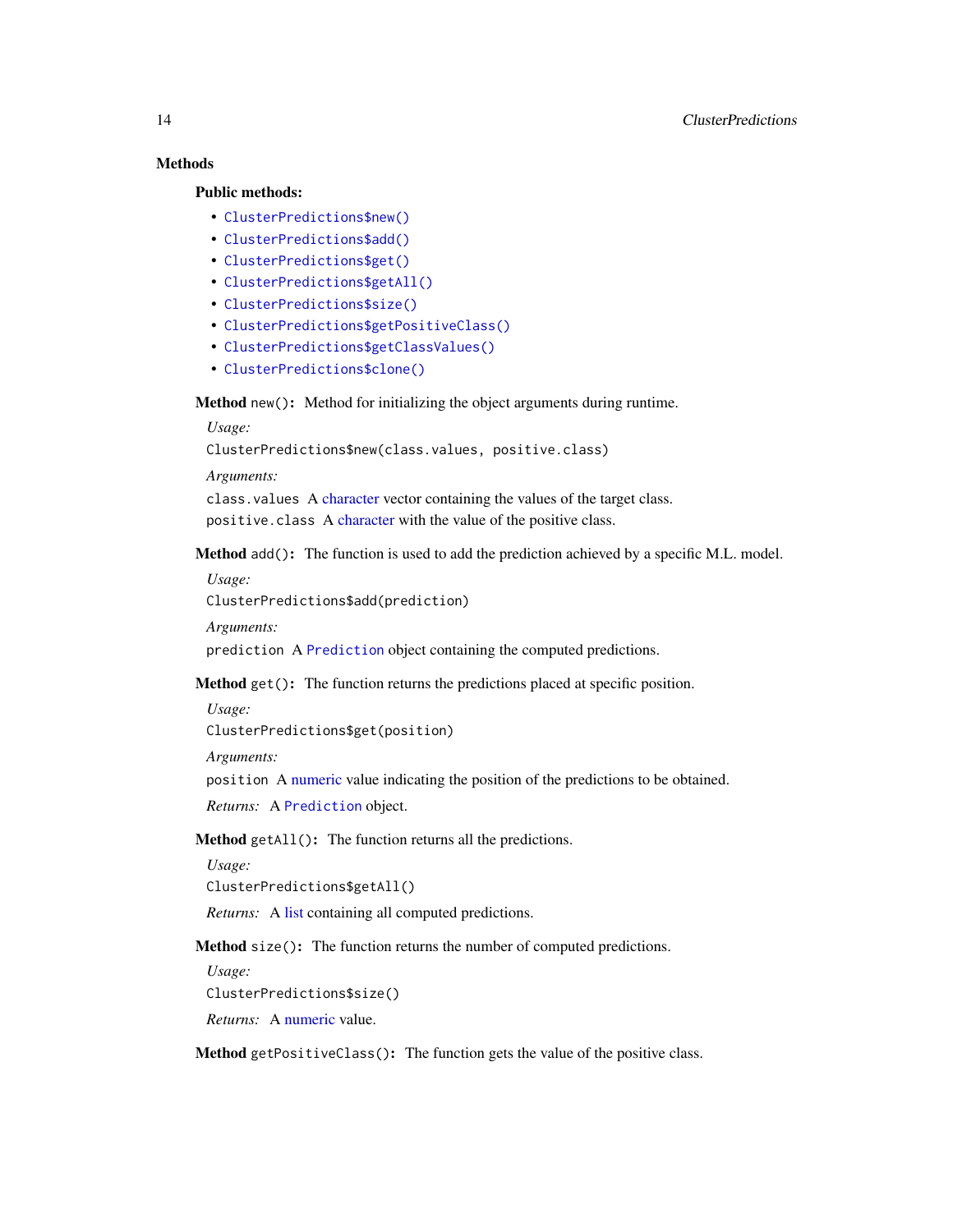# <span id="page-14-0"></span>CombinedMetrics 15

*Usage:* ClusterPredictions\$getPositiveClass() *Returns:* A [character](#page-0-0) vector of size 1.

<span id="page-14-1"></span>Method getClassValues(): The function returns all the values of the target class.

*Usage:*

ClusterPredictions\$getClassValues()

*Returns:* A [character](#page-0-0) vector containing all target values.

Method clone(): The objects of this class are cloneable with this method.

*Usage:* ClusterPredictions\$clone(deep = FALSE)

*Arguments:*

deep Whether to make a deep clone.

# See Also

[D2MCS](#page-19-1), [ClassificationOutput](#page-5-1), [Prediction](#page-0-0)

<span id="page-14-3"></span>

| CombinedMetrics | Abstract class to compute the class prediction based on combination |
|-----------------|---------------------------------------------------------------------|
|                 | between metrics.                                                    |

#### Description

Abstract class used as a template to define new customized strategies to combine the class predictions made by different metrics.

### Methods

#### Public methods:

- [CombinedMetrics\\$new\(\)](#page-3-1)
- [CombinedMetrics\\$getRequiredMetrics\(\)](#page-14-2)
- [CombinedMetrics\\$getFinalPrediction\(\)](#page-15-1)
- [CombinedMetrics\\$clone\(\)](#page-3-3)

Method new(): Method for initializing the object arguments during runtime.

*Usage:*

CombinedMetrics\$new(required.metrics)

*Arguments:*

<span id="page-14-2"></span>required.metrics A [character](#page-0-0) vector of length greater than 2 with the name of the required metrics.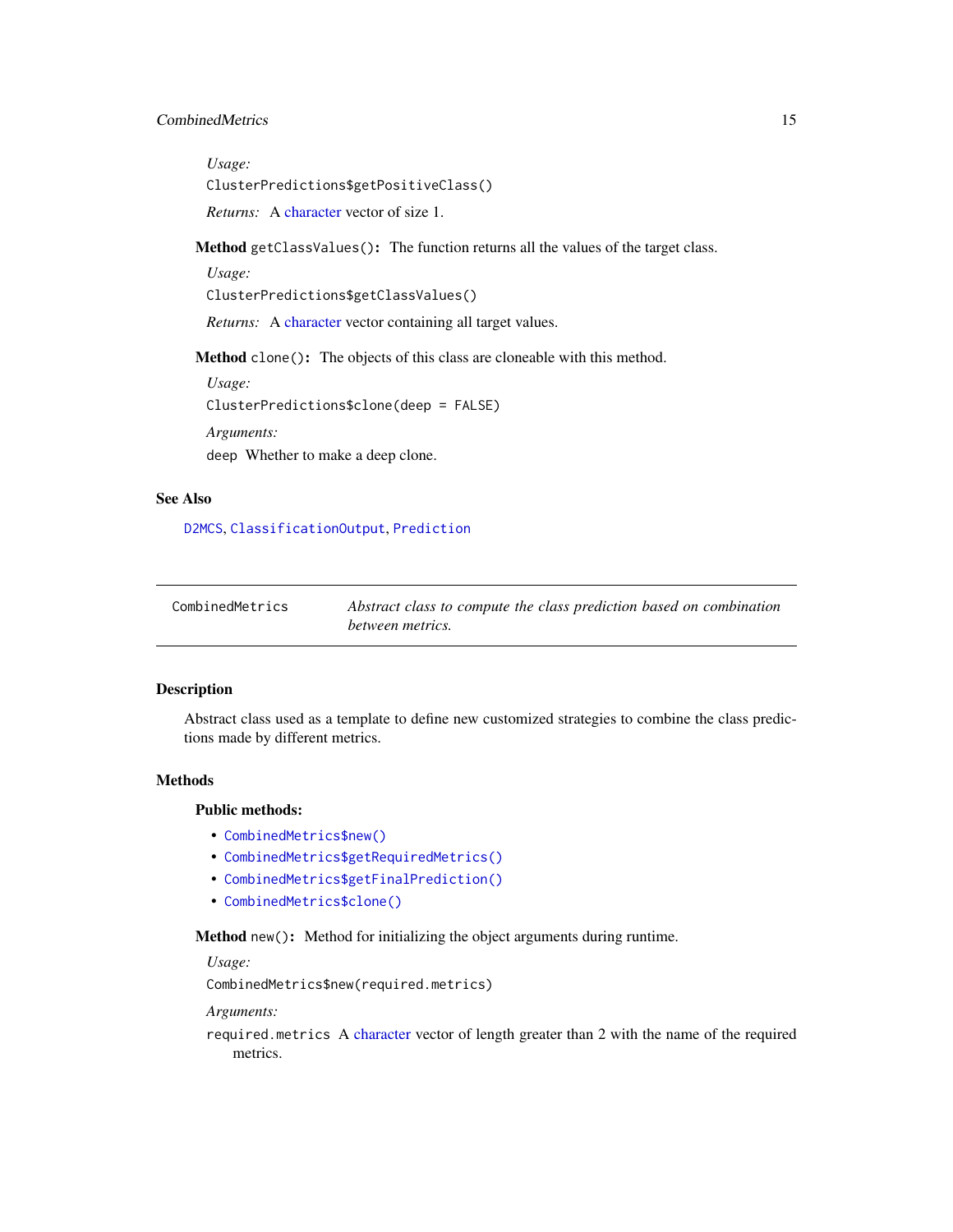<span id="page-15-0"></span>Method getRequiredMetrics(): The function returns the required metrics that will participate in the combined metric process.

*Usage:* CombinedMetrics\$getRequiredMetrics()

*Returns:* A [character](#page-0-0) vector of length greater than 2 with the name of the required metrics.

<span id="page-15-1"></span>Method getFinalPrediction(): Function used to implement the strategy to obtain the final prediction based on different metrics.

```
Usage:
CombinedMetrics$getFinalPrediction(
  raw.pred,
 prob.pred,
 positive.class,
  negative.class
)
```
*Arguments:*

- raw.pred A [character](#page-0-0) list of length greater than 2 with the class value of the predictions made by the metrics.
- prob.pred A [numeric](#page-0-0) list of length greater than 2 with the probability of the predictions made by the metrics.

positive.class A [character](#page-0-0) with the value of the positive class.

negative.class A [character](#page-0-0) with the value of the negative class.

*Returns:* A [logical](#page-0-0) value indicating if the instance is predicted as positive class or not.

Method clone(): The objects of this class are cloneable with this method.

```
Usage:
CombinedMetrics$clone(deep = FALSE)
Arguments:
deep Whether to make a deep clone.
```
# See Also

[CombinedVoting](#page-15-2)

<span id="page-15-2"></span>CombinedVoting *Implementation of Combined Voting.*

# **Description**

Calculates the final prediction by performing the result of the predictions of different metrics obtained through a [SimpleVoting](#page-77-1) class.

# Super class

[D2MCS::VotingStrategy](#page-0-0) -> CombinedVoting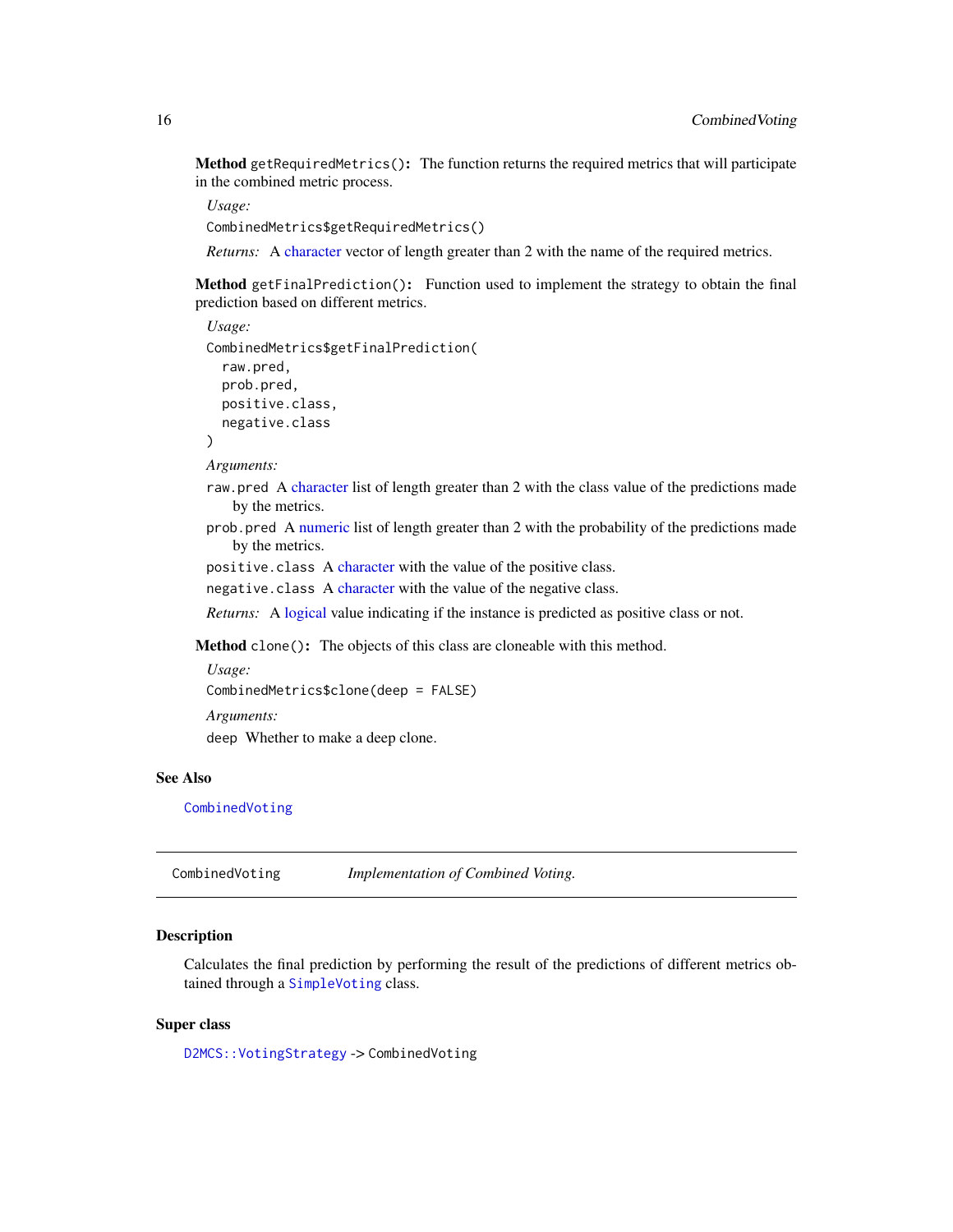# CombinedVoting 17

#### **Methods**

# Public methods:

- [CombinedVoting\\$new\(\)](#page-3-1)
- [CombinedVoting\\$getCombinedMetrics\(\)](#page-16-0)
- [CombinedVoting\\$getMethodology\(\)](#page-16-1)
- [CombinedVoting\\$getFinalPred\(\)](#page-16-2)
- [CombinedVoting\\$execute\(\)](#page-10-3)
- [CombinedVoting\\$clone\(\)](#page-3-3)

Method new(): Method for initializing the object arguments during runtime.

#### *Usage:*

CombinedVoting\$new(voting.schemes, combined.metrics, methodology, metrics)

*Arguments:*

voting.schemes A [list](#page-0-0) of elements inherited from [SimpleVoting](#page-77-1).

- combined.metrics An object defining the metrics used to combine the voting schemes. The object must inherit from [CombinedMetrics](#page-14-3) class.
- methodology An object specifying the methodology used to execute the combined voting. Object inherited from [Methodology](#page-54-1) object
- metrics A [character](#page-0-0) vector with the name of the metrics used to perform the combined voting operations. Metrics should be previously defined during training stage.

<span id="page-16-0"></span>Method getCombinedMetrics(): The function returns the metrics used to combine the metrics results.

*Usage:*

CombinedVoting\$getCombinedMetrics()

*Returns:* An object inherited from [CombinedMetrics](#page-14-3) class.

<span id="page-16-1"></span>Method getMethodology(): The function gets the methodology used to execute the combined votings.

*Usage:*

CombinedVoting\$getMethodology()

*Returns:* An object inherited from [Methodology](#page-54-1) class.

<span id="page-16-2"></span>Method getFinalPred(): The function returns the predictions obtained after executing the combined-voting methodology.

*Usage:*

CombinedVoting\$getFinalPred(type = NULL, target = NULL, filter = NULL)

*Arguments:*

type A [character](#page-0-0) to define which type of predictions should be returned. If not defined all type of probabilities will be returned. Conversely if "prob" or "raw" is defined then computed 'probabilistic' or 'class' values are returned.

target A [character](#page-0-0) defining the value of the positive class.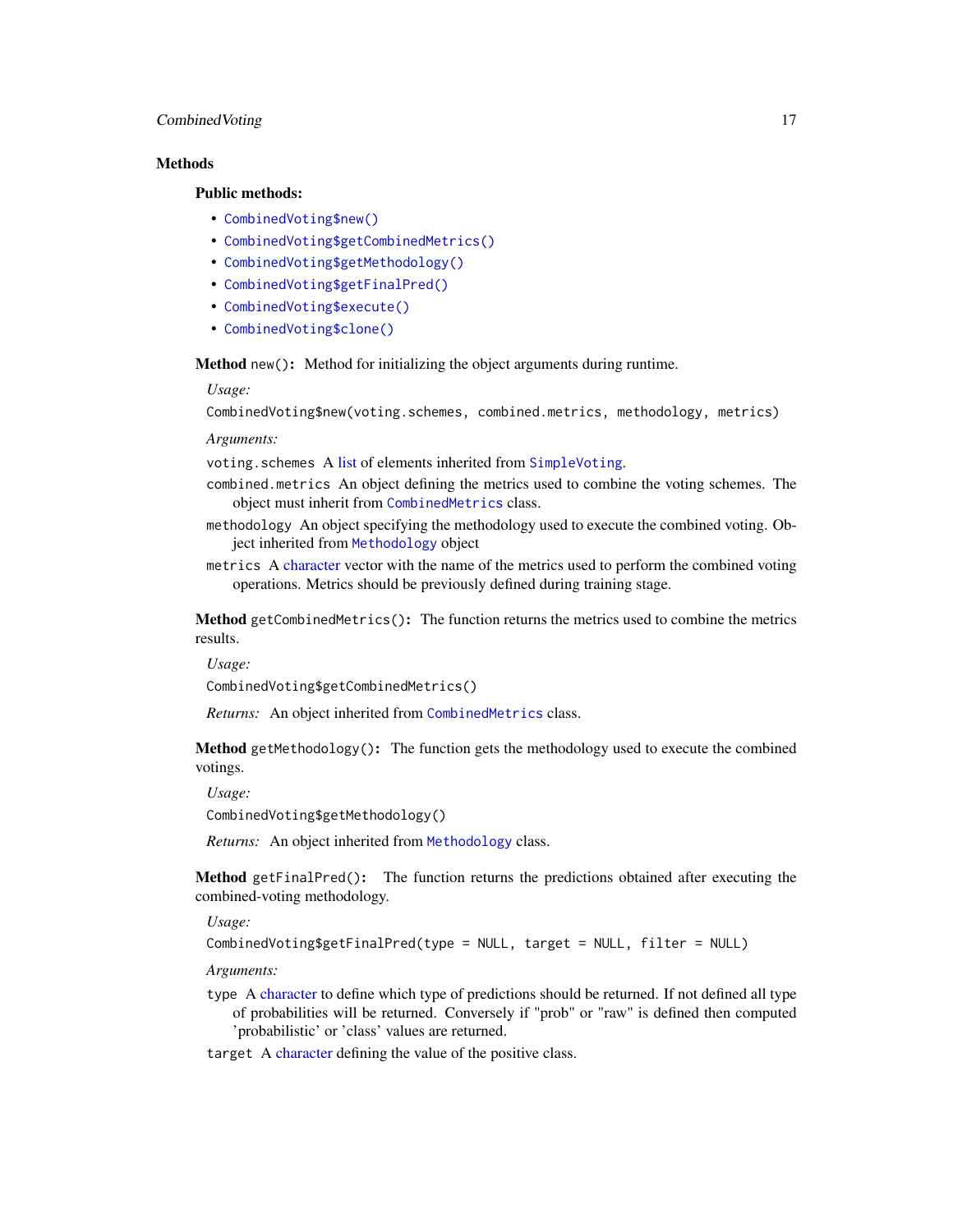<span id="page-17-0"></span>filter A [logical](#page-0-0) value used to specify if only predictions matching the target value should be returned or not. If [TRUE](#page-0-0) the function returns only the predictions matching the target value. Conversely if [FALSE](#page-0-0) (by default) the function returns all the predictions.

*Returns:* A [data.frame](#page-0-0) with the computed predictions.

Method execute(): The function implements the combined voting scheme.

*Usage:*

CombinedVoting\$execute(predictions, verbose = FALSE)

*Arguments:*

predictions A [ClusterPredictions](#page-12-1) object containing the predictions computed for each cluster.

verbose A [logical](#page-0-0) value to specify if more verbosity is needed.

Method clone(): The objects of this class are cloneable with this method.

*Usage:*

CombinedVoting\$clone(deep = FALSE)

*Arguments:*

deep Whether to make a deep clone.

# See Also

[D2MCS](#page-19-1), [ClassMajorityVoting](#page-10-4), [ClassWeightedVoting](#page-11-1), [ProbAverageVoting](#page-67-1), [ProbAverageWeightedVoting](#page-68-1), [ProbBasedMethodology](#page-70-1), [SimpleVoting](#page-77-1)

<span id="page-17-1"></span>

| Confusion matrix wrapper. |
|---------------------------|
|---------------------------|

# Description

Creates a [R6](#page-0-0) confusion matrix from the [confusionMatrix](#page-0-0) caret package.

# Methods

# Public methods:

- [ConfMatrix\\$new\(\)](#page-3-1)
- [ConfMatrix\\$getConfusionMatrix\(\)](#page-18-0)
- [ConfMatrix\\$getTP\(\)](#page-18-1)
- [ConfMatrix\\$getTN\(\)](#page-18-2)
- [ConfMatrix\\$getFN\(\)](#page-18-3)
- [ConfMatrix\\$getFP\(\)](#page-18-4)
- [ConfMatrix\\$clone\(\)](#page-3-3)

Method new(): Method to create a confusion matrix object from a caret confusion Matrix *Usage:*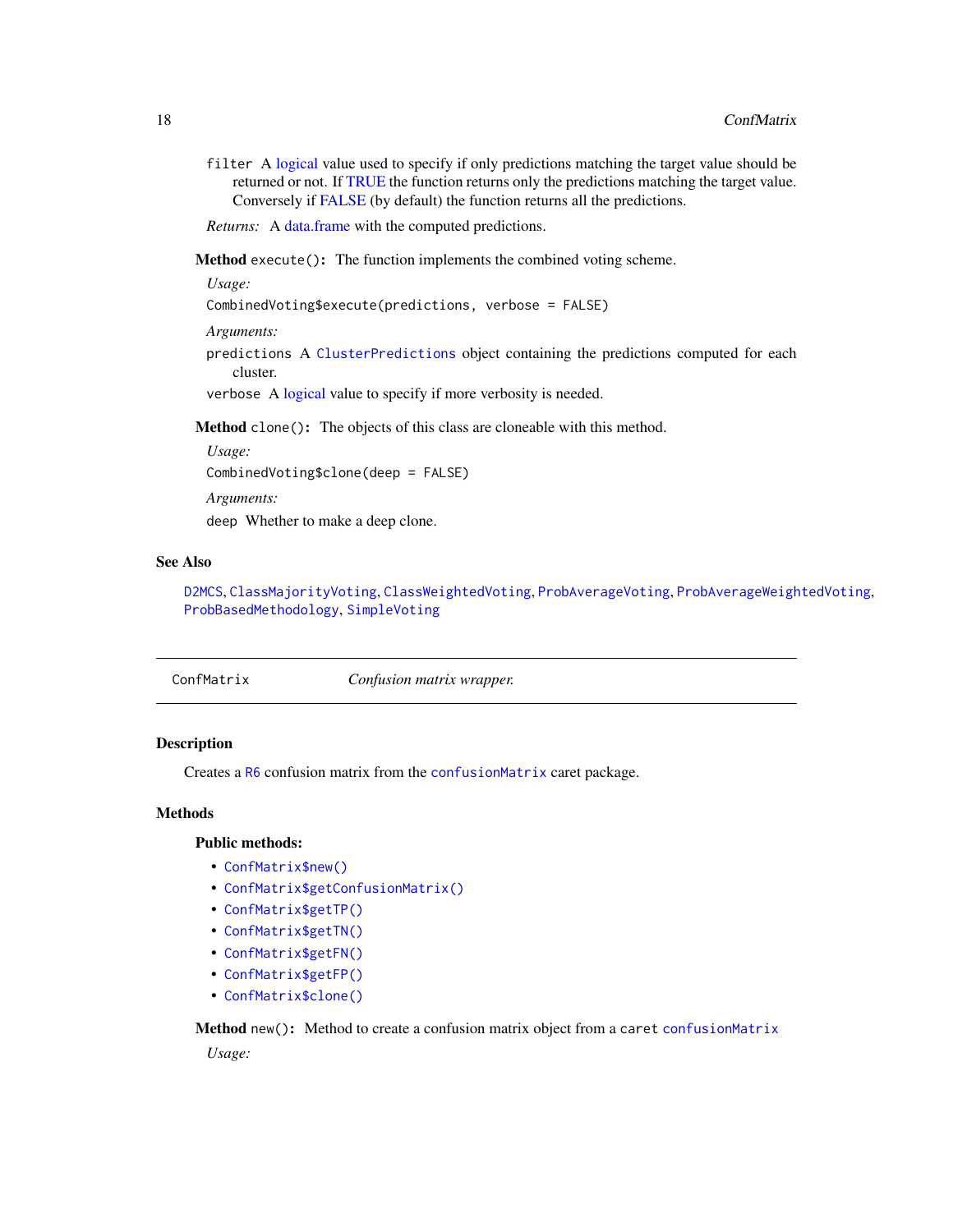#### ConfMatrix 19

ConfMatrix\$new(confMatrix) *Arguments:*

confMatrix A caret [confusionMatrix](#page-0-0) argument.

<span id="page-18-0"></span>Method getConfusionMatrix(): The function obtains the [confusionMatrix](#page-0-0) following the same structured as defined in the caret package

*Usage:*

ConfMatrix\$getConfusionMatrix()

*Returns:* A [confusionMatrix](#page-0-0) object.

<span id="page-18-1"></span>Method getTP(): The function is used to compute the number of True Positive values achieved.

*Usage:*

ConfMatrix\$getTP()

*Returns:* A [numeric](#page-0-0) vector of size 1.

<span id="page-18-2"></span>Method getTN(): The function computes the True Negative values.

*Usage:*

ConfMatrix\$getTN()

*Returns:* A [numeric](#page-0-0) vector of size 1.

<span id="page-18-3"></span>Method getFN(): The function returns the number of Type II errors (False Negative).

*Usage:* ConfMatrix\$getFN()

*Returns:* A [numeric](#page-0-0) vector of size 1.

<span id="page-18-4"></span>Method getFP(): The function returns the number of Type I errors (False Negative).

*Usage:* ConfMatrix\$getFP()

*Returns:* A [numeric](#page-0-0) vector of size 1.

Method clone(): The objects of this class are cloneable with this method.

*Usage:* ConfMatrix\$clone(deep = FALSE) *Arguments:* deep Whether to make a deep clone.

# See Also

[D2MCS](#page-19-1), [MeasureFunction](#page-53-1), [ClassificationOutput](#page-5-1)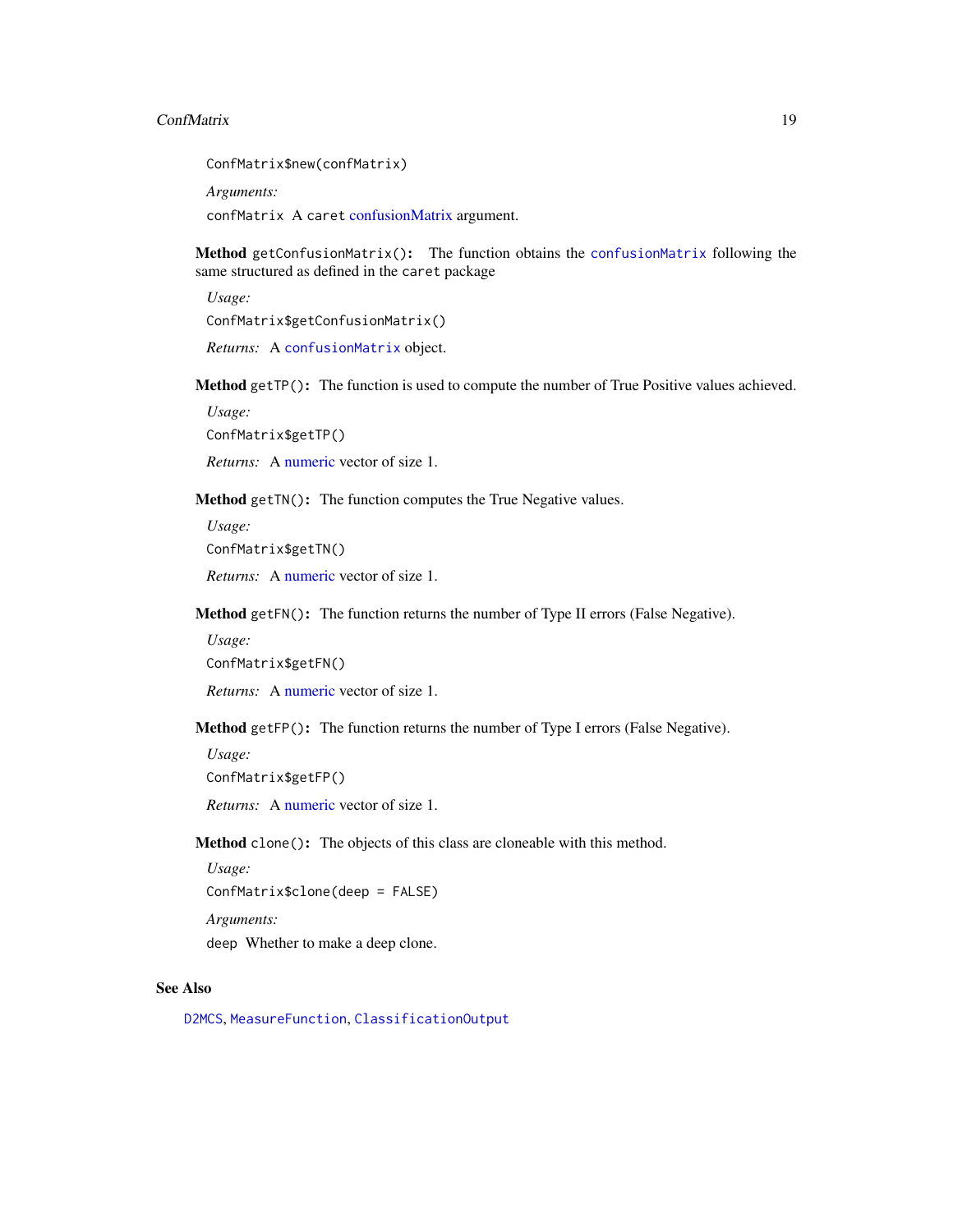#### <span id="page-19-1"></span><span id="page-19-0"></span>Description

The class is responsible of managing the whole process. Concretely builds the M.L. models (optimizes models hyperparameters), selects the best M.L. model for each cluster and executes the classification stage.

#### Methods

# Public methods:

- [D2MCS\\$new\(\)](#page-3-1)
- [D2MCS\\$train\(\)](#page-19-2)
- [D2MCS\\$classify\(\)](#page-20-0)
- [D2MCS\\$getAvailableModels\(\)](#page-20-1)
- [D2MCS\\$clone\(\)](#page-3-3)

Method new(): The function is used to initialize all parameters needed to build a Multiple Classifier System.

```
Usage:
D2MCS$new(
  dir.path,
  num.cores = NULL,
  socket.type = "PSOCK",
  outfile = NULL,
  serialize = FALSE
)
```
*Arguments:*

- dir.path A [character](#page-0-0) defining location were the trained models should be saved.
- num.cores An optional [numeric](#page-0-0) value specifying the number of CPU cores used for training the models (only if parallelization is allowed). If not defined (num.cores - 2) cores will be used.
- socket.type A [character](#page-0-0) value defining the type of socket used to communicate the workers. The default type, "PSOCK", calls makePSOCKcluster. Type "FORK" calls makeForkCluster. For more information see [makeCluster](#page-0-0)
- outfile Where to direct the stdout and stderr connection output from the workers. "" indicates no redirection (which may only be useful for workers on the local machine). Defaults to '/dev/null'
- serialize A [logical](#page-0-0) value. If [TRUE](#page-0-0) (default) serialization will use XDR: where large amounts of data are to be transferred and all the nodes are little-endian, communication may be substantially faster if this is set to false.

<span id="page-19-2"></span>Method train(): The function is responsible of performing the M.L. model training stage.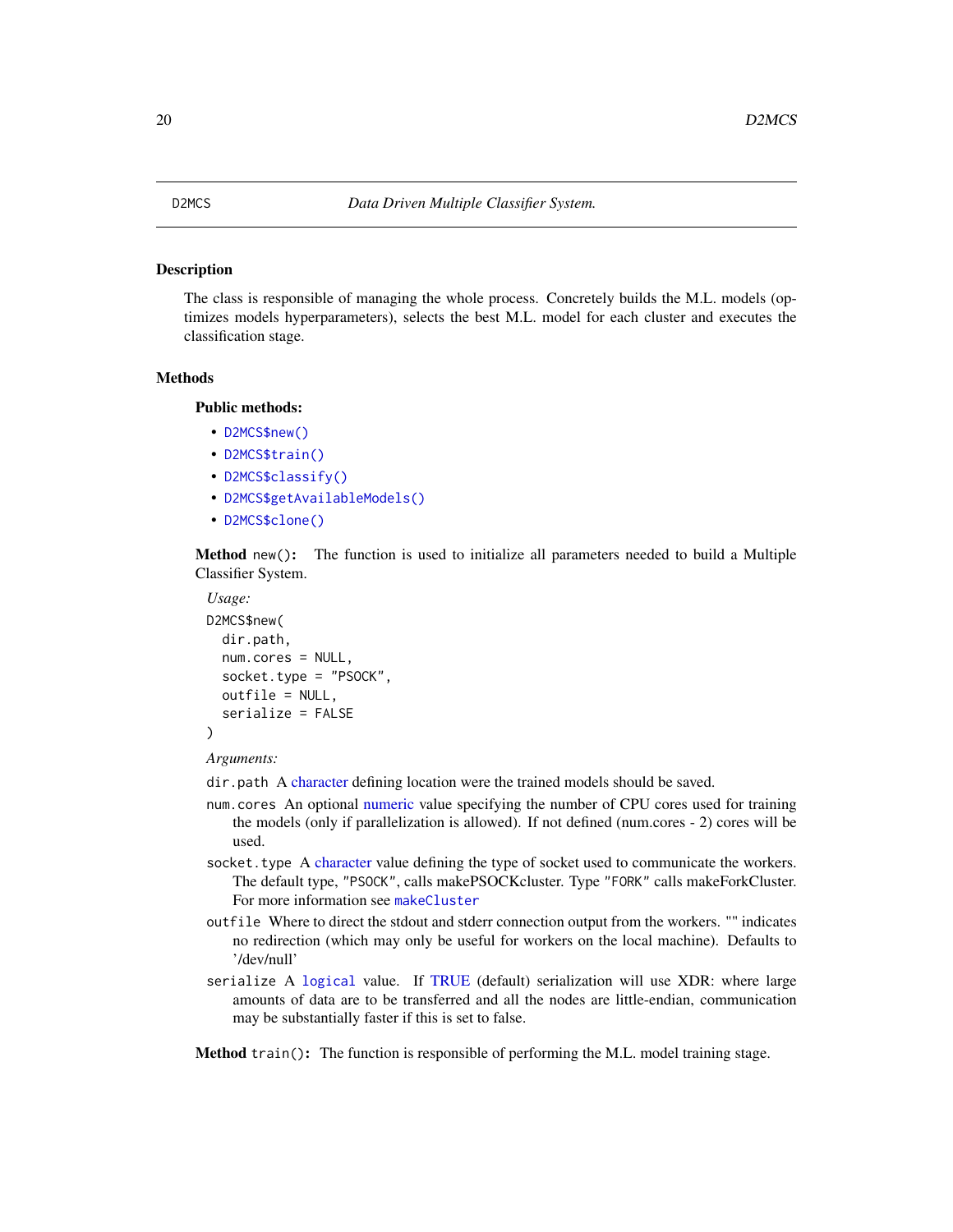# $D2MCS$  21

```
Usage:
D2MCS$train(
  train.set,
  train.function,
 num.clusters = NULL,
 model.recipe = DefaultModelFit$new(),
  ex.classifiers = c(),
  ig.classifiers = c(),
 metrics = NULL,
  saveAllModels = FALSE
)
```
*Arguments:*

train.set A [Trainset](#page-94-1) object used as training input for the M.L. models

train.function A [TrainFunction](#page-89-1) defining the training configuration options.

- num.clusters An [numeric](#page-0-0) value used to define the number of clusters from the [Trainset](#page-94-1) that should be utilized during the training stage. If not defined all clusters will we taken into account for training.
- model.recipe An unprepared recipe object inherited from [GenericModelFit](#page-43-1) class.
- ex.classifiers A [character](#page-0-0) vector containing the name of the M.L. models used in training stage. See [getModelInfo](#page-0-0) and [https://topepo.github.io/caret/available-models.](https://topepo.github.io/caret/available-models.html) [html](https://topepo.github.io/caret/available-models.html) for more information about all the available models.
- ig.classifiers A [character](#page-0-0) vector containing the name of the M.L. that should be ignored when performing the training stage. See [getModelInfo](#page-0-0) and [https://topepo.github.](https://topepo.github.io/caret/available-models.html) [io/caret/available-models.html](https://topepo.github.io/caret/available-models.html) for more information about all the available models.
- metrics A [character](#page-0-0) vector containing the metrics used to perform the M.L. model hyperparameter optimization during the training stage. See [SummaryFunction](#page-86-1), [UseProbability](#page-101-1) and [NoProbability](#page-59-1) for more information.
- saveAllModels A [logical](#page-0-0) parameter. A [TRUE](#page-0-0) saves all trained models while A [FALSE](#page-0-0) saves only the M.L. model achieving the best performance on each cluster.

*Returns:* A [TrainOutput](#page-92-1) object containing all the information computed during the training stage.

<span id="page-20-0"></span>**Method** classify(): The function is responsible for executing the classification stage.

*Usage:*

D2MCS\$classify(train.output, subset, voting.types, positive.class = NULL)

*Arguments:*

train.output The [TrainOutput](#page-92-1) object computed in the train stage.

subset A [Subset](#page-83-1) containing the data to be classified.

voting.types A [list](#page-0-0) containing [SingleVoting](#page-78-1) or [CombinedVoting](#page-15-2) objects.

positive.class An optional [character](#page-0-0) parameter used to define the positive class value.

*Returns:* A [ClassificationOutput](#page-5-1) with all the values computed during classification stage.

<span id="page-20-1"></span>Method getAvailableModels(): The function obtains all the available M.L. models.

*Usage:*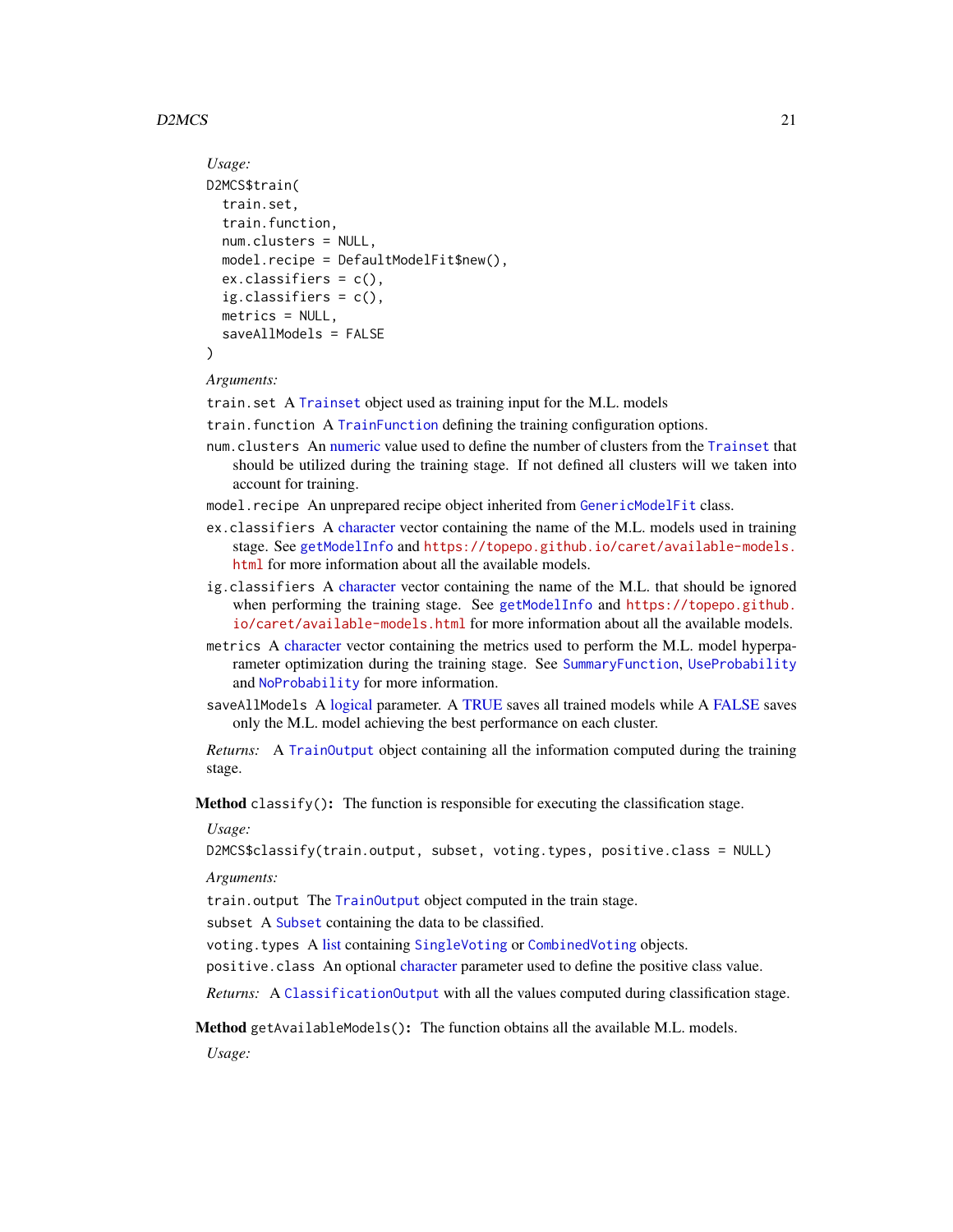```
D2MCS$getAvailableModels()
```
*Returns:* A [data.frame](#page-0-0) containing the information of the available M.L. models.

Method clone(): The objects of this class are cloneable with this method.

*Usage:* D2MCS\$clone(deep = FALSE) *Arguments:* deep Whether to make a deep clone.

# See Also

[Dataset](#page-23-1), [Subset](#page-83-1), [Trainset](#page-94-1)

#### Examples

```
# Specify the random number generation
set.seed(1234)
## Create Dataset Handler object.
loader <- DatasetLoader$new()
## Load 'hcc-data-complete-balanced.csv' dataset file.
data <- loader$load(filepath = system.file(file.path("examples",
                                                     "hcc-data-complete-balanced.csv"),
                                           package = "D2MCS"),
                    header = TRUE, normalize.names = TRUE)
## Get column names
data$getColumnNames()
## Split data into 4 partitions keeping balance ratio of 'Class' column.
data$createPartitions(num.folds = 4, class.balance = "Class")
## Create a subset comprising the first 2 partitions for clustering purposes.
cluster.subset <- data$createSubset(num.folds = c(1, 2), class.index = "Class",
                                    positive.class = "1")
## Create a subset comprising second and third partitions for trainning purposes.
train.subset \leq data$createSubset(num.folds = c(2, 3), class.index = "Class",
                                  positive.class = "1")
## Create a subset comprising last partitions for testing purposes.
test.subset <- data$createSubset(num.folds = 4, class.index = "Class",
                                 positive.class = "1")
## Distribute the features into clusters using MCC heuristic.
distribution <- SimpleStrategy$new(subset = cluster.subset,
                                   heuristic = MCCHeuristic$new())
distribution$execute()
## Get the best achieved distribution
```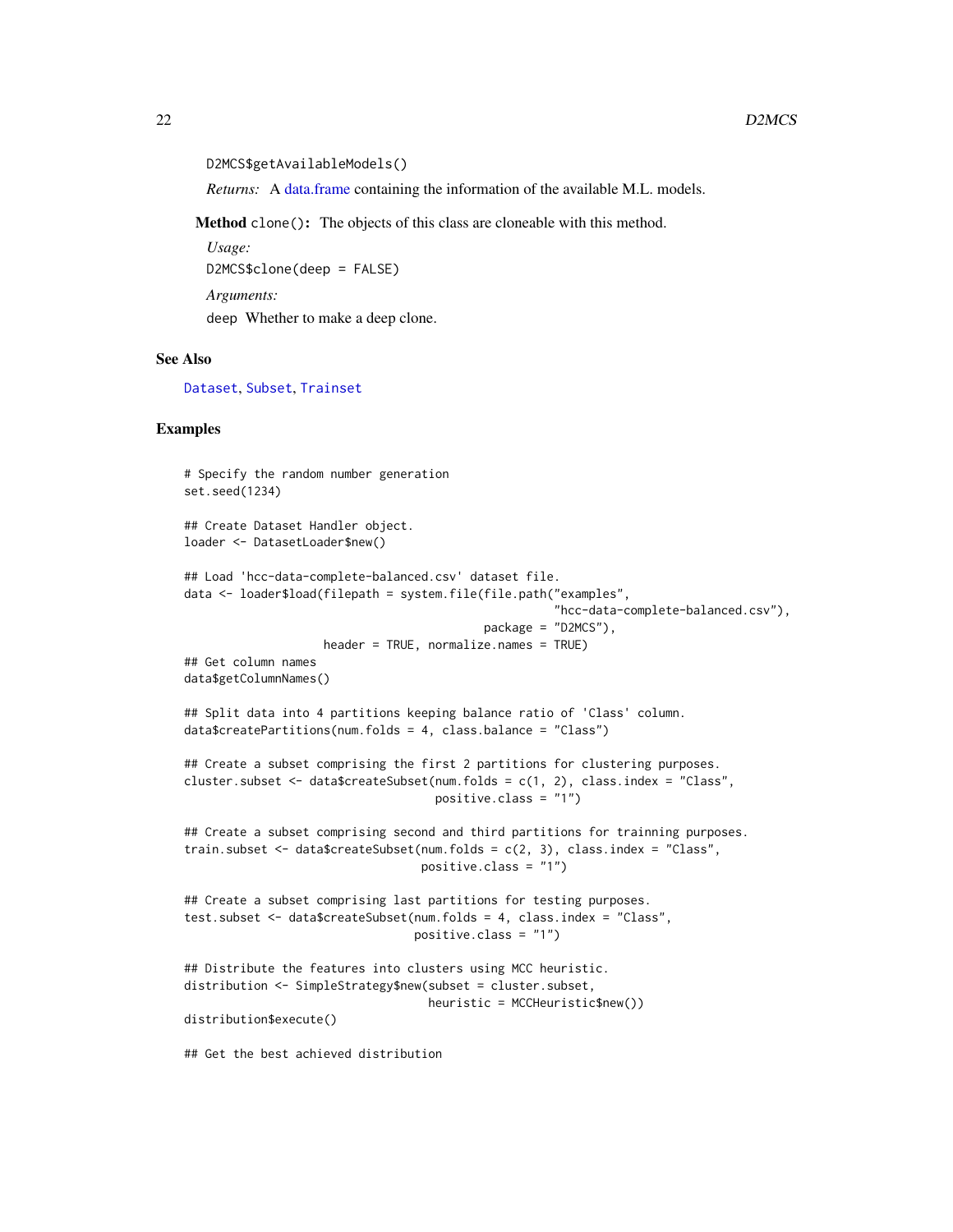#### $D2MCS$  23

```
distribution$getBestClusterDistribution()
## Create a train set from the computed clustering distribution
train.set <- distribution$createTrain(subset = train.subset)
## Not run:
## Initialization of D2MCS configuration parameters.
## - Defining training operation.
## + 10-fold cross-validation
## + Use only 1 CPU core.
## + Seed was set to ensure straightforward reproductivity of experiments.
trFunction <- TwoClass$new(method = "cv", number = 10, savePredictions = "final",
                           classProbs = TRUE, allowParallel = TRUE,
                           verboseIter = FALSE, seed = 1234)
#' ## - Specify the models to be trained
ex.classifiers <- c("ranger", "lda", "lda2")
## Initialize D2MCS
#' d2mcs <- D2MCS$new(dir.path = tempdir(),
                     num.cores = 1)## Execute training stage for using 'MCC' and 'PPV' measures to optimize model hyperparameters.
trained.models <- d2mcs$train(train.set = train.set,
                              train.function = trFunction,
                              ex.classifiers = ex.classifiers,
                              metrics = c("MCC", "PPV"))
## Execute classification stage using two different voting schemes
predictions <- d2mcs$classify(train.output = trained.models,
                              subset = test.subset,
                              voting.types = c(SingleVoting$new(voting.schemes = c(ClassMajorityVoting$new(),
                                                             ClassWeightedVoting$new()),
                                                     metrics = c("MCC", "PPV"))))
## Compute the performance of each voting scheme using PPV and MMC measures.
predictions$getPerformances(test.subset, measures = list(MCC$new(), PPV$new()))
## Execute classification stage using multiple voting schemes (simple and combined)
predictions <- d2mcs$classify(train.output = trained.models,
                              subset = test.subset,
                              voting.types = c(
                          SingleVoting$new(voting.schemes = c(ClassMajorityVoting$new(),
                                                             ClassWeightedVoting$new()),
                                                      metrics = c("MCC", "PPV"),
                          CombinedVoting$new(voting.schemes = ClassMajorityVoting$new(),
                                                    combined.metrics = MinimizeFP$new(),
                                               methodology = ProbBasedMethodology$new(),
                                                        metrics = c("MCC", "PPV"))))
```
## Compute the performance of each voting scheme using PPV and MMC measures.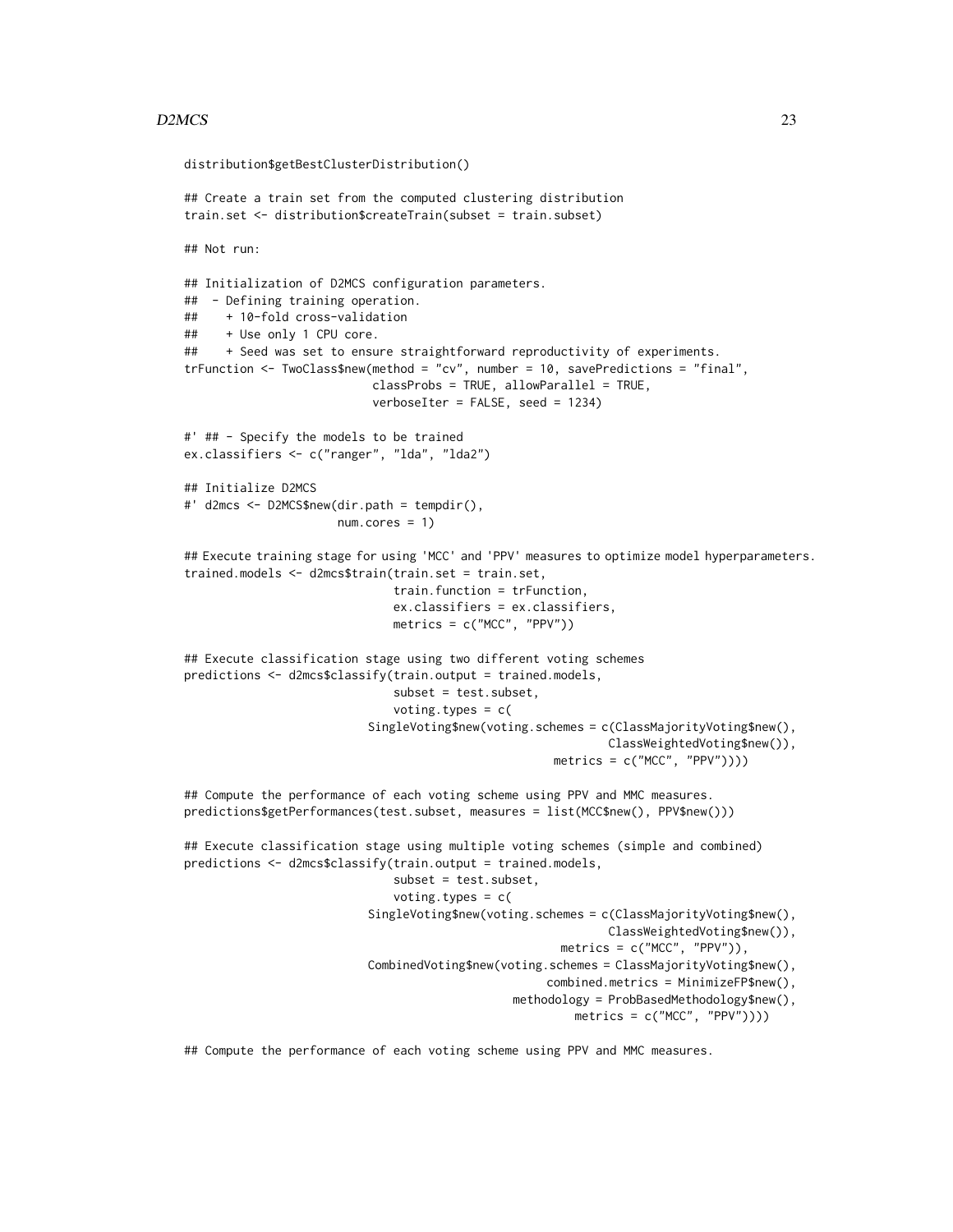#### 24 Dataset

predictions\$getPerformances(test.subset, measures = list(MCC\$new(), PPV\$new()))

## End(Not run)

#### <span id="page-23-1"></span>Dataset *Simple Dataset handler.*

#### Description

Creates a valid simple dataset object.

# Methods

# Public methods:

- [Dataset\\$new\(\)](#page-3-1)
- [Dataset\\$getColumnNames\(\)](#page-24-0)
- [Dataset\\$getDataset\(\)](#page-24-1)
- [Dataset\\$getNcol\(\)](#page-24-2)
- [Dataset\\$getNrow\(\)](#page-24-3)
- [Dataset\\$getRemovedColumns\(\)](#page-24-4)
- [Dataset\\$cleanData\(\)](#page-24-5)
- [Dataset\\$removeColumns\(\)](#page-24-6)
- [Dataset\\$createPartitions\(\)](#page-25-0)
- [Dataset\\$createSubset\(\)](#page-25-1)
- [Dataset\\$createTrain\(\)](#page-25-2)

Method new(): Method for initializing the object arguments during runtime.

```
Usage:
Dataset$new(
  filepath,
  header = TRUE,
  sep = ","skip = 0,normalize.names = FALSE,
  string.as.factor = FALSE,
  ignore.columns = NULL
)
```
#### *Arguments:*

filepath The name of the file which the data are to be read from. Each row of the table appears as one line of the file. If it does not contain an \_absolute\_ path, the file name is \_relative\_ to the current working directory, 'getwd()'.

<span id="page-23-0"></span>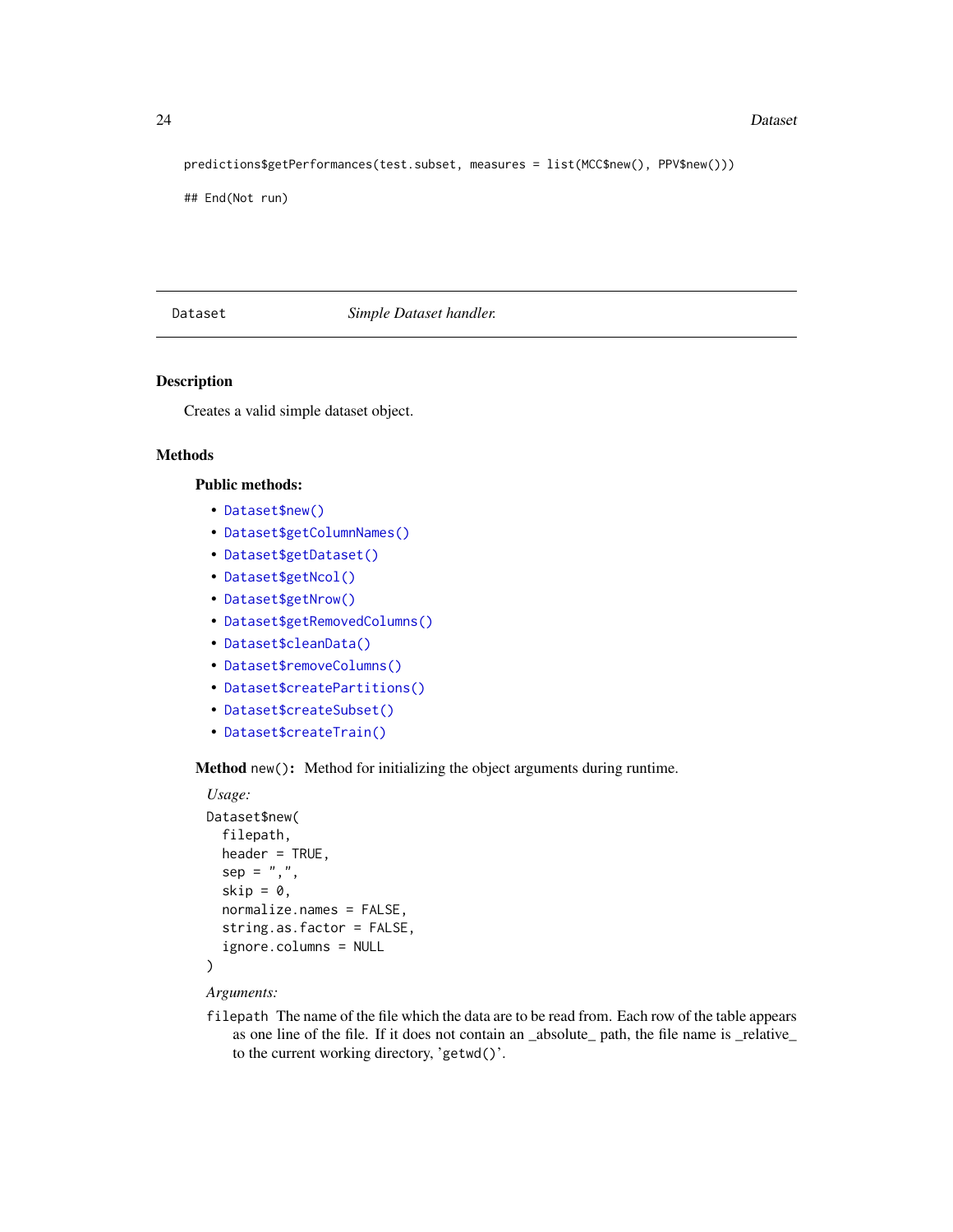#### Dataset 25

- header A [logical](#page-0-0) value indicating whether the file contains the names of the variables as its first line. If missing, the value is determined from the file format: 'header' is set to ['TRUE'](#page-0-0) if and only if the first row contains one fewer field than the number of columns.
- sep The field separator character. Values on each line of the file are separated by this character. skip Defines the number of header lines should be skipped.
- normalize.names A [logical](#page-0-0) value indicating whether the columns names should be automatically renamed to ensure R compatibility.
- string.as.factor A [logical](#page-0-0) value indicating if character columns should be converted to fac $tors$  (default = FALSE).

ignore.columns Specify the columns from the input file that should be ignored.

<span id="page-24-0"></span>Method getColumnNames(): Get the name of the columns comprising the dataset.

*Usage:*

Dataset\$getColumnNames()

*Returns:* A [character](#page-0-0) vector with the name of each column.

<span id="page-24-1"></span>Method getDataset(): Gets the full dataset.

*Usage:*

Dataset\$getDataset()

*Returns:* A [data.frame](#page-0-0) with all the loaded information.

<span id="page-24-2"></span>Method getNcol(): Obtains the number of columns present in the dataset.

*Usage:*

Dataset\$getNcol()

*Returns:* An [integer](#page-0-0) of length 1 or [NULL](#page-0-0)

<span id="page-24-3"></span>Method getNrow(): Obtains the number of rows present in the dataset.

*Usage:*

Dataset\$getNrow()

*Returns:* An [integer](#page-0-0) of length 1 or [NULL](#page-0-0)

<span id="page-24-4"></span>Method getRemovedColumns(): Get the columns removed or ignored.

*Usage:*

Dataset\$getRemovedColumns()

*Returns:* A [list](#page-0-0) containing the name of the removed columns.

<span id="page-24-5"></span>Method cleanData(): Removes [data.frame](#page-0-0) columns matching some criterion.

*Usage:*

Dataset\$cleanData(remove.funcs = NULL, remove.na = TRUE, remove.const = FALSE) *Arguments:*

<span id="page-24-6"></span>remove.funcs A vector of functions use to define which columns must be removed. remove.na A [logical](#page-0-0) value indicating whether [NA](#page-0-0) values should be removed. remove.const A [logical](#page-0-0) value used to indicate if constant values should be removed.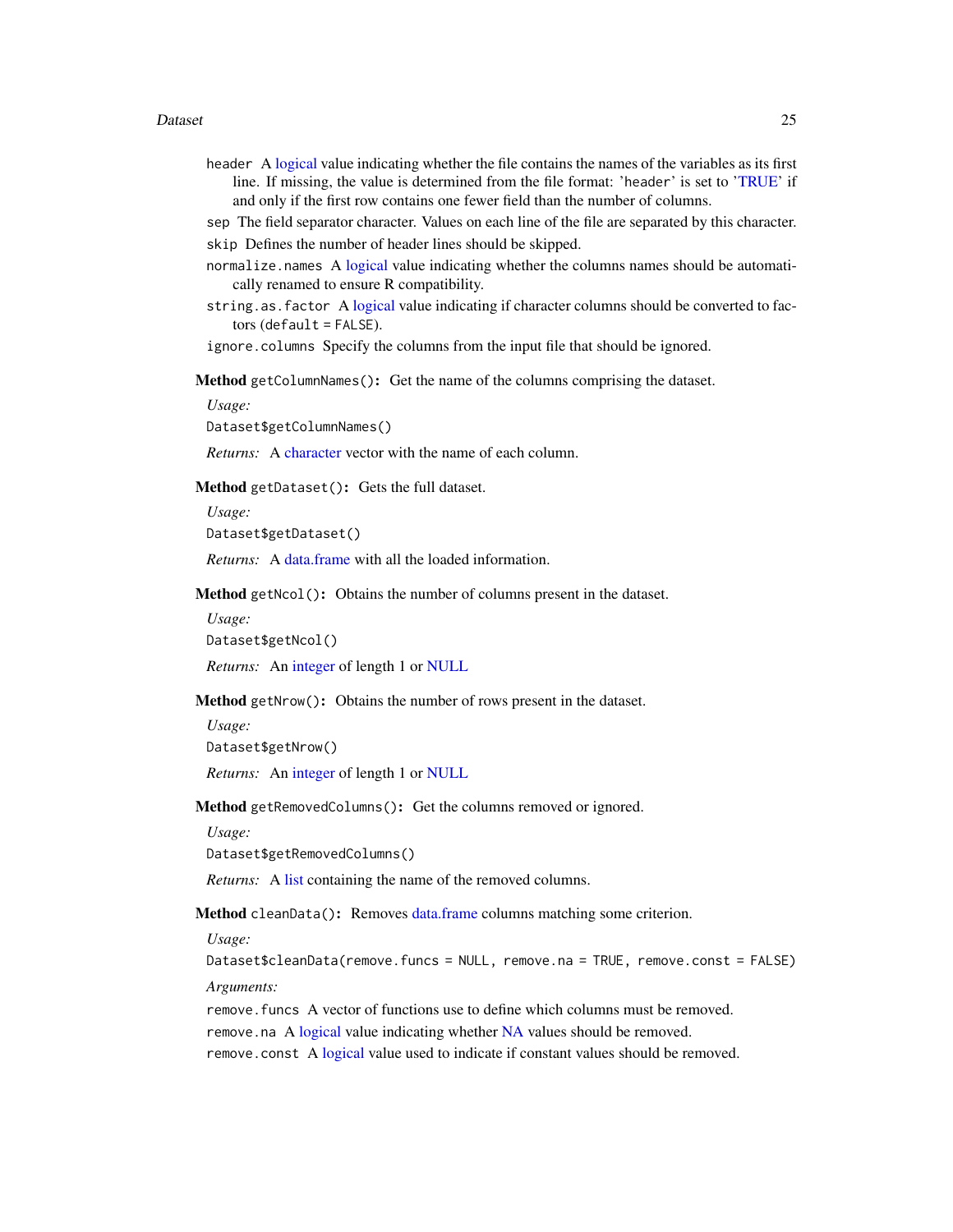Method removeColumns(): Applies cleanData function over an specific set of columns.

```
Usage:
Dataset$removeColumns(
 columns,
  remove.funcs = NULL,
 remove.na = FALSE,
  remove.const = FALSE
)
```
#### *Arguments:*

columns Set of columns [\(numeric](#page-0-0) or [character\)](#page-0-0) where removal operation should be applied. remove.funcs A vector of functions use to define which columns must be removed. remove.na A [logical](#page-0-0) value indicating whether [NA](#page-0-0) values should be removed. remove.const A [logical](#page-0-0) value used to indicate if constant values should be removed.

<span id="page-25-0"></span>Method createPartitions(): Creates a k-folds partition from the initial dataset.

```
Usage:
Dataset$createPartitions(
 num.folds = NULL,
 percent.folds = NULL,
  class.balance = NULL
)
```
*Arguments:*

num.folds A [numeric](#page-0-0) for the number of folds (partitions)

percent.folds A [numeric](#page-0-0) vector with the percentage of instances containing each fold. class.balance A [logical](#page-0-0) value indicating if class balance should be kept.

<span id="page-25-1"></span>Method createSubset(): Creates a [Subset](#page-83-1) for testing or classification purposes. A target class should be provided for testing purposes.

```
Usage:
Dataset$createSubset(
  num.folds = NULL,
 opts = list(remove, na = TRUE, remove. const = FALSE),class.index = NULL,
  positive.class = NULL
)
```
*Arguments:*

num.folds A [numeric](#page-0-0) defining the number of folds that should we used to build the [Subset.](#page-83-1) opts A list with optional parameters. Valid arguments are remove.na (removes columns with

[NA](#page-0-0) values) and remove.const (ignore columns with constant values). class.index A [numeric](#page-0-0) value identifying the column representing the target class

positive.class Defines the positive class value.

*Returns:* A [Subset](#page-83-1) object.

<span id="page-25-2"></span>Method createTrain(): Creates a set for training purposes. A class should be defined to guarantee full-compatibility with supervised models.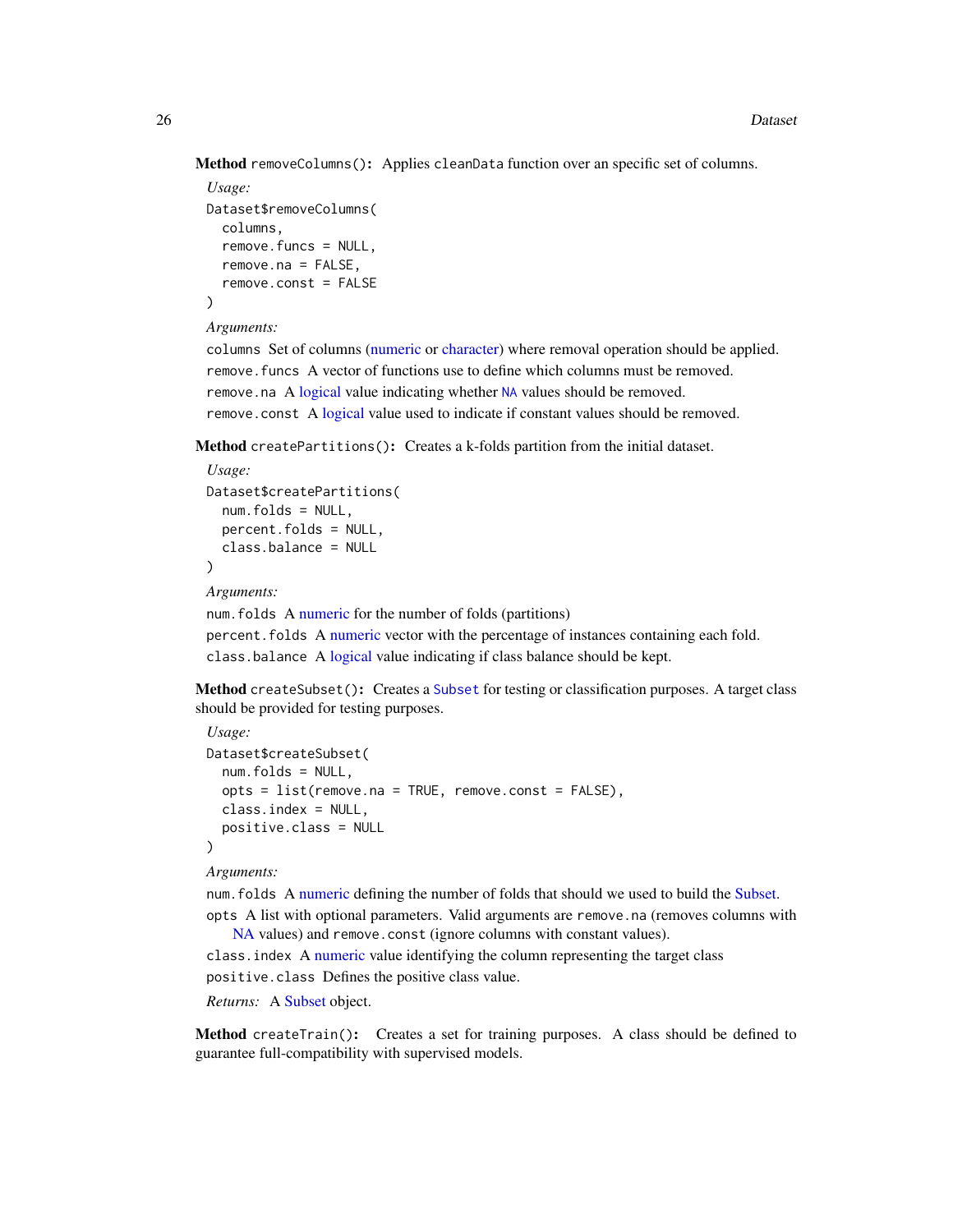# <span id="page-26-0"></span>DatasetLoader 27

```
Usage:
Dataset$createTrain(
  class.index,
  positive.class,
  num.folds = NULL,
  opts = list(remove.na = TRUE, remove.const = FALSE)
)
Arguments:
```
class.index A [numeric](#page-0-0) value identifying the column representing the target class positive.class Defines the positive class value.

num.folds A [numeric](#page-0-0) defining the number of folds that should we used to build the [Subset](#page-83-1).

opts A list with optional parameters. Valid arguments are remove.na (removes columns with [NA](#page-0-0) values) and remove.const (ignore columns with constant values).

*Returns:* A [Trainset](#page-94-1) object.

#### See Also

[HDDataset](#page-45-1)

DatasetLoader *Dataset creation.*

# Description

Wrapper class able to automatically create a [Dataset](#page-23-1), [HDDataset](#page-45-1) according to the input data.

### Methods

Public methods:

- [DatasetLoader\\$new\(\)](#page-3-1)
- [DatasetLoader\\$load\(\)](#page-26-1)

Method new(): Empty function used to initialize the object arguments in runtime.

*Usage:*

DatasetLoader\$new()

<span id="page-26-1"></span>Method load(): Stores the input source into a [Dataset](#page-23-1) or [HDDataset](#page-45-1) type object.

```
Usage:
DatasetLoader$load(
  filepath,
 header = TRUE,
  sep = ","skip.lines = 0,
 normalize.names = FALSE,
  string.as.factor = FALSE,
  ignore.columns = NULL
)
```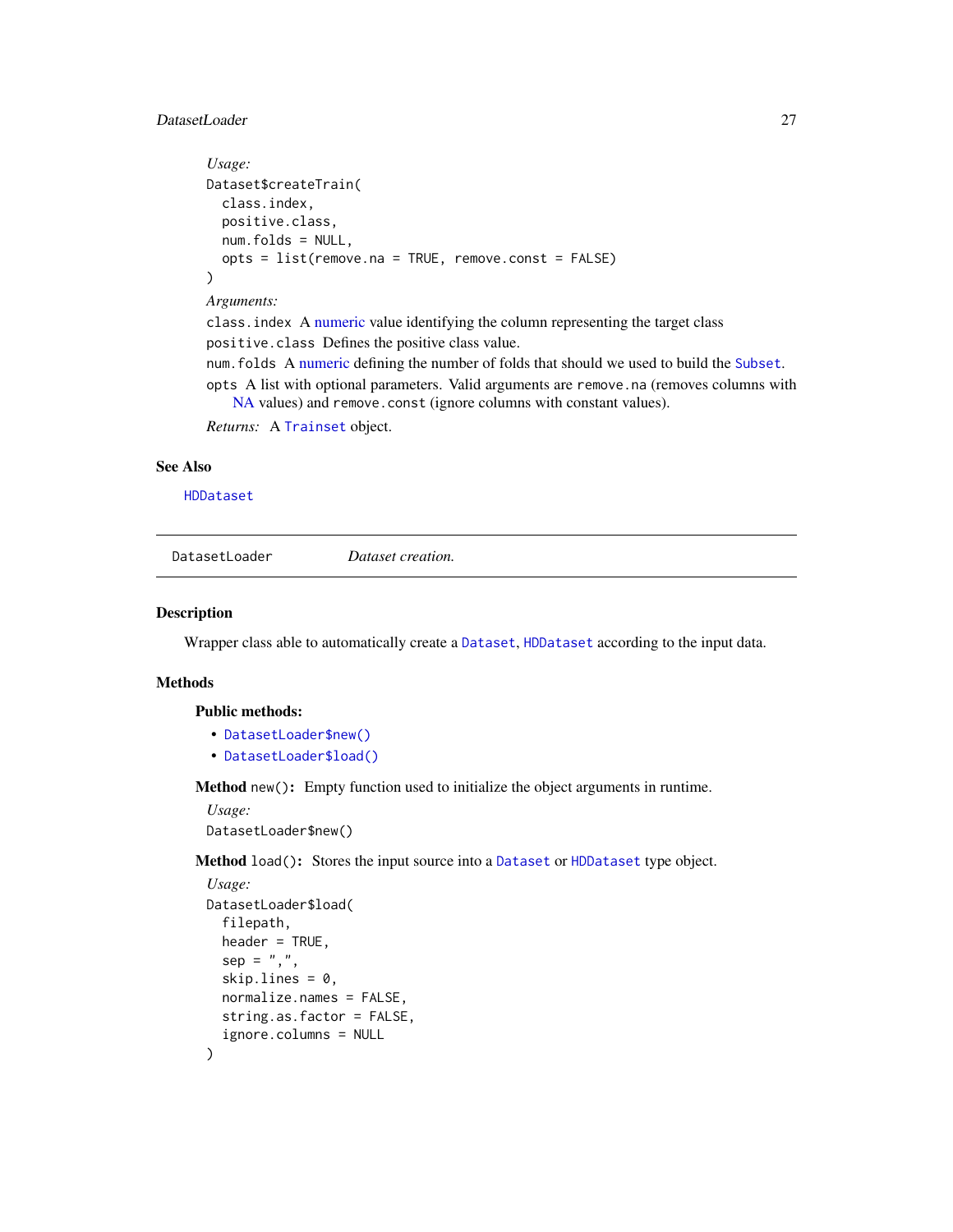#### <span id="page-27-0"></span>*Arguments:*

- filepath The name of the file which the data are to be read from. Each row of the table appears as one line of the file. If it does not contain an \_absolute\_ path, the file name is \_relative\_ to the current working directory, 'getwd()'.
- header A [logical](#page-0-0) value indicating whether the file contains the names of the variables as its first line. If missing, the value is determined from the file format: 'header' is set to ['TRUE'](#page-0-0) if and only if the first row contains one fewer field than the number of columns.
- sep The field separator character. Values on each line of the file are separated by this character. skip.lines Defines the number of header lines should be skipped.
- normalize.names A [logical](#page-0-0) value indicating whether the columns names should be automatically renamed to ensure R compatibility.
- string.as.factor A [logical](#page-0-0) value indicating if character columns should be converted to factors (default = FALSE).
- ignore.columns Specify the columns from the input file that should be ignored.

*Returns:* A [Dataset](#page-23-1) or [HDDataset](#page-45-1) object.

# See Also

#### [Dataset](#page-23-1), [HDDataset](#page-45-1)

# Examples

```
## Not run:
# Create Dataset Handler object.
 loader <- DatasetLoader$new()
 # Load input file.
 data <- loader$load(filepath = system.file(file.path("examples",
                                                       "hcc-data-complete-balanced.csv"),
                                             package = "D2MCS"),
                      header = T, normalize.names = T)
```
## End(Not run)

DefaultModelFit *Default model fitting implementation.*

### Description

Creates a default [recipe](#page-0-0) and [formula](#page-0-0) objects used in model training stage.

# Super class

[D2MCS::GenericModelFit](#page-0-0) -> DefaultModelFit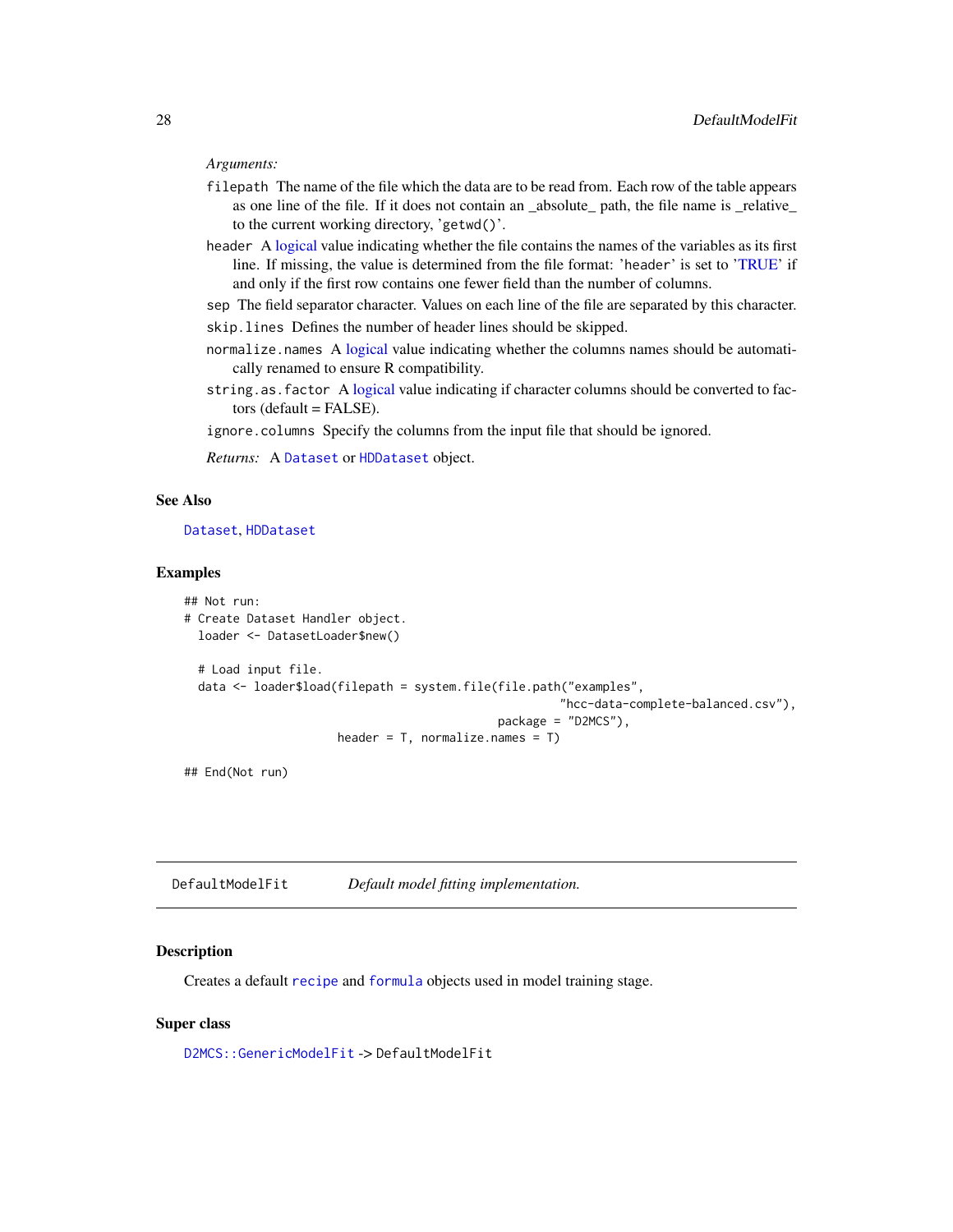# DefaultModelFit 29

# **Methods**

# Public methods:

- [DefaultModelFit\\$new\(\)](#page-3-1)
- [DefaultModelFit\\$createFormula\(\)](#page-28-0)
- [DefaultModelFit\\$createRecipe\(\)](#page-28-1)
- [DefaultModelFit\\$clone\(\)](#page-3-3)

Method new(): Method for initializing the object arguments during runtime.

*Usage:* DefaultModelFit\$new()

<span id="page-28-0"></span>Method createFormula(): The function is responsible of creating a [formula](#page-0-0) for M.L. model.

*Usage:*

```
DefaultModelFit$createFormula(instances, class.name, simplify = FALSE)
```
*Arguments:*

instances A [data.frame](#page-0-0) containing the instances used to create the recipe.

class.name A [character](#page-0-0) vector representing the name of the target class.

simplify A [logical](#page-0-0) argument defining whether the formula should be generated as simple as possible.

*Returns:* A [formula](#page-0-0) object.

<span id="page-28-1"></span>Method createRecipe(): The function is responsible of creating a [recipe](#page-0-0) with five operations over the data: [step\\_zv](#page-0-0), [step\\_nzv](#page-0-0), [step\\_corr](#page-0-0), [step\\_center](#page-0-0), [step\\_scale](#page-0-0)

*Usage:*

DefaultModelFit\$createRecipe(instances, class.name)

*Arguments:*

instances A data. frame containing the instances used to create the recipe.

class.name A [character](#page-0-0) vector representing the name of the target class.

*Details:* This function is automatically invoked by [D2MCS](#page-19-1) during model training stage.

*Returns:* An object of class [recipe](#page-0-0).

Method clone(): The objects of this class are cloneable with this method.

*Usage:*

DefaultModelFit\$clone(deep = FALSE)

*Arguments:*

deep Whether to make a deep clone.

# See Also

[GenericModelFit](#page-43-1), [train](#page-0-0)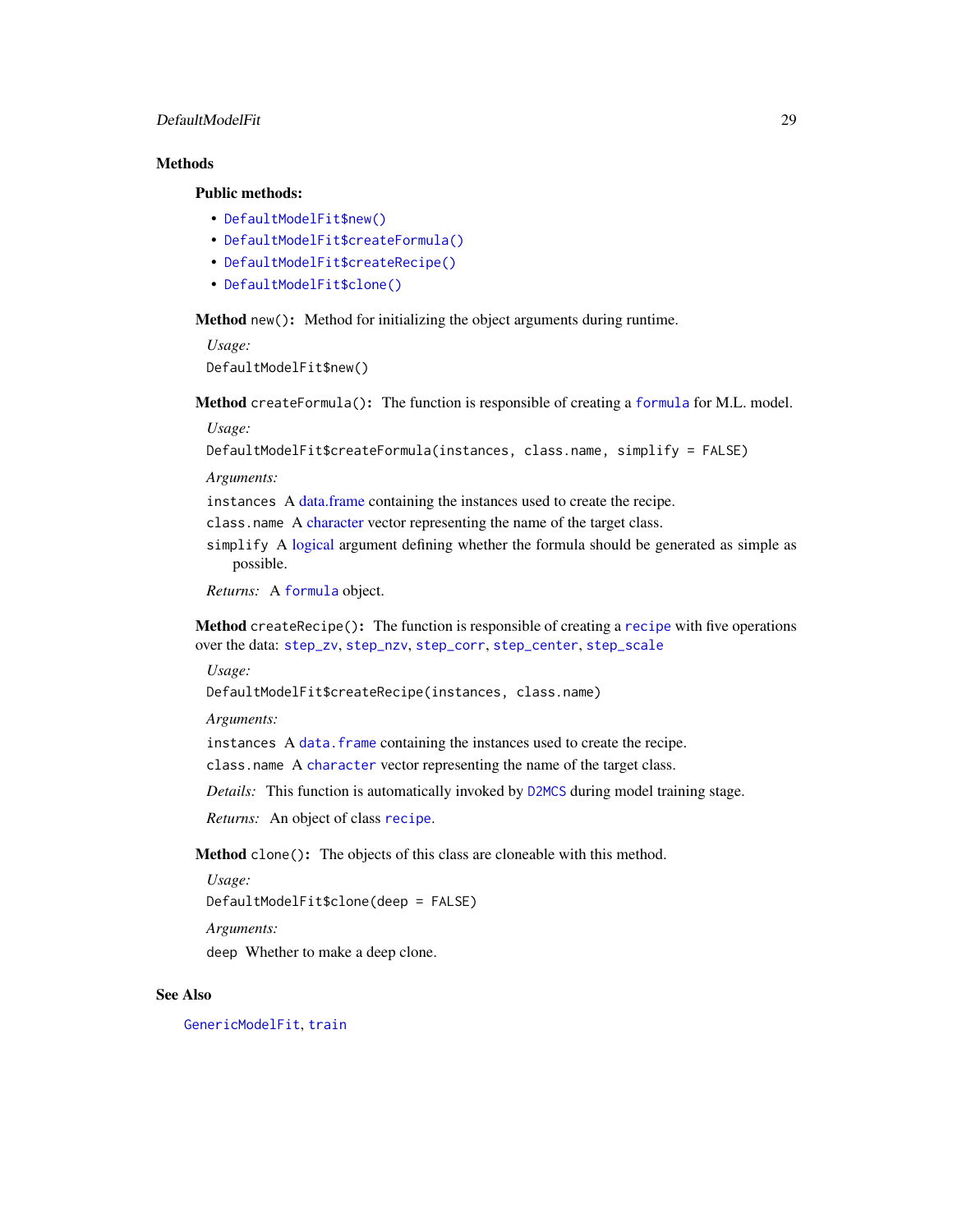```
DependencyBasedStrategy
```
*Clustering strategy based on dependency between features.*

#### **Description**

Features are distributed according to their independence values. This strategy is divided into two steps. The first phase focuses on forming groups with those features most dependent on each other. This step also identifies those that are independent from all the others in the group. The second step is to try out different numbers of clusters until you find the one you think is best. These clusters are formed by inserting in all the independent characteristics identified previously and trying to distribute the features of the groups formed in the previous step in separate clusters. In this way, it seeks to ensure that the features are as independent as possible from those found in the same cluster.

# Details

The strategy is suitable only for binary and real features. Other features are automatically grouped into a specific cluster named as 'unclustered'. This class requires the [StrategyConfiguration](#page-81-1) type object implements the following methods:

- getBinaryCutoff(): The function is used to define the interval to consider the dependency between binary features.

- getRealCutoff(): The function allows defining the cutoff to consider the dependency between real features.

- tiebreak(feature,clus.candidates,fea.dep.dist.clus,corpus,heuristic,class,class.name): The function solves the ties between two (or more) features.

- qualityOfCluster(clusters,metrics): The function determines the quality of a cluster

- isImprovingClustering(clusters.deltha): The function indicates if clustering is getting better as the number of them increases.

An example of implementation with the description of each parameter is the [DependencyBasedStrategyConfiguration](#page-32-1) class.

# Super class

[D2MCS::GenericClusteringStrategy](#page-0-0) -> DependencyBasedStrategy

#### Methods

# Public methods:

- [DependencyBasedStrategy\\$new\(\)](#page-3-1)
- [DependencyBasedStrategy\\$execute\(\)](#page-10-3)
- [DependencyBasedStrategy\\$getDistribution\(\)](#page-30-0)
- [DependencyBasedStrategy\\$createTrain\(\)](#page-25-2)
- [DependencyBasedStrategy\\$plot\(\)](#page-4-1)
- [DependencyBasedStrategy\\$saveCSV\(\)](#page-31-0)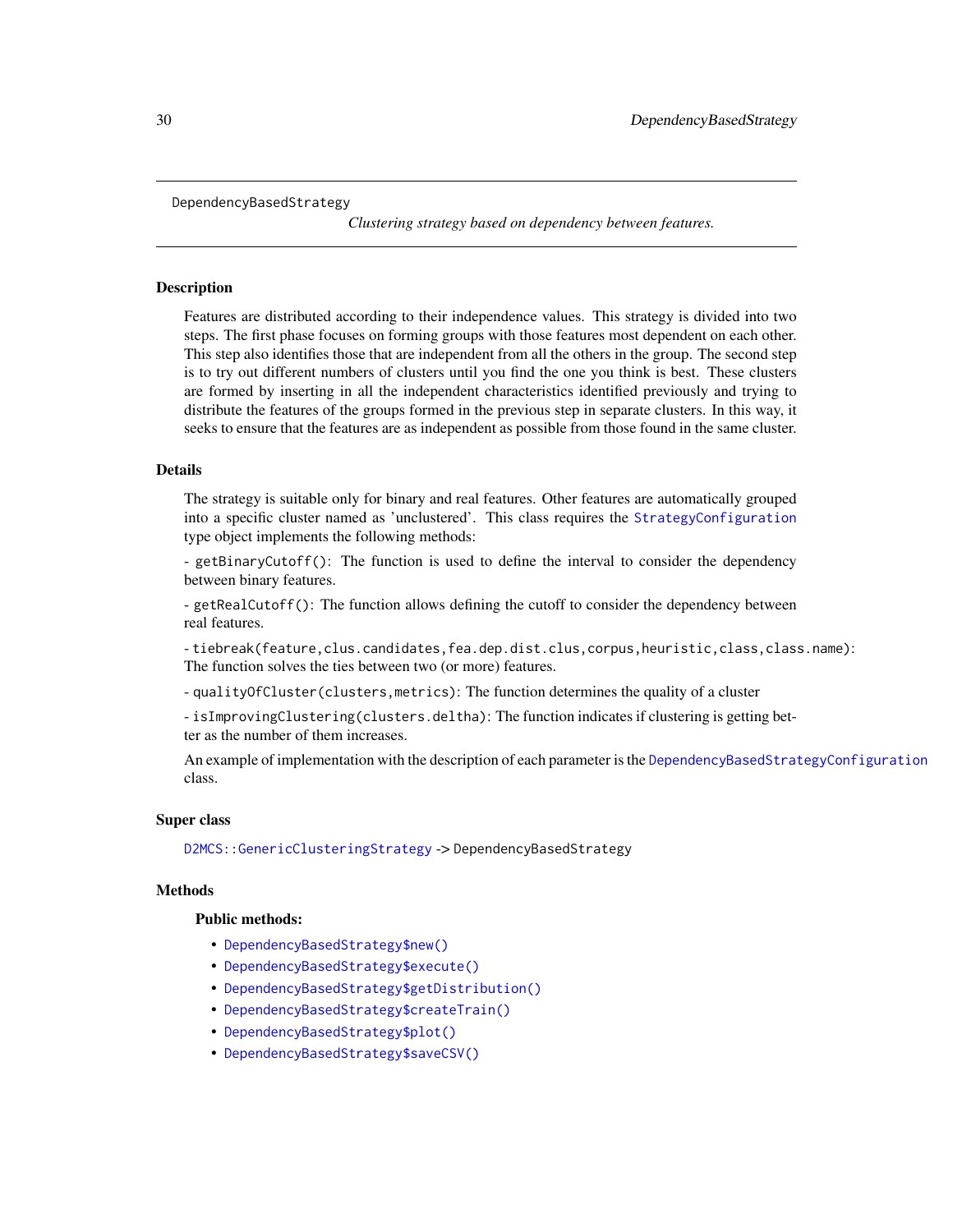DependencyBasedStrategy 31

```
• DependencyBasedStrategy$clone()
```
Method new(): Method for initializing the object parameters during runtime.

```
Usage:
DependencyBasedStrategy$new(
  subset,
 heuristic,
  configuration = DependencyBasedStrategyConfiguration$new()
)
```
*Arguments:*

subset The [Subset](#page-83-1) used to apply the feature-clustering strategy.

- heuristic The heuristic used to compute the relevance of each feature. Must inherit from [GenericHeuristic](#page-42-1) abstract class.
- configuration optional parameter to customize configuration parameters for the strategy. Must inherited from [StrategyConfiguration](#page-81-1) abstract class.

Method execute(): Function responsible of performing the dependency-based feature clustering strategy over the defined [Subset](#page-83-1).

*Usage:* DependencyBasedStrategy\$execute(verbose = TRUE)

*Arguments:*

verbose A [logical](#page-0-0) value to specify if more verbosity is needed.

<span id="page-30-0"></span>Method getDistribution(): Function used to obtain a specific cluster distribution.

```
Usage:
DependencyBasedStrategy$getDistribution(
  num.clusters = NULL,
 num.groups = NULL,
  include.unclustered = FALSE
)
```
*Arguments:*

num.clusters A [numeric](#page-0-0) value to select the number of clusters (define the distribution).

num.groups A single or [numeric](#page-0-0) vector value to identify a specific group that forms the clustering distribution.

include.unclustered A [logical](#page-0-0) value to determine if unclustered features should be included.

*Returns:* A [list](#page-0-0) with the features comprising an specific clustering distribution.

Method createTrain(): The function is used to create a [Trainset](#page-94-1) object from a specific clustering distribution.

```
Usage:
DependencyBasedStrategy$createTrain(
  subset,
 num.clusters = NULL,
 num.groups = NULL,
  include.unclustered = FALSE
)
```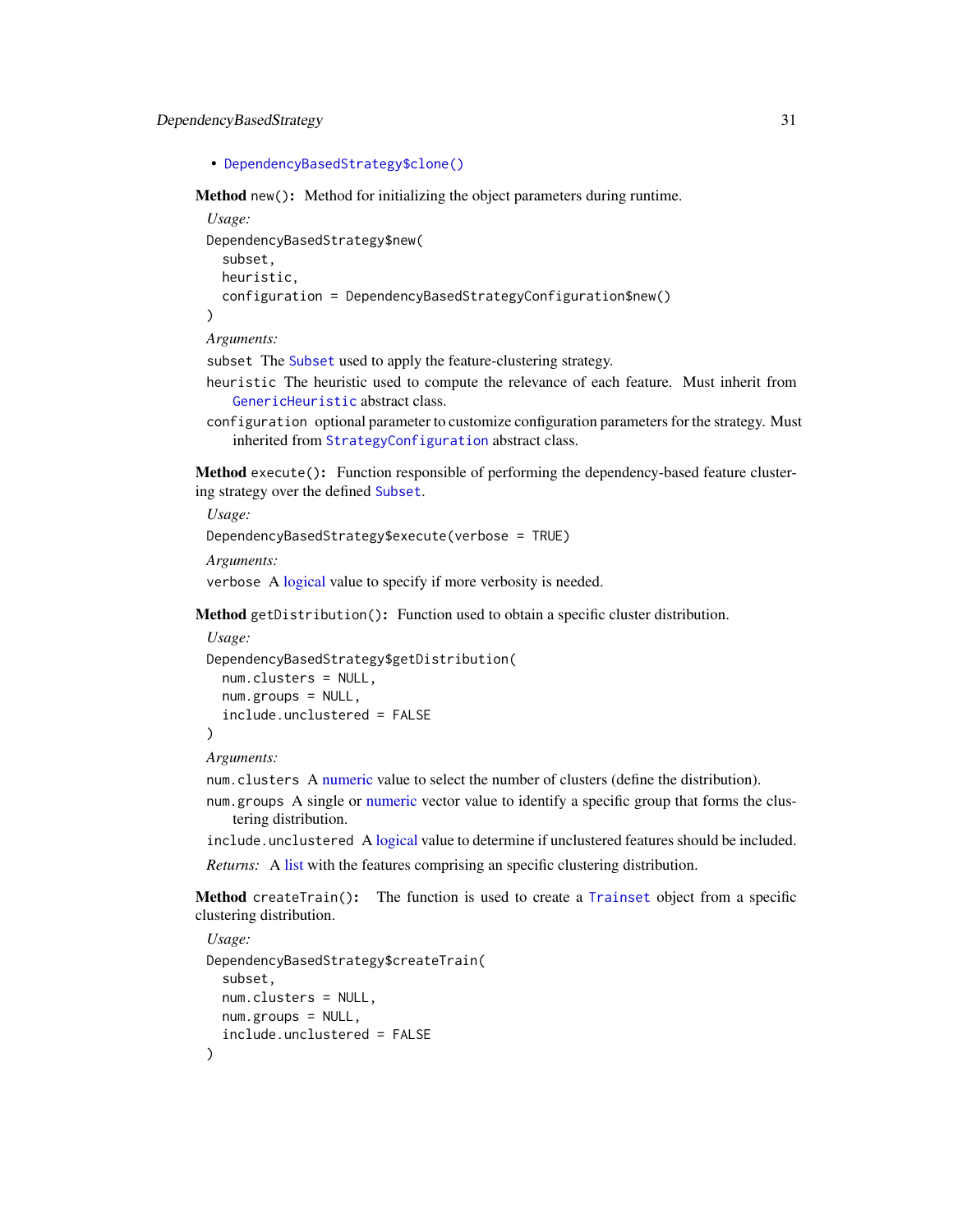#### *Arguments:*

subset The [Subset](#page-83-1) object used as a basis to create the train set (see [Trainset](#page-94-1) class).

num.clusters A [numeric](#page-0-0) value to select the number of clusters (define the distribution).

num.groups A single or [numeric](#page-0-0) vector value to identify a specific group that forms the clustering distribution.

include.unclustered A [logical](#page-0-0) value to determine if unclustered features should be included.

*Details:* If num.clusters and num.groups are not defined, best clustering distribution is used to create the train set.

Method plot(): The function is responsible for creating a plot to visualize the clustering distribution.

*Usage:*

```
DependencyBasedStrategy$plot(dir.path = NULL, file.name = NULL)
```
*Arguments:*

dir.path An optional argument to define the name of the directory where the exported plot will be saved. If not defined, the file path will be automatically assigned to the current working directory, 'getwd()'.

file.name A character to define the name of the PDF file where the plot is exported.

<span id="page-31-0"></span>Method saveCSV(): The function is used to save the clustering distribution to a CSV file.

*Usage:*

```
DependencyBasedStrategy$saveCSV(
 dir.path = NULL,name = NULL,num.clusters = NULL
)
```
*Arguments:*

dir.path The name of the directory to save the CSV file.

name Defines the name of the CSV file.

num.clusters An optional parameter to select the number of clusters to be saved. If not defined, all cluster distributions will be saved.

Method clone(): The objects of this class are cloneable with this method.

*Usage:*

DependencyBasedStrategy\$clone(deep = FALSE)

*Arguments:*

deep Whether to make a deep clone.

#### See Also

[GenericClusteringStrategy](#page-39-1), [StrategyConfiguration](#page-81-1), [DependencyBasedStrategyConfiguration](#page-32-1)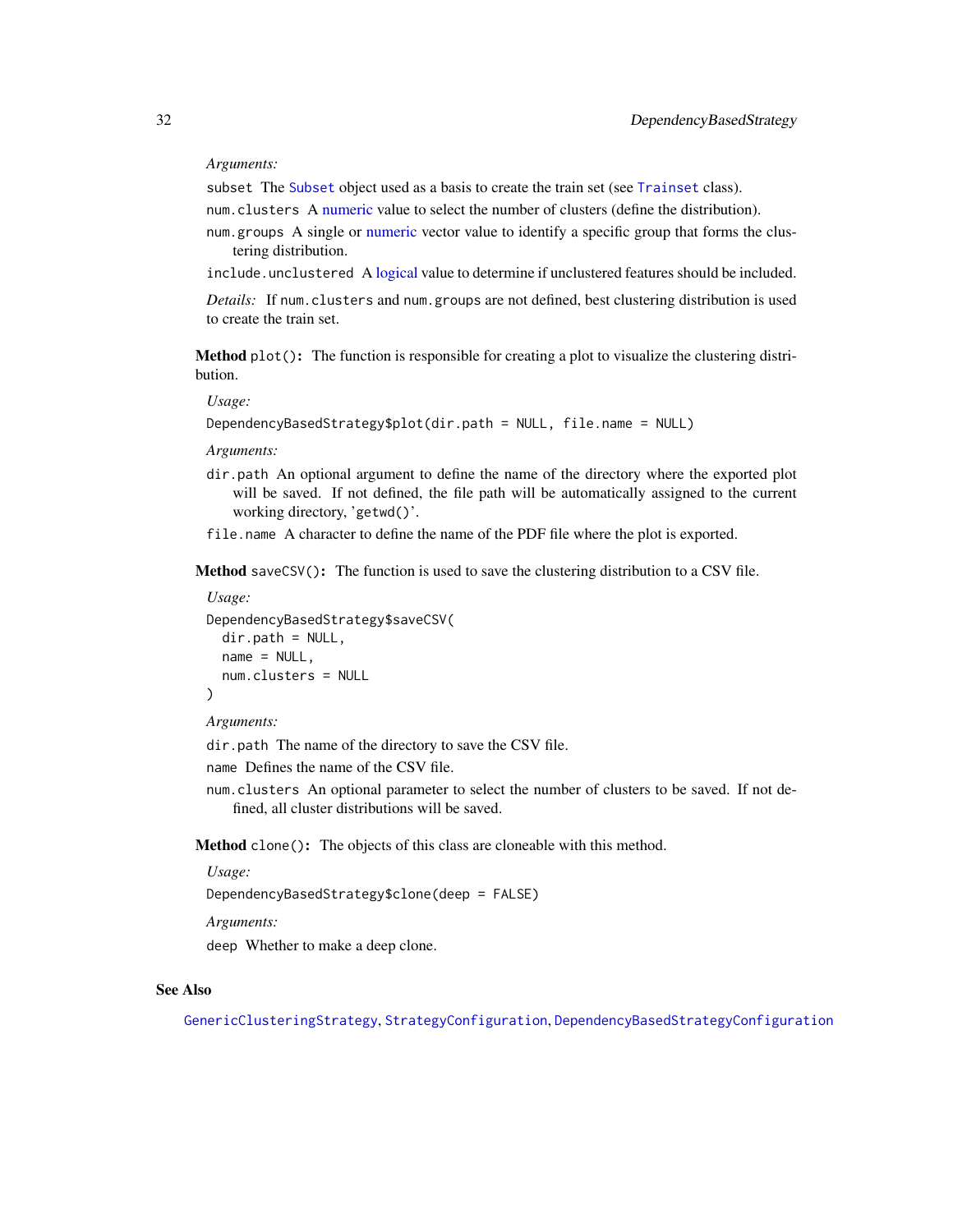<span id="page-32-1"></span><span id="page-32-0"></span>DependencyBasedStrategyConfiguration

*Custom Strategy Configuration handler for the DependencyBased-Strategy strategy.*

# **Description**

Define the default configuration parameters for the [DependencyBasedStrategy](#page-29-1) strategy.

#### Super class

[D2MCS::StrategyConfiguration](#page-0-0) -> DependencyBasedStrategyConfiguration

# **Methods**

#### Public methods:

- [DependencyBasedStrategyConfiguration\\$new\(\)](#page-3-1)
- [DependencyBasedStrategyConfiguration\\$minNumClusters\(\)](#page-33-0)
- [DependencyBasedStrategyConfiguration\\$maxNumClusters\(\)](#page-33-1)
- [DependencyBasedStrategyConfiguration\\$getBinaryCutoff\(\)](#page-33-2)
- [DependencyBasedStrategyConfiguration\\$getRealCutoff\(\)](#page-33-3)
- [DependencyBasedStrategyConfiguration\\$setBinaryCutoff\(\)](#page-33-4)
- [DependencyBasedStrategyConfiguration\\$setRealCutoff\(\)](#page-33-5)
- [DependencyBasedStrategyConfiguration\\$tiebreak\(\)](#page-33-6)
- [DependencyBasedStrategyConfiguration\\$qualityOfCluster\(\)](#page-34-0)
- [DependencyBasedStrategyConfiguration\\$isImprovingClustering\(\)](#page-34-1)
- [DependencyBasedStrategyConfiguration\\$clone\(\)](#page-3-3)

Method new(): Method for initializing the object arguments during runtime.

# *Usage:*

```
DependencyBasedStrategyConfiguration$new(
 binaryCutoff = 0.6,
  realCutoff = 0.6,
  tiebreakMethod = "lfdc",
  metric = "dep.tar"
)
```
#### *Arguments:*

binaryCutoff The [numeric](#page-0-0) value of binary cutoff.

realCutoff The [numeric](#page-0-0) value of real cutoff.

tiebreakMethod The [character](#page-0-0) value of tie-break method. The two tiebreak methods available are "lfdc" (less dependence cluster with the features) and "ltdc" (less dependence cluster with the target). These methods are used to add the features in the candidate feature clusters.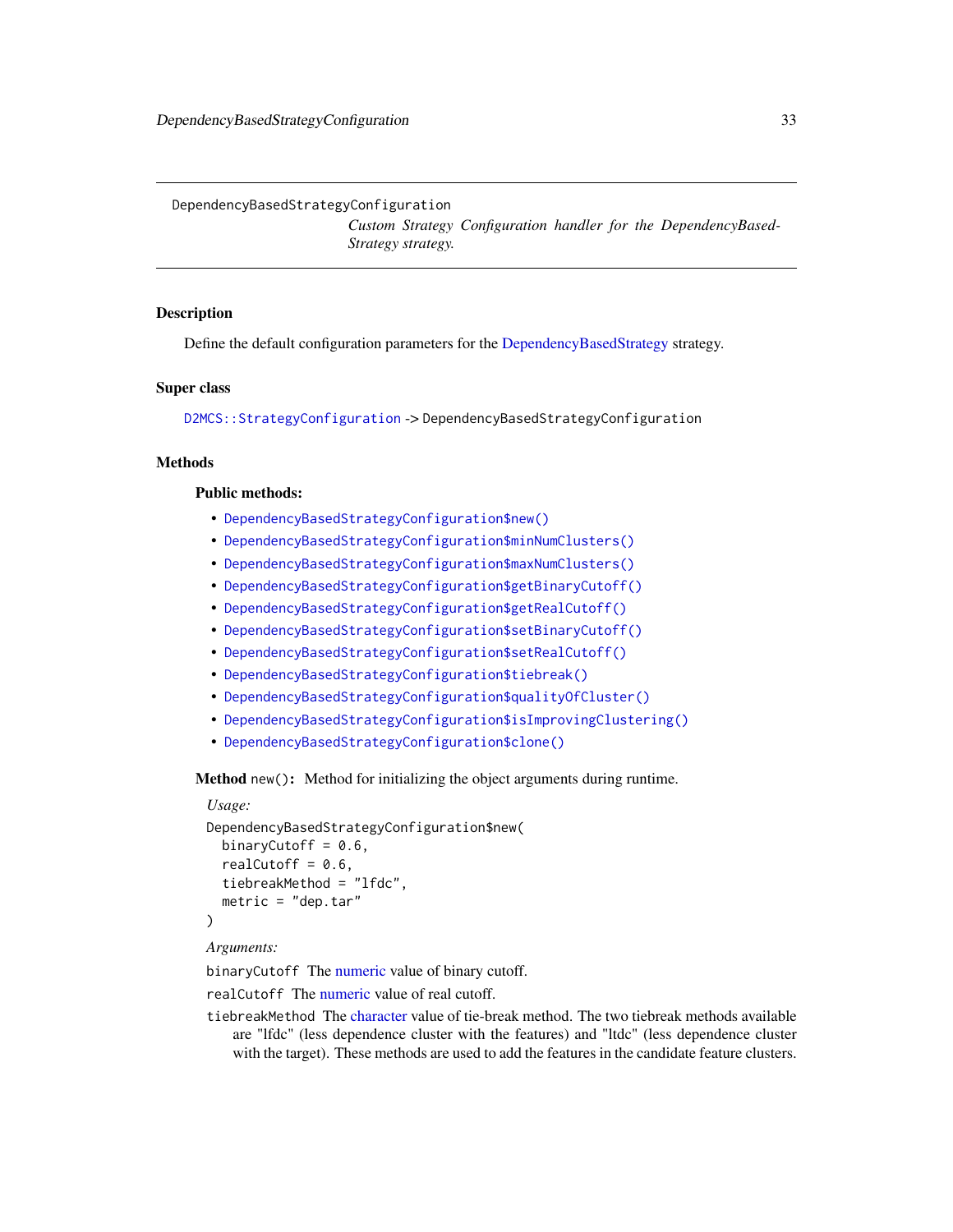metric The [character](#page-0-0) value of the metric to apply the mean to obtain the quality of a cluster. The two metrics available are "dep.tar" (Dependence of cluster features on the target) and "dep.fea" (Dependence between cluster features).

<span id="page-33-0"></span>Method minNumClusters(): Function used to return the minimum number of clusters distributions used. By default the minimum is set in 2.

*Usage:*

DependencyBasedStrategyConfiguration\$minNumClusters(...)

*Arguments:*

... Further arguments passed down to minNumClusters function.

*Returns:* A [numeric](#page-0-0) vector of length 1.

<span id="page-33-1"></span>Method maxNumClusters(): The function is responsible of returning the maximum number of cluster distributions used. By default the maximum number is set in 50.

*Usage:*

DependencyBasedStrategyConfiguration\$maxNumClusters(...)

*Arguments:*

... Further arguments passed down to maxNumClusters function.

*Returns:* A [numeric](#page-0-0) vector of length 1.

<span id="page-33-2"></span>Method getBinaryCutoff(): Gets the cutoff to consider the dependency between binary features.

*Usage:*

DependencyBasedStrategyConfiguration\$getBinaryCutoff()

*Returns:* The [numeric](#page-0-0) value of binary cutoff.

<span id="page-33-3"></span>Method getRealCutoff(): Gets the cutoff to consider the dependency between real features.

*Usage:*

DependencyBasedStrategyConfiguration\$getRealCutoff()

*Returns:* The [numeric](#page-0-0) value of real cutoff.

<span id="page-33-4"></span>Method setBinaryCutoff(): Sets the cutoff to consider the dependency between binary features.

*Usage:*

DependencyBasedStrategyConfiguration\$setBinaryCutoff(cutoff)

*Arguments:*

cutoff The new [numeric](#page-0-0) value of binary cutoff.

<span id="page-33-5"></span>Method setRealCutoff(): Sets the cutoff to consider the dependency between real features.

*Usage:*

DependencyBasedStrategyConfiguration\$setRealCutoff(cutoff)

*Arguments:*

<span id="page-33-6"></span>cutoff The new [numeric](#page-0-0) value of real cutoff.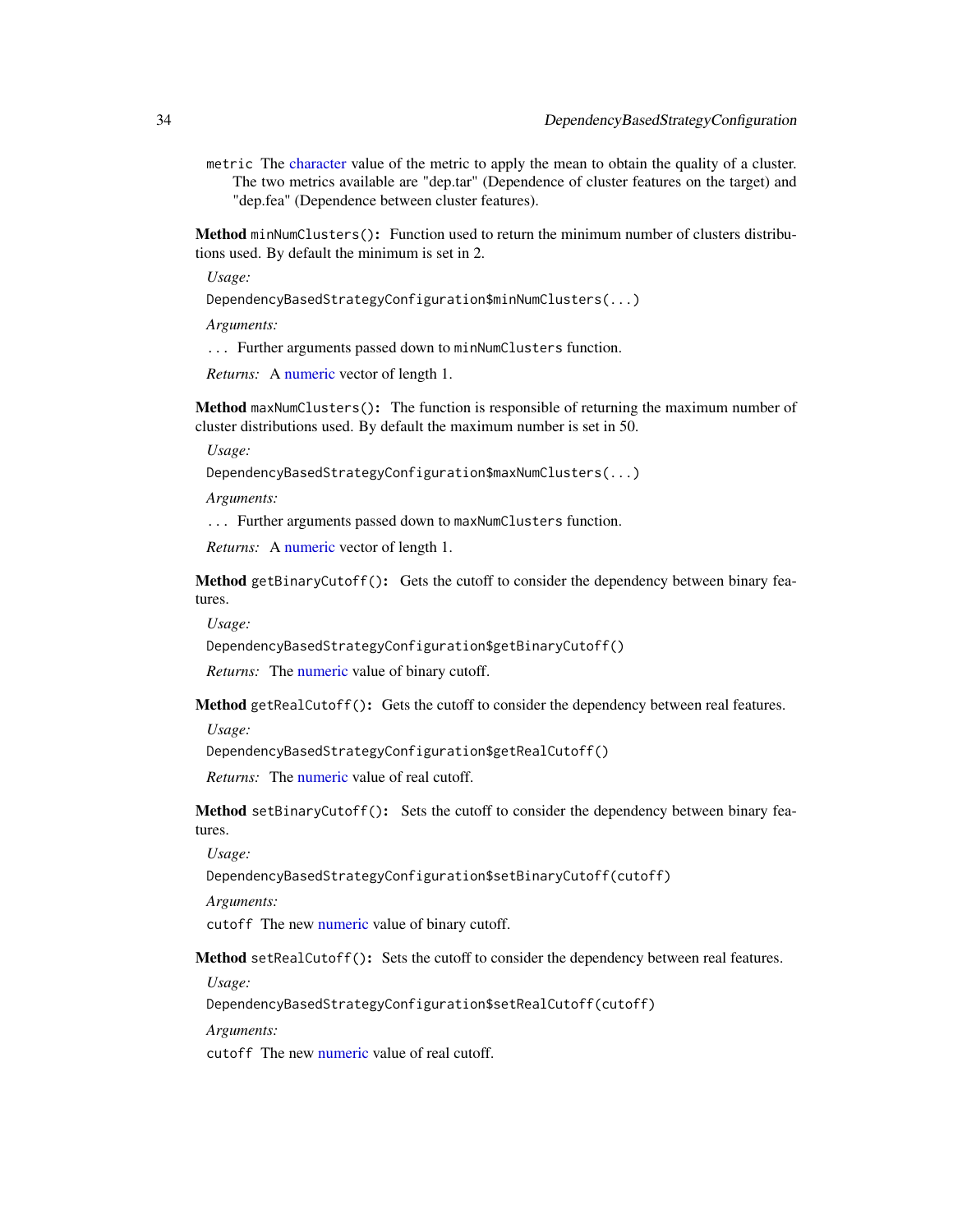Method tiebreak(): The function solves the ties between two (or more) features.

```
Usage:
DependencyBasedStrategyConfiguration$tiebreak(
  feature,
  clus.candidates,
  fea.dep.dist.clus,
  corpus,
 heuristic,
  class,
  class.name
)
```
*Arguments:*

feature A [character](#page-0-0) containing the name of the feature

- clus.candidates A single or [numeric](#page-0-0) vector value to identify the candidate groups to insert the feature.
- fea.dep.dist.clus A [list](#page-0-0) containing the groups chosen for the features.
- corpus A [data.frame](#page-0-0) containing the features of the initial data.
- heuristic The heuristic used to compute the relevance of each feature. Must inherit from [GenericHeuristic](#page-42-1) abstract class.

class A [character](#page-0-0) vector containing all the values of the target class.

class.name A [character](#page-0-0) value representing the name of the target class.

<span id="page-34-0"></span>Method qualityOfCluster(): The function determines the quality of a cluster.

*Usage:*

```
DependencyBasedStrategyConfiguration$qualityOfCluster(clusters, metrics)
```
*Arguments:*

clusters A [list](#page-0-0) with the feature distribution of each cluster.

metrics A numeric [list](#page-0-0) with the metrics associated to the cluster (dependency between all features and dependency between the features and the class).

```
Returns: A numeric vector of length 1.
```
<span id="page-34-1"></span>Method isImprovingClustering(): The function indicates if clustering is getting better as the number of them increases.

*Usage:*

DependencyBasedStrategyConfiguration\$isImprovingClustering(clusters.deltha)

*Arguments:*

clusters.deltha A [numeric](#page-0-0) vector value with the quality values of the built clusters.

*Returns:* A [numeric](#page-0-0) vector of length 1.

Method clone(): The objects of this class are cloneable with this method.

*Usage:*

DependencyBasedStrategyConfiguration\$clone(deep = FALSE)

*Arguments:*

deep Whether to make a deep clone.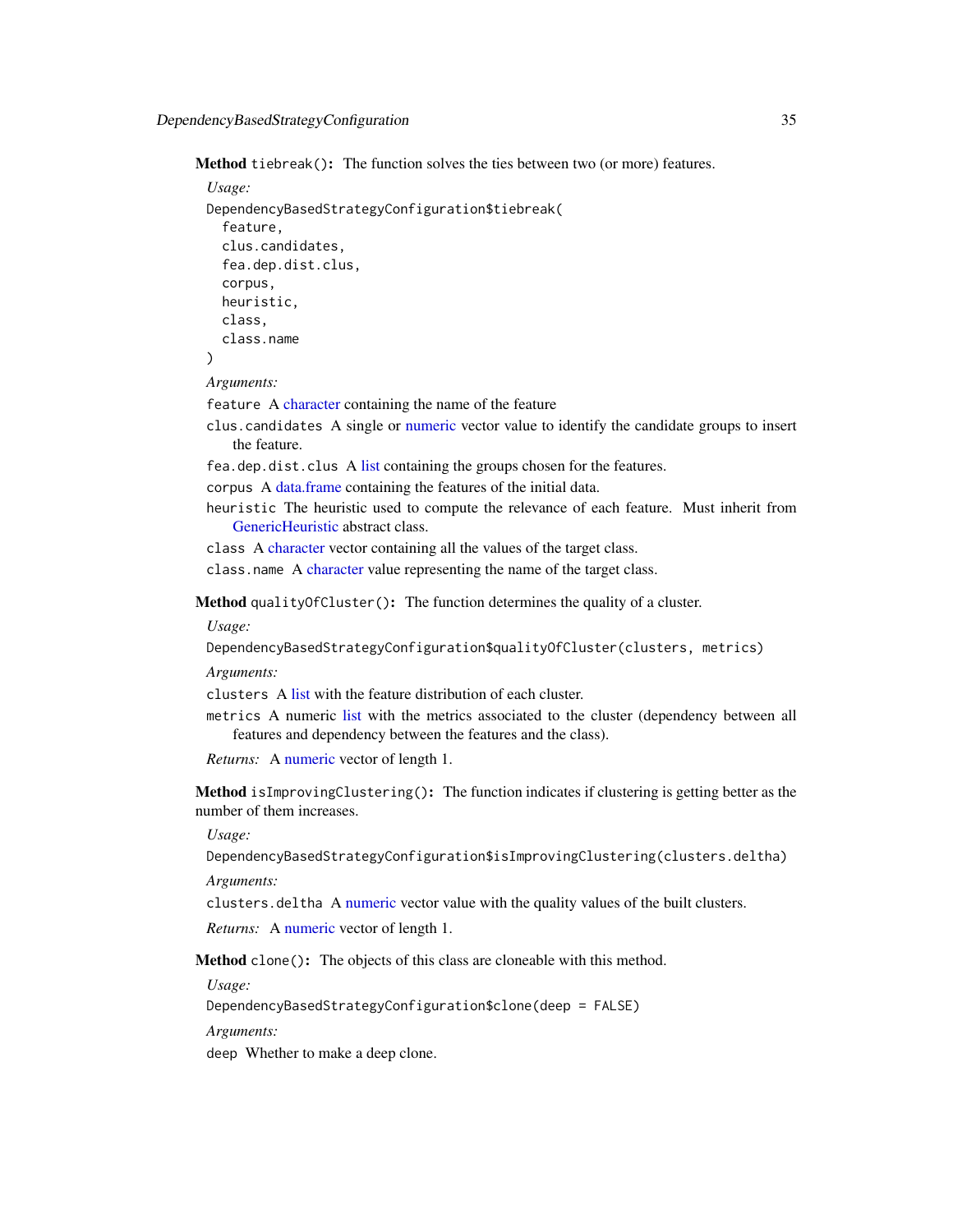# <span id="page-35-0"></span>See Also

[StrategyConfiguration](#page-81-1), [DependencyBasedStrategy](#page-29-1)

FisherTestHeuristic *Feature-clustering based on Fisher's Exact Test.*

#### Description

Performs feature-clustering based on Fisher's exact test for testing the null of independence of rows and columns in a contingency table with fixed marginals.

# Super class

[D2MCS::GenericHeuristic](#page-0-0) -> FisherTestHeuristic

# **Methods**

# Public methods:

- [FisherTestHeuristic\\$new\(\)](#page-3-1)
- [FisherTestHeuristic\\$heuristic\(\)](#page-5-2)
- [FisherTestHeuristic\\$clone\(\)](#page-3-3)

Method new(): Empty function used to initialize the object arguments in runtime.

*Usage:*

FisherTestHeuristic\$new()

Method heuristic(): Performs the Fisher's exact test for testing the null of independence between two columns (col1 and col2).

*Usage:*

FisherTestHeuristic\$heuristic(col1, col2, column.names = NULL)

*Arguments:*

col1 A [numeric](#page-0-0) vector or matrix required to perform the clustering operation.

col2 A [numeric](#page-0-0) vector or matrix to perform the clustering operation.

column.names An optional [character](#page-0-0) vector with the names of both columns.

*Returns:* A [numeric](#page-0-0) vector of length 1 or [NA](#page-0-0) if an error occurs.

Method clone(): The objects of this class are cloneable with this method.

*Usage:*

FisherTestHeuristic\$clone(deep = FALSE)

*Arguments:*

deep Whether to make a deep clone.

### See Also

[Dataset](#page-23-1), [fisher.test](#page-0-0)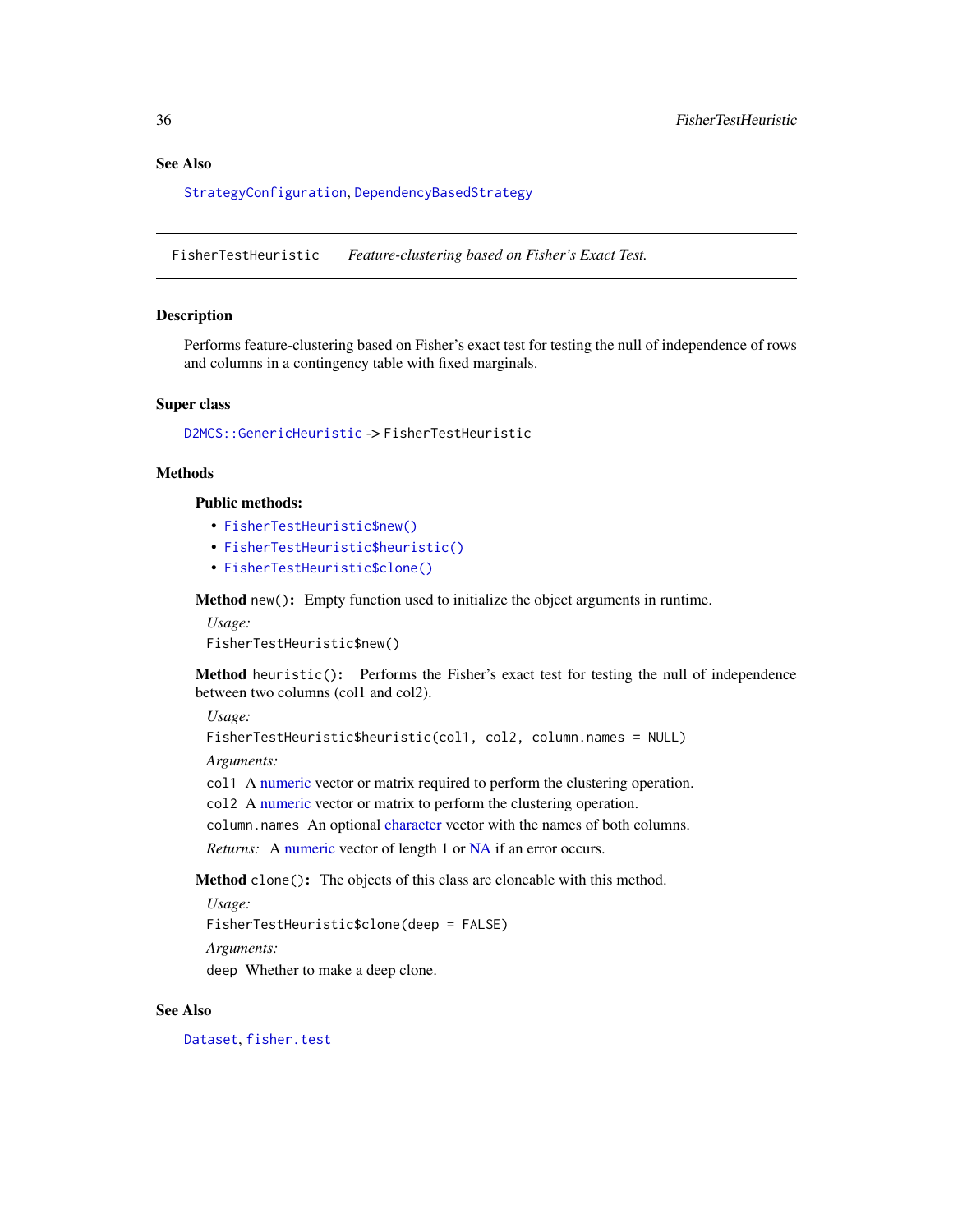Computes the ratio of number of Type II errors achieved by the final M.L. model.

### Super class

```
D2MCS::MeasureFunction -> FN
```
# Methods

Public methods:

- [FN\\$new\(\)](#page-3-0)
- [FN\\$compute\(\)](#page-3-1)
- [FN\\$clone\(\)](#page-3-2)

Method new(): Method for initializing the object arguments during runtime.

*Usage:*

FN\$new(performance.output = NULL)

*Arguments:*

performance.output An optional [ConfMatrix](#page-17-0) parameter to define the type of object used to compute the FN measure.

Method compute(): The function computes the FN achieved by the M.L. model.

*Usage:*

FN\$compute(performance.output = NULL)

*Arguments:*

- performance.output An optional [ConfMatrix](#page-17-0) parameter to define the type of object used as basis to compute the FN measure
- *Details:* This function is automatically invoked by the [ClassificationOutput](#page-5-0) framework.

*Returns:* A [numeric](#page-0-0) vector of size 1 or [NULL](#page-0-0) if an error occurred.

Method clone(): The objects of this class are cloneable with this method.

*Usage:* FN\$clone(deep = FALSE) *Arguments:* deep Whether to make a deep clone.

#### See Also

[MeasureFunction](#page-53-0), [ClassificationOutput](#page-5-0), [ConfMatrix](#page-17-0)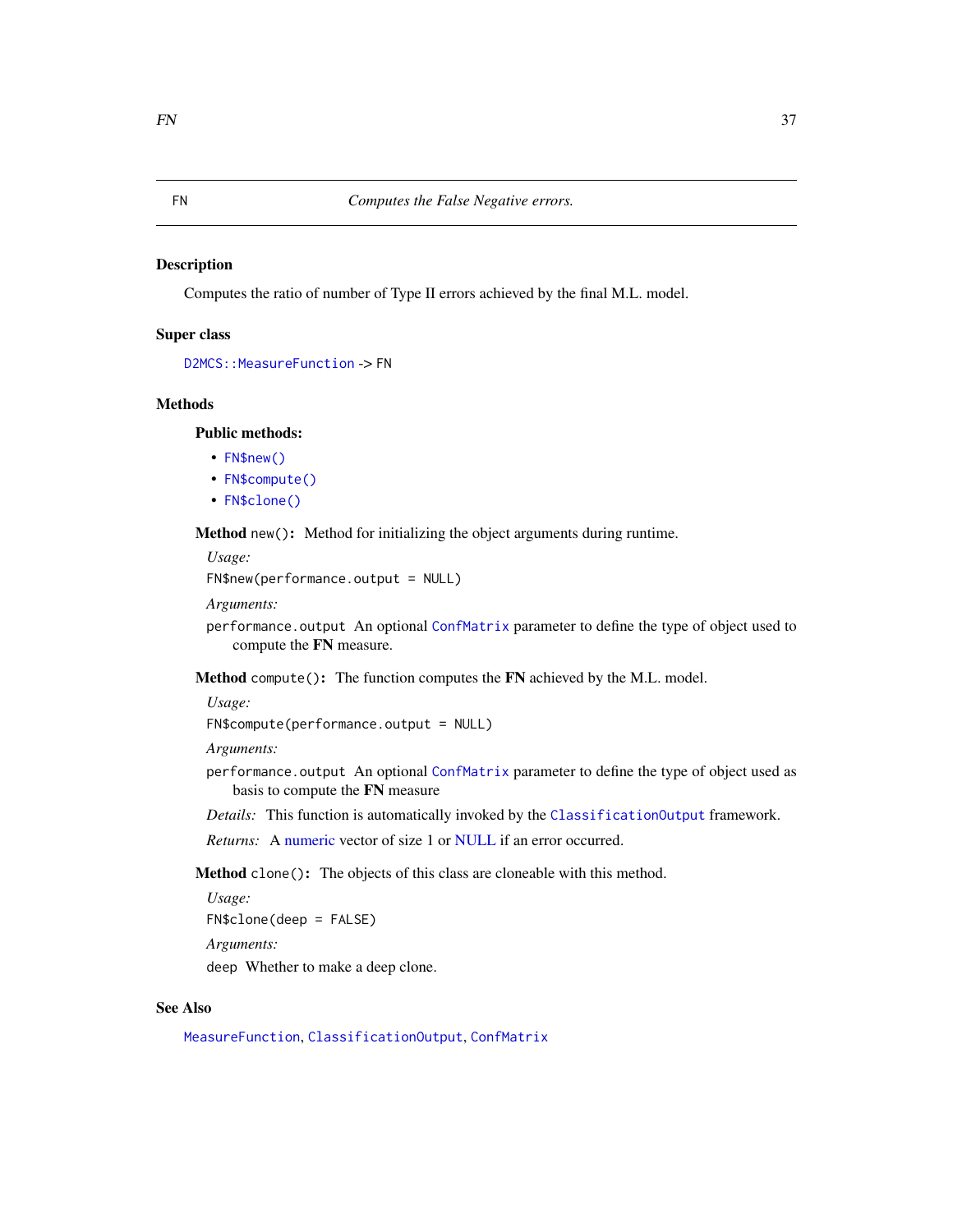This is the number of individuals with a negative condition for which the test result is positive. The value entered here must be non-negative.

# Super class

```
D2MCS::MeasureFunction -> FP
```
# Methods

Public methods:

- [FP\\$new\(\)](#page-3-0)
- [FP\\$compute\(\)](#page-3-1)
- [FP\\$clone\(\)](#page-3-2)

Method new(): Method for initializing the object arguments during runtime.

*Usage:*

FP\$new(performance.output = NULL)

*Arguments:*

performance.output An optional [ConfMatrix](#page-17-0) parameter used as basis to define the type of compute the FP measure.

Method compute(): The function computes the FP achieved by the M.L. model.

*Usage:*

FP\$compute(performance.output = NULL)

*Arguments:*

- performance.output An optional [ConfMatrix](#page-17-0) parameter to define the type of object used as basis to compute the FP measure.
- *Details:* This function is automatically invoked by the [ClassificationOutput](#page-5-0) object.

*Returns:* A [numeric](#page-0-0) vector of size 1 or [NULL](#page-0-0) if an error occurred.

Method clone(): The objects of this class are cloneable with this method.

*Usage:* FP\$clone(deep = FALSE)

*Arguments:*

deep Whether to make a deep clone.

### See Also

[MeasureFunction](#page-53-0), [ClassificationOutput](#page-5-0), [ConfMatrix](#page-17-0)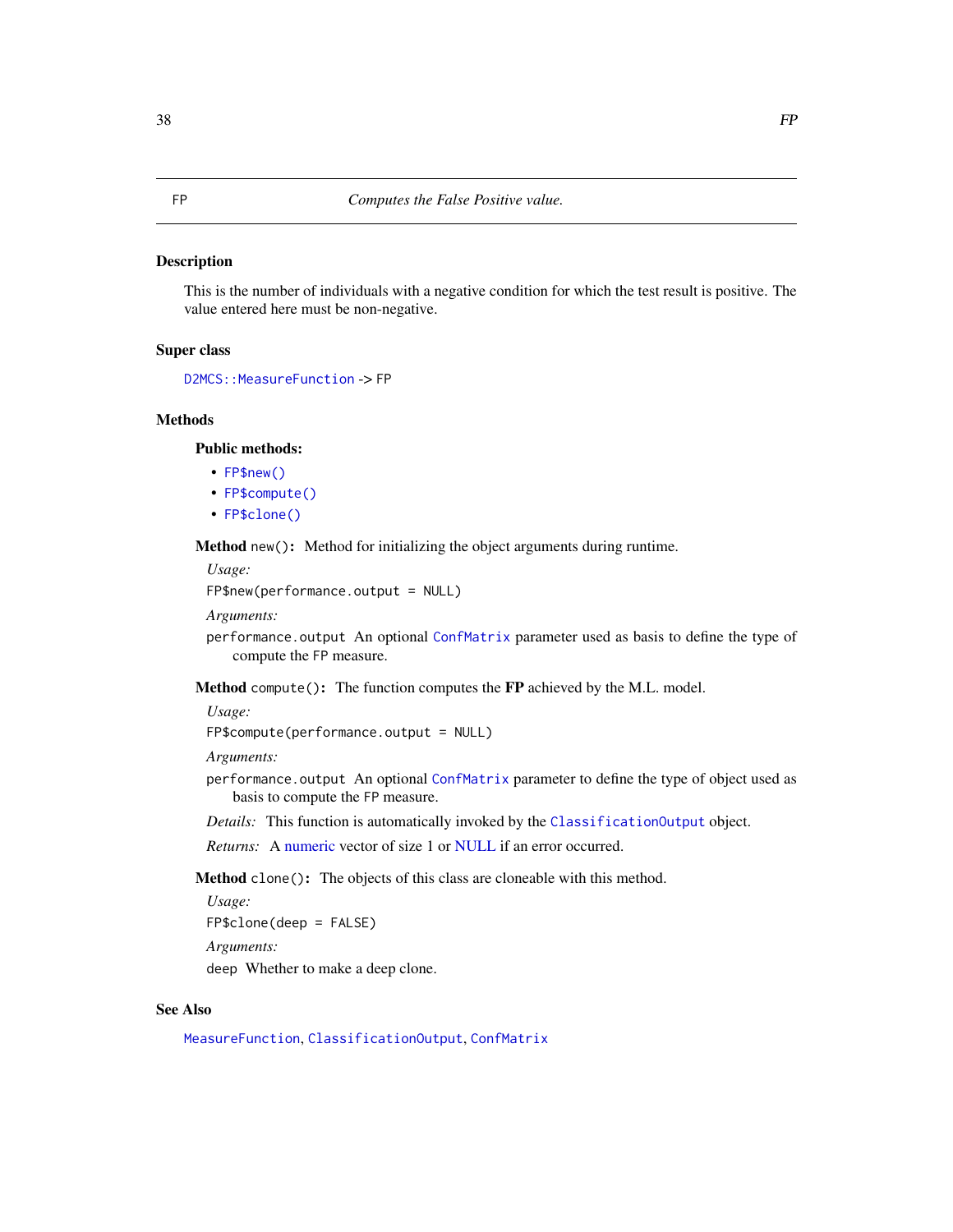GainRatioHeuristic *Feature-clustering based on GainRatio methodology.*

### Description

Performs the feature-clustering using entropy-based filters.

# Super class

[D2MCS::GenericHeuristic](#page-0-0) -> GainRatioHeuristic

#### Methods

# Public methods:

- [GainRatioHeuristic\\$new\(\)](#page-3-0)
- [GainRatioHeuristic\\$heuristic\(\)](#page-5-1)
- [GainRatioHeuristic\\$clone\(\)](#page-3-2)

Method new(): Empty function used to initialize the object arguments in runtime.

*Usage:*

GainRatioHeuristic\$new()

Method heuristic(): The algorithms find weights of discrete attributes basing on their correlation with continuous class attribute.

*Usage:*

```
GainRatioHeuristic$heuristic(col1, col2, column.names = NULL)
```
*Arguments:*

col1 A [numeric](#page-0-0) vector or matrix required to perform the clustering operation.

col2 A [numeric](#page-0-0) vector or matrix to perform the clustering operation.

column.names An optional [character](#page-0-0) vector with the names of both columns.

*Returns:* A [numeric](#page-0-0) vector of length 1 or [NA](#page-0-0) if an error occurs.

Method clone(): The objects of this class are cloneable with this method.

*Usage:*

GainRatioHeuristic\$clone(deep = FALSE)

*Arguments:*

deep Whether to make a deep clone.

# See Also

[Dataset](#page-23-0), [gain.ratio](#page-0-0)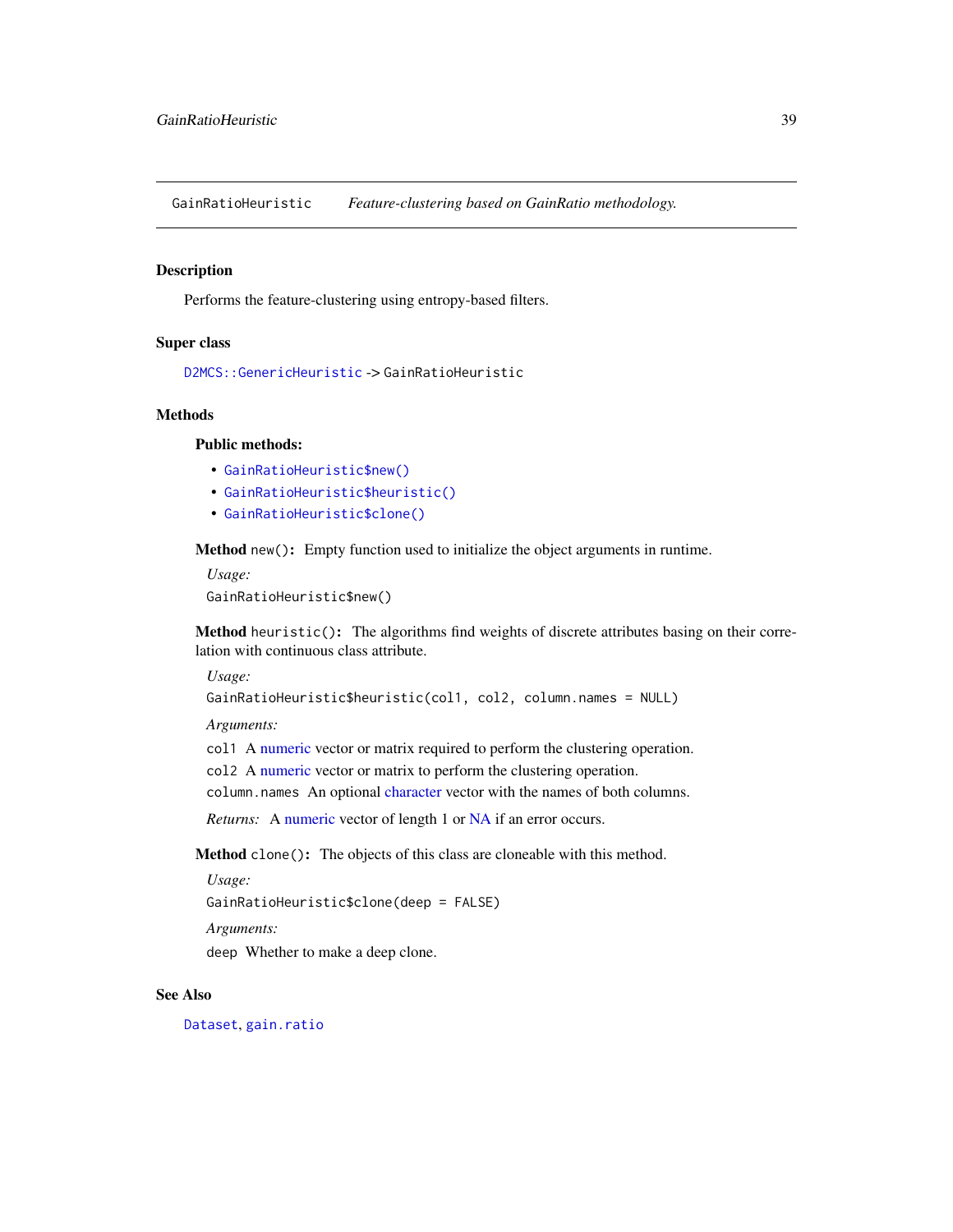#### <span id="page-39-0"></span>GenericClusteringStrategy

*Abstract Feature Clustering Strategy class.*

#### Description

Abstract class used as a template to ensure the proper definition of new customized clustering strategies.

# Details

The [GenericClusteringStrategy](#page-39-0) is an archetype class so it cannot be instantiated.

# Methods

# Public methods:

- [GenericClusteringStrategy\\$new\(\)](#page-3-0)
- [GenericClusteringStrategy\\$getDescription\(\)](#page-39-1)
- [GenericClusteringStrategy\\$getHeuristic\(\)](#page-39-2)
- [GenericClusteringStrategy\\$getConfiguration\(\)](#page-40-0)
- [GenericClusteringStrategy\\$getBestClusterDistribution\(\)](#page-40-1)
- [GenericClusteringStrategy\\$getUnclustered\(\)](#page-40-2)
- [GenericClusteringStrategy\\$execute\(\)](#page-10-0)
- [GenericClusteringStrategy\\$getDistribution\(\)](#page-30-0)
- [GenericClusteringStrategy\\$createTrain\(\)](#page-25-0)
- [GenericClusteringStrategy\\$plot\(\)](#page-4-0)
- [GenericClusteringStrategy\\$saveCSV\(\)](#page-31-0)
- [GenericClusteringStrategy\\$clone\(\)](#page-3-2)

Method new(): A function responsible for creating a [GenericClusteringStrategy](#page-39-0) object.

*Usage:*

GenericClusteringStrategy\$new(subset, heuristic, description, configuration)

#### *Arguments:*

subset A [Subset](#page-83-0) object to perform the clustering strategy.

heuristic The heuristic to be applied. Must inherit from [GenericHeuristic](#page-42-0) class.

description A [character](#page-0-0) vector describing the strategy operation.

configuration Optional customized configuration parameters for the strategy. Must inherited from [StrategyConfiguration](#page-81-0) abstract class.

<span id="page-39-1"></span>Method getDescription(): The function is used to obtain the description of the strategy.

*Usage:*

GenericClusteringStrategy\$getDescription()

<span id="page-39-2"></span>*Returns:* A [character](#page-0-0) vector of [NULL](#page-0-0) if not defined.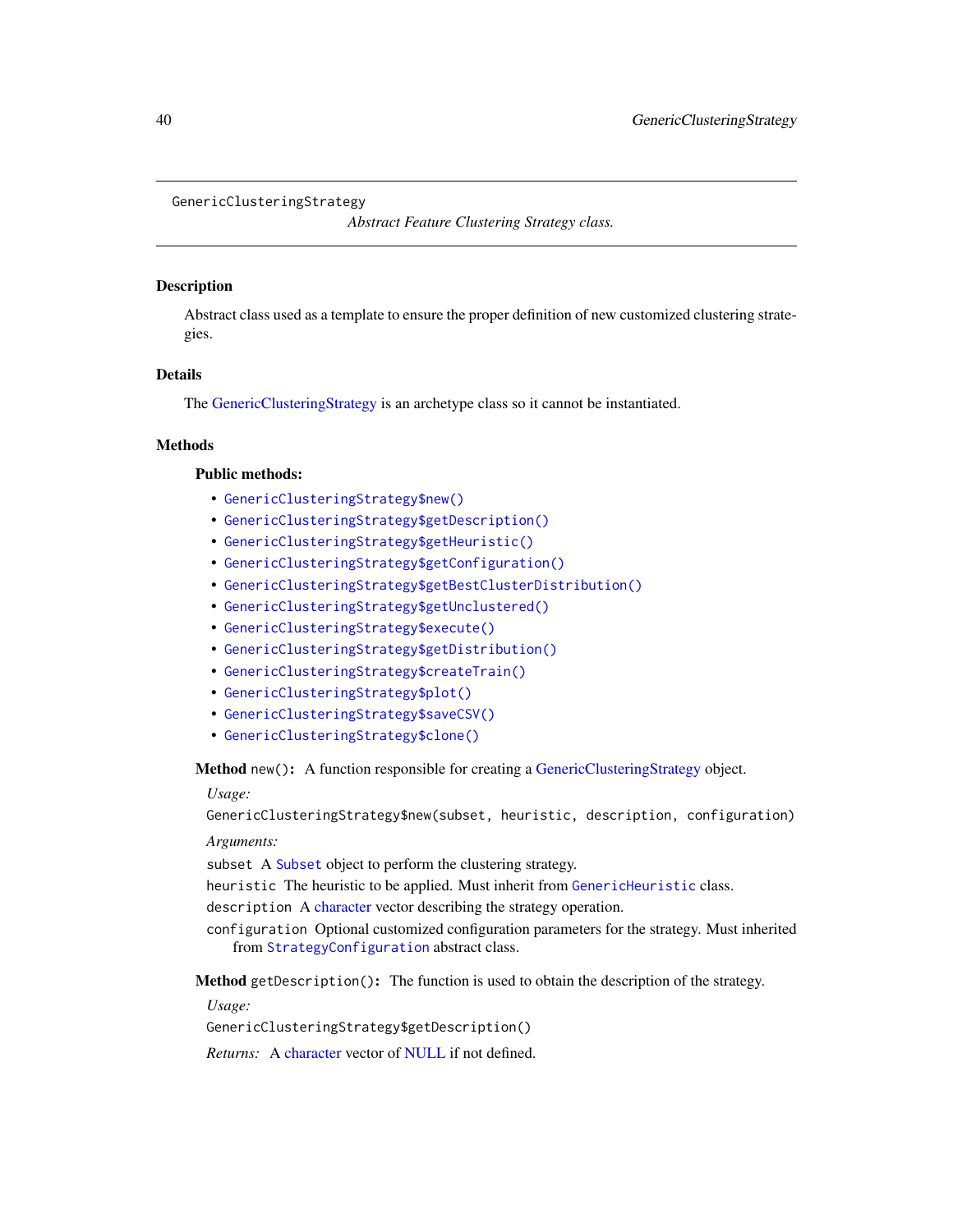Method getHeuristic(): The function returns the heuristic applied for the clustering strategy. *Usage:*

GenericClusteringStrategy\$getHeuristic()

*Returns:* An object inherited from [GenericClusteringStrategy](#page-39-0) class.

<span id="page-40-0"></span>Method getConfiguration(): The function returns the configuration parameters used to perform the clustering strategy.

*Usage:*

GenericClusteringStrategy\$getConfiguration()

*Returns:* An object inherited from [StrategyConfiguration](#page-81-0) class.

<span id="page-40-1"></span>Method getBestClusterDistribution(): The function obtains the best clustering distribution.

*Usage:*

GenericClusteringStrategy\$getBestClusterDistribution()

*Returns:* A [list](#page-0-0) of clusters. Each list element represents a feature group.

<span id="page-40-2"></span>Method getUnclustered(): The function is used to return the features that cannot be clustered due to incompatibilities with the used heuristic.

*Usage:*

GenericClusteringStrategy\$getUnclustered()

*Returns:* A [character](#page-0-0) vector containing the unclassified features.

Method execute(): Abstract function responsible of performing the clustering strategy over the defined [Subset](#page-83-0).

*Usage:*

GenericClusteringStrategy\$execute(verbose, ...)

*Arguments:*

verbose A [logical](#page-0-0) value to specify if more verbosity is needed.

... Further arguments passed down to execute function.

Method getDistribution(): Abstract function used to obtain the set of features following an specific clustering distribution.

```
Usage:
GenericClusteringStrategy$getDistribution(
  num.clusters = NULL,
 num.groups = NULL,
  include.unclustered = FALSE
\lambda
```
*Arguments:*

num.clusters A [numeric](#page-0-0) value to select the number of clusters (define the distribution).

num.groups A single or [numeric](#page-0-0) vector value to identify a specific group that forms the clustering distribution.

include.unclustered A [logical](#page-0-0) value to determine if unclustered features should be included.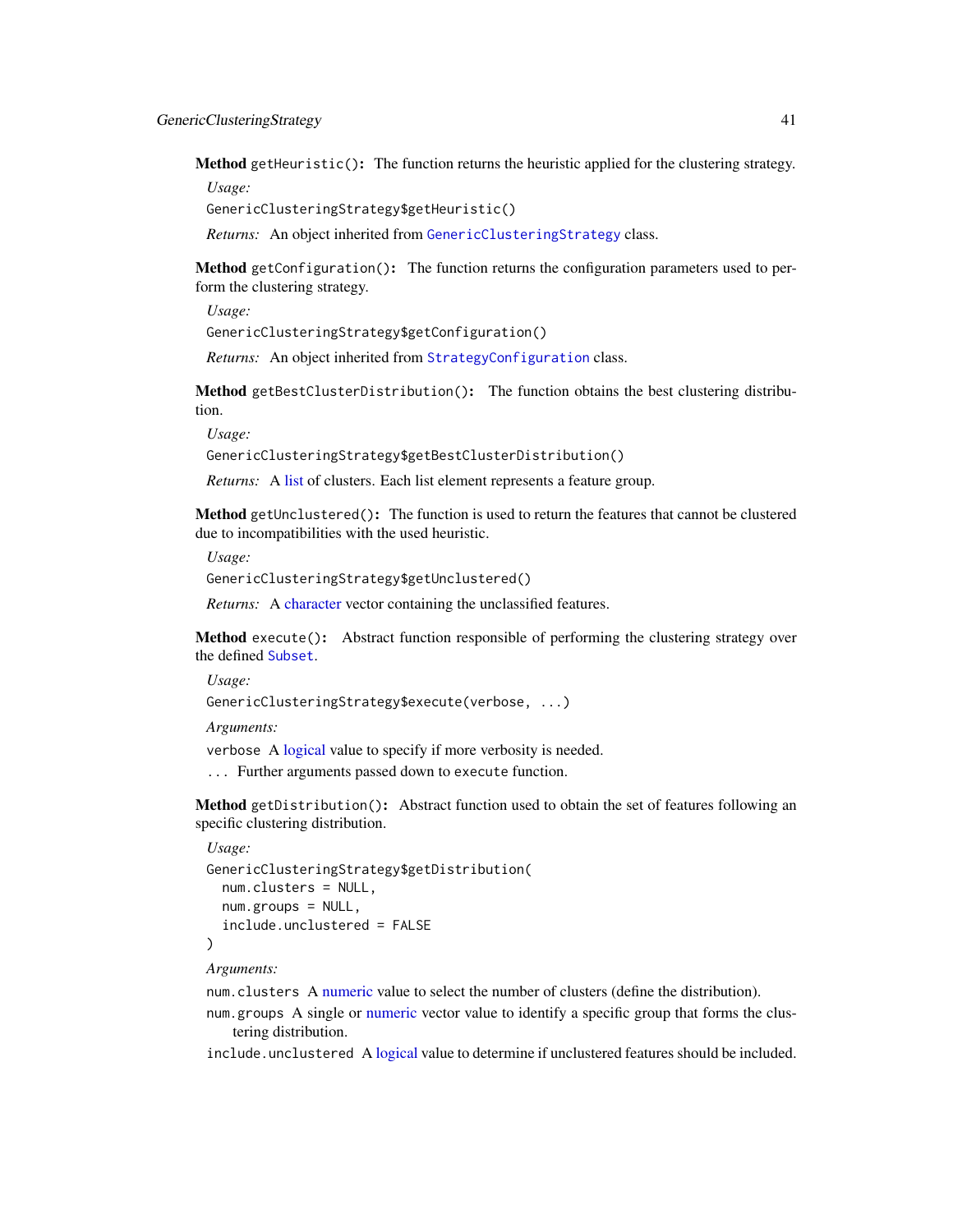*Returns:* A [list](#page-0-0) with the features comprising an specific clustering distribution.

Method createTrain(): Abstract function in charge of creating a [Trainset](#page-94-0) object for training purposes.

```
Usage:
GenericClusteringStrategy$createTrain(
  subset,
 num.cluster = NULL,
 num.groups = NULL,
  include.unclustered = FALSE
)
```
*Arguments:*

subset A [Subset](#page-83-0) object used as a basis to create the [Trainset](#page-94-0)

num.cluster A [numeric](#page-0-0) value to select the number of clusters (define the distribution).

num.groups A single or [numeric](#page-0-0) vector value to identify a specific group that forms the clustering distribution.

include.unclustered A [logical](#page-0-0) value to determine if unclustered features should be included.

Method plot(): Abstract function responsible of creating a plot to visualize the clustering distribution.

*Usage:*

```
GenericClusteringStrategy$plot(dir.path = NULL, file.name = NULL, ...)
```
*Arguments:*

- dir.path An optional [character](#page-0-0) argument to define the name of the directory where the exported plot will be saved. If not defined, the file path will be automatically assigned to the current working directory, 'getwd()'.
- file.name The name of the PDF file where the plot is exported.
- ... Further arguments passed down to execute function.

Method saveCSV(): Abstract function to save the clustering distribution to a CSV file.

*Usage:*

```
GenericClusteringStrategy$saveCSV(dir.path, name, num.clusters = NULL)
```
*Arguments:*

dir.path The name of the directory to save the CSV file.

name Defines the name of the CSV file.

num.clusters An optional parameter to select the number of clusters to be saved. If not defined, all clusters will be saved.

Method clone(): The objects of this class are cloneable with this method.

*Usage:*

GenericClusteringStrategy\$clone(deep = FALSE)

*Arguments:*

deep Whether to make a deep clone.

#### See Also

[Subset](#page-83-0), [GenericHeuristic](#page-42-0)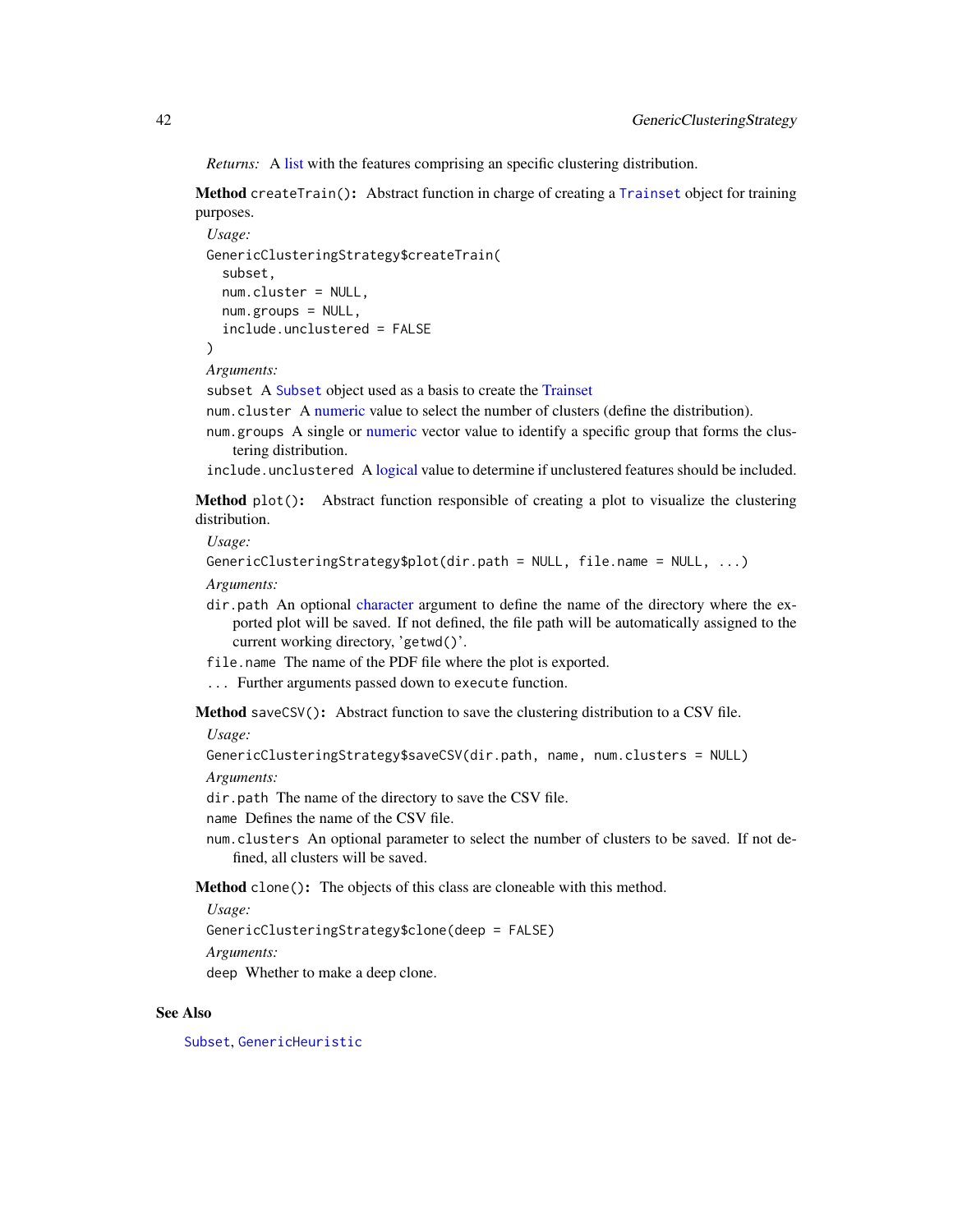<span id="page-42-0"></span>GenericHeuristic *Abstract Feature Clustering heuristic object.*

### Description

Abstract class used as a template to define new customized clustering heuristics.

# Details

The [GenericHeuristic](#page-42-0) is an archetype class so it cannot be instantiated.

#### Methods

### Public methods:

- [GenericHeuristic\\$new\(\)](#page-3-0)
- [GenericHeuristic\\$heuristic\(\)](#page-5-1)
- [GenericHeuristic\\$clone\(\)](#page-3-2)

Method new(): Empty function used to initialize the object arguments in runtime.

*Usage:*

GenericHeuristic\$new()

Method heuristic(): Function used to implement the clustering heuristic.

*Usage:*

```
GenericHeuristic$heuristic(col1, col2, column.names = NULL, ...)
```
*Arguments:*

col1 A [numeric](#page-0-0) vector or matrix required to perform the clustering operation.

col2 A [numeric](#page-0-0) vector or matrix to perform the clustering operation.

column.names An optional [character](#page-0-0) vector with the names of both columns

... Further arguments passed down to heuristic function.

*Returns:* A [numeric](#page-0-0) vector of length 1.

Method clone(): The objects of this class are cloneable with this method.

```
Usage:
```
GenericHeuristic\$clone(deep = FALSE)

*Arguments:*

deep Whether to make a deep clone.

#### See Also

[Dataset](#page-23-0)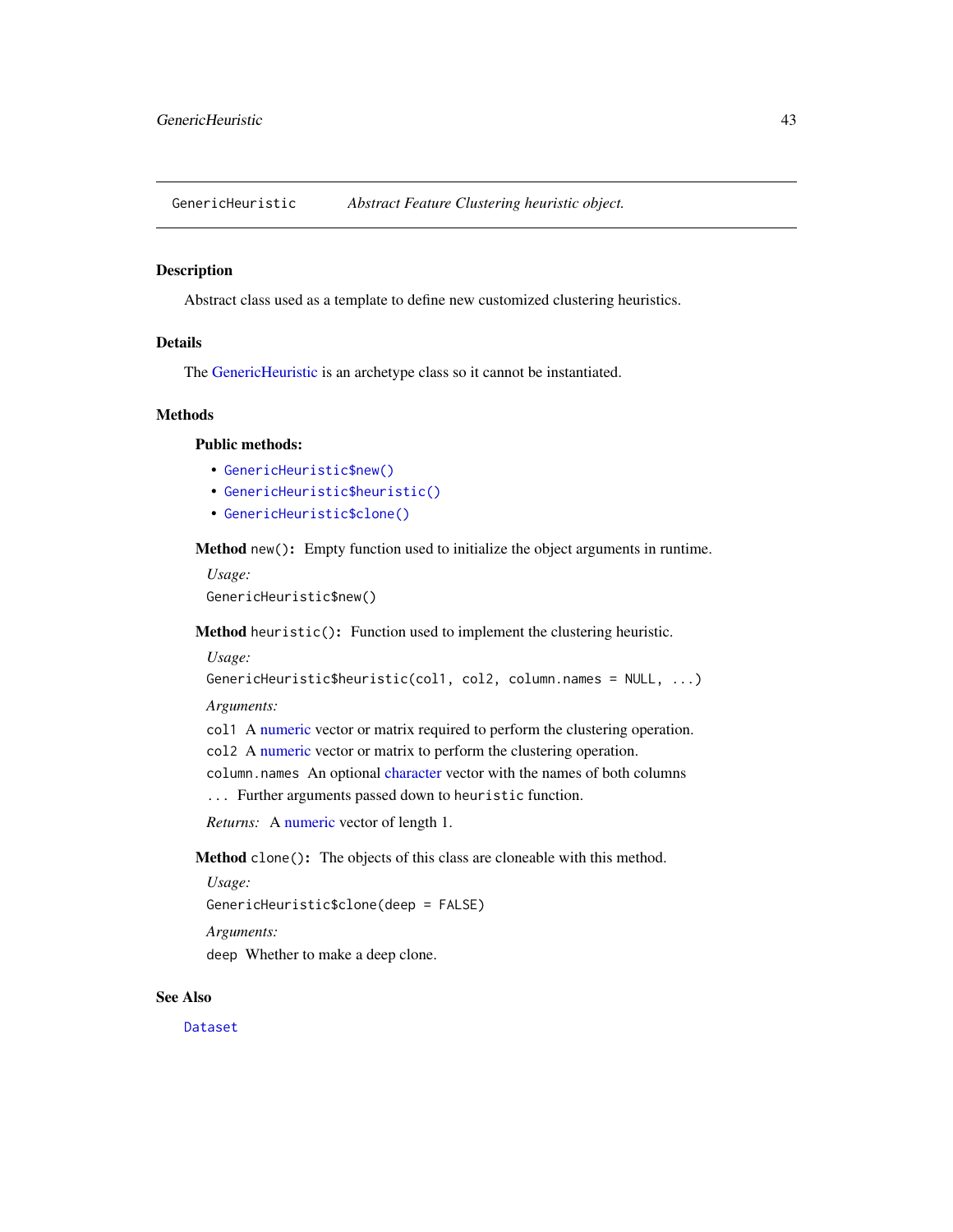Template to create a [recipe](#page-0-0) or [formula](#page-0-0) objects used in model training stage.

# **Methods**

#### Public methods:

- [GenericModelFit\\$new\(\)](#page-3-0)
- [GenericModelFit\\$createFormula\(\)](#page-28-0)
- [GenericModelFit\\$createRecipe\(\)](#page-28-1)
- [GenericModelFit\\$clone\(\)](#page-3-2)

Method new(): Method for initializing the object arguments during runtime.

*Usage:*

```
GenericModelFit$new()
```
Method createFormula(): The function is responsible of creating a [formula](#page-0-0) for M.L. model.

*Usage:*

```
GenericModelFit$createFormula(instances, class.name, simplify = TRUE)
```
*Arguments:*

instances A [data.frame](#page-0-0) containing the instances used to create the recipe.

class.name A [character](#page-0-0) vector representing the name of the target class.

simplify A [logical](#page-0-0) argument defining whether the formula should be generated as simple as possible.

*Returns:* A [formula](#page-0-0) object.

Method createRecipe(): The function is responsible of creating a [recipe](#page-0-0) for M.L. model.

*Usage:*

GenericModelFit\$createRecipe(instances, class.name)

*Arguments:*

instances A [data.frame](#page-0-0) containing the instances used to create the recipe.

class.name A [character](#page-0-0) vector representing the name of the target class.

*Returns:* A object of class [recipe](#page-0-0).

Method clone(): The objects of this class are cloneable with this method.

*Usage:*

GenericModelFit\$clone(deep = FALSE)

*Arguments:*

deep Whether to make a deep clone.

#### See Also

[DefaultModelFit](#page-27-0), [train](#page-0-0)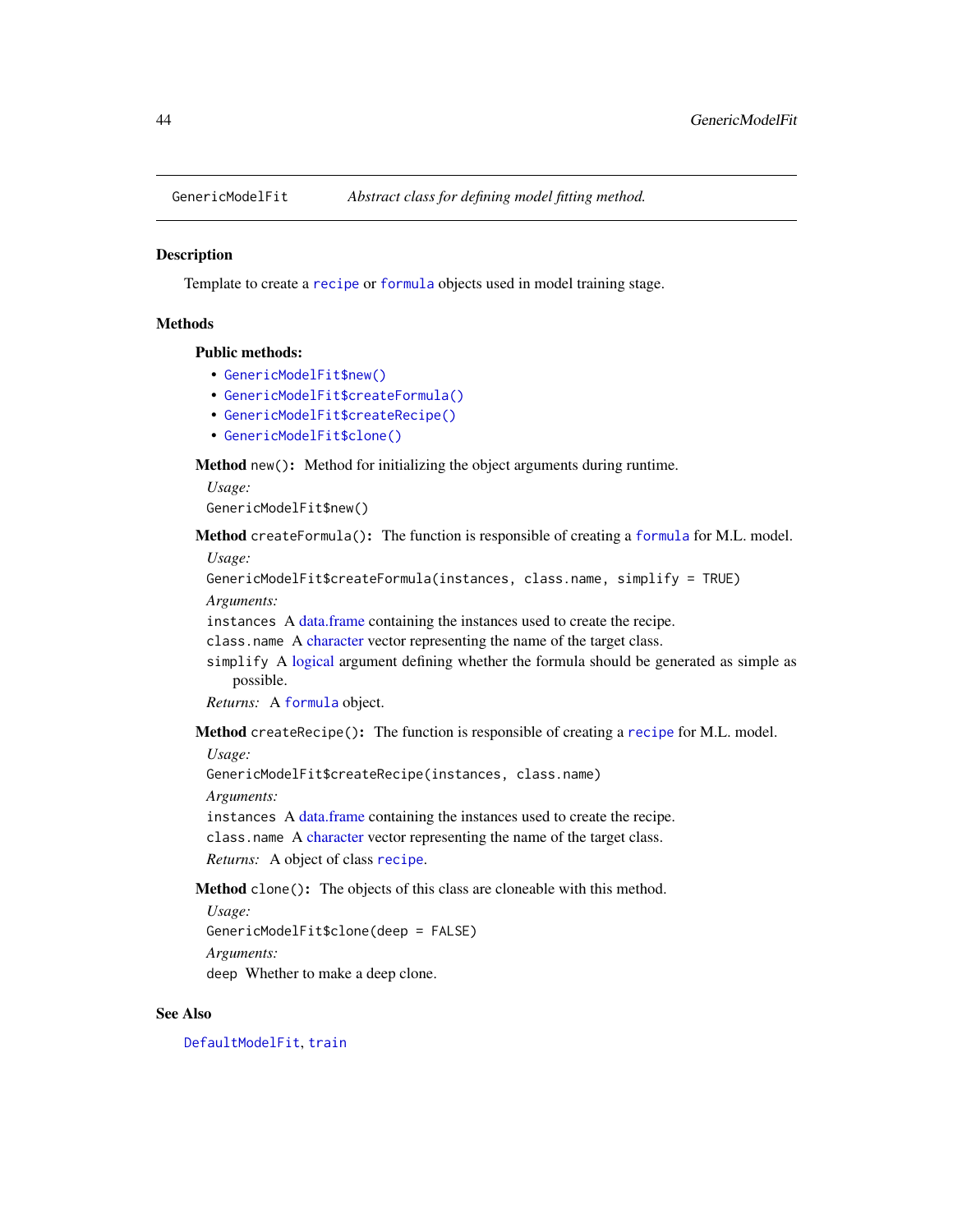<span id="page-44-0"></span>

The [GenericPlot](#page-44-0) implements a basic plot.

# Methods

# Public methods:

- [GenericPlot\\$new\(\)](#page-3-0)
- [GenericPlot\\$plot\(\)](#page-4-0)
- [GenericPlot\\$clone\(\)](#page-3-2)

Method new(): Empty function used to initialize the object arguments in runtime.

*Usage:* GenericPlot\$new()

Method plot(): Implements a generic plot to visualize basic feature-clustering data.

```
Usage:
GenericPlot$plot(summary)
```
*Arguments:*

summary A [data.frame](#page-0-0) comprising the elements to be plotted.

Method clone(): The objects of this class are cloneable with this method.

*Usage:*

GenericPlot\$clone(deep = FALSE)

*Arguments:*

deep Whether to make a deep clone.

# See Also

[BinaryPlot](#page-3-3)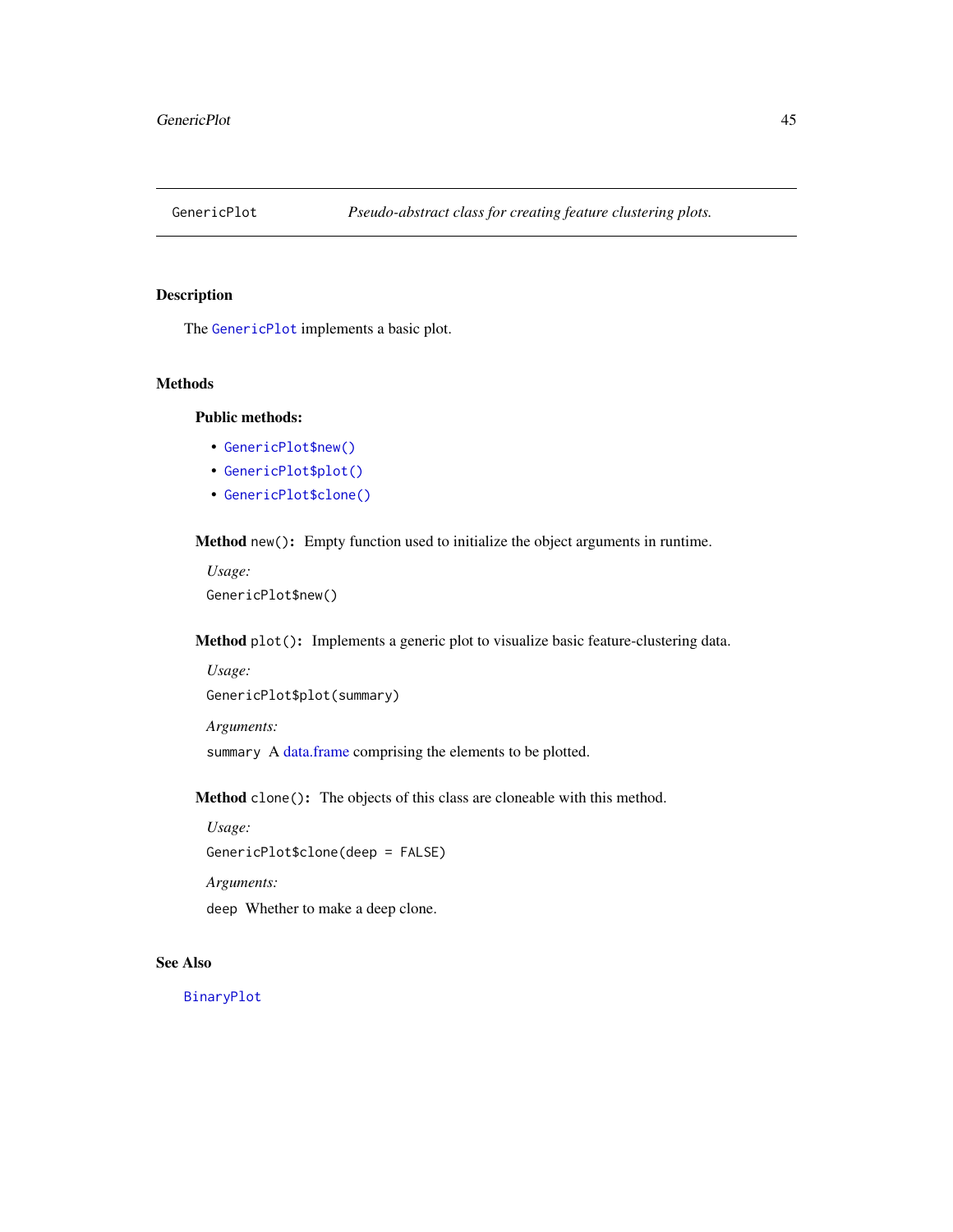Creates a high dimensional dataset object. Only the required instances are loaded in memory to avoid unnecessary of resources and memory.

#### Methods

#### Public methods:

- [HDDataset\\$new\(\)](#page-3-0)
- [HDDataset\\$getColumnNames\(\)](#page-24-0)
- [HDDataset\\$getNcol\(\)](#page-24-1)
- [HDDataset\\$createSubset\(\)](#page-25-1)

Method new(): Method for initializing the object arguments during runtime.

```
Usage:
HDDataset$new(
  filepath,
  header = TRUE,
  sep = ","skip = 0,normalize.names = FALSE,
  ignore.columns = NULL
)
```
### *Arguments:*

- filepath The name of the file which the data are to be read from. Each row of the table appears as one line of the file. If it does not contain an \_absolute\_ path, the file name is \_relative\_ to the current working directory, 'getwd()'.
- header A [logical](#page-0-0) value indicating whether the file contains the names of the variables as its first line. If missing, the value is determined from the file format: 'header' is set to 'TRUE' if and only if the first row contains one fewer field than the number of columns.
- sep The field separator character. Values on each line of the file are separated by this character. skip Defines the number of header lines should be skipped.
- normalize.names A [logical](#page-0-0) value indicating whether the columns names should be automatically renamed to ensure R compatibility.
- ignore.columns Specify the columns from the input file that should be ignored.

Method getColumnNames(): Gets the name of the columns comprising the dataset

*Usage:*

HDDataset\$getColumnNames()

*Returns:* A [character](#page-0-0) vector with the name of each column.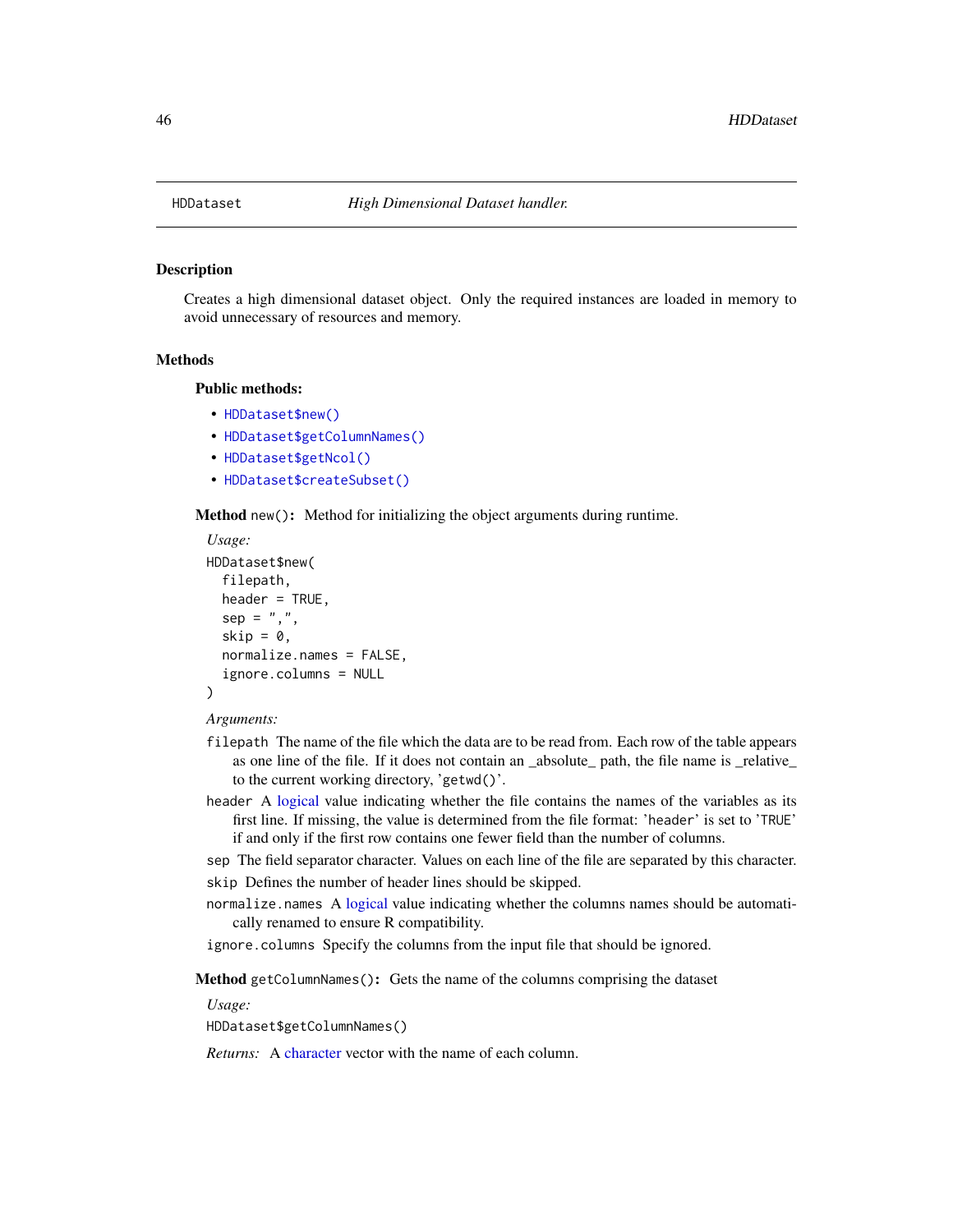#### HDSubset 47

Method getNcol(): Obtains the number of columns present in the dataset.

*Usage:*

HDDataset\$getNcol()

*Returns:* An [integer](#page-0-0) of length 1 or [NULL](#page-0-0)

Method createSubset(): Creates a blinded [HDSubset](#page-46-0) for classification purposes.

*Usage:*

HDDataset\$createSubset(column.id = FALSE, chunk.size = 1e+05)

*Arguments:*

column.id An [integer](#page-0-0) or [character](#page-0-0) indicating the column (number or name respectively) identifier. Default [NULL](#page-0-0) value is valid ignores defining a identification column.

chunk.size an [integer](#page-0-0) value indicating the size of chunks taken over each iteration.

*Returns:* A [HDSubset](#page-46-0) object.

# See Also

[Dataset](#page-23-0), [HDSubset](#page-46-0), [DatasetLoader](#page-26-0)

<span id="page-46-0"></span>

HDSubset *High Dimensional Subset handler.*

# Description

Creates a high dimensional subset from a [HDDataset](#page-45-0) object. Only the required instances are loaded in memory to avoid unnecessary use of resources and memory.

# Details

Use [HDDataset](#page-45-0) to ensure the creation of a valid [HDSubset](#page-46-0) object.

#### Methods

# Public methods:

- [HDSubset\\$new\(\)](#page-3-0)
- [HDSubset\\$getColumnNames\(\)](#page-24-0)
- [HDSubset\\$getNcol\(\)](#page-24-1)
- [HDSubset\\$getID\(\)](#page-47-0)
- [HDSubset\\$getIterator\(\)](#page-47-1)
- [HDSubset\\$isBlinded\(\)](#page-47-2)
- [HDSubset\\$clone\(\)](#page-3-2)

Method new(): Method for initializing the object arguments during runtime.

*Usage:*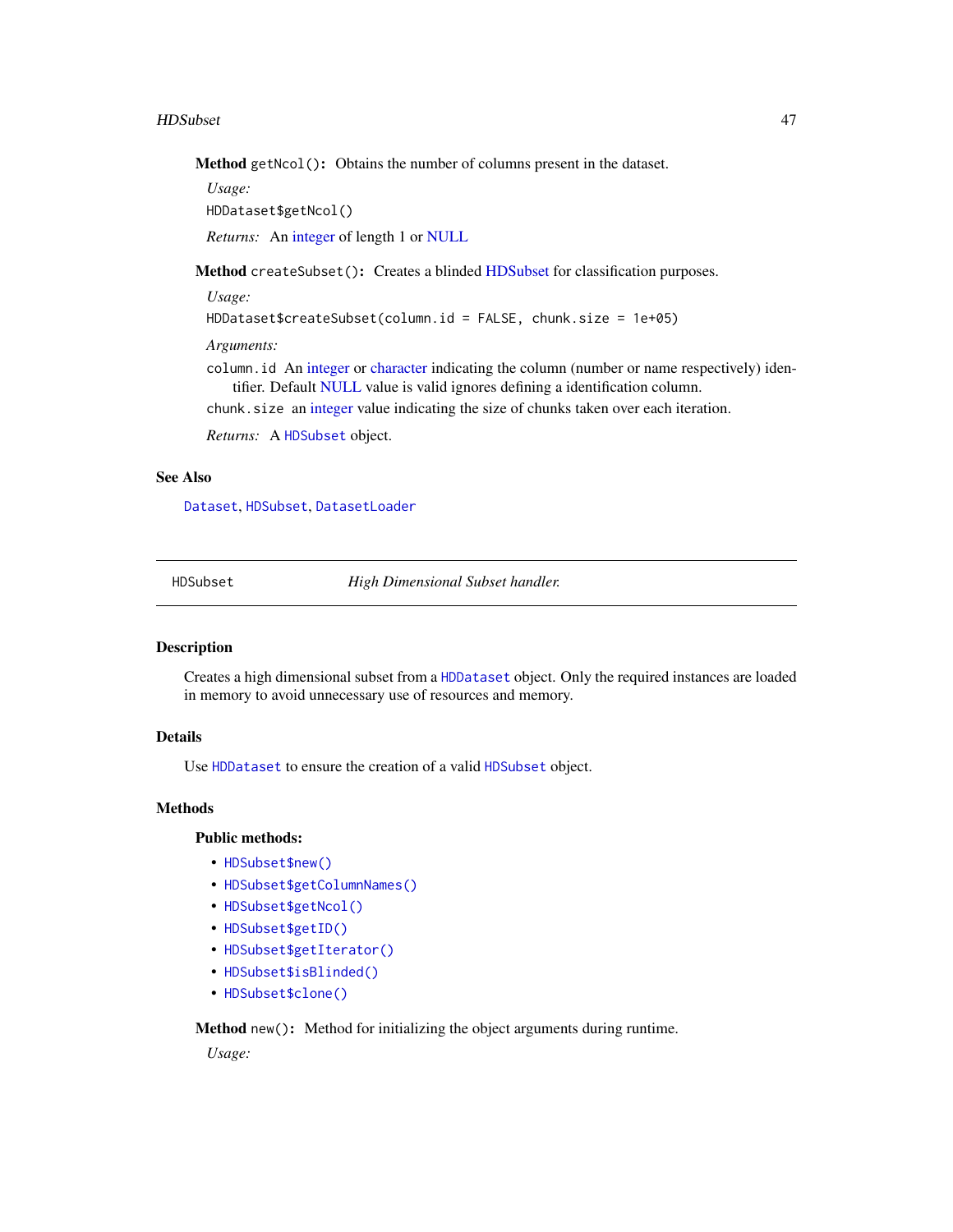```
HDSubset$new(
  file.path,
  feature.names,
  feature.id,
  start.at = 0,
  sep = ","chunk.size
)
```
#### *Arguments:*

- file.path The name of the file which the data are to be read from. Each row of the table appears as one line of the file. If it does not contain an \_absolute\_ path, the file name is \_relative\_ to the current working directory, 'getwd()'.
- feature.names A [character](#page-0-0) vector specifying the name of the features that should be included in the [HDDataset](#page-45-0) object.
- feature.id An [integer](#page-0-0) or [character](#page-0-0) indicating the column (number or name respectively) identifier. Default [NULL](#page-0-0) value is valid ignores defining a identification column.
- start.at A [numeric](#page-0-0) value to identify the reading start position.
- sep the field separator character. Values on each line of the file are separated by this character.
- chunk.size an [integer](#page-0-0) value indicating the size of chunks taken over each iteration. By default chunk.size is defined as 10000.
- Method getColumnNames(): Gets the name of the columns comprising the subset.

*Usage:*

HDSubset\$getColumnNames()

*Returns:* A [character](#page-0-0) vector containing the name of each column.

Method getNcol(): Obtains the number of columns present in the dataset.

*Usage:*

HDSubset\$getNcol()

*Returns:* A [numeric](#page-0-0) value or 0 if is empty.

<span id="page-47-0"></span>Method getID(): Obtains the column identifier.

*Usage:*

HDSubset\$getID()

*Returns:* A [character](#page-0-0) vector of size 1.

### <span id="page-47-1"></span>Method getIterator(): Creates the [FIterator](#page-0-0) object.

*Usage:*

```
HDSubset$getIterator(chunk.size = private$chunk.size, verbose = FALSE)
```
*Arguments:*

- chunk.size An [integer](#page-0-0) value indicating the size of chunks taken over each iteration. By default chunk.size is defined as 10000.
- verbose A [logical](#page-0-0) value to specify if more verbosity is needed.

<span id="page-47-2"></span>*Returns:* A [FIterator](#page-0-0) object to transverse through [HDSubset](#page-46-0) instances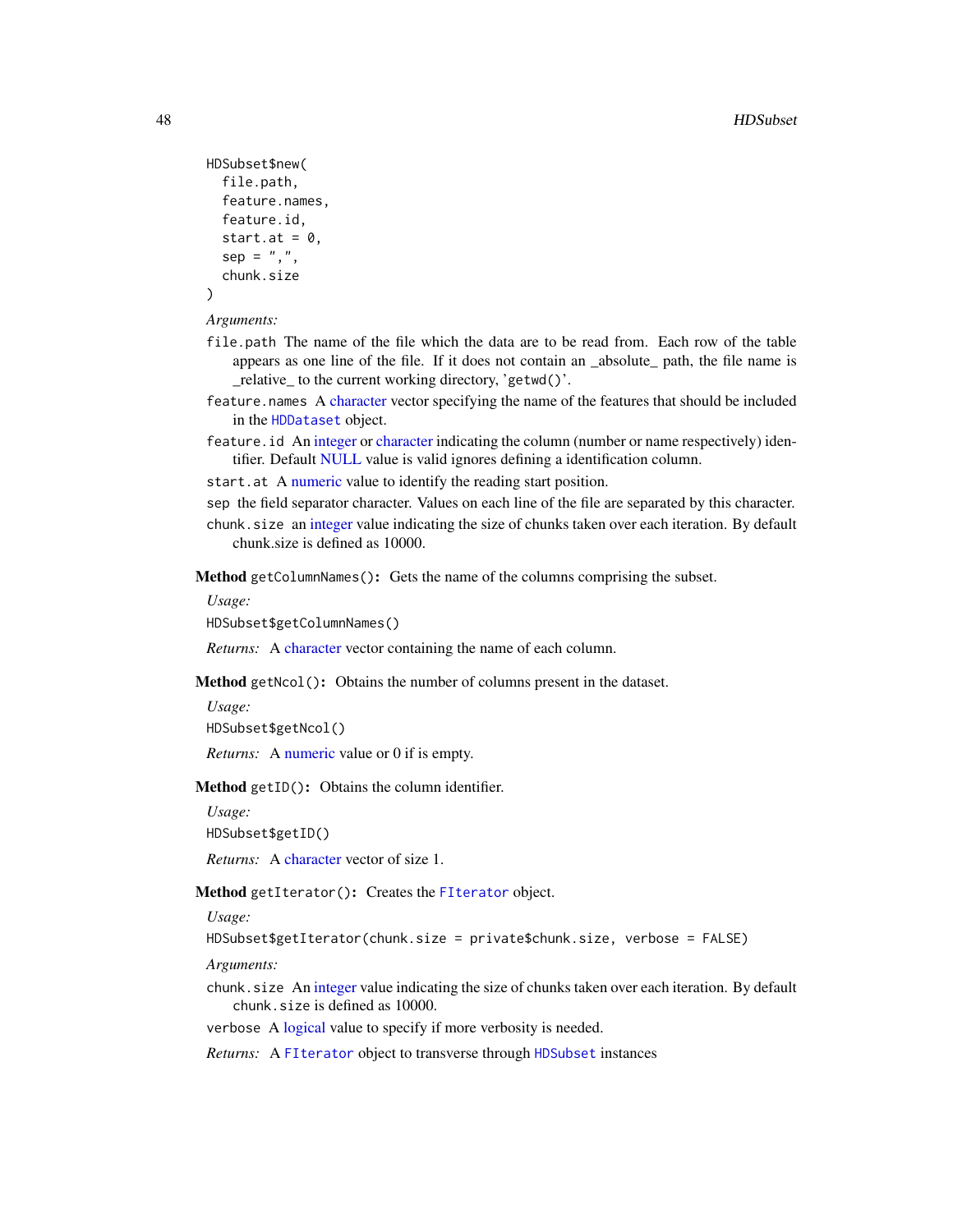Method isBlinded(): Checks if the subset contains a target class.

*Usage:*

HDSubset\$isBlinded()

*Returns:* A [logical](#page-0-0) to specify if the subset contains a target class or not.

Method clone(): The objects of this class are cloneable with this method.

*Usage:* HDSubset\$clone(deep = FALSE) *Arguments:* deep Whether to make a deep clone.

# See Also

[HDDataset](#page-45-0), [DatasetLoader](#page-26-0)

InformationGainHeuristic

*Feature-clustering based on InformationGain methodology.*

# **Description**

Performs the feature-clustering using entropy-based filters.

#### Super class

[D2MCS::GenericHeuristic](#page-0-0) -> InformationGainHeuristic

# **Methods**

# Public methods:

- [InformationGainHeuristic\\$new\(\)](#page-3-0)
- [InformationGainHeuristic\\$heuristic\(\)](#page-5-1)
- [InformationGainHeuristic\\$clone\(\)](#page-3-2)

Method new(): Empty function used to initialize the object arguments in runtime.

```
Usage:
```
InformationGainHeuristic\$new()

Method heuristic(): The algorithm find weights of discrete attributes basing on their correlation with continuous class attribute. Particularly Information Gain uses H(Class) + H(Attribute) -H(Class,Attribute)

*Usage:*

```
InformationGainHeuristic$heuristic(col1, col2, column.names = NULL)
```
*Arguments:*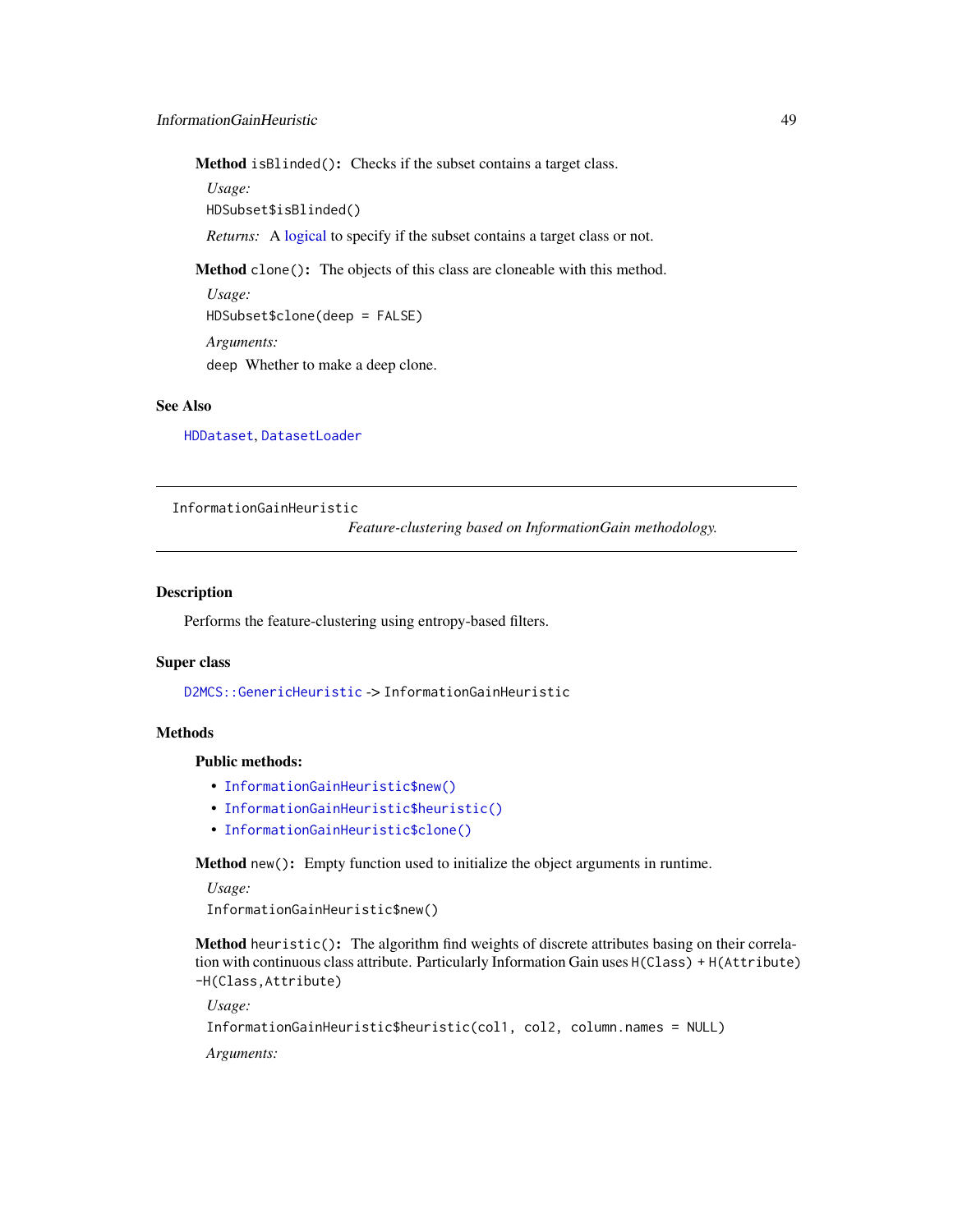col1 A [numeric](#page-0-0) vector or matrix required to perform the clustering operation.

col2 A [numeric](#page-0-0) vector or matrix to perform the clustering operation.

column.names an optional [character](#page-0-0) vector with the names of both columns.

*Returns:* A [numeric](#page-0-0) vector of length 1 or [NA](#page-0-0) if an error occurs.

Method clone(): The objects of this class are cloneable with this method.

*Usage:*

InformationGainHeuristic\$clone(deep = FALSE)

*Arguments:*

deep Whether to make a deep clone.

# See Also

[Dataset](#page-23-0), [information.gain](#page-0-0)

Kappa *Computes the Kappa Cohen value.*

# Description

Cohen's Kappa measures the agreement between two raters who each classify N items into C mutually exclusive categories.

### Details

 $\kappa$  is equivalent to  $(p_o - p_e)/(1 - p_e) = 1 - (1 - p_0)/(1 - p_e)$ 

# Super class

D2MCS:: MeasureFunction -> Kappa

#### Methods

#### Public methods:

- [Kappa\\$new\(\)](#page-3-0)
- [Kappa\\$compute\(\)](#page-3-1)
- [Kappa\\$clone\(\)](#page-3-2)

Method new(): Method for initializing the object arguments during runtime.

*Usage:*

Kappa\$new(performance.output = NULL)

*Arguments:*

performance.output An optional [ConfMatrix](#page-17-0) used as basis to compute the performance.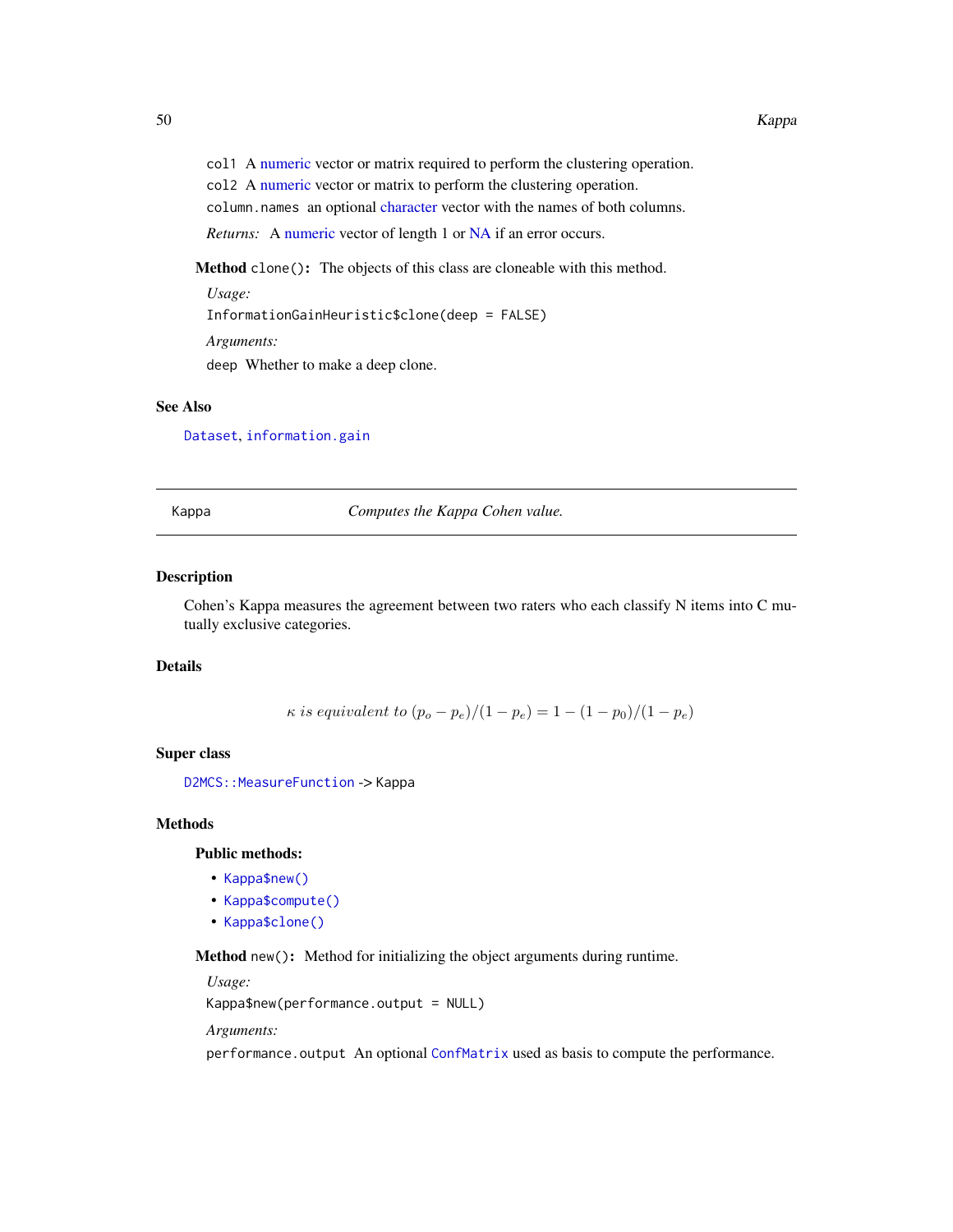Method compute(): The function computes the Kappa achieved by the M.L. model.

*Usage:*

Kappa\$compute(performance.output = NULL)

*Arguments:*

performance.output An optional [ConfMatrix](#page-17-0) parameter to define the type of object used as basis to compute the Kappa measure.

*Details:* This function is automatically invoked by the [ClassificationOutput](#page-5-0) object.

*Returns:* A [numeric](#page-0-0) vector of size 1 or [NULL](#page-0-0) if an error occurred.

Method clone(): The objects of this class are cloneable with this method.

*Usage:* Kappa\$clone(deep = FALSE) *Arguments:* deep Whether to make a deep clone.

# See Also

[MeasureFunction](#page-53-0), [ClassificationOutput](#page-5-0), [ConfMatrix](#page-17-0)

KendallHeuristic *Feature-clustering based on Kendall Correlation Test.*

#### Description

Performs the feature-clustering using Kendall correlation tests.

#### Details

The method estimate the association between paired samples and compute a test of the value being zero. They use different measures of association, all in the range [-1, 1] with 0 indicating no association. Method valid only for bi-class problems.

#### Super class

[D2MCS::GenericHeuristic](#page-0-0) -> KendallHeuristic

# **Methods**

# Public methods:

- [KendallHeuristic\\$new\(\)](#page-3-0)
- [KendallHeuristic\\$heuristic\(\)](#page-5-1)
- [KendallHeuristic\\$clone\(\)](#page-3-2)

Method new(): Empty function used to initialize the object arguments in runtime.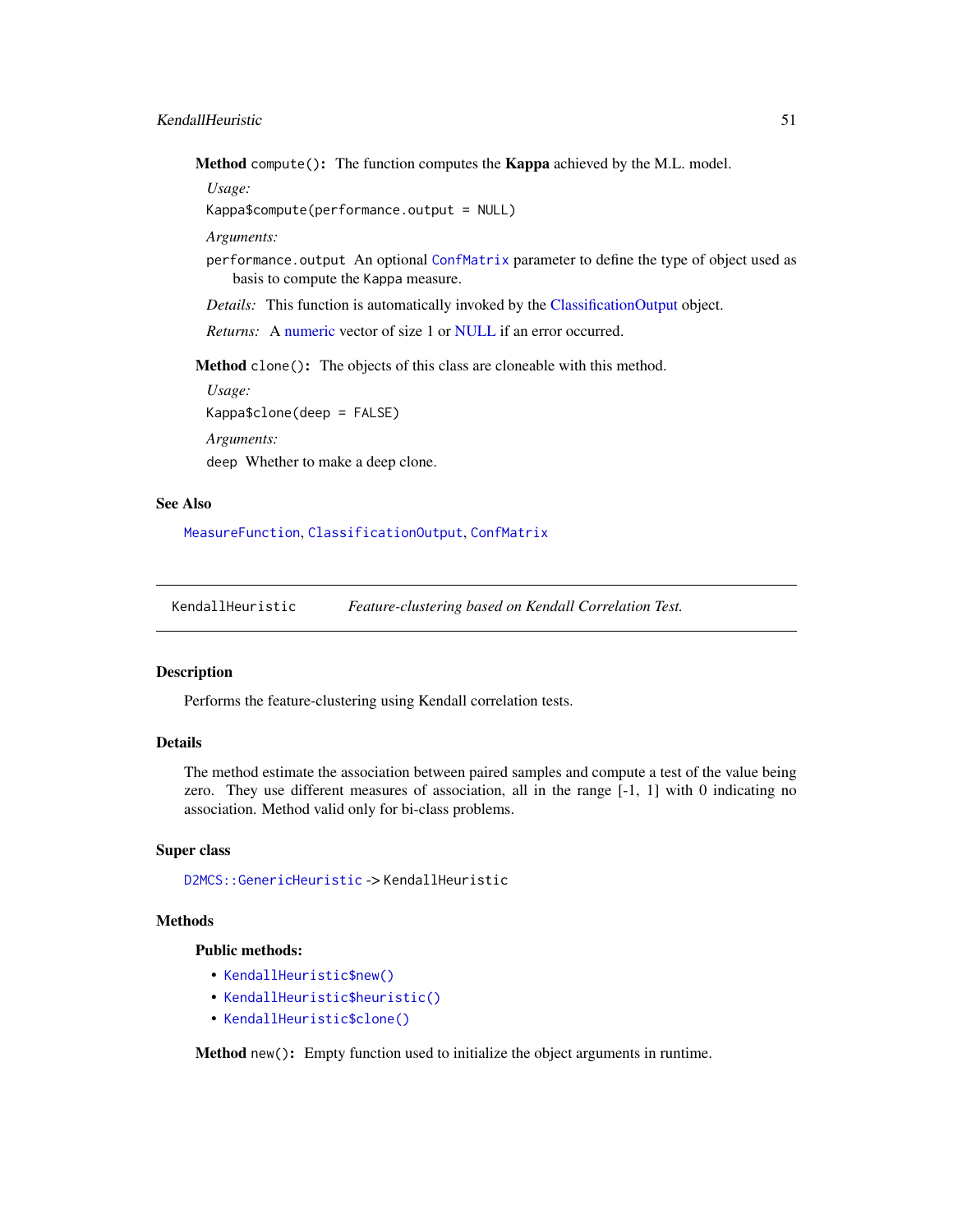*Usage:* KendallHeuristic\$new()

Method heuristic(): Test for association between paired samples using Kendall's tau value.

*Usage:*

KendallHeuristic\$heuristic(col1, col2, column.names = NULL)

*Arguments:*

col1 A [numeric](#page-0-0) vector or matrix required to perform the clustering operation.

col2 A [numeric](#page-0-0) vector or matrix to perform the clustering operation.

column.names An optional [character](#page-0-0) vector with the names of both columns.

*Returns:* a [numeric](#page-0-0) vector of length 1 or [NA](#page-0-0) if an error occurs.

Method clone(): The objects of this class are cloneable with this method.

```
Usage:
KendallHeuristic$clone(deep = FALSE)
Arguments:
```
deep Whether to make a deep clone.

# See Also

[Dataset](#page-23-0), [cor.test](#page-0-0)

MCC *Computes the Matthews correlation coefficient.*

#### Description

The Matthews correlation coefficient is used in machine learning as a measure of the quality of binary (two-class) classifications. It takes into account true and false positives and negatives and is generally regarded as a balanced measure which can be used even if the classes are of very different sizes. The MCC is in essence a correlation coefficient between the observed and predicted binary classifications; it returns a value between -1 and +1.

# Details

$$
MCC = (TP(TN - FP)FN)/(\sqrt{(TP + FP)(TP + FN)(TN + FP)(TN + FN)})
$$

### Super class

D2MCS:: MeasureFunction -> MCC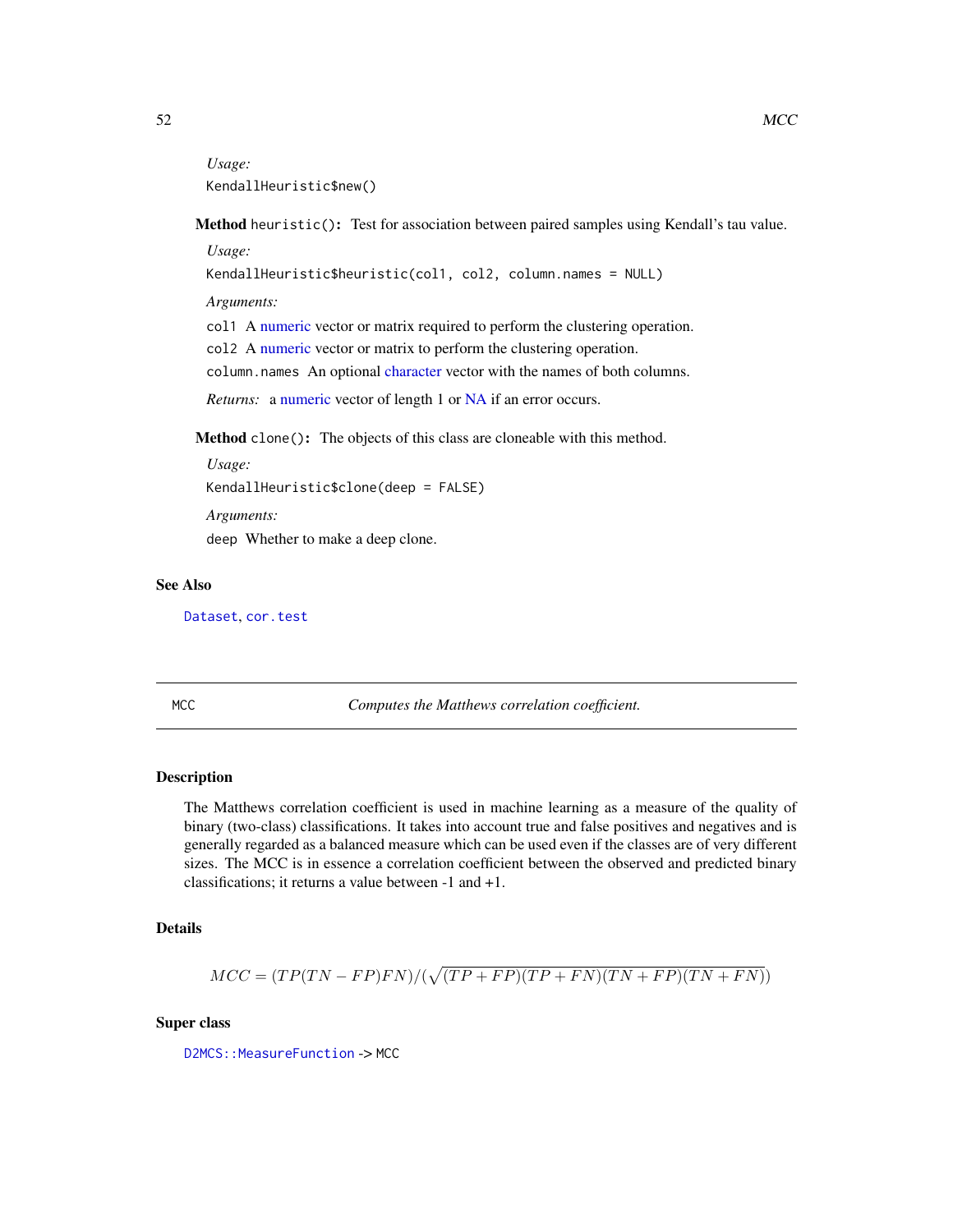# MCCHeuristic 53

# **Methods**

# Public methods:

- [MCC\\$new\(\)](#page-3-0)
- [MCC\\$compute\(\)](#page-3-1)
- [MCC\\$clone\(\)](#page-3-2)

Method new(): Method for initializing the object arguments during runtime.

```
Usage:
```

```
MCC$new(performance.output = NULL)
```
*Arguments:*

performance.output An optional [ConfMatrix](#page-17-0) parameter used as basis to compute the MCC measure.

Method compute(): The function computes the MCC achieved by the M.L. model.

*Usage:*

```
MCC$compute(performance.output = NULL)
```
*Arguments:*

performance.output An optional [ConfMatrix](#page-17-0) parameter to define the type of object used as basis to compute the MCC measure.

*Details:* This function is automatically invoke by the [ClassificationOutput](#page-5-0) object.

*Returns:* A [numeric](#page-0-0) vector of size 1 or [NULL](#page-0-0) if an error occurred.

Method clone(): The objects of this class are cloneable with this method.

```
Usage:
MCC$clone(deep = FALSE)
Arguments:
deep Whether to make a deep clone.
```
# See Also

[MeasureFunction](#page-53-0), [ClassificationOutput](#page-5-0), [ConfMatrix](#page-17-0)

MCCHeuristic *Feature-clustering based on Matthews Correlation Coefficient score.*

# Description

Performs the feature-clustering using MCC score. Valid for both bi-class and multi-class problems

### Super class

[D2MCS::GenericHeuristic](#page-0-0) -> MCCHeuristic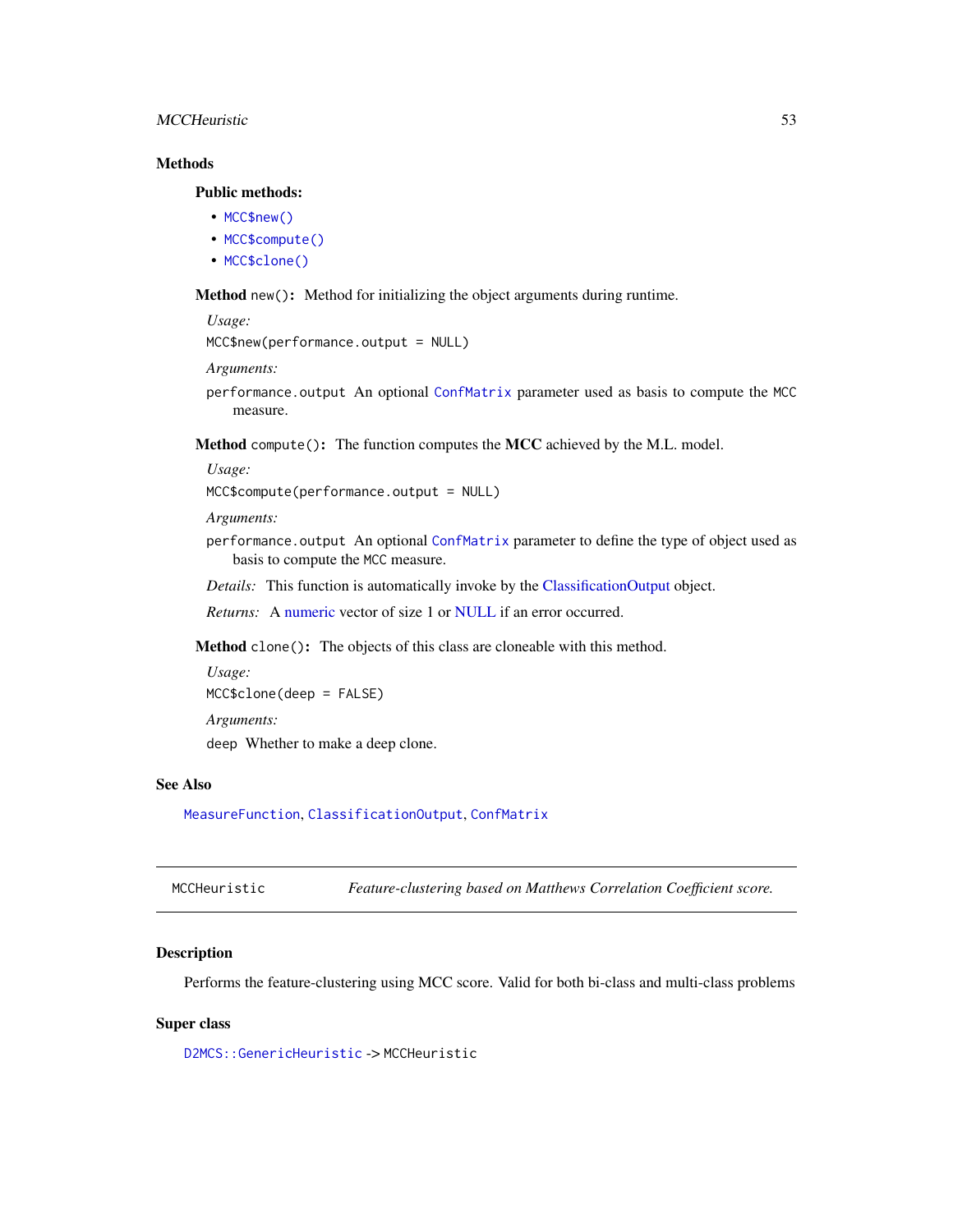# **Methods**

Public methods:

- [MCCHeuristic\\$new\(\)](#page-3-0)
- [MCCHeuristic\\$heuristic\(\)](#page-5-1)
- [MCCHeuristic\\$clone\(\)](#page-3-2)

Method new(): Empty function used to initialize the object arguments in runtime.

*Usage:* MCCHeuristic\$new()

Method heuristic(): Calculates the Matthews correlation Coefficient (MCC) score.

#### *Usage:*

```
MCCHeuristic$heuristic(col1, col2, column.names = NULL)
```
*Arguments:*

col1 A [numeric](#page-0-0) vector or matrix required to perform the clustering operation. col2 A [numeric](#page-0-0) vector or matrix to perform the clustering operation.

column.names An optional [character](#page-0-0) vector with the names of both columns.

*Returns:* A [numeric](#page-0-0) vector of length 1 or [NA](#page-0-0) if an error occurs.

Method clone(): The objects of this class are cloneable with this method.

```
Usage:
MCCHeuristic$clone(deep = FALSE)
Arguments:
deep Whether to make a deep clone.
```
#### See Also

[Dataset](#page-23-0), [mccr](#page-0-0)

<span id="page-53-0"></span>MeasureFunction *Archetype to define customized measures.*

# Description

Abstract class used as a template to define new M.L. performance measures.

# Details

The [GenericHeuristic](#page-42-0) is an full-abstract class so it cannot be instantiated. To ensure the proper operation, compute method is automatically invoke by [D2MCS](#page-19-0) framework when needed.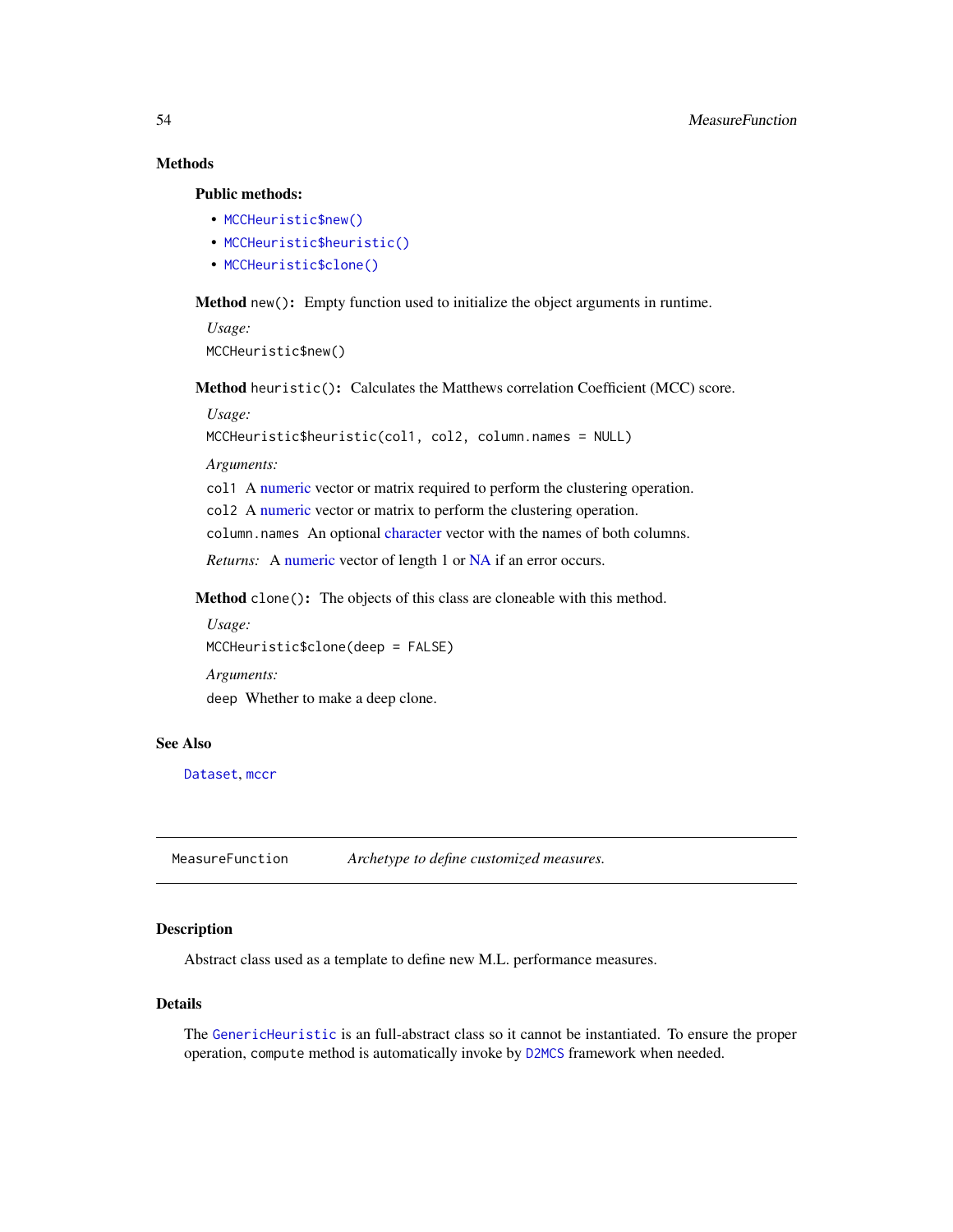# Methodology 55

# Methods

### Public methods:

- [MeasureFunction\\$new\(\)](#page-3-0)
- [MeasureFunction\\$compute\(\)](#page-3-1)
- [MeasureFunction\\$clone\(\)](#page-3-2)

Method new(): Method for initializing the object arguments during runtime.

*Usage:*

```
MeasureFunction$new(performance = NULL)
```
*Arguments:*

performance An optional [ConfMatrix](#page-17-0) parameter to define the type of object used to compute the measure.

Method compute(): The function implements the metric used to measure the performance achieved by the M.L. model.

*Usage:*

```
MeasureFunction$compute(performance.output = NULL)
```
*Arguments:*

performance.output An optional [ConfMatrix](#page-17-0) parameter to define the type of object used to compute the measure.

*Details:* This function is automatically invoke by the [D2MCS](#page-19-0) framework.

*Returns:* A [numeric](#page-0-0) vector of size 1 or [NULL](#page-0-0) if an error occurred.

Method clone(): The objects of this class are cloneable with this method.

*Usage:*

MeasureFunction\$clone(deep = FALSE)

*Arguments:*

deep Whether to make a deep clone.

# See Also

[MeasureFunction](#page-53-0)

<span id="page-54-0"></span>

| Methodology | Abstract class to compute the probability prediction based on combi- |
|-------------|----------------------------------------------------------------------|
|             | nation between metrics.                                              |

### Description

Abstract class used as a template to define new customized strategies to combine the probability predictions made by different metrics.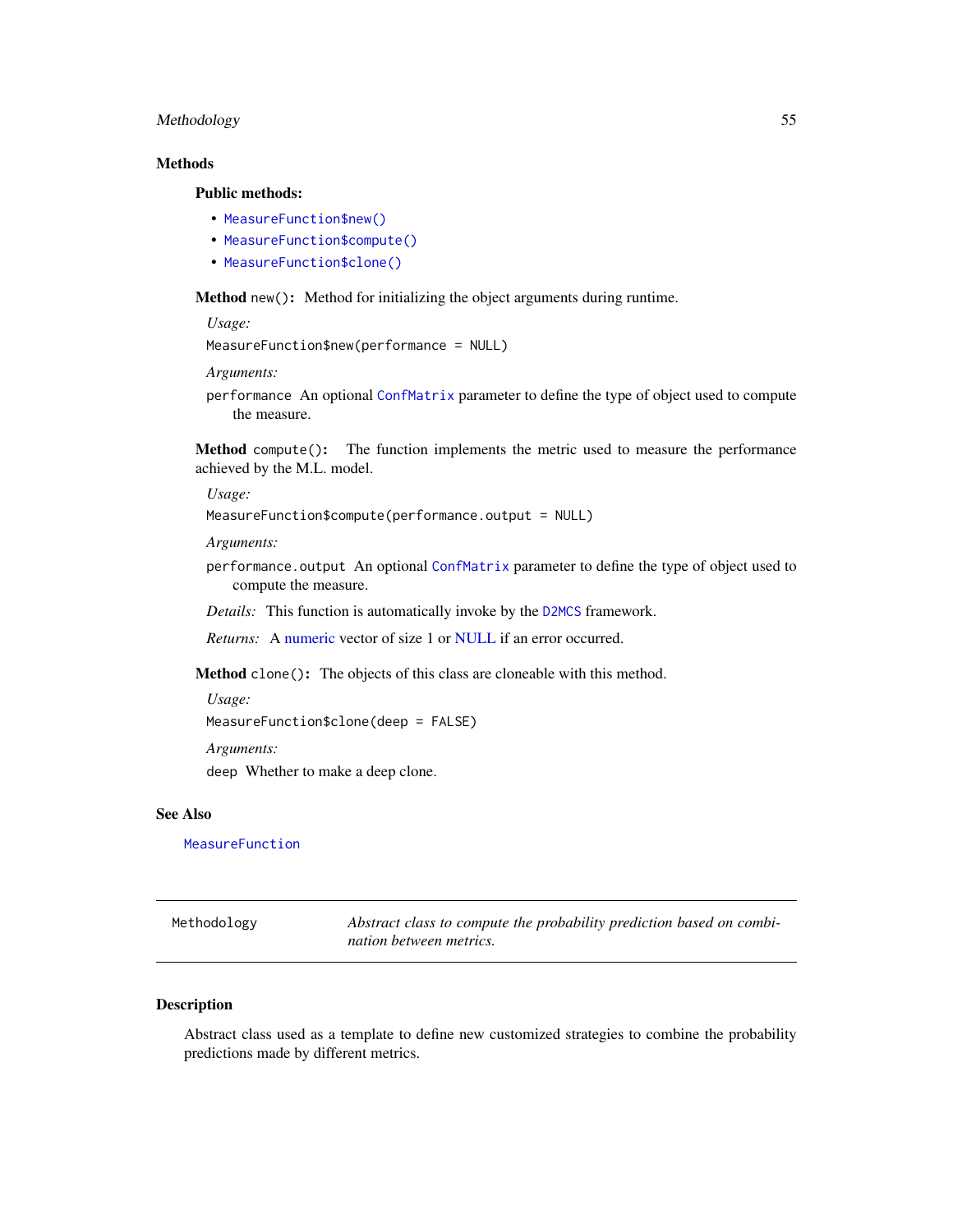# **Methods**

# Public methods:

- [Methodology\\$new\(\)](#page-3-0)
- [Methodology\\$getRequiredMetrics\(\)](#page-14-0)
- [Methodology\\$compute\(\)](#page-3-1)
- [Methodology\\$clone\(\)](#page-3-2)

Method new(): Method for initializing the object arguments during runtime.

*Usage:*

Methodology\$new(required.metrics)

*Arguments:*

required.metrics A [character](#page-0-0) vector of length greater than 2 with the name of the required metrics.

Method getRequiredMetrics(): The function returns the required metrics that will participate in the methodology to compute a metric based on all of them.

*Usage:*

Methodology\$getRequiredMetrics()

*Returns:* A [character](#page-0-0) vector of length greater than 2 with the name of the required metrics.

Method compute(): Function to compute the probability of the final prediction based on different metrics.

*Usage:*

Methodology\$compute(raw.pred, prob.pred, positive.class, negative.class)

*Arguments:*

- raw.pred A [character](#page-0-0) list of length greater than 2 with the class value of the predictions made by the metrics.
- prob.pred A [numeric](#page-0-0) list of length greater than 2 with the probability of the predictions made by the metrics.
- positive.class A [character](#page-0-0) with the value of the positive class.

negative.class A [character](#page-0-0) with the value of the negative class.

*Returns:* A [numeric](#page-0-0) value indicating the probability of the instance is predicted as positive class.

Method clone(): The objects of this class are cloneable with this method.

*Usage:*

Methodology\$clone(deep = FALSE)

*Arguments:*

deep Whether to make a deep clone.

### See Also

[ProbBasedMethodology](#page-70-0)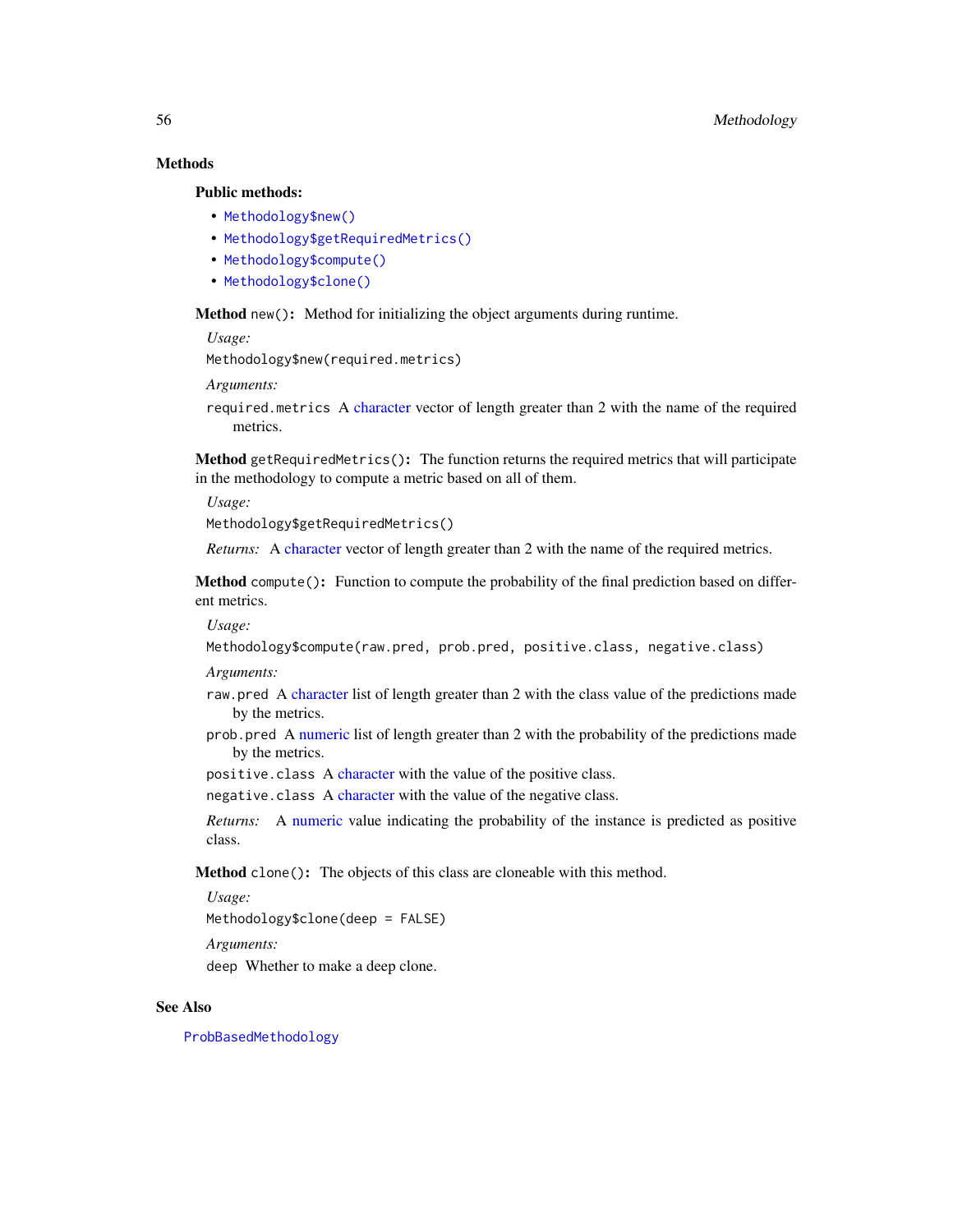Calculates if the positive class is the predicted one in any of the metrics, otherwise, the instance is not considered to have the positive class associated.

### Super class

[D2MCS::CombinedMetrics](#page-0-0) -> MinimizeFN

#### Methods

# Public methods:

- [MinimizeFN\\$new\(\)](#page-3-0)
- [MinimizeFN\\$getFinalPrediction\(\)](#page-15-0)
- [MinimizeFN\\$clone\(\)](#page-3-2)

Method new(): Method for initializing the object arguments during runtime.

*Usage:*

```
MinimizeFN$new(required.metrics = c("MCC", "PPV"))
```
*Arguments:*

required.metrics A [character](#page-0-0) vector of length 1 with the name of the required metrics.

Method getFinalPrediction(): Function to obtain the final prediction based on different metrics.

```
Usage:
MinimizeFN$getFinalPrediction(
  raw.pred,
  prob.pred,
  positive.class,
  negative.class
)
```
*Arguments:*

- raw.pred A [character](#page-0-0) list of length greater than 2 with the class value of the predictions made by the metrics.
- prob.pred A [numeric](#page-0-0) list of length greater than 2 with the probability of the predictions made by the metrics.
- positive.class A [character](#page-0-0) with the value of the positive class.
- negative.class A [character](#page-0-0) with the value of the negative class.

*Returns:* A [logical](#page-0-0) value indicating if the instance is predicted as positive class or not.

Method clone(): The objects of this class are cloneable with this method.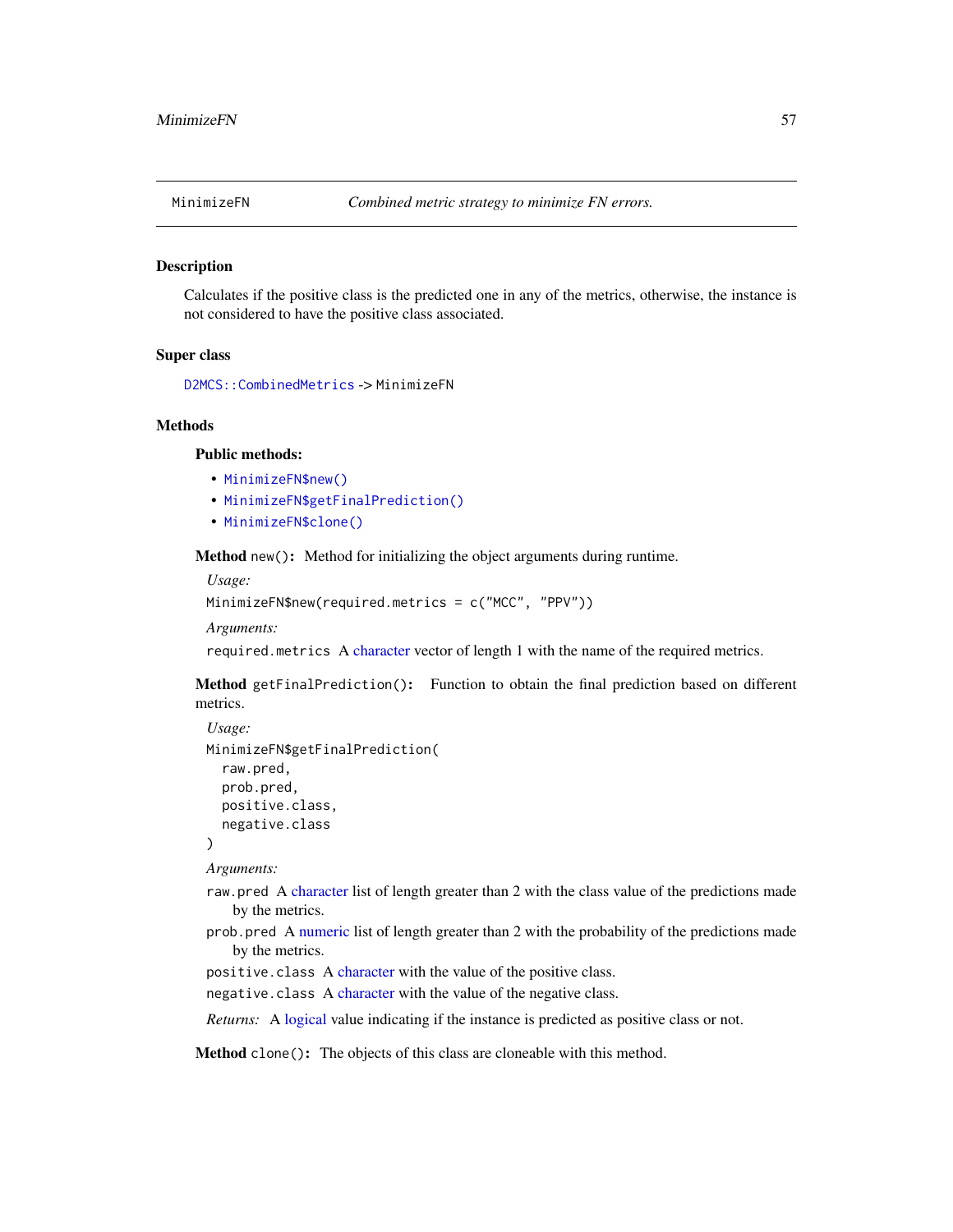*Usage:* MinimizeFN\$clone(deep = FALSE) *Arguments:* deep Whether to make a deep clone.

### See Also

[CombinedMetrics](#page-14-1)

MinimizeFP *Combined metric strategy to minimize FP errors.*

# Description

Calculates if the positive class is the predicted one in all metrics, otherwise, the instance is not considered to have the positive class associated.

# Super class

[D2MCS::CombinedMetrics](#page-0-0) -> MinimizeFP

### Methods

# Public methods:

- [MinimizeFP\\$new\(\)](#page-3-0)
- [MinimizeFP\\$getFinalPrediction\(\)](#page-15-0)
- [MinimizeFP\\$clone\(\)](#page-3-2)

Method new(): Method for initializing the object arguments during runtime.

*Usage:*

```
MinimizeFP$new(required.metrics = c("MCC", "PPV"))
```
*Arguments:*

required.metrics A [character](#page-0-0) vector of length greater than 2 with the name of the required metrics.

Method getFinalPrediction(): Function to obtain the final prediction based on different metrics.

```
Usage:
MinimizeFP$getFinalPrediction(
  raw.pred,
 prob.pred,
  positive.class,
  negative.class
)
```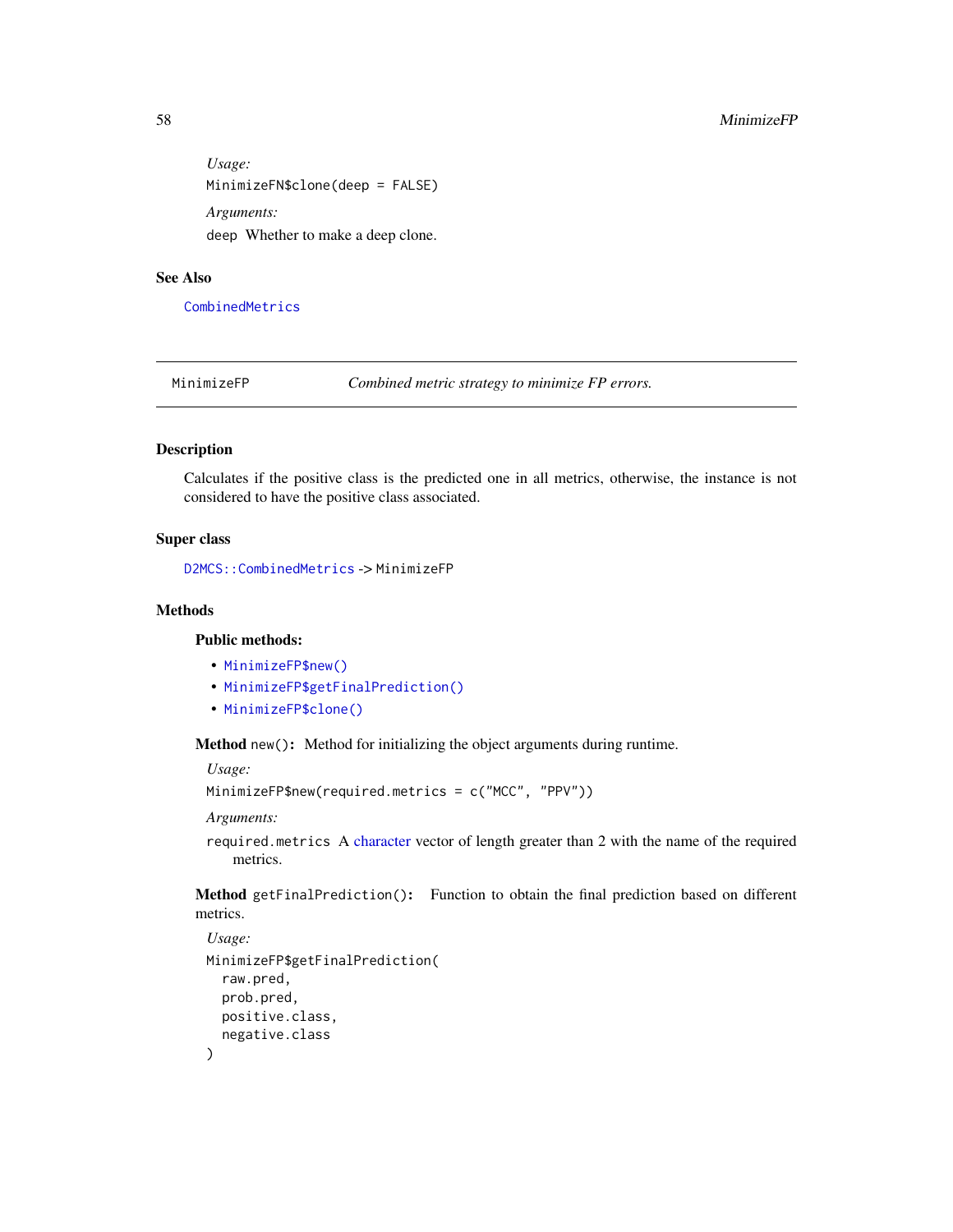*Arguments:*

- raw.pred A [character](#page-0-0) list of length greater than 2 with the class value of the predictions made by the metrics.
- prob.pred A [numeric](#page-0-0) list of length greater than 2 with the probability of the predictions made by the metrics.

positive.class A [character](#page-0-0) with the value of the positive class.

negative.class A [character](#page-0-0) with the value of the negative class.

*Returns:* A [logical](#page-0-0) value indicating if the instance is predicted as positive class or not.

Method clone(): The objects of this class are cloneable with this method.

*Usage:*

MinimizeFP\$clone(deep = FALSE)

*Arguments:*

deep Whether to make a deep clone.

# See Also

[CombinedMetrics](#page-14-1)

MultinformationHeuristic

*Feature-clustering based on Mutual Information Computation theory.*

# Description

Performs the feature-clustering using MCC score. Valid for both bi-class and multi-class problems. Only valid for bi-class problems.

### Super class

[D2MCS::GenericHeuristic](#page-0-0) -> MultinformationHeuristic

#### Methods

### Public methods:

- [MultinformationHeuristic\\$new\(\)](#page-3-0)
- [MultinformationHeuristic\\$heuristic\(\)](#page-5-1)
- [MultinformationHeuristic\\$clone\(\)](#page-3-2)

Method new(): Empty function used to initialize the object arguments in runtime.

*Usage:*

MultinformationHeuristic\$new()

Method heuristic(): Mutinformation takes two random variables as input and computes the mutual information in nats according to the entropy estimator method.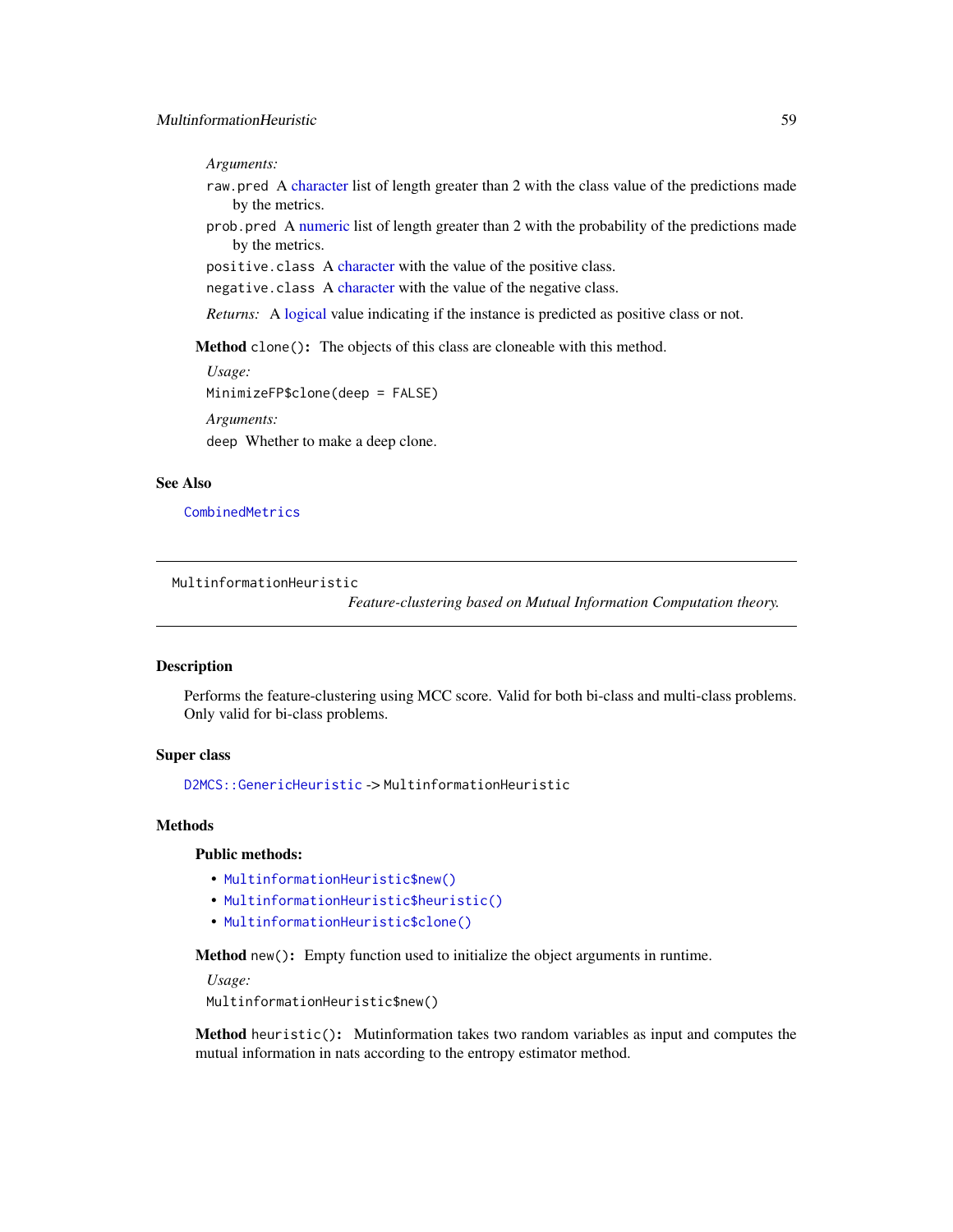#### *Usage:*

```
MultinformationHeuristic$heuristic(col1, col2, column.names = NULL)
```
*Arguments:*

- col1 A vector/factor denoting a random variable or a data.frame denoting a random vector where columns contain variables/features and rows contain outcomes/samples.
- col2 An another random variable or random vector (vector/factor or data.frame).

column.names An optional [character](#page-0-0) vector with the names of both columns.

*Returns:* Returns the mutual information  $I(X;Y)$  in nats.

Method clone(): The objects of this class are cloneable with this method.

*Usage:*

MultinformationHeuristic\$clone(deep = FALSE)

*Arguments:*

deep Whether to make a deep clone.

# See Also

[Dataset](#page-23-0), [mutinformation](#page-0-0)

NoProbability *Compute performance across resamples.*

#### Description

Computes the performance across resamples when class probabilities cannot be computed.

### Super class

[D2MCS::SummaryFunction](#page-0-0) -> NoProbability

### Methods

### Public methods:

- [NoProbability\\$new\(\)](#page-3-0)
- [NoProbability\\$execute\(\)](#page-10-0)
- [NoProbability\\$clone\(\)](#page-3-2)

Method new(): The function defined during runtime the usage of five measures: 'Kappa', 'Accuracy', 'TCR\_9', 'MCC' and 'PPV'.

*Usage:*

NoProbability\$new()

Method execute(): The function computes the performance across resamples using the previously defined measures.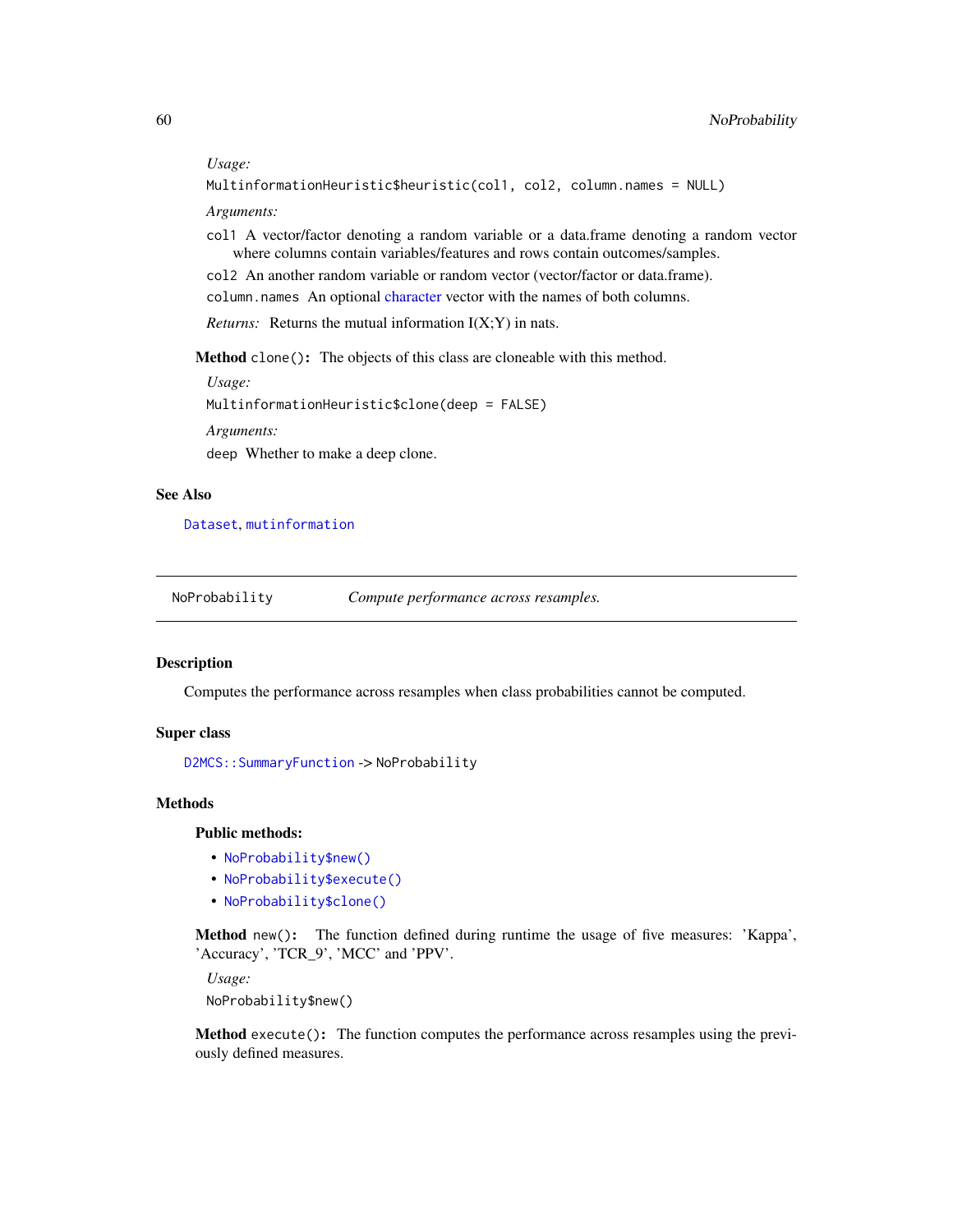*Usage:*

NoProbability\$execute(data, lev = NULL, model = NULL) *Arguments:* data A [data.frame](#page-0-0) containing the data used to compute the performance. lev An optional value used to define the levels of the target class. model An optional value used to define the M.L. model used. *Returns:* A vector of performance estimates.

Method clone(): The objects of this class are cloneable with this method.

*Usage:* NoProbability\$clone(deep = FALSE) *Arguments:* deep Whether to make a deep clone.

# See Also

[SummaryFunction](#page-86-0)

NPV *Computes the Negative Predictive Value.*

# Description

Negative Predictive Values are the proportions of negative results in statistics and diagnostic tests that are true negative results.

### Details

$$
NPV = TN/(TN + FN)
$$

Super class

D2MCS:: MeasureFunction -> NPV

#### Methods

# Public methods:

- [NPV\\$new\(\)](#page-3-0)
- [NPV\\$compute\(\)](#page-3-1)
- [NPV\\$clone\(\)](#page-3-2)

Method new(): Method for initializing the object arguments during runtime.

*Usage:*

NPV\$new(performance.output = NULL)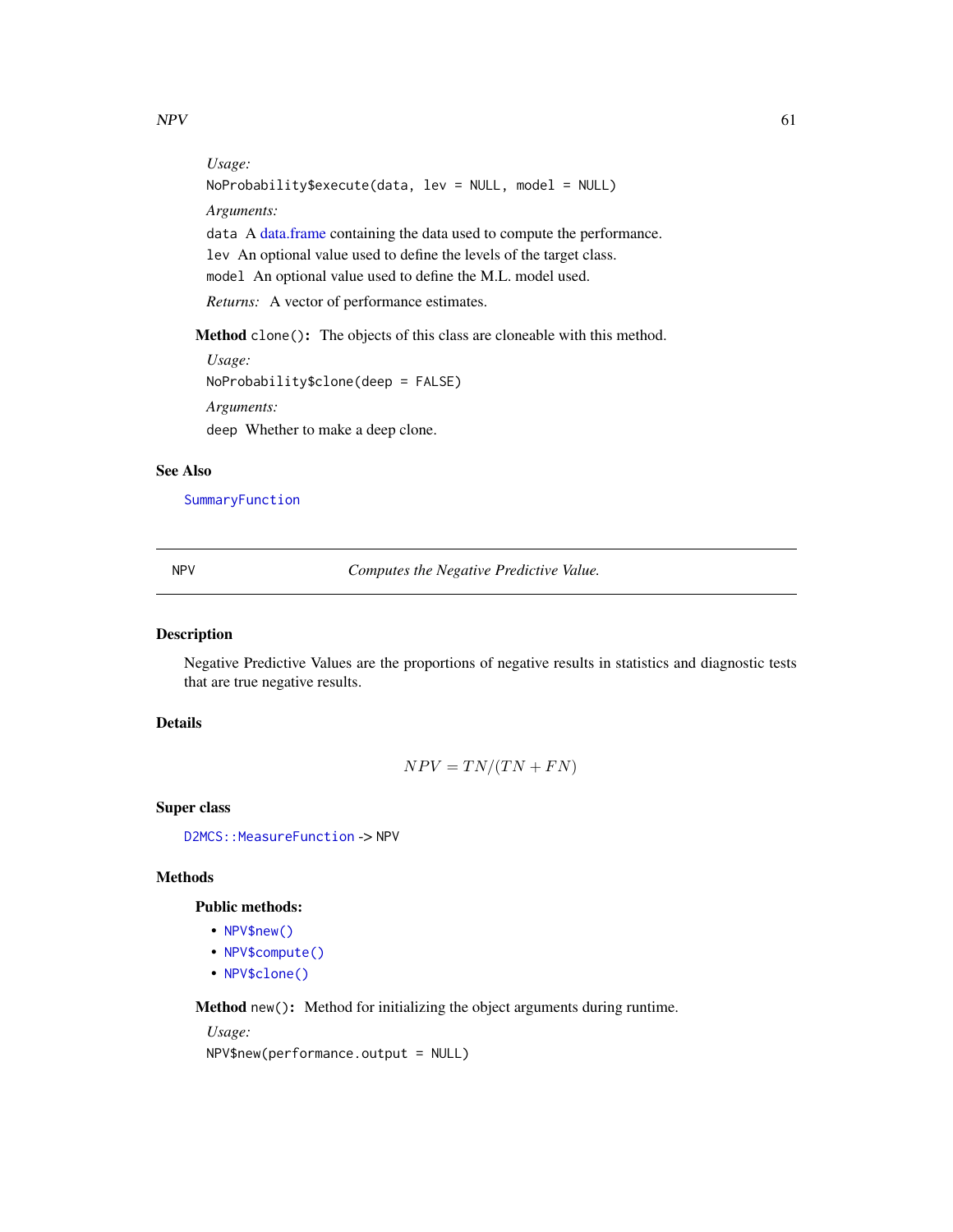*Arguments:*

performance.output An optional [ConfMatrix](#page-17-0) parameter to define the type of object used as basis to compute the NPV measure.

Method compute(): The function computes the NPV achieved by the M.L. model.

*Usage:*

NPV\$compute(performance.output = NULL)

*Arguments:*

performance.output An optional [ConfMatrix](#page-17-0) parameter to define the type of object used as basis to compute the NPV measure.

*Details:* This function is automatically invoke by the [ClassificationOutput](#page-5-0) object.

*Returns:* A [numeric](#page-0-0) vector of size 1 or [NULL](#page-0-0) if an error occurred.

Method clone(): The objects of this class are cloneable with this method.

*Usage:* NPV\$clone(deep = FALSE) *Arguments:* deep Whether to make a deep clone.

# See Also

[MeasureFunction](#page-53-0), [ClassificationOutput](#page-5-0), [ConfMatrix](#page-17-0)

OddsRatioHeuristic *Feature-clustering based on Odds Ratio measure.*

# **Description**

Performs the feature-clustering using Odds Ratio methodology. Valid only for bi-class problems.

### Super class

[D2MCS::GenericHeuristic](#page-0-0) -> OddsRatioHeuristic

### **Methods**

### Public methods:

- [OddsRatioHeuristic\\$new\(\)](#page-3-0)
- [OddsRatioHeuristic\\$heuristic\(\)](#page-5-1)
- [OddsRatioHeuristic\\$clone\(\)](#page-3-2)

Method new(): Empty function used to initialize the object arguments in runtime.

*Usage:* OddsRatioHeuristic\$new()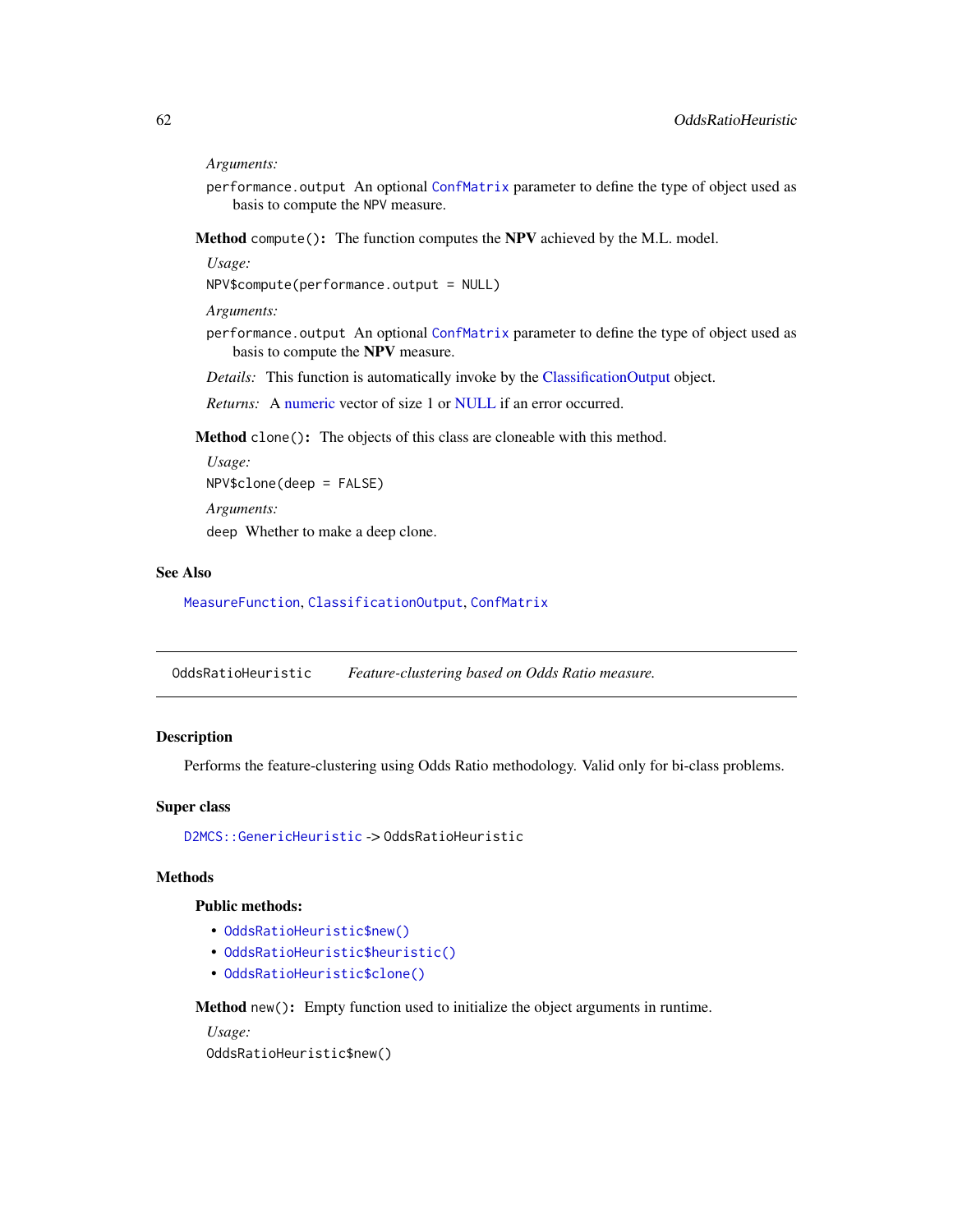Method heuristic(): Calculates the Odds Ratio method.

*Usage:*

```
OddsRatioHeuristic$heuristic(col1, col2, column.names = NULL)
```
*Arguments:*

col1 The object from whom odds ratio will be computed.

col2 A second [factor](#page-0-0) or [numeric](#page-0-0) object.

column.names An optional [character](#page-0-0) vector with the names of both columns.

*Returns:* A [numeric](#page-0-0) vector of length 1 or [NA](#page-0-0) if an error occurs.

Method clone(): The objects of this class are cloneable with this method.

*Usage:*

OddsRatioHeuristic\$clone(deep = FALSE)

*Arguments:*

deep Whether to make a deep clone.

#### See Also

[Dataset](#page-23-0), [odds.ratio](#page-0-0)

<span id="page-62-0"></span>PearsonHeuristic *Feature-clustering based on Pearson Correlation Test.*

#### Description

Performs the feature-clustering using Pearson correlation tests. Valid for both, bi-class and multiclass problems.

#### Details

The test statistic is based on Pearson's product moment correlation coefficient  $cor(x, y)$  and follows a t distribution with length(x)-2 degrees of freedom if the samples follow independent normal distributions. If there are at least 4 complete pairs of observation, an asymptotic confidence interval is given based on Fisher's Z transform.

# Super class

[D2MCS::GenericHeuristic](#page-0-0) -> PearsonHeuristic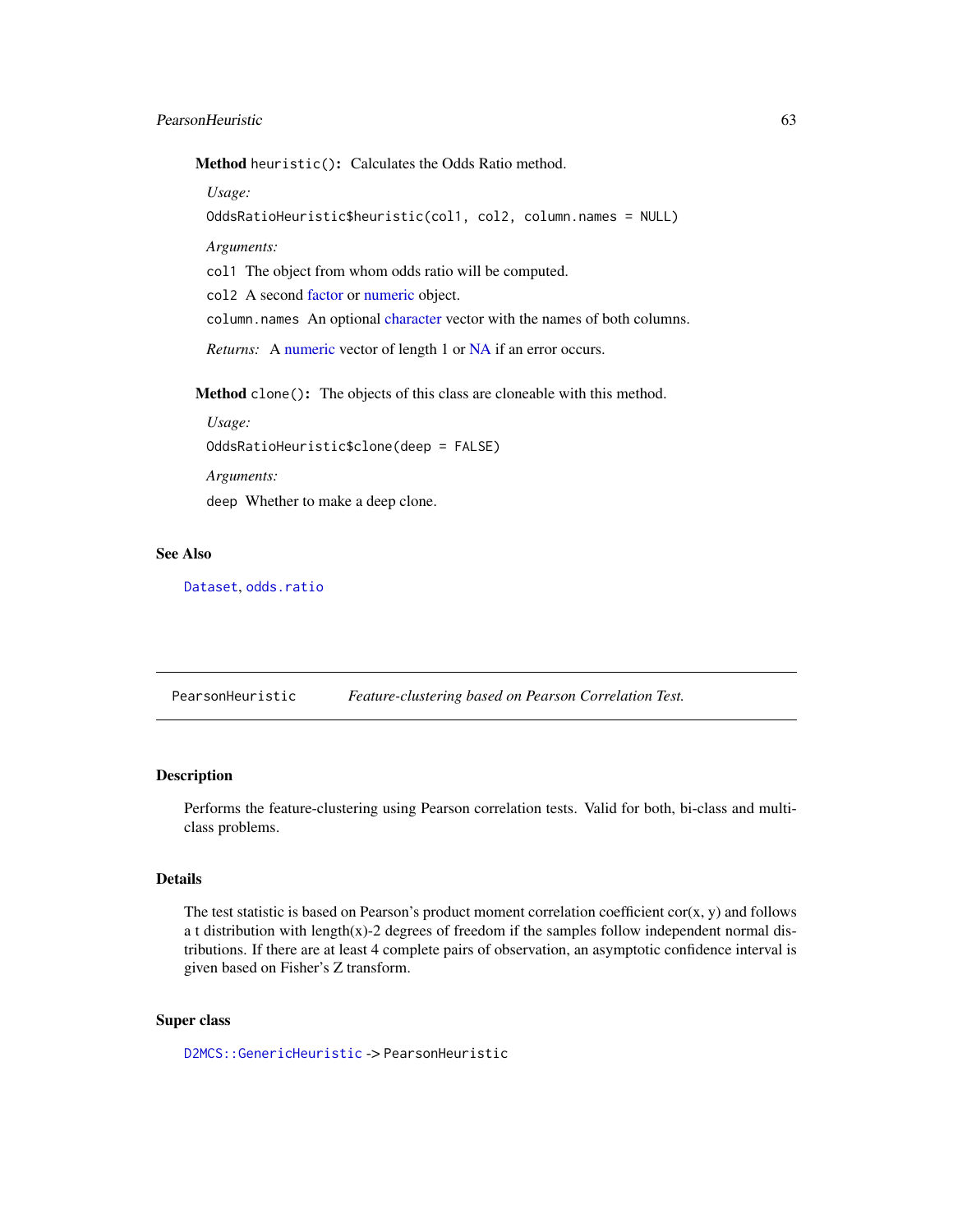# Methods

### Public methods:

- [PearsonHeuristic\\$new\(\)](#page-3-0)
- [PearsonHeuristic\\$heuristic\(\)](#page-5-1)
- [PearsonHeuristic\\$clone\(\)](#page-3-2)

Method new(): Creates a Pearson Heuristic object.

*Usage:* PearsonHeuristic\$new()

Method heuristic(): Test for association between paired samples using Pearson test.

*Usage:*

```
PearsonHeuristic$heuristic(col1, col2, column.names = NULL)
```
*Arguments:*

col1 A [numeric](#page-0-0) vector or matrix required to perform the clustering operation.

col2 A [numeric](#page-0-0) vector or matrix to perform the clustering operation.

column.names An optional [character](#page-0-0) vector with the names of both columns.

*Returns:* A [numeric](#page-0-0) vector of length 1 or [NA](#page-0-0) if an error occurs.

Method clone(): The objects of this class are cloneable with this method.

*Usage:*

PearsonHeuristic\$clone(deep = FALSE)

*Arguments:*

deep Whether to make a deep clone.

#### See Also

[Dataset](#page-23-0), [cor](#page-0-0)

PPV *Computes the Positive Predictive Value.*

# Description

Positive Predictive Values are the proportions of positive results in statistics and diagnostic tests that are true positive results.

# Details

$$
PPV = TP/(TP + FP)
$$

Super class

D2MCS:: MeasureFunction -> PPV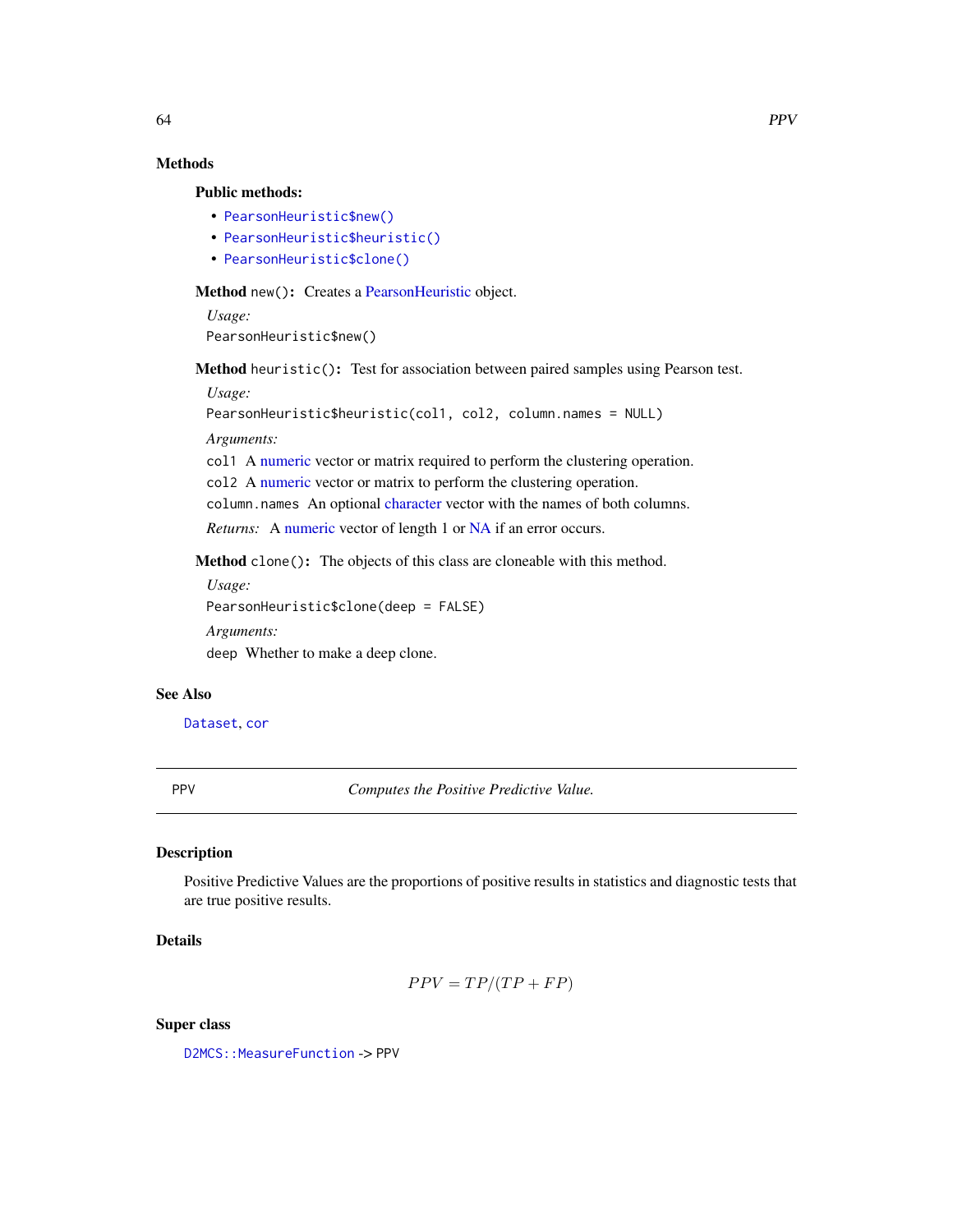#### Precision 65

# Methods

# Public methods:

- [PPV\\$new\(\)](#page-3-0)
- [PPV\\$compute\(\)](#page-3-1)
- [PPV\\$clone\(\)](#page-3-2)

Method new(): Method for initializing the object arguments during runtime.

```
Usage:
PPV$new(performance.output = NULL)
```
*Arguments:*

performance.output An optional [ConfMatrix](#page-17-0) parameter to define the type of object used as basis to compute the PPV measure.

Method compute(): The function computes the PPV achieved by the M.L. model.

*Usage:*

PPV\$compute(performance.output = NULL)

*Arguments:*

performance.output An optional [ConfMatrix](#page-17-0) parameter to define the type of object used as basis to compute the PPV measure.

*Details:* This function is automatically invoke by the [ClassificationOutput](#page-5-0) object.

*Returns:* A [numeric](#page-0-0) vector of size 1 or [NULL](#page-0-0) if an error occurred.

Method clone(): The objects of this class are cloneable with this method.

```
Usage:
PPV$clone(deep = FALSE)
Arguments:
deep Whether to make a deep clone.
```
### See Also

[MeasureFunction](#page-53-0), [ClassificationOutput](#page-5-0), [ConfMatrix](#page-17-0)

| Precision | Computes the Precision Value. |
|-----------|-------------------------------|
|-----------|-------------------------------|

# Description

Precision is the fraction of relevant instances among the retrieved instances

# Details

```
precision = TP/(TP + FP)
```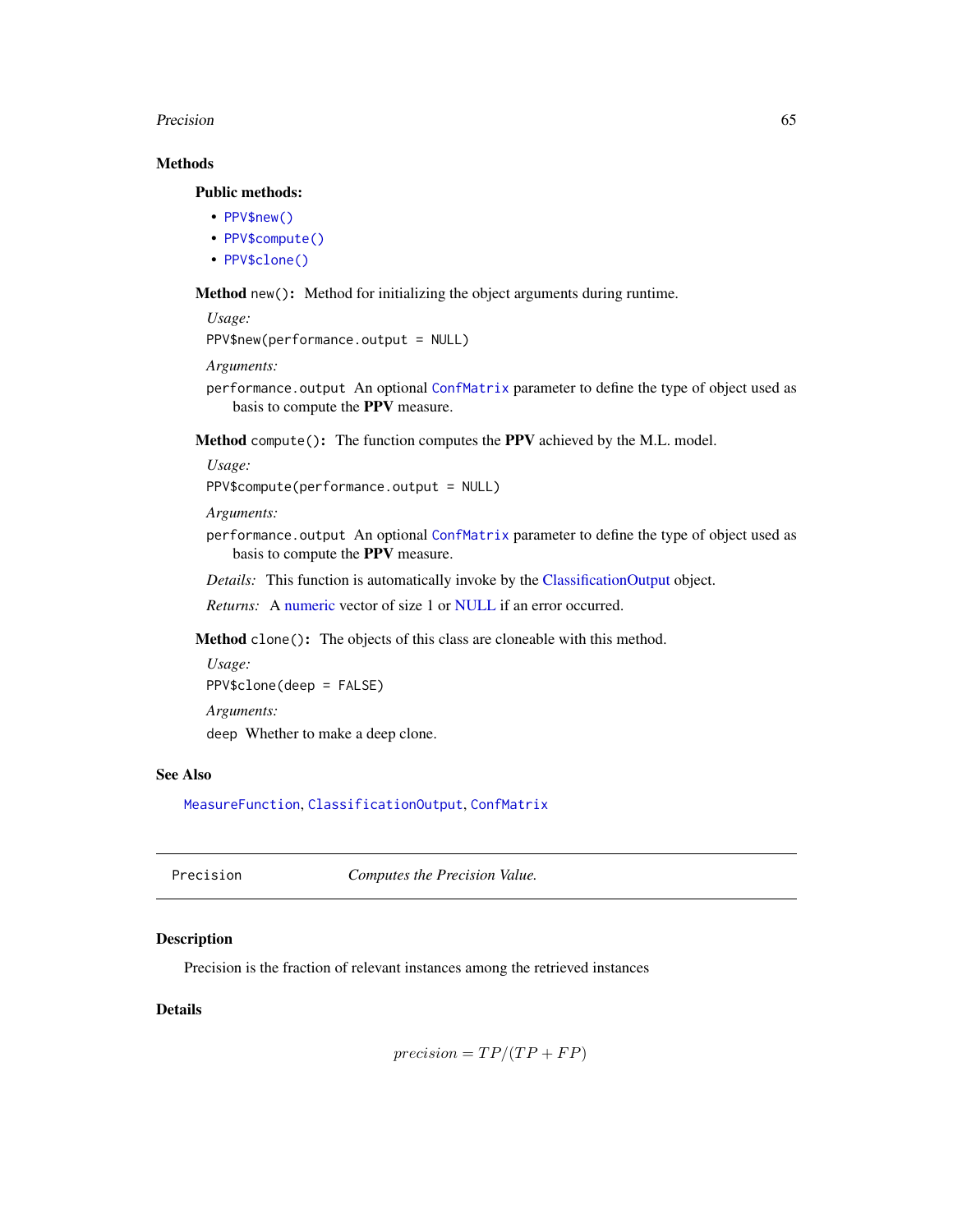#### 66 Precision

#### Super class

[D2MCS::MeasureFunction](#page-0-0) -> Precision

# Methods

# Public methods:

- [Precision\\$new\(\)](#page-3-0)
- [Precision\\$compute\(\)](#page-3-1)
- [Precision\\$clone\(\)](#page-3-2)

Method new(): Method for initializing the object arguments during runtime.

*Usage:*

Precision\$new(performance.output = NULL)

*Arguments:*

performance.output An optional [ConfMatrix](#page-17-0) parameter to define the type of object used as basis to compute the measure.

Method compute(): The function computes the Precision achieved by the M.L. model.

#### *Usage:*

Precision\$compute(performance.output = NULL)

*Arguments:*

performance.output An optional [ConfMatrix](#page-17-0) parameter to define the type of object used as basis to compute the Precision measure.

*Details:* This function is automatically invoke by the [ClassificationOutput](#page-5-0) object.

*Returns:* A [numeric](#page-0-0) vector of size 1 or [NULL](#page-0-0) if an error occurred.

Method clone(): The objects of this class are cloneable with this method.

*Usage:*

Precision\$clone(deep = FALSE)

*Arguments:*

deep Whether to make a deep clone.

# See Also

[MeasureFunction](#page-53-0), [ClassificationOutput](#page-5-0), [ConfMatrix](#page-17-0)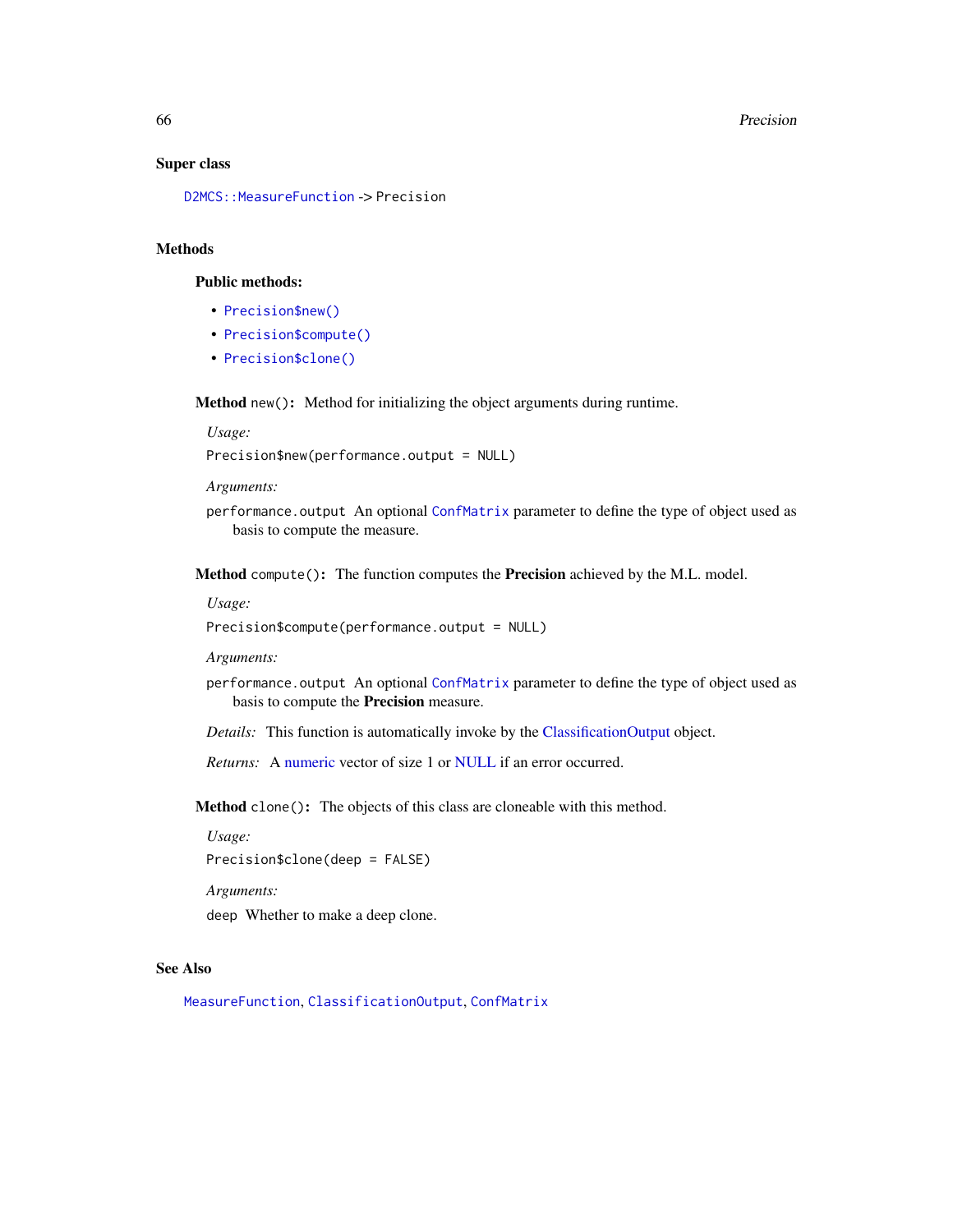PredictionOutput *Encapsulates the achieved predictions.*

### Description

The class used to encapsulates all the computed predictions to facilitate their access and maintenance.

# **Methods**

### Public methods:

- [PredictionOutput\\$new\(\)](#page-3-0)
- [PredictionOutput\\$getPredictions\(\)](#page-8-0)
- [PredictionOutput\\$getType\(\)](#page-66-0)
- [PredictionOutput\\$getTarget\(\)](#page-66-1)
- [PredictionOutput\\$clone\(\)](#page-3-2)

Method new(): Method for initializing the object arguments during runtime.

*Usage:*

```
PredictionOutput$new(predictions, type, target)
```
*Arguments:*

predictions A [list](#page-0-0) of [FinalPred](#page-0-0) elements.

- type A [character](#page-0-0) to define which type of predictions should be returned. If not defined all type of probabilities will be returned. Conversely if "prob" or "raw" is defined then computed 'probabilistic' or 'class' values are returned.
- target A [character](#page-0-0) defining the value of the positive class.

Method getPredictions(): The function returns the final predictions.

*Usage:*

PredictionOutput\$getPredictions()

*Returns:* A [list](#page-0-0) containing the final predictions or [NULL](#page-0-0) if classification stage was not successfully performed.

<span id="page-66-0"></span>Method getType(): The function returns the type of prediction should be returned. If "prob" or "raw" is defined then computed 'probabilistic' or 'class' values are returned.

*Usage:*

PredictionOutput\$getType()

*Returns:* A [character](#page-0-0) value.

<span id="page-66-1"></span>Method getTarget(): The function returns the value of the target class.

*Usage:*

PredictionOutput\$getTarget()

*Returns:* A [character](#page-0-0) value.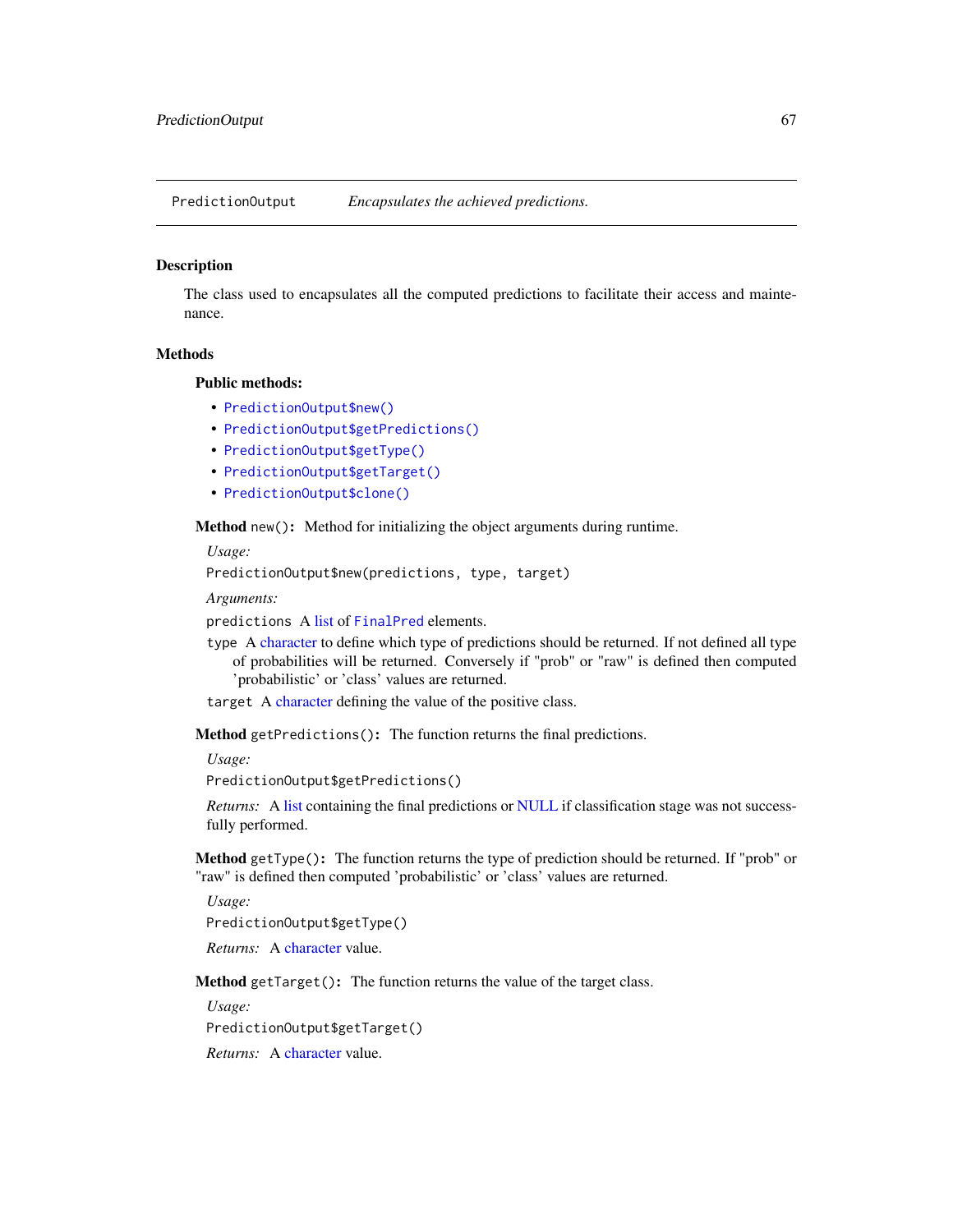Method clone(): The objects of this class are cloneable with this method.

*Usage:* PredictionOutput\$clone(deep = FALSE) *Arguments:* deep Whether to make a deep clone.

# See Also

[D2MCS](#page-19-0)

<span id="page-67-0"></span>ProbAverageVoting *Implementation of Probabilistic Average voting.*

### Description

Computes the final prediction by performing the mean value of the probability achieved by each prediction.

# Super class

[D2MCS::SimpleVoting](#page-0-0) -> ProbAverageVoting

# Methods

#### Public methods:

- [ProbAverageVoting\\$new\(\)](#page-3-0)
- [ProbAverageVoting\\$getMajorityClass\(\)](#page-10-1)
- [ProbAverageVoting\\$getClassTie\(\)](#page-10-2)
- [ProbAverageVoting\\$execute\(\)](#page-10-0)
- [ProbAverageVoting\\$clone\(\)](#page-3-2)

Method new(): Method for initializing the object arguments during runtime.

#### *Usage:*

ProbAverageVoting\$new(cutoff = 0.5, class.tie = NULL, majority.class = NULL)

*Arguments:*

- cutoff A [character](#page-0-0) vector defining the minimum probability used to perform a positive classification. If is not defined, 0.5 will be used as default value.
- class.tie A [character](#page-0-0) used to define the target class value used when a tie is found. If [NULL](#page-0-0) positive class value will be assigned.
- majority.class A [character](#page-0-0) defining the value of the majority class. If [NULL](#page-0-0) will be used same value as training stage.

Method getMajorityClass(): The function returns the value of the majority class.

*Usage:*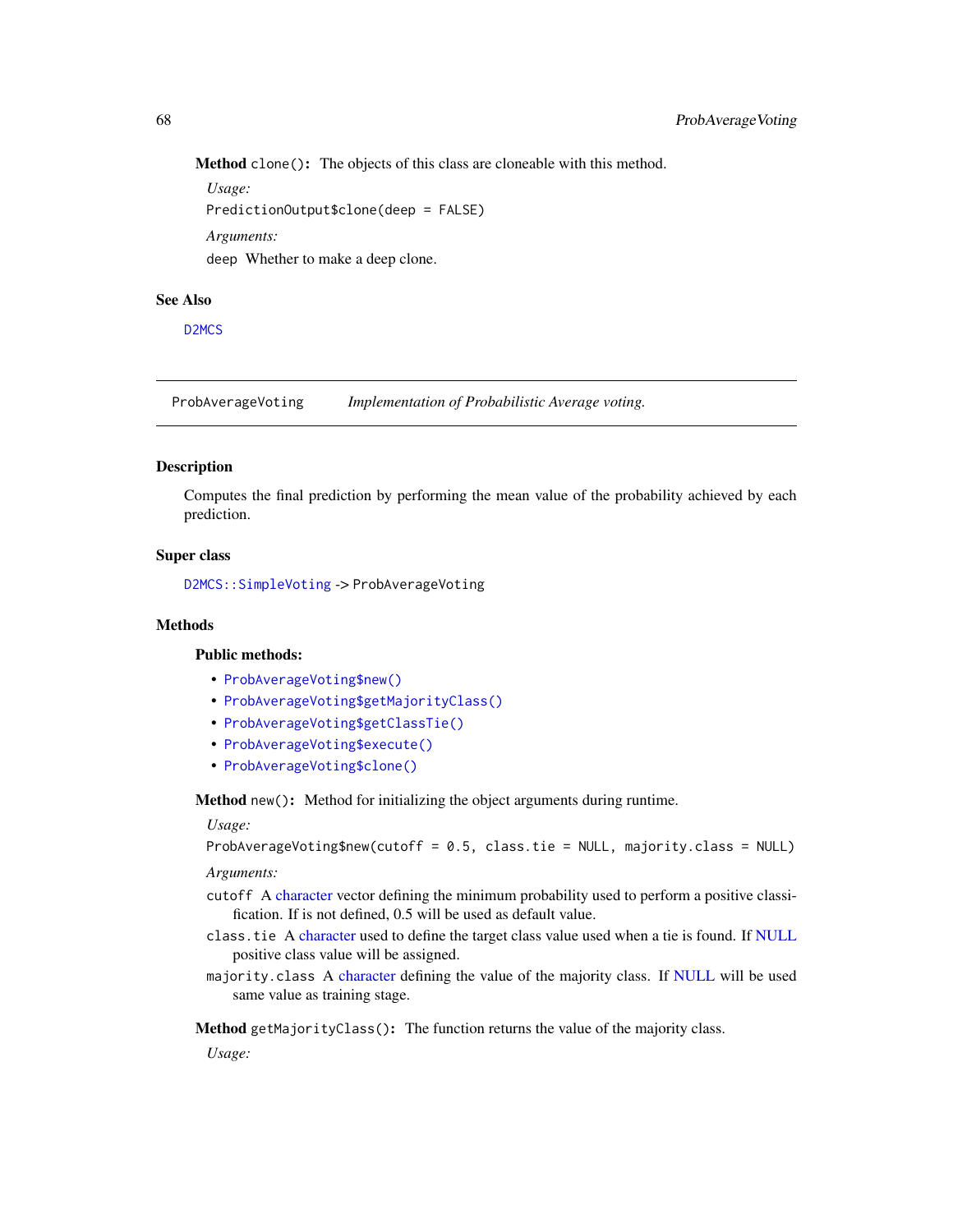ProbAverageVoting\$getMajorityClass()

*Returns:* A [character](#page-0-0) vector of length 1 with the name of the majority class.

Method getClassTie(): The function gets the class value assigned to solve ties.

*Usage:*

ProbAverageVoting\$getClassTie()

*Returns:* A [character](#page-0-0) vector of length 1.

Method execute(): The function implements the majority voting procedure.

*Usage:*

ProbAverageVoting\$execute(predictions, verbose = FALSE)

*Arguments:*

predictions A [ClusterPredictions](#page-12-0) object containing all the predictions achieved for each cluster.

verbose A [logical](#page-0-0) value to specify if more verbosity is needed.

Method clone(): The objects of this class are cloneable with this method.

*Usage:*

ProbAverageVoting\$clone(deep = FALSE)

*Arguments:*

deep Whether to make a deep clone.

### See Also

[D2MCS](#page-19-0), [ClassMajorityVoting](#page-10-3), [ClassWeightedVoting](#page-11-0), [ProbAverageVoting](#page-67-0), [ProbAverageWeightedVoting](#page-68-0), [ProbBasedMethodology](#page-70-0)

<span id="page-68-0"></span>ProbAverageWeightedVoting

*Implementation of Probabilistic Average Weighted voting.*

# **Description**

Computes the final prediction by performing the weighted mean of the probability achieved by each cluster prediction. By default, weight values are consistent with the performance value achieved by the best M.L. model on each cluster.

# Super class

[D2MCS::SimpleVoting](#page-0-0) -> ProbAverageWeightedVoting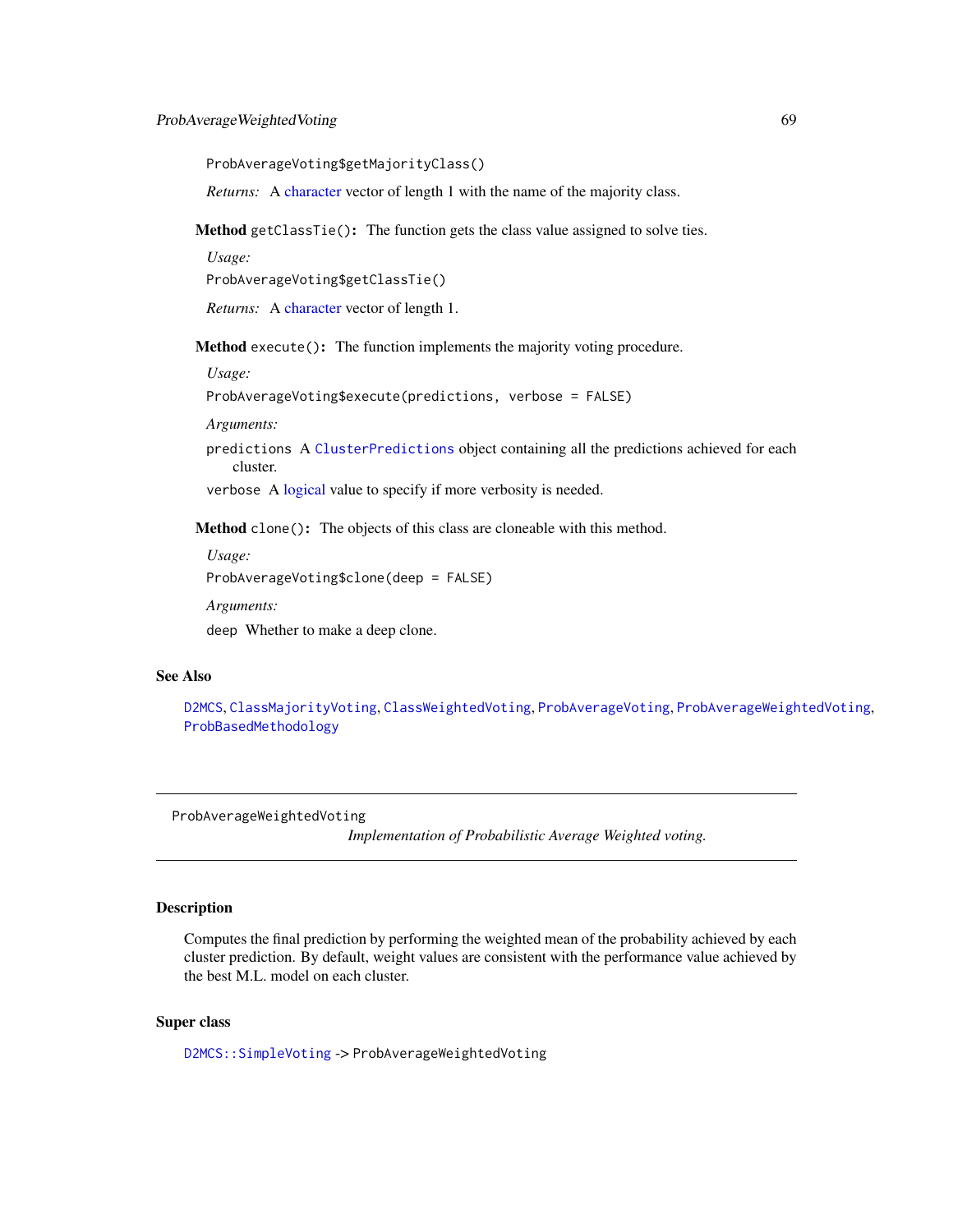# Methods

# Public methods:

- [ProbAverageWeightedVoting\\$new\(\)](#page-3-0)
- [ProbAverageWeightedVoting\\$getClassTie\(\)](#page-10-2)
- [ProbAverageWeightedVoting\\$getWeights\(\)](#page-12-1)
- [ProbAverageWeightedVoting\\$setWeights\(\)](#page-12-2)
- [ProbAverageWeightedVoting\\$execute\(\)](#page-10-0)
- [ProbAverageWeightedVoting\\$clone\(\)](#page-3-2)

Method new(): Method for initializing the object arguments during runtime.

*Usage:*

ProbAverageWeightedVoting\$new(cutoff = 0.5, class.tie = NULL, weights = NULL)

*Arguments:*

- cutoff A [character](#page-0-0) vector defining the minimum probability used to perform a positive classification. If is not defined, 0.5 will be used as default value.
- class.tie A [character](#page-0-0) used to define the target class value used when a tie is found. If [NULL](#page-0-0) positive class value will be assigned.
- weights A [numeric](#page-0-0) vector with the weights of each cluster. If [NULL](#page-0-0) performance achieved during training will be used as default.

Method getClassTie(): The function gets the class value assigned to solve ties.

*Usage:*

ProbAverageWeightedVoting\$getClassTie()

*Returns:* A [character](#page-0-0) vector of length 1.

Method getWeights(): The function returns the value of the majority class.

*Usage:*

ProbAverageWeightedVoting\$getWeights()

*Returns:* A [character](#page-0-0) vector of length 1 with the name of the majority class.

Method setWeights(): The function allows changing the value of the weights.

*Usage:*

ProbAverageWeightedVoting\$setWeights(weights)

*Arguments:*

weights A [numeric](#page-0-0) vector containing the new weights.

Method execute(): The function implements the cluster-weighted probabilistic voting procedure.

*Usage:*

ProbAverageWeightedVoting\$execute(predictions, verbose = FALSE)

*Arguments:*

predictions A [ClusterPredictions](#page-12-0) object containing all the predictions achieved for each cluster.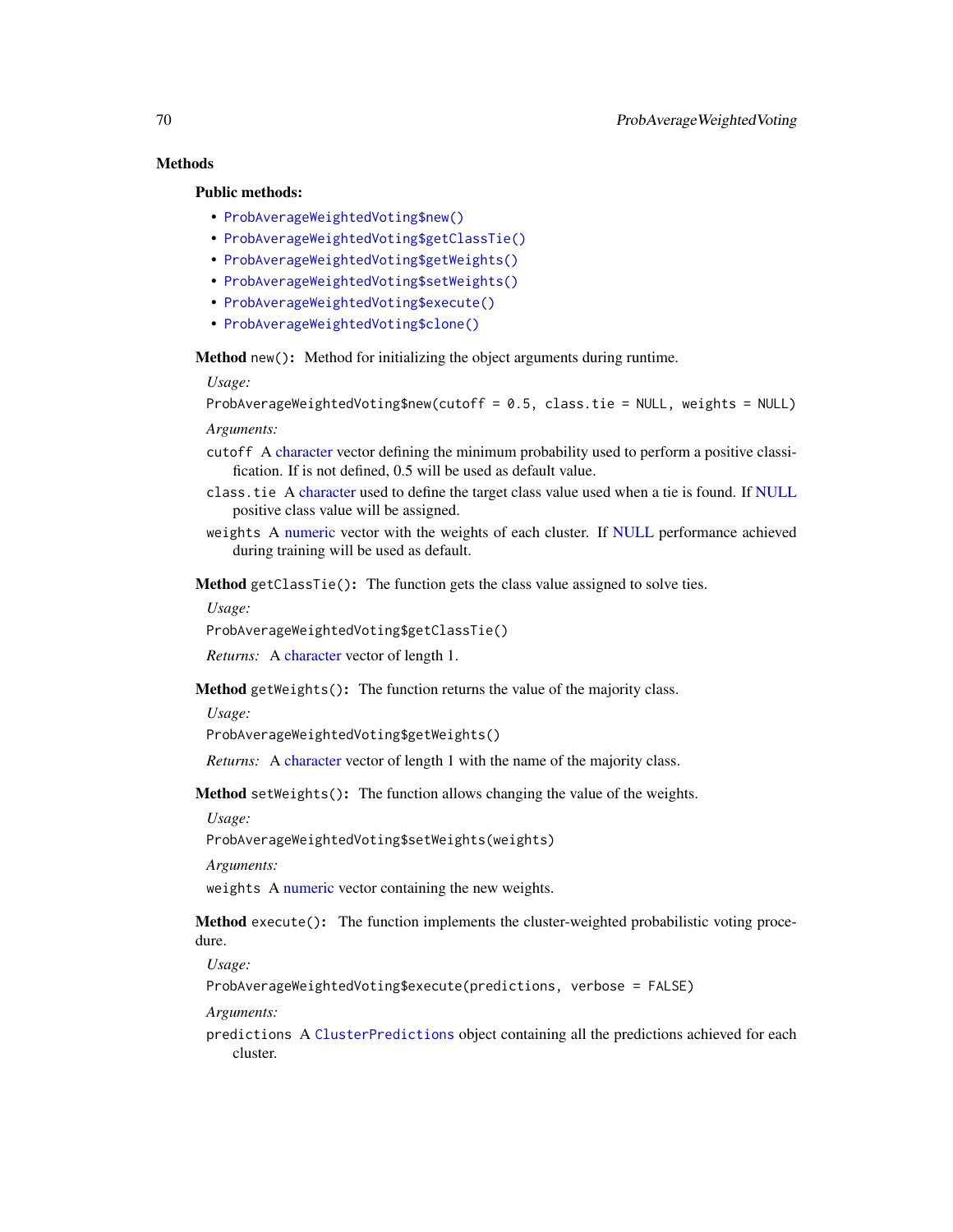# ProbBasedMethodology 71

verbose A [logical](#page-0-0) value to specify if more verbosity is needed.

Method clone(): The objects of this class are cloneable with this method.

*Usage:*

ProbAverageWeightedVoting\$clone(deep = FALSE)

*Arguments:*

deep Whether to make a deep clone.

# See Also

[D2MCS](#page-19-0), [ClassMajorityVoting](#page-10-3), [ClassWeightedVoting](#page-11-0), [ProbAverageVoting](#page-67-0), [ProbAverageWeightedVoting](#page-68-0), [ProbBasedMethodology](#page-70-0)

<span id="page-70-0"></span>ProbBasedMethodology *Methodology to obtain the combination of the probability of different metrics.*

# **Description**

Calculates the mean of the probabilities of the different metrics.

### Super class

[D2MCS::Methodology](#page-0-0) -> ProbBasedMethodology

### Methods

### Public methods:

- [ProbBasedMethodology\\$new\(\)](#page-3-0)
- [ProbBasedMethodology\\$compute\(\)](#page-3-1)
- [ProbBasedMethodology\\$clone\(\)](#page-3-2)

Method new(): Method for initializing the object arguments during runtime.

#### *Usage:*

ProbBasedMethodology\$new(required.metrics = c("MCC", "PPV"))

*Arguments:*

required.metrics A [character](#page-0-0) vector of length greater than 2 with the name of the required metrics.

Method compute(): Function to compute the probability of the final prediction based on different metrics.

*Usage:*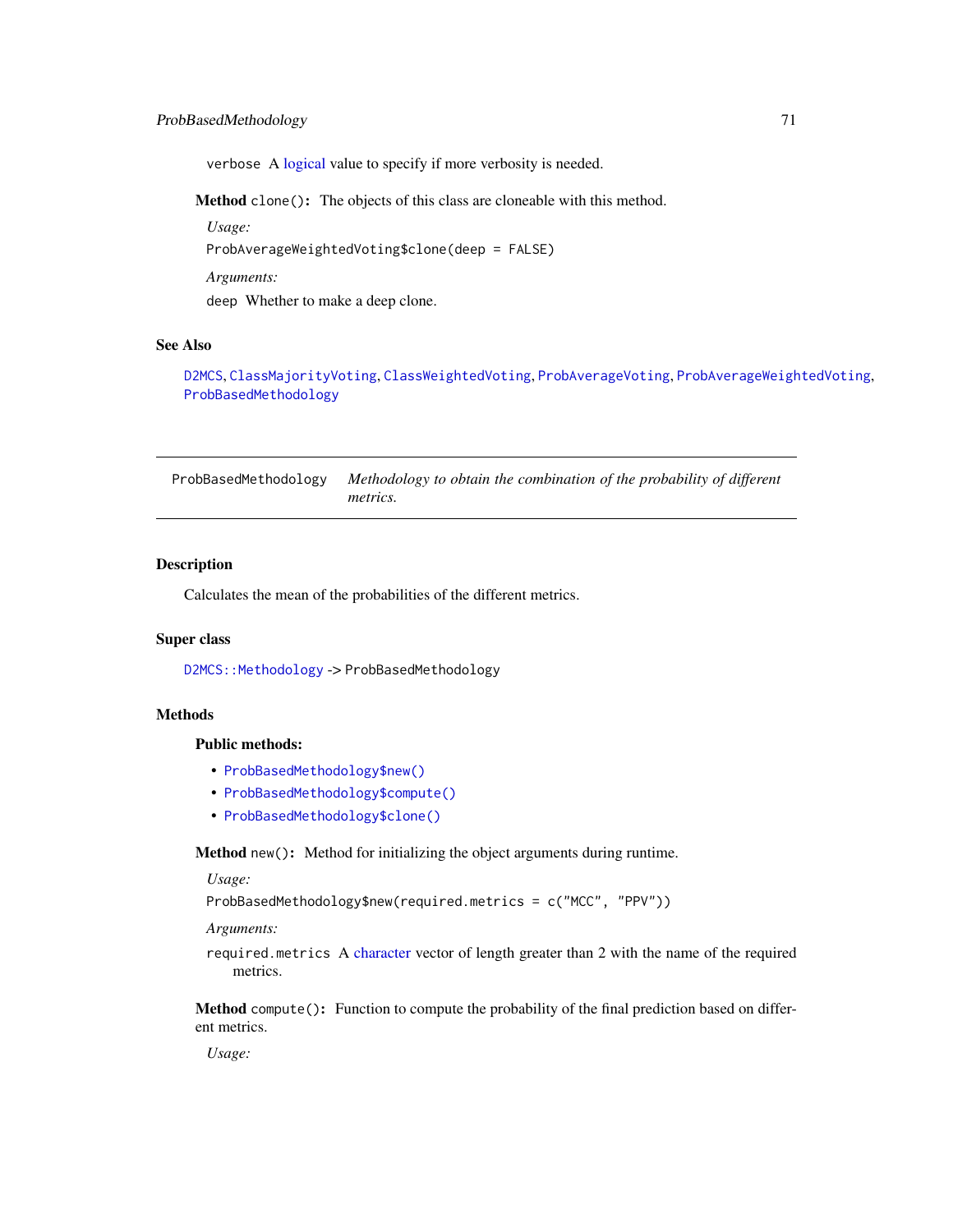```
ProbBasedMethodology$compute(
  raw.pred,
 prob.pred,
 positive.class,
  negative.class
)
```
*Arguments:*

- raw.pred A [character](#page-0-0) list of length greater than 2 with the class value of the predictions made by the metrics.
- prob.pred A [numeric](#page-0-0) list of length greater than 2 with the probability of the predictions made by the metrics.

positive.class A [character](#page-0-0) with the value of the positive class.

negative.class A [character](#page-0-0) with the value of the negative class.

*Returns:* A [numeric](#page-0-0) value indicating the probability of the instance is predicted as positive class.

Method clone(): The objects of this class are cloneable with this method.

*Usage:*

```
ProbBasedMethodology$clone(deep = FALSE)
```
*Arguments:*

deep Whether to make a deep clone.

#### See Also

[Methodology](#page-54-0)

Recall *Computes the Recall Value.*

# Description

Recall (also known as sensitivity) is the fraction of the total amount of relevant instances that were actually retrieved.

# Details

$$
recall = TP/(TP + FN)
$$

### Super class

D2MCS:: MeasureFunction -> Recall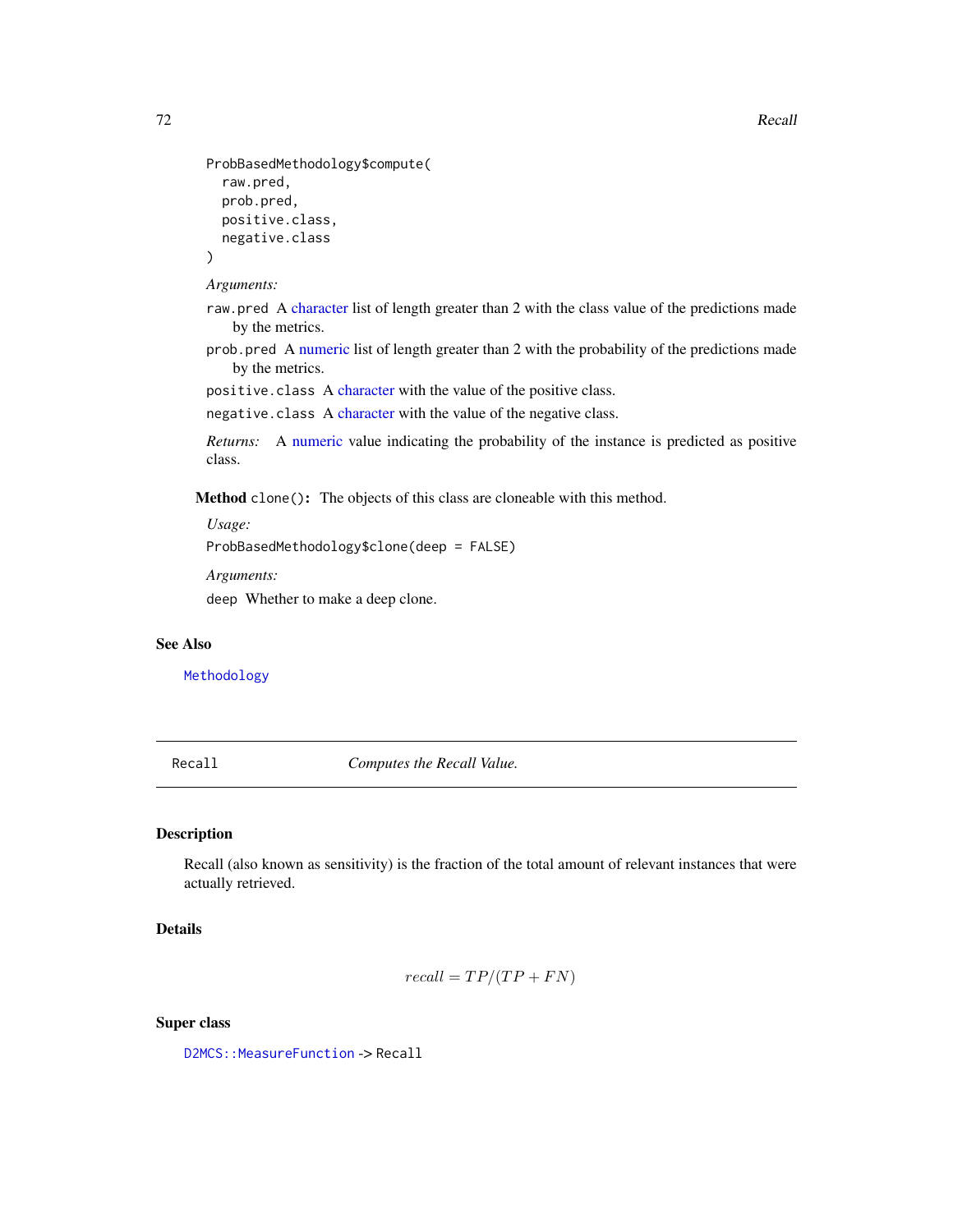#### <span id="page-72-0"></span>Sensitivity 73

# Methods

## Public methods:

- [Recall\\$new\(\)](#page-3-0)
- [Recall\\$compute\(\)](#page-3-1)
- [Recall\\$clone\(\)](#page-3-2)

Method new(): Method for initializing the object arguments during runtime.

```
Usage:
```
Recall\$new(performance.output = NULL)

*Arguments:*

performance.output An optional [ConfMatrix](#page-17-0) parameter to define the type of object used as basis to compute the measure.

Method compute(): The function computes the Recall achieved by the M.L. model.

*Usage:*

```
Recall$compute(performance.output = NULL)
```
*Arguments:*

performance.output An optional [ConfMatrix](#page-17-0) parameter to define the type of object used as basis to compute the Recall measure.

*Details:* This function is automatically invoke by the [ClassificationOutput](#page-5-0) object.

*Returns:* A [numeric](#page-0-0) vector of size 1 or [NULL](#page-0-0) if an error occurred.

Method clone(): The objects of this class are cloneable with this method.

*Usage:* Recall\$clone(deep = FALSE) *Arguments:* deep Whether to make a deep clone.

# See Also

[MeasureFunction](#page-53-0), [ClassificationOutput](#page-5-0), [ConfMatrix](#page-17-0)

Sensitivity *Computes the Sensitivity Value.*

# Description

Sensitivity is a measure of the proportion of actual positive cases that got predicted as positive (or true positive).

# Details

 $Sensitivity = TP/(TP + FN)$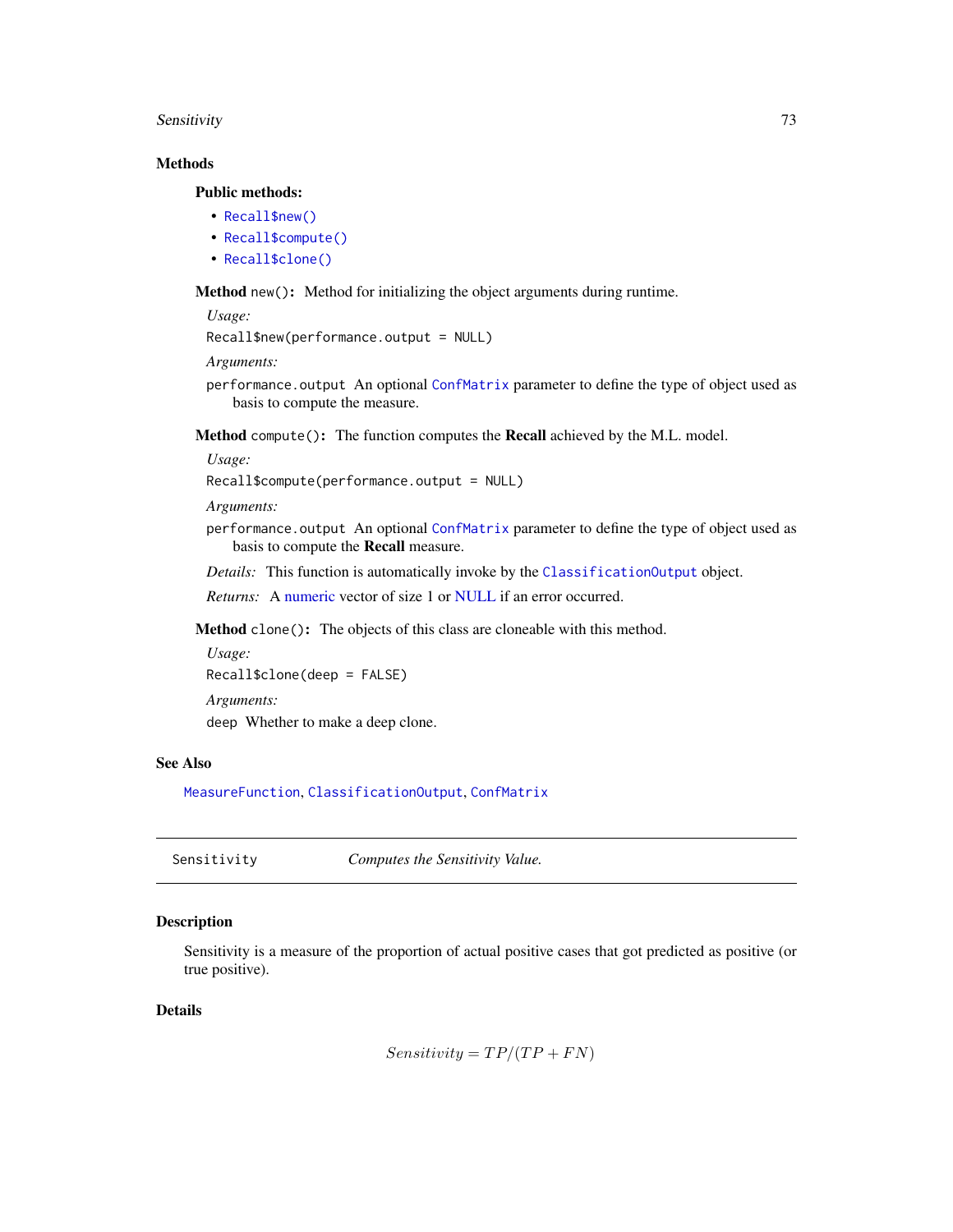#### <span id="page-73-0"></span>Super class

[D2MCS::MeasureFunction](#page-0-0) -> Sensitivity

# Methods

# Public methods:

- [Sensitivity\\$new\(\)](#page-3-0)
- [Sensitivity\\$compute\(\)](#page-3-1)
- [Sensitivity\\$clone\(\)](#page-3-2)

Method new(): Method for initializing the object arguments during runtime.

*Usage:*

Sensitivity\$new(performance.output = NULL)

*Arguments:*

performance.output An optional [ConfMatrix](#page-17-0) parameter to define the type of object used as basis to compute the Sensitivity measure.

Method compute(): The function computes the Sensitivity achieved by the M.L. model.

#### *Usage:*

Sensitivity\$compute(performance.output = NULL)

*Arguments:*

performance.output An optional [ConfMatrix](#page-17-0) parameter to define the type of object used as basis to compute the Sensitivity measure.

*Details:* This function is automatically invoke by the [ClassificationOutput](#page-5-0) object.

*Returns:* A [numeric](#page-0-0) vector of size 1 or [NULL](#page-0-0) if an error occurred.

Method clone(): The objects of this class are cloneable with this method.

*Usage:*

Sensitivity\$clone(deep = FALSE)

*Arguments:*

deep Whether to make a deep clone.

# See Also

[MeasureFunction](#page-53-0), [ClassificationOutput](#page-5-0), [ConfMatrix](#page-17-0)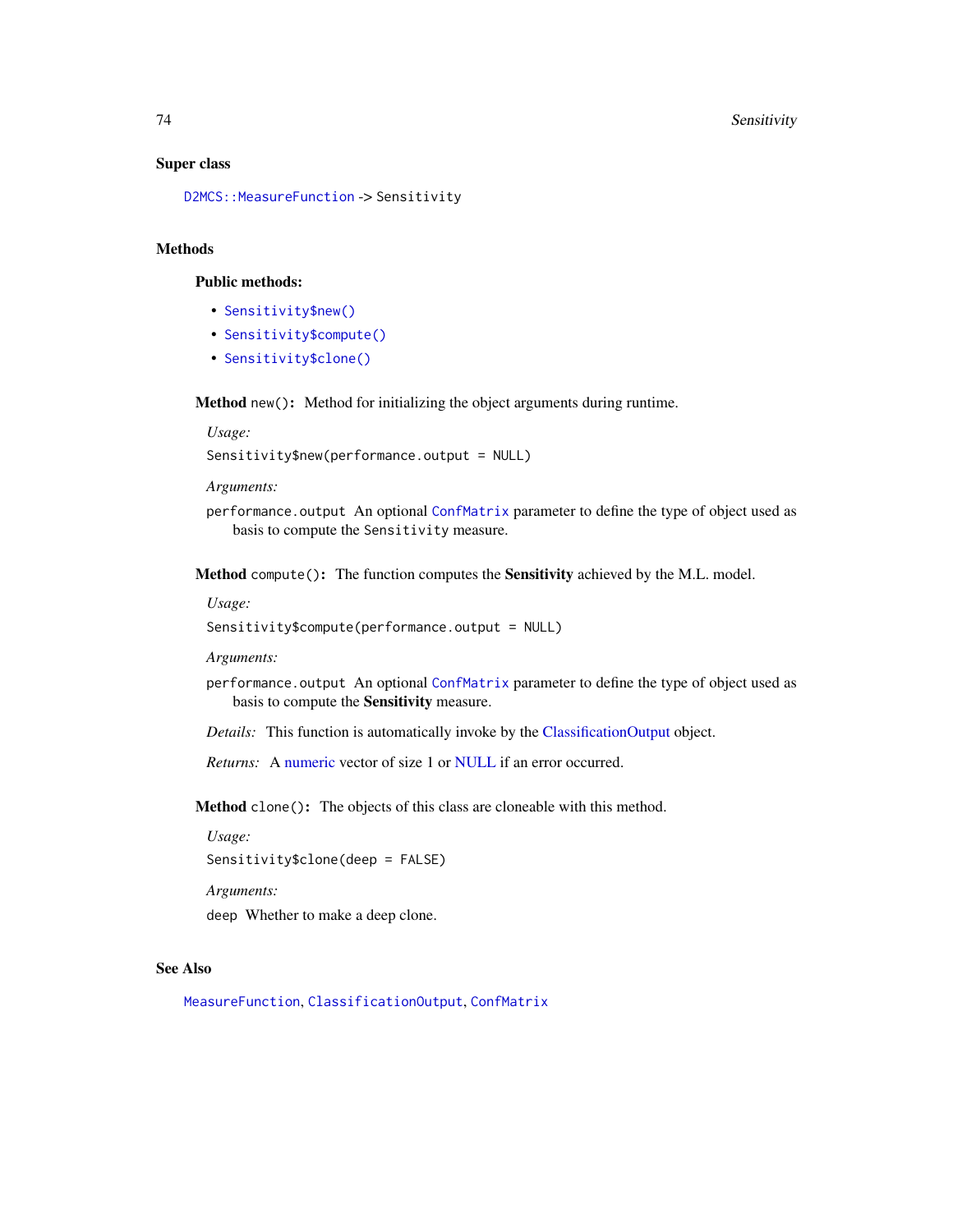<span id="page-74-0"></span>

Features are sorted by descendant according to the relevance value obtained after applying an specific heuristic. Next, features are distributed into N clusters following a card-dealing methodology. Finally best distribution is assigned to the distribution having highest homogeneity.

# Details

The strategy is suitable for all features that are valid for the indicated heuristics. Invalid features are automatically grouped into a specific cluster named as 'unclustered'.

#### Super class

[D2MCS::GenericClusteringStrategy](#page-0-0) -> SimpleStrategy

# Methods

#### Public methods:

- [SimpleStrategy\\$new\(\)](#page-3-0)
- [SimpleStrategy\\$execute\(\)](#page-10-0)
- [SimpleStrategy\\$getBestClusterDistribution\(\)](#page-40-0)
- [SimpleStrategy\\$getUnclustered\(\)](#page-40-1)
- [SimpleStrategy\\$getDistribution\(\)](#page-30-0)
- [SimpleStrategy\\$createTrain\(\)](#page-25-0)
- [SimpleStrategy\\$plot\(\)](#page-4-0)
- [SimpleStrategy\\$saveCSV\(\)](#page-31-0)
- [SimpleStrategy\\$clone\(\)](#page-3-2)

Method new(): Method for initializing the object arguments during runtime.

```
Usage:
SimpleStrategy$new(
  subset,
  heuristic,
  configuration = StrategyConfiguration$new()
)
```
# *Arguments:*

subset The [Subset](#page-83-0) used to apply the feature-clustering strategy.

- heuristic The heuristic used to compute the relevance of each feature. Must inherit from [GenericHeuristic](#page-42-0) abstract class.
- configuration Optional parameter to customize configuration parameters for the strategy. Must inherited from [StrategyConfiguration](#page-81-0) abstract class.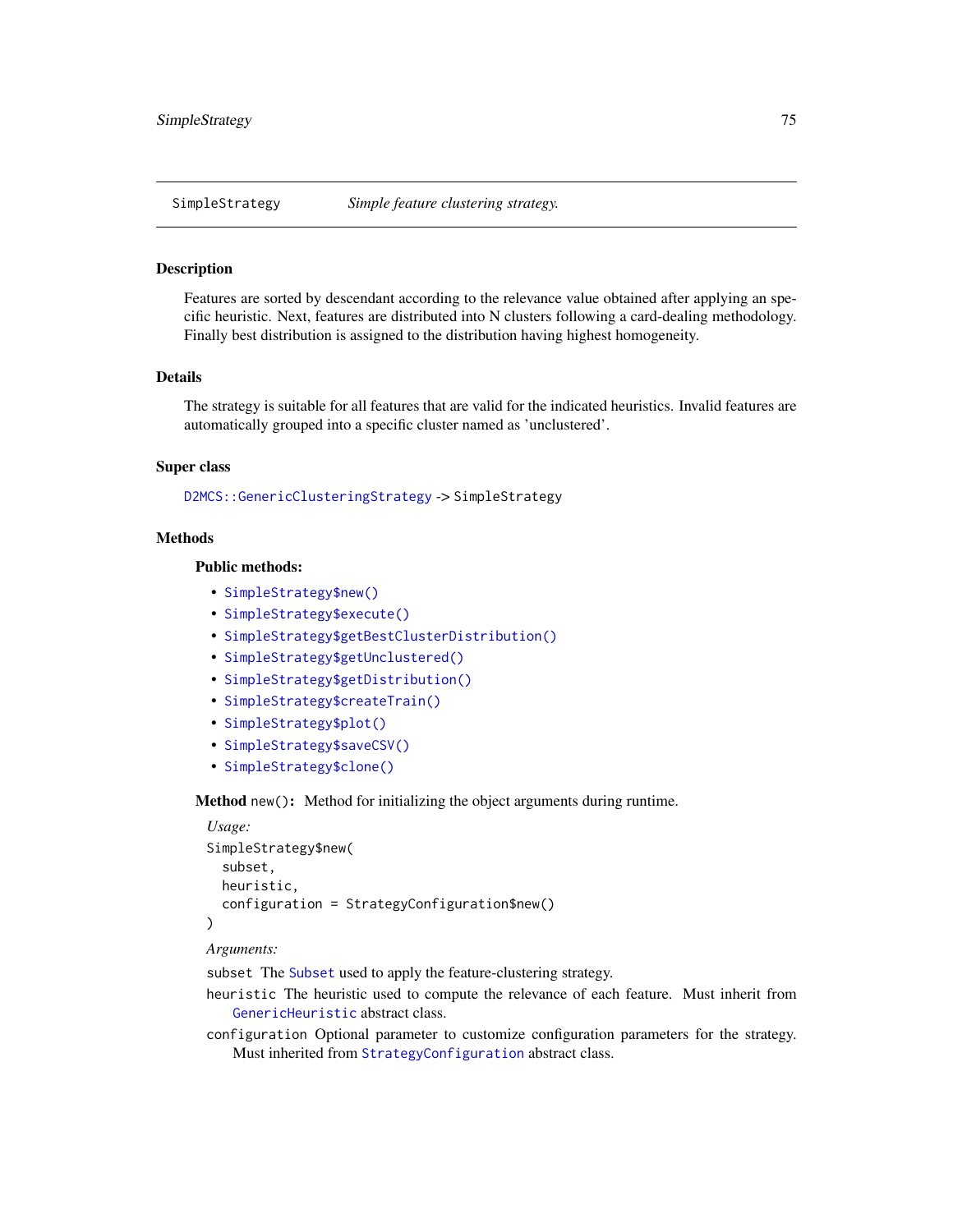<span id="page-75-0"></span>Method execute(): Function responsible of performing the clustering strategy over the defined [Subset](#page-83-0).

*Usage:*

SimpleStrategy\$execute(verbose = FALSE)

*Arguments:*

verbose A logical value to specify if more verbosity is needed.

Method getBestClusterDistribution(): The function obtains the best clustering distribution.

*Usage:*

```
SimpleStrategy$getBestClusterDistribution()
```
*Returns:* A [list](#page-0-0) of clusters. Each list element represents a feature group.

Method getUnclustered(): The function is used to return the features that cannot be clustered due to incompatibilities with the used heuristic.

*Usage:*

SimpleStrategy\$getUnclustered()

*Returns:* A [character](#page-0-0) vector containing the unclassified features.

Method getDistribution(): Function used to obtain a specific cluster distribution.

```
Usage:
SimpleStrategy$getDistribution(
 num.clusters = NULL,
  num.groups = NULL,
  include.unclustered = FALSE
\lambda
```
*Arguments:*

num.clusters A [numeric](#page-0-0) value to select the number of clusters (define the distribution).

num.groups A single or [numeric](#page-0-0) vector value to identify a specific group that forms the clustering distribution.

include.unclustered A [logical](#page-0-0) value to determine if unclustered features should be included.

*Returns:* A [list](#page-0-0) with the features comprising an specific clustering distribution.

Method createTrain(): The function is used to create a [Trainset](#page-94-0) object from a specific clustering distribution.

```
Usage:
SimpleStrategy$createTrain(
  subset,
  num.clusters = NULL,
  num.groups = NULL,
  include.unclustered = FALSE
)
```
*Arguments:*

subset The [Subset](#page-83-0) object used as a basis to create the train set (see [Trainset](#page-94-0) class).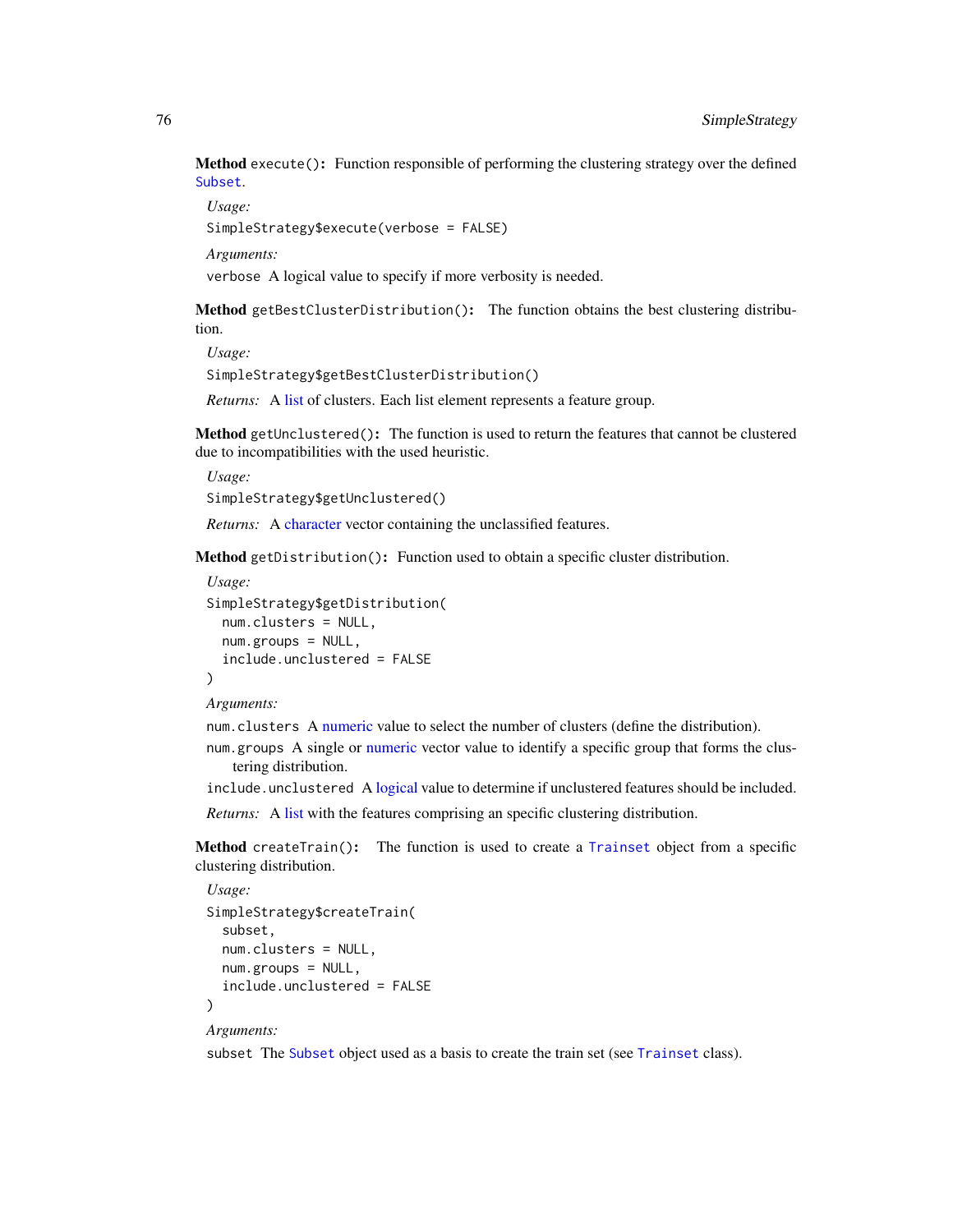<span id="page-76-0"></span>num.clusters A [numeric](#page-0-0) value to select the number of clusters (define the distribution).

num.groups A single or [numeric](#page-0-0) vector value to identify a specific group that forms the clustering distribution.

include.unclustered A [logical](#page-0-0) value to determine if unclustered features should be included.

*Details:* If num.clusters and num.groups are not defined, best clustering distribution is used to create the train set.

*Returns:* A [Trainset](#page-94-0) object.

Method plot(): The function is responsible for creating a plot to visualize the clustering distribution.

*Usage:*

SimpleStrategy\$plot(dir.path = NULL, file.name = NULL)

*Arguments:*

dir.path An optional argument to define the name of the directory where the exported plot will be saved. If not defined, the file path will be automatically assigned to the current working directory, 'getwd()'.

file.name A character to define the name of the PDF file where the plot is exported.

Method saveCSV(): The function is used to save the clustering distribution to a CSV file.

*Usage:*

```
SimpleStrategy$saveCSV(dir.path, name = NULL, num.clusters = NULL)
```
*Arguments:*

dir.path The name of the directory to save the CSV file.

name Defines the name of the CSV file.

num.clusters An optional parameter to select the number of clusters to be saved. If not defined, all cluster distributions will be saved.

Method clone(): The objects of this class are cloneable with this method.

*Usage:*

SimpleStrategy\$clone(deep = FALSE)

*Arguments:*

deep Whether to make a deep clone.

# See Also

[GenericClusteringStrategy](#page-39-0), [StrategyConfiguration](#page-81-0)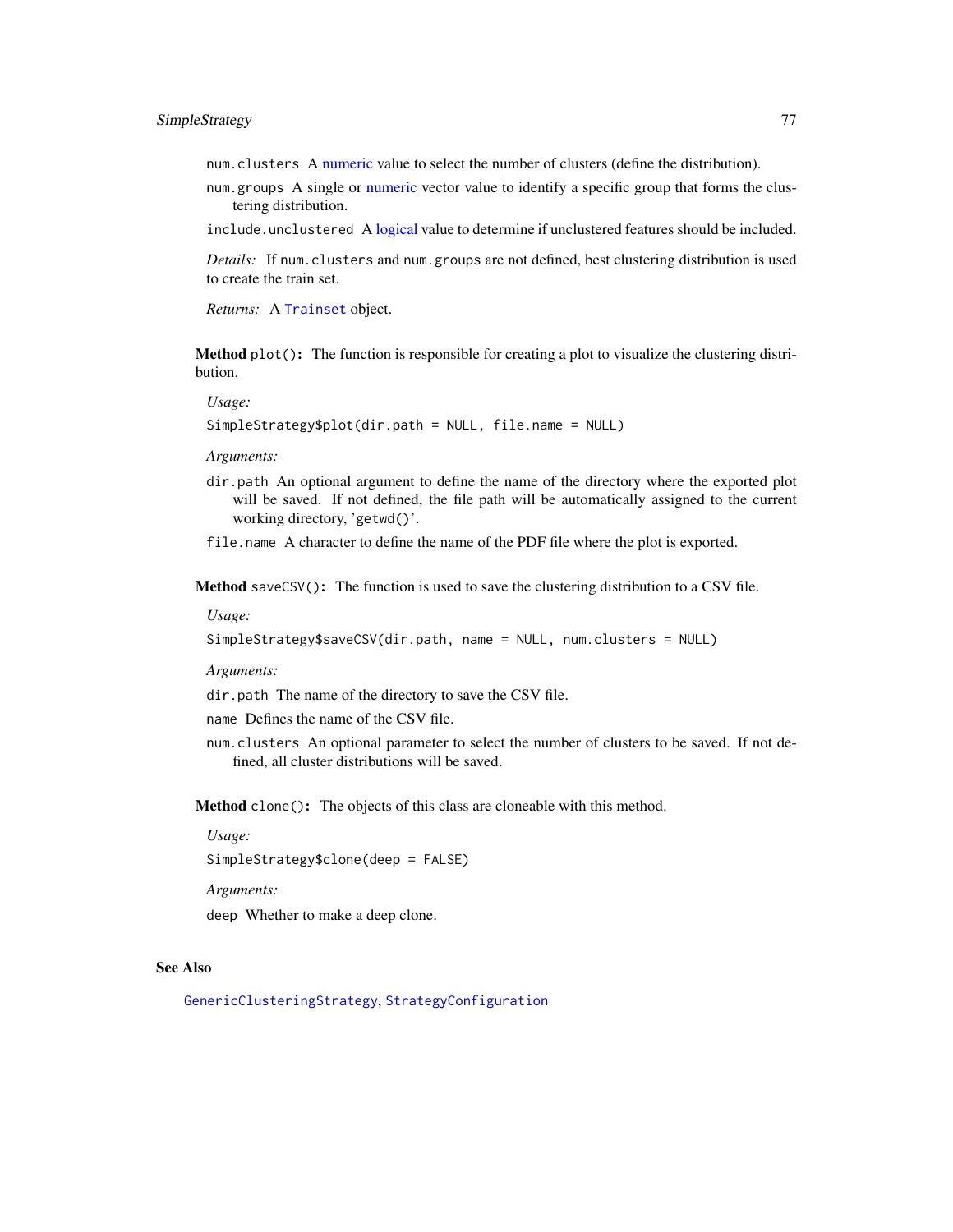<span id="page-77-2"></span><span id="page-77-1"></span>

Abstract class used as a template to define new customized simple voting schemes.

#### Methods

Public methods:

- [SimpleVoting\\$new\(\)](#page-3-0)
- [SimpleVoting\\$getCutoff\(\)](#page-77-0)
- [SimpleVoting\\$getFinalPred\(\)](#page-16-0)
- [SimpleVoting\\$execute\(\)](#page-10-0)
- [SimpleVoting\\$clone\(\)](#page-3-2)

Method new(): Method for initializing the object arguments during runtime.

*Usage:*

```
SimpleVoting$new(cutoff = NULL)
```
*Arguments:*

cutoff A [character](#page-0-0) vector defining the minimum probability used to perform a positive classification. If is not defined, 0.5 will be used as default value.

<span id="page-77-0"></span>Method getCutoff(): The function obtains the minimum probabilistic value used to perform a positive classification.

*Usage:*

SimpleVoting\$getCutoff()

*Returns:* A [numeric](#page-0-0) value.

Method getFinalPred(): The function is used to return the prediction values computed by a voting strategy.

*Usage:*

```
SimpleVoting$getFinalPred(type = NULL, target = NULL, filter = NULL)
```
*Arguments:*

type A [character](#page-0-0) to define which type of predictions should be returned. If not defined all type of probabilities will be returned. Conversely if 'prob' or 'raw' is defined then computed 'probabilistic' or 'class' values are returned.

target A [character](#page-0-0) defining the value of the positive class.

filter A [logical](#page-0-0) value used to specify if only predictions matching the target value should be returned or not. If [TRUE](#page-0-0) the function returns only the predictions matching the target value. Conversely if [FALSE](#page-0-0) (by default) the function returns all the predictions.

*Returns:* A [FinalPred](#page-0-0) object.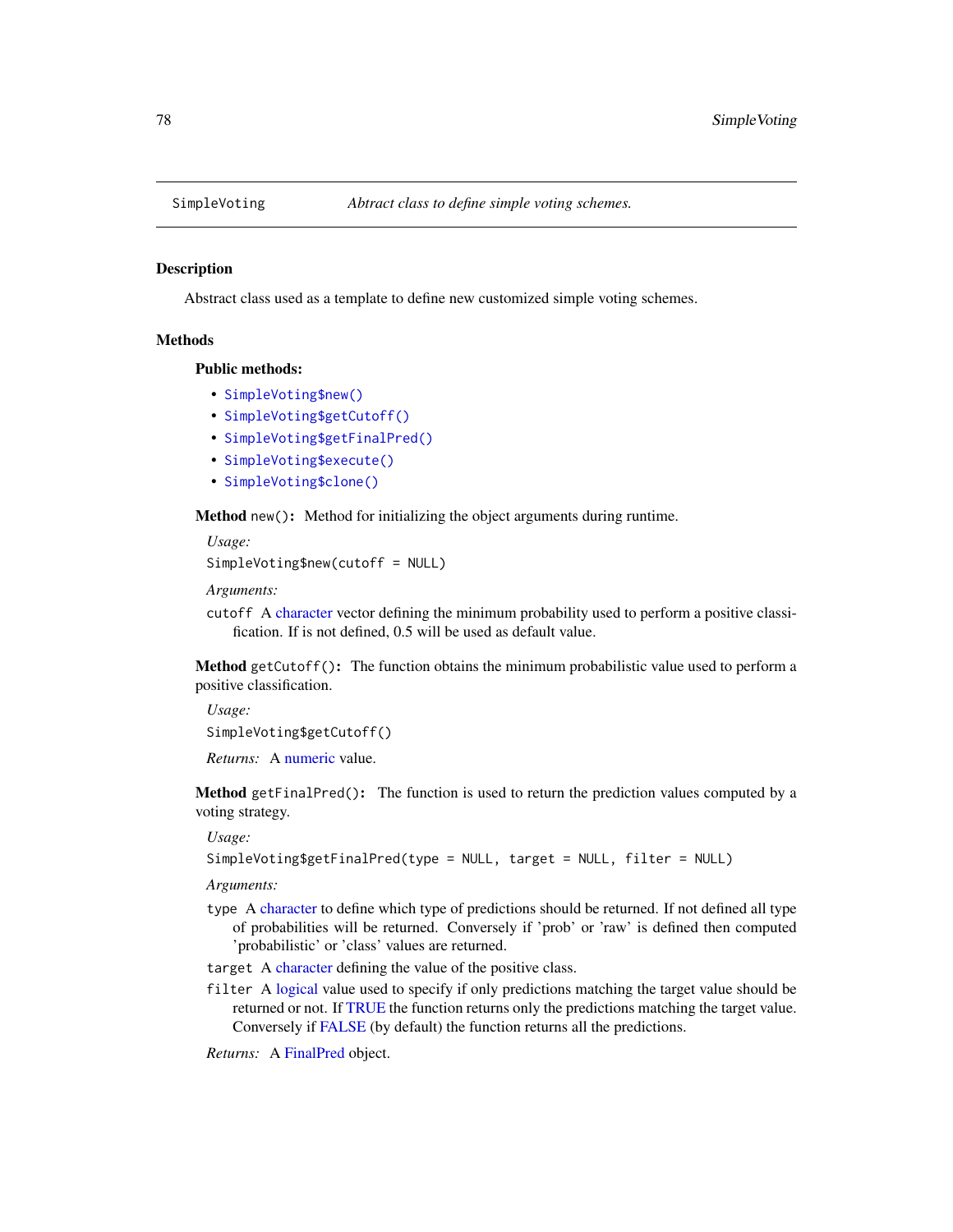# <span id="page-78-1"></span>SingleVoting 79

Method execute(): Abstract function used to implement the operation of the voting scheme.

*Usage:*

```
SimpleVoting$execute(predictions, verbose = FALSE)
```
*Arguments:*

predictions A [ClusterPredictions](#page-12-0) object containing all the predictions achieved for each cluster.

verbose A [logical](#page-0-0) value to specify if more verbosity is needed.

Method clone(): The objects of this class are cloneable with this method.

*Usage:* SimpleVoting\$clone(deep = FALSE) *Arguments:* deep Whether to make a deep clone.

# See Also

[D2MCS](#page-19-0), [ClassMajorityVoting](#page-10-1), [ClassWeightedVoting](#page-11-0), [ProbAverageVoting](#page-67-0), [ProbAverageWeightedVoting](#page-68-0), [ProbBasedMethodology](#page-70-0), [CombinedVoting](#page-15-0)

<span id="page-78-0"></span>

SingleVoting *Manages the execution of Simple Votings.*

## **Description**

The class is responsible of initializing and executing voting schemes. Additionally, to ensure a proper operation, the class automatically checks the compatibility of defined voting schemes.

#### Super class

[D2MCS::VotingStrategy](#page-0-0) -> SingleVoting

# Methods

Public methods:

- [SingleVoting\\$new\(\)](#page-3-0)
- [SingleVoting\\$execute\(\)](#page-10-0)
- [SingleVoting\\$clone\(\)](#page-3-2)

Method new(): The function initializes the object arguments during runtime.

*Usage:*

SingleVoting\$new(voting.schemes, metrics)

*Arguments:*

voting.schemes A [vector](#page-0-0) of voting schemes inheriting from [SimpleVoting](#page-77-1) class. metrics A [list](#page-0-0) containing the metrics used as basis to perform the voting strategy.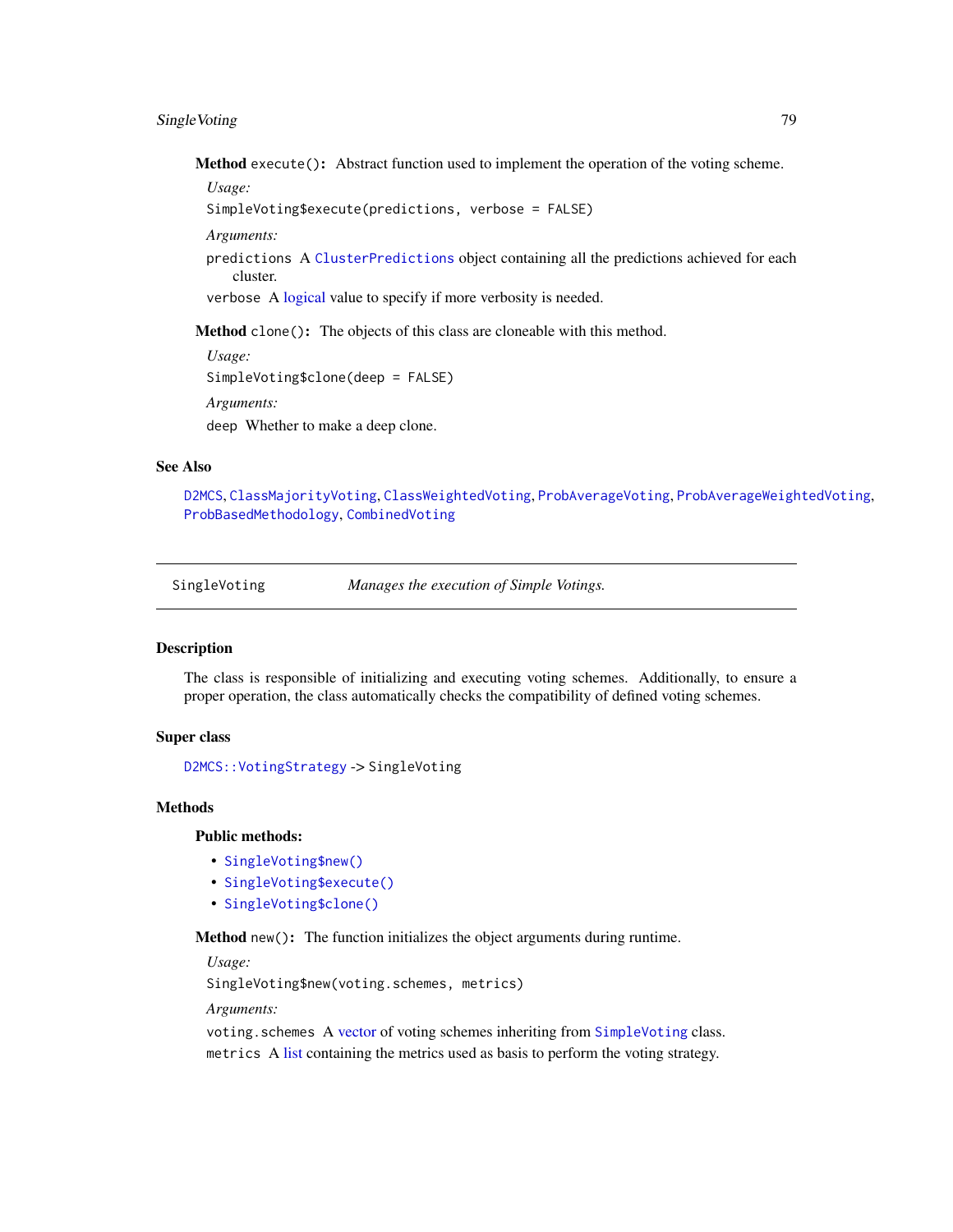<span id="page-79-1"></span>Method execute(): The function is used to execute all the previously defined (and compatible) voting schemes.

*Usage:*

```
SingleVoting$execute(predictions, verbose = FALSE)
```
*Arguments:*

predictions A [ClusterPredictions](#page-12-0) object containing all the predictions computed in the classification stage.

verbose A [logical](#page-0-0) value to specify if more verbosity is needed.

Method clone(): The objects of this class are cloneable with this method.

*Usage:* SingleVoting\$clone(deep = FALSE) *Arguments:*

deep Whether to make a deep clone.

#### See Also

[D2MCS](#page-19-0), [SimpleVoting](#page-77-1), [CombinedVoting](#page-15-0)

<span id="page-79-0"></span>SpearmanHeuristic *Feature-clustering based on Spearman Correlation Test.*

#### Description

Performs the feature-clustering using Spearman's rho statistic.

# Details

Spearman's rho statistic is to estimate a rank-based measure of association. These tests may be used if the data do not necessarily come from a bivariate normal distribution.

#### Super class

[D2MCS::GenericHeuristic](#page-0-0) -> SpearmanHeuristic

## Methods

#### Public methods:

- [SpearmanHeuristic\\$new\(\)](#page-3-0)
- [SpearmanHeuristic\\$heuristic\(\)](#page-5-1)
- [SpearmanHeuristic\\$clone\(\)](#page-3-2)

Method new(): Creates a [SpearmanHeuristic](#page-79-0) object.

*Usage:*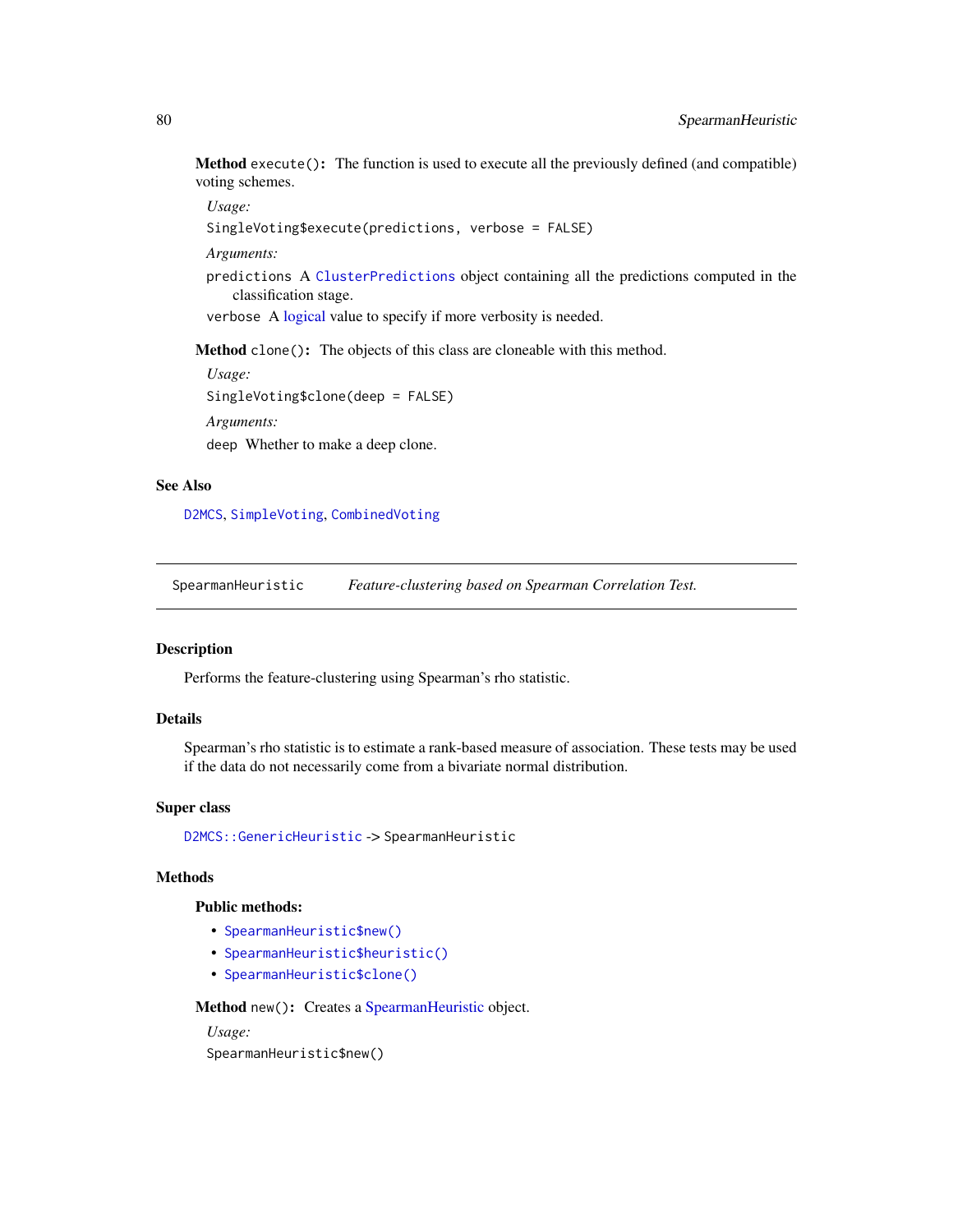#### <span id="page-80-0"></span>Specificity 81

Method heuristic(): Test for correlation between paired samples using Spearman rho statistic. *Usage:*

SpearmanHeuristic\$heuristic(col1, col2, column.names = NULL)

*Arguments:*

col1 A [numeric](#page-0-0) vector or matrix required to perform the clustering operation.

col2 A [numeric](#page-0-0) vector or matrix to perform the clustering operation.

column.names An optional [character](#page-0-0) vector with the names of both columns.

*Returns:* A [numeric](#page-0-0) vector of length 1 or [NA](#page-0-0) if an error occurs.

Method clone(): The objects of this class are cloneable with this method.

*Usage:* SpearmanHeuristic\$clone(deep = FALSE) *Arguments:* deep Whether to make a deep clone.

#### See Also

[Dataset](#page-23-0), [cor.test](#page-0-0)

Specificity *Computes the Specificity Value.*

#### Description

Specificity is defined as the proportion of actual negatives, which got predicted as the negative (or true negative). This implies that there will be another proportion of actual negative, which got predicted as positive and could be termed as false positives.

# Details

 $Specificity = TrueNegative/(TrueNegative + False Positive)$ 

#### Super class

[D2MCS::MeasureFunction](#page-0-0) -> Specificity

# Methods

Public methods:

- [Specificity\\$new\(\)](#page-3-0)
- [Specificity\\$compute\(\)](#page-3-1)
- [Specificity\\$clone\(\)](#page-3-2)

Method new(): Method for initializing the object arguments during runtime.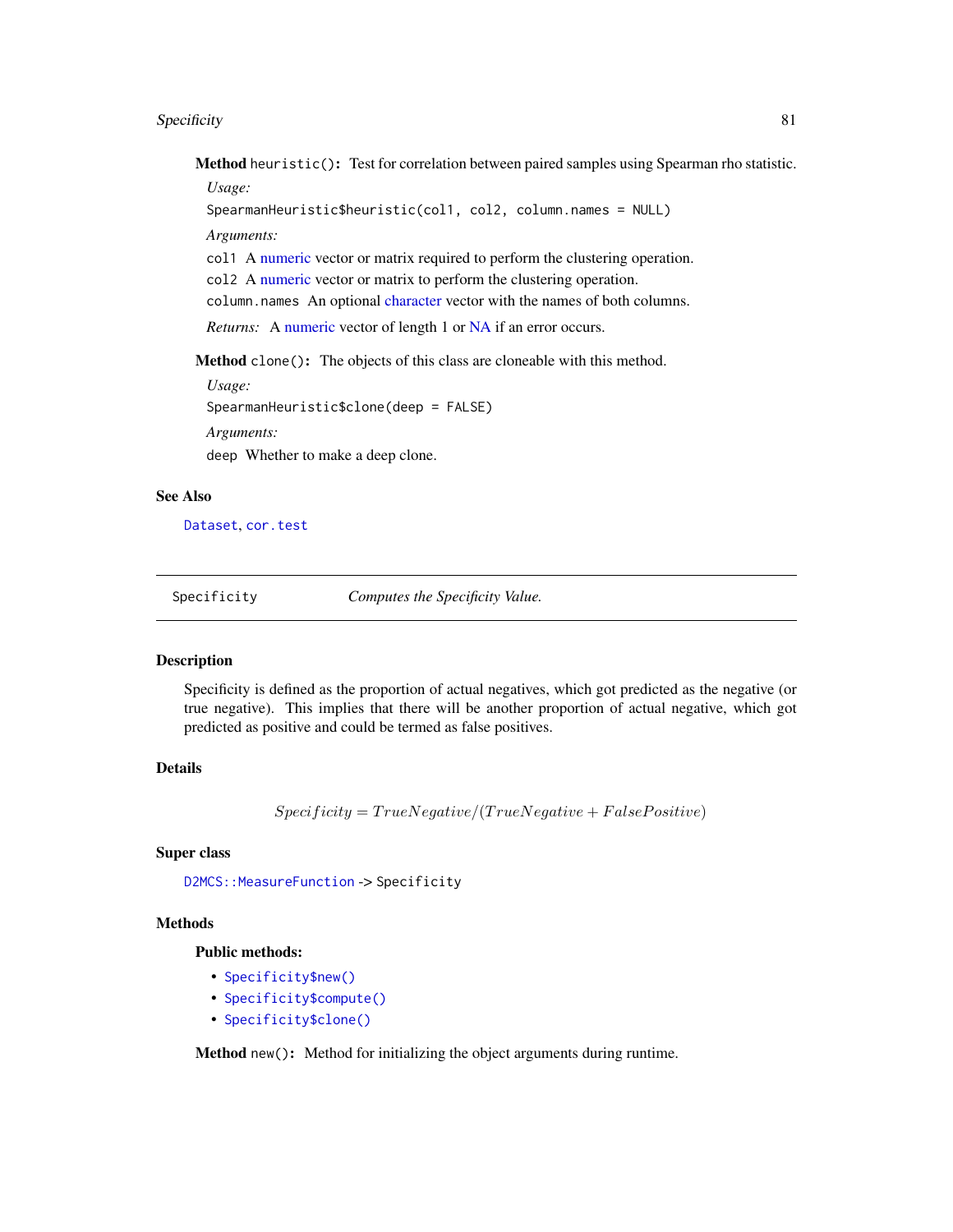# *Usage:*

Specificity\$new(performance.output = NULL)

*Arguments:*

performance.output An optional [ConfMatrix](#page-17-0) parameter to define the type of object used as basis to compute the measure.

Method compute(): The function computes the Specificity achieved by the M.L. model.

*Usage:*

Specificity\$compute(performance.output = NULL)

*Arguments:*

- performance.output An optional [ConfMatrix](#page-17-0) parameter to define the type of object used as basis to compute the Specificity measure.
- *Details:* This function is automatically invoke by the [ClassificationOutput](#page-5-0) object.

*Returns:* A [numeric](#page-0-0) vector of size 1 or [NULL](#page-0-0) if an error occurred.

Method clone(): The objects of this class are cloneable with this method.

*Usage:* Specificity\$clone(deep = FALSE)

*Arguments:*

deep Whether to make a deep clone.

# See Also

[MeasureFunction](#page-53-0), [ClassificationOutput](#page-5-0), [ConfMatrix](#page-17-0)

<span id="page-81-0"></span>StrategyConfiguration *Default Strategy Configuration handler.*

# **Description**

Define default configuration parameters for the clustering strategies.

#### Details

The [StrategyConfiguration](#page-81-0) can be used to define the default configuration parameters for a feature clustering strategy or as an archetype to define new customized parameters.

<span id="page-81-1"></span>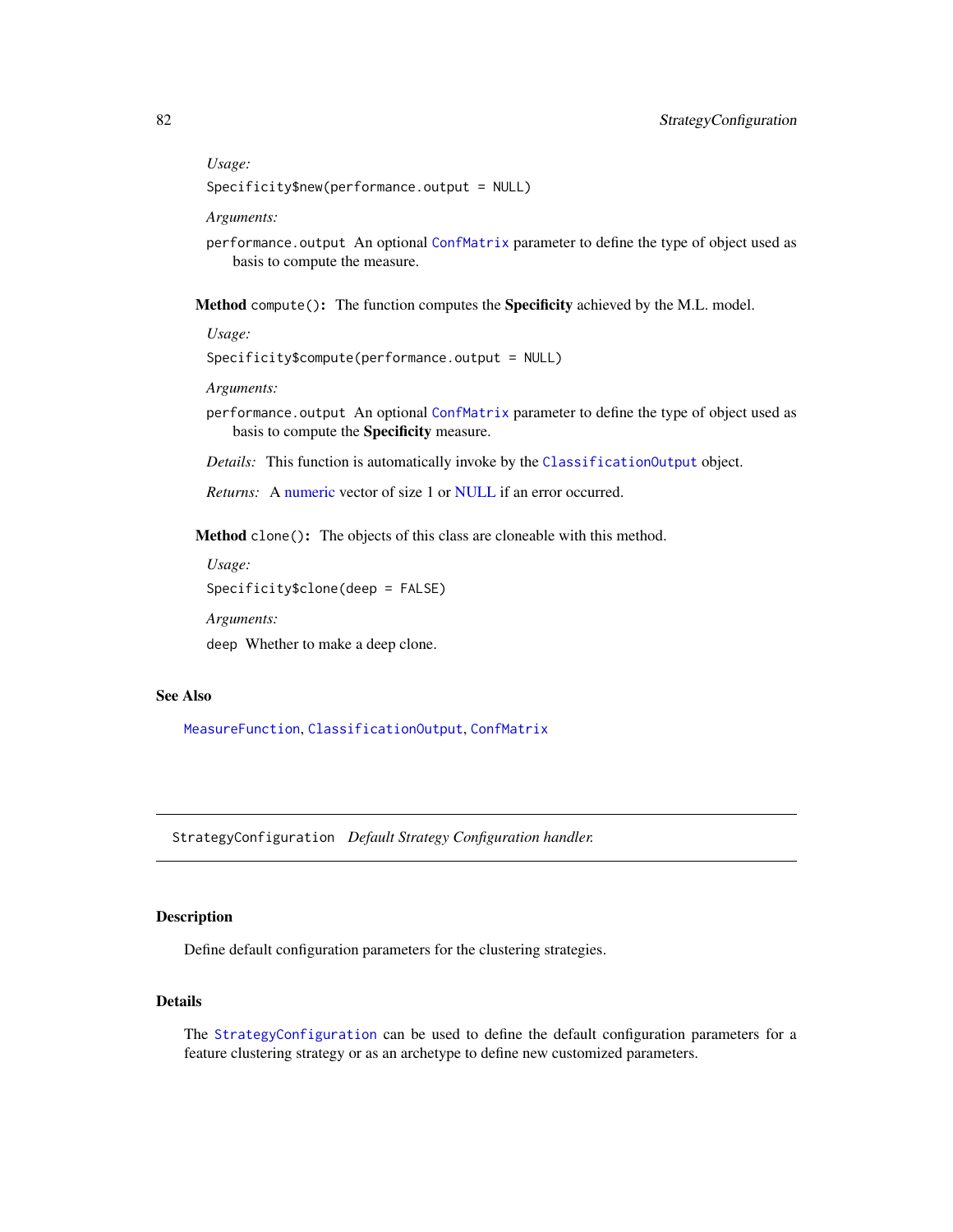# <span id="page-82-0"></span>**Methods**

# Public methods:

- [StrategyConfiguration\\$new\(\)](#page-3-0)
- [StrategyConfiguration\\$minNumClusters\(\)](#page-33-0)
- [StrategyConfiguration\\$maxNumClusters\(\)](#page-33-1)
- [StrategyConfiguration\\$clone\(\)](#page-3-2)

Method new(): Empty function used to initialize the object arguments in runtime.

*Usage:*

StrategyConfiguration\$new()

Method minNumClusters(): Function used to return the minimum number of clusters distributions used. By default the minimum is set in 2.

*Usage:*

StrategyConfiguration\$minNumClusters(...)

*Arguments:*

... Further arguments passed down to minNumClusters function.

*Returns:* A [numeric](#page-0-0) vector of length 1.

Method maxNumClusters(): The function is responsible of returning the maximum number of cluster distributions used. By default the maximum number is set in 50.

*Usage:*

StrategyConfiguration\$maxNumClusters(...)

*Arguments:*

... Further arguments passed down to maxNumClusters function.

*Returns:* A [numeric](#page-0-0) vector of length 1.

Method clone(): The objects of this class are cloneable with this method.

*Usage:*

StrategyConfiguration\$clone(deep = FALSE)

*Arguments:*

deep Whether to make a deep clone.

# See Also

[DependencyBasedStrategyConfiguration](#page-32-0)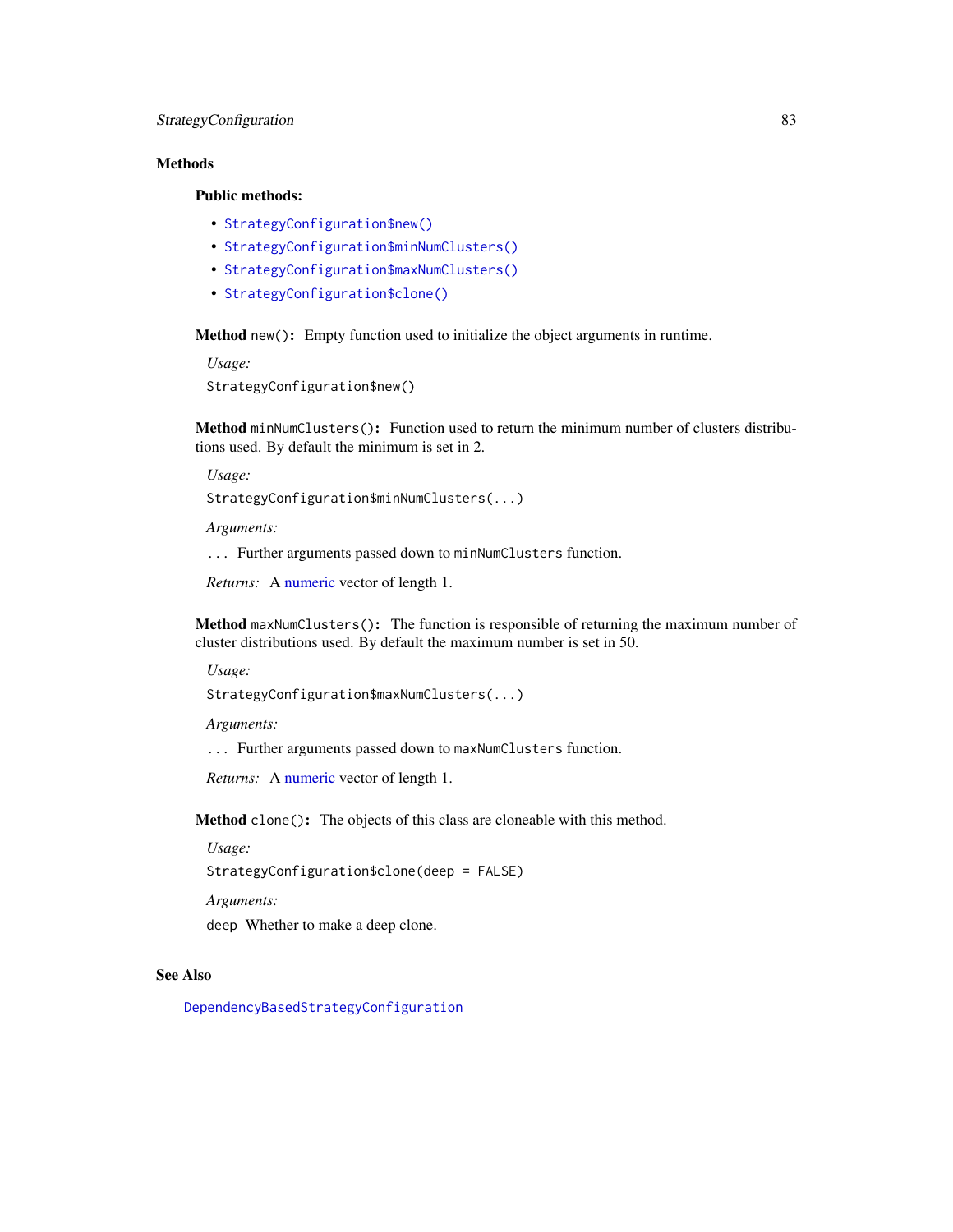<span id="page-83-1"></span><span id="page-83-0"></span>

The [Subset](#page-83-0) is used for testing or classification purposes. If a target class is defined the [Subset](#page-83-0) can be used as test and classification, otherwise the [Subset](#page-83-0) only classification is compatible.

# Details

Use [Dataset](#page-23-0) to ensure the creation of a valid [Subset](#page-83-0) object.

# Methods

# Public methods:

- [Subset\\$new\(\)](#page-3-0)
- [Subset\\$getColumnNames\(\)](#page-24-0)
- [Subset\\$getFeatures\(\)](#page-84-0)
- [Subset\\$getID\(\)](#page-47-0)
- [Subset\\$getIterator\(\)](#page-47-1)
- [Subset\\$getClassValues\(\)](#page-14-0)
- [Subset\\$getClassBalance\(\)](#page-84-1)
- [Subset\\$getClassIndex\(\)](#page-84-2)
- [Subset\\$getClassName\(\)](#page-85-0)
- [Subset\\$getNcol\(\)](#page-24-1)
- [Subset\\$getNrow\(\)](#page-24-2)
- [Subset\\$getPositiveClass\(\)](#page-6-0)
- [Subset\\$isBlinded\(\)](#page-47-2)

Method new(): Method for initializing the object arguments during runtime.

```
Usage:
Subset$new(
  dataset,
  class.index = NULL,
  class.values = NULL,
 positive.class = NULL,
  feature.id = NULL)
```
#### *Arguments:*

dataset A fully filled [data.frame.](#page-0-0)

class.index A [numeric](#page-0-0) value identifying the column representing the target class class.values A [character](#page-0-0) vector containing all the values of the target class. positive.class A [character](#page-0-0) value representing the positive class value.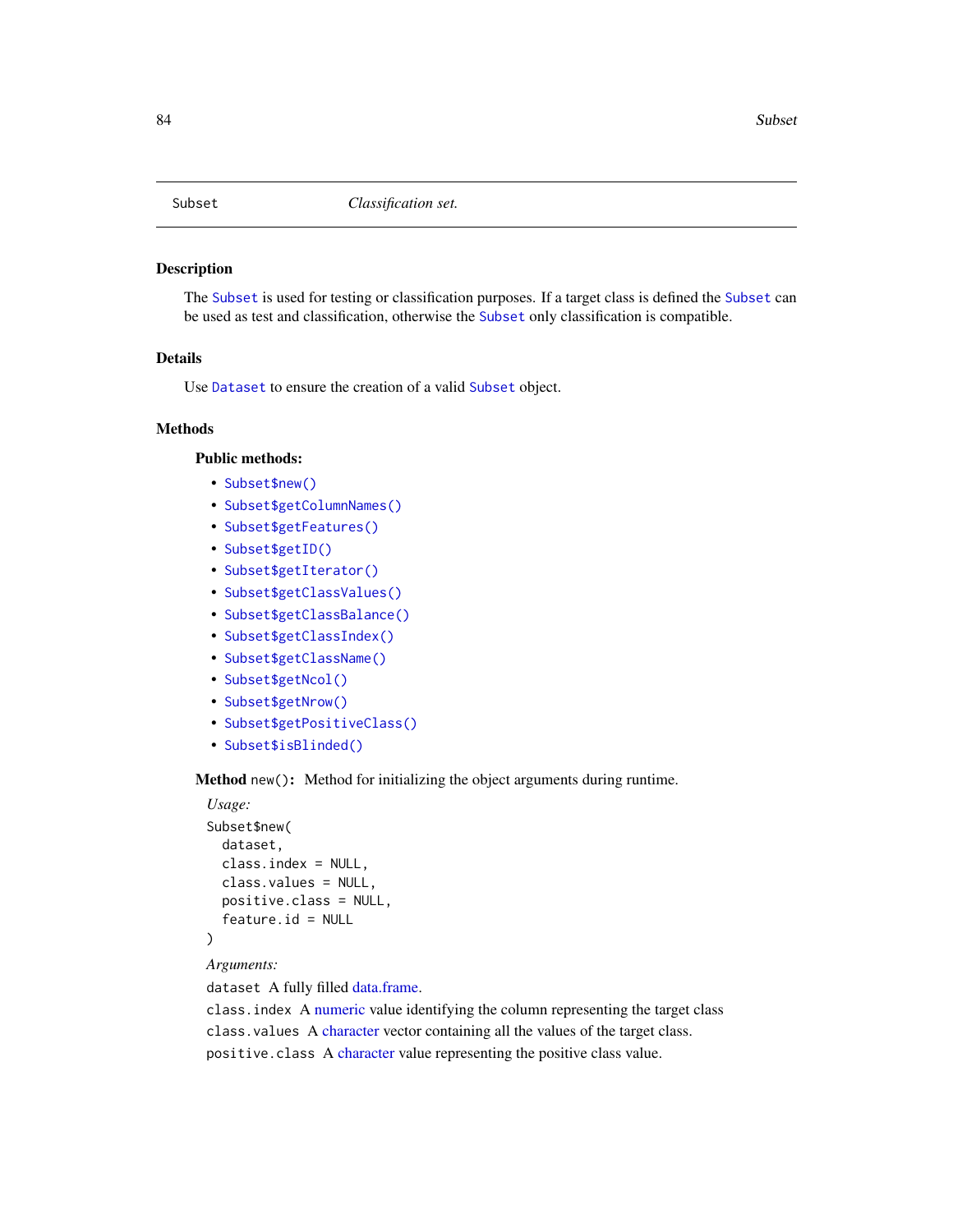#### <span id="page-84-3"></span> $\mathbf S$ subset 85

feature. id A [numeric](#page-0-0) value specifying the column number used as identifier.

Method getColumnNames(): Get the name of the columns comprising the subset.

*Usage:*

Subset\$getColumnNames()

*Returns:* A [character](#page-0-0) vector containing the name of each column.

<span id="page-84-0"></span>Method getFeatures(): Gets the values of all features or those indicated by arguments.

*Usage:*

Subset\$getFeatures(feature.names = NULL)

*Arguments:*

feature.names A [character](#page-0-0) vector comprising the name of the features to be obtained.

*Returns:* A [character](#page-0-0) vector or NULL if subset is empty.

Method getID(): Gets the column name used as identifier.

*Usage:* Subset\$getID()

*Returns:* A [character](#page-0-0) vector of size 1 of NULL if column id is not defined.

Method getIterator(): Creates the [DIterator](#page-0-0) object.

*Usage:*

Subset\$getIterator(chunk.size = private\$chunk.size, verbose = FALSE)

*Arguments:*

chunk.size An [integer](#page-0-0) value indicating the size of chunks taken over each iteration. By default chunk.size is defined as 10000.

verbose A [logical](#page-0-0) value to specify if more verbosity is needed.

*Returns:* A [DIterator](#page-0-0) object to transverse through [Subset](#page-83-0) instances.

Method getClassValues(): Gets all the values of the target class.

*Usage:*

Subset\$getClassValues()

*Returns:* A [factor](#page-0-0) vector with all the values of the target class.

<span id="page-84-1"></span>Method getClassBalance(): The function is used to compute the ratio of each class value in the [Subset](#page-83-0).

*Usage:*

Subset\$getClassBalance(target.value = NULL)

*Arguments:*

target.value The class value used as reference to perform the comparison.

*Returns:* A [numeric](#page-0-0) value.

<span id="page-84-2"></span>Method getClassIndex(): The function is used to obtain the index of the column containing the target class.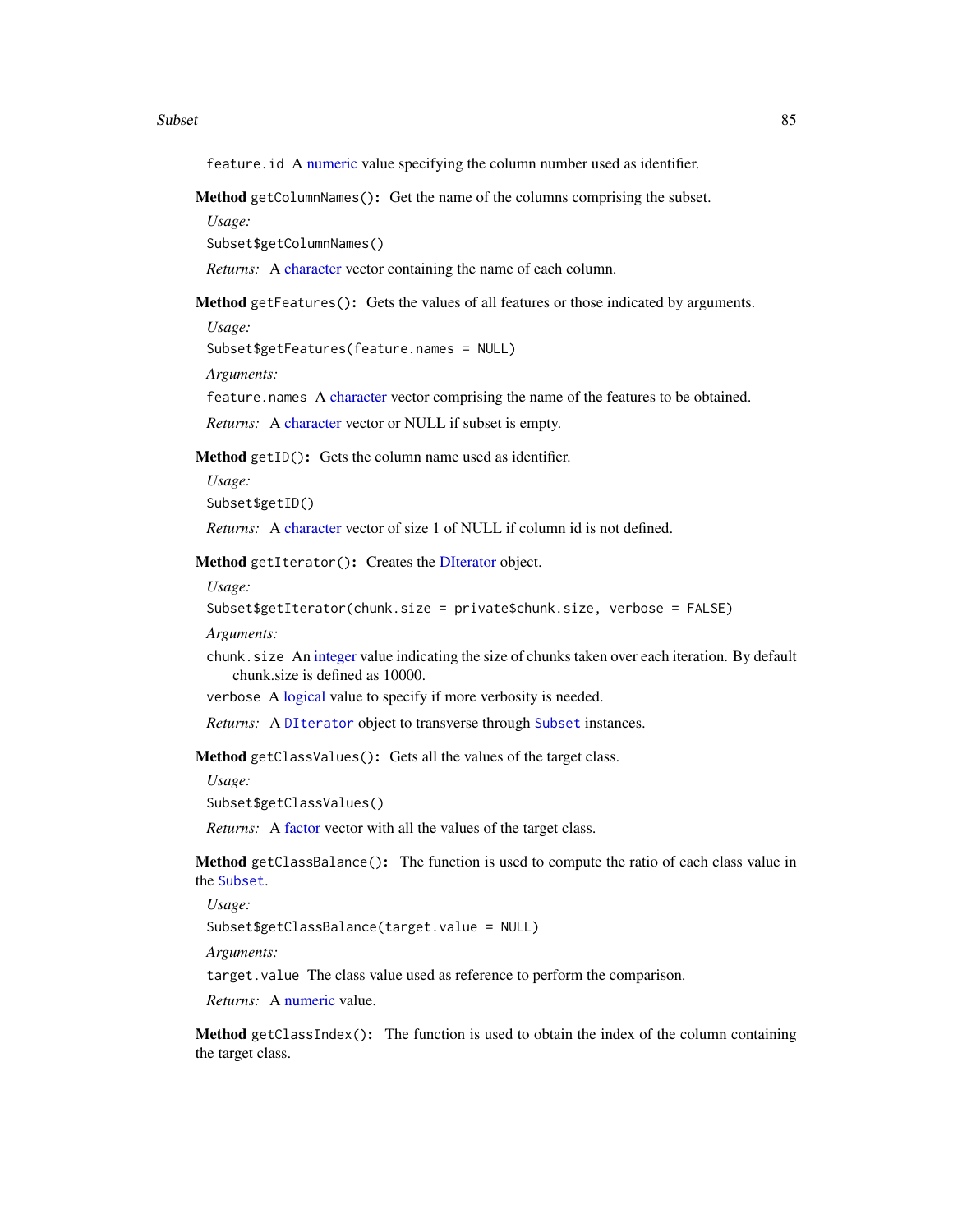*Usage:* Subset\$getClassIndex() *Returns:* A [numeric](#page-0-0) value.

<span id="page-85-0"></span>Method getClassName(): The function is used to specify the name of the column containing the target class.

*Usage:* Subset\$getClassName()

*Returns:* A [character](#page-0-0) value.

Method getNcol(): The function is in charge of obtaining the number of columns comprising the [Subset](#page-83-0). See [ncol](#page-0-0) for more information.

*Usage:* Subset\$getNcol()

*Returns:* An [integer](#page-0-0) of length 1 or [NULL.](#page-0-0)

Method getNrow(): The function is used to determine the number of rows present in the [Subset](#page-83-0). See **[nrow](#page-0-0)** for more information.

*Usage:*

Subset\$getNrow()

*Returns:* An [integer](#page-0-0) of length 1 or [NULL.](#page-0-0)

Method getPositiveClass(): The function returns the value of the positive class.

*Usage:*

Subset\$getPositiveClass()

*Returns:* A [character](#page-0-0) vector of size 1 or [NULL](#page-0-0) if not defined.

Method isBlinded(): The function is used to check if the [Subset](#page-83-0) contains a target class.

*Usage:*

Subset\$isBlinded()

*Returns:* A [logical](#page-0-0) value where [TRUE](#page-0-0) represents the absence of target class and [FALSE](#page-0-0) its presence.

## See Also

[Dataset](#page-23-0), [DatasetLoader](#page-26-0), [Trainset](#page-94-0)

<span id="page-85-1"></span>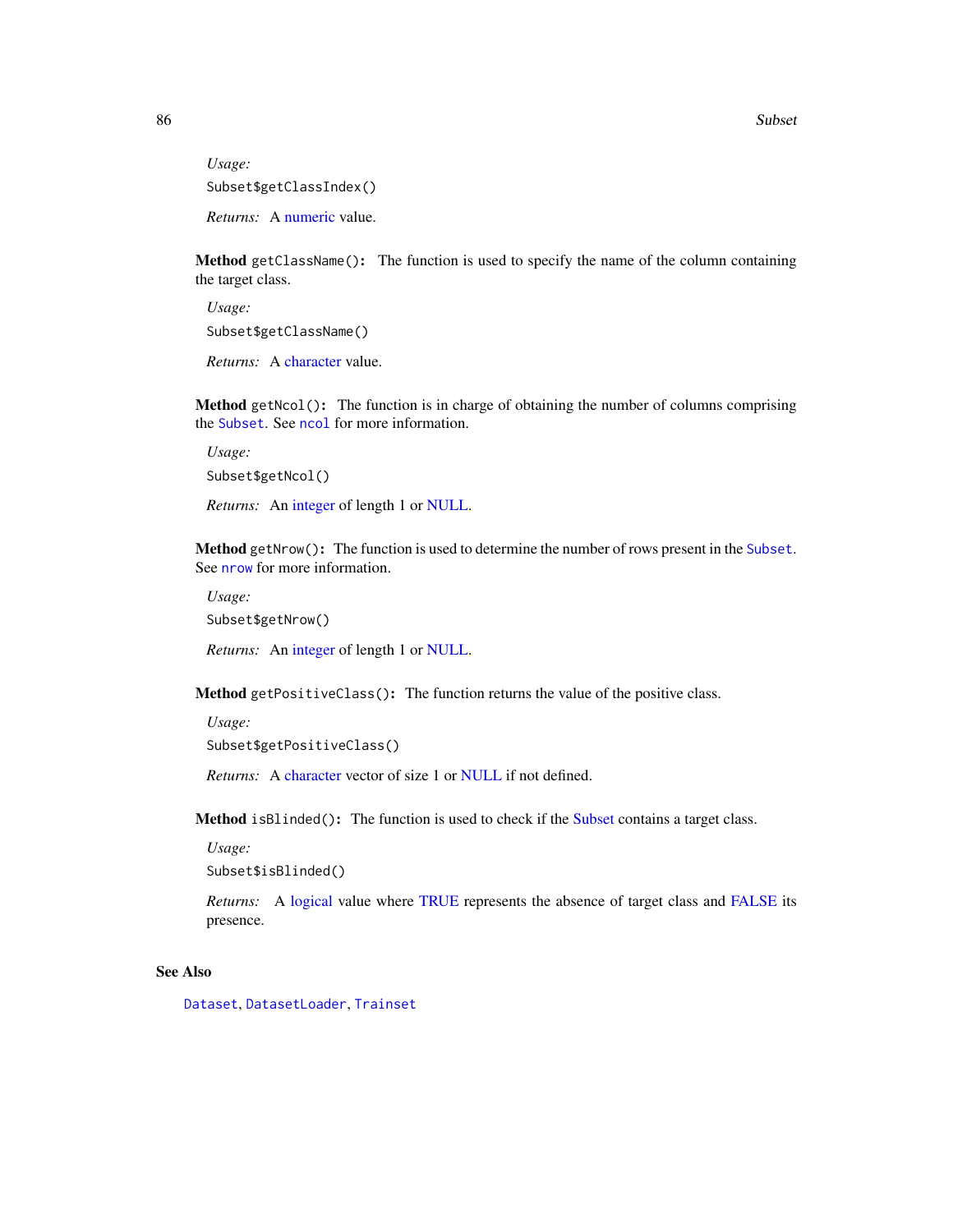<span id="page-86-2"></span><span id="page-86-1"></span>SummaryFunction *Abstract class to computing performance across resamples.*

#### **Description**

Abstract used as template to define customized metrics to compute model performance during train.

## Details

This class is an archetype, so it cannot be instantiated.

#### **Methods**

# Public methods:

- [SummaryFunction\\$new\(\)](#page-3-0)
- [SummaryFunction\\$execute\(\)](#page-10-0)
- [SummaryFunction\\$getMeasures\(\)](#page-86-0)
- [SummaryFunction\\$clone\(\)](#page-3-2)

Method new(): The function carries out the initialization of parameters during runtime.

```
Usage:
SummaryFunction$new(measures)
Arguments:
```
measures A [character](#page-0-0) vector with the measures used.

Method execute(): Abstract function used to implement the performance calculator method. To guarantee a proper operation, this method is automatically invoked by [D2MCS](#page-19-0) framework.

*Usage:*

```
SummaryFunction$execute()
```
<span id="page-86-0"></span>Method getMeasures(): The function obtains the measures used to compute the performance across resamples.

*Usage:*

```
SummaryFunction$getMeasures()
```
*Returns:* A [character](#page-0-0) vector of [NULL](#page-0-0) if measures are not defined.

Method clone(): The objects of this class are cloneable with this method.

*Usage:*

SummaryFunction\$clone(deep = FALSE)

*Arguments:*

deep Whether to make a deep clone.

## See Also

[NoProbability](#page-59-0), [UseProbability](#page-101-0)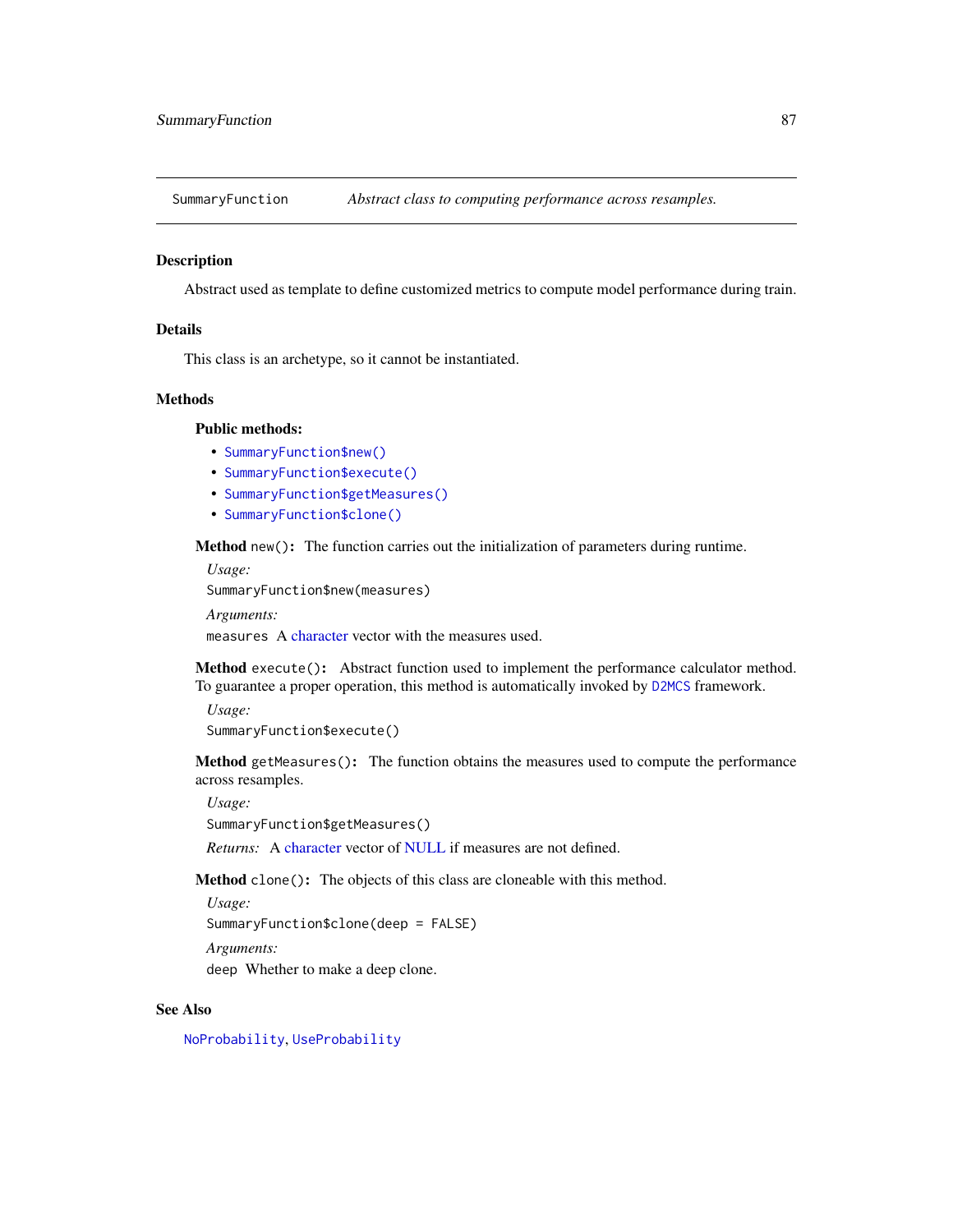<span id="page-87-0"></span>This is the number of individuals with a negative condition for which the test result is negative. The value entered here must be non-negative.

# Super class

```
D2MCS::MeasureFunction -> TN
```
# Methods

Public methods:

- [TN\\$new\(\)](#page-3-0)
- [TN\\$compute\(\)](#page-3-1)
- [TN\\$clone\(\)](#page-3-2)

Method new(): Method for initializing the object arguments during runtime.

*Usage:*

TN\$new(performance.output = NULL)

*Arguments:*

performance.output An optional [ConfMatrix](#page-17-0) parameter to define the type of object used to compute the TN measure.

Method compute(): The function computes the TN achieved by the M.L. model.

*Usage:*

TN\$compute(performance.output = NULL)

*Arguments:*

- performance.output An optional [ConfMatrix](#page-17-0) parameter to define the type of object used as basis to compute the TN measure.
- *Details:* This function is automatically invoke by the [ClassificationOutput](#page-5-0) object.

*Returns:* A [numeric](#page-0-0) vector of size 1 or [NULL](#page-0-0) if an error occurred.

Method clone(): The objects of this class are cloneable with this method.

*Usage:* TN\$clone(deep = FALSE)

*Arguments:*

deep Whether to make a deep clone.

## See Also

[MeasureFunction](#page-53-0), [ClassificationOutput](#page-5-0), [ConfMatrix](#page-17-0)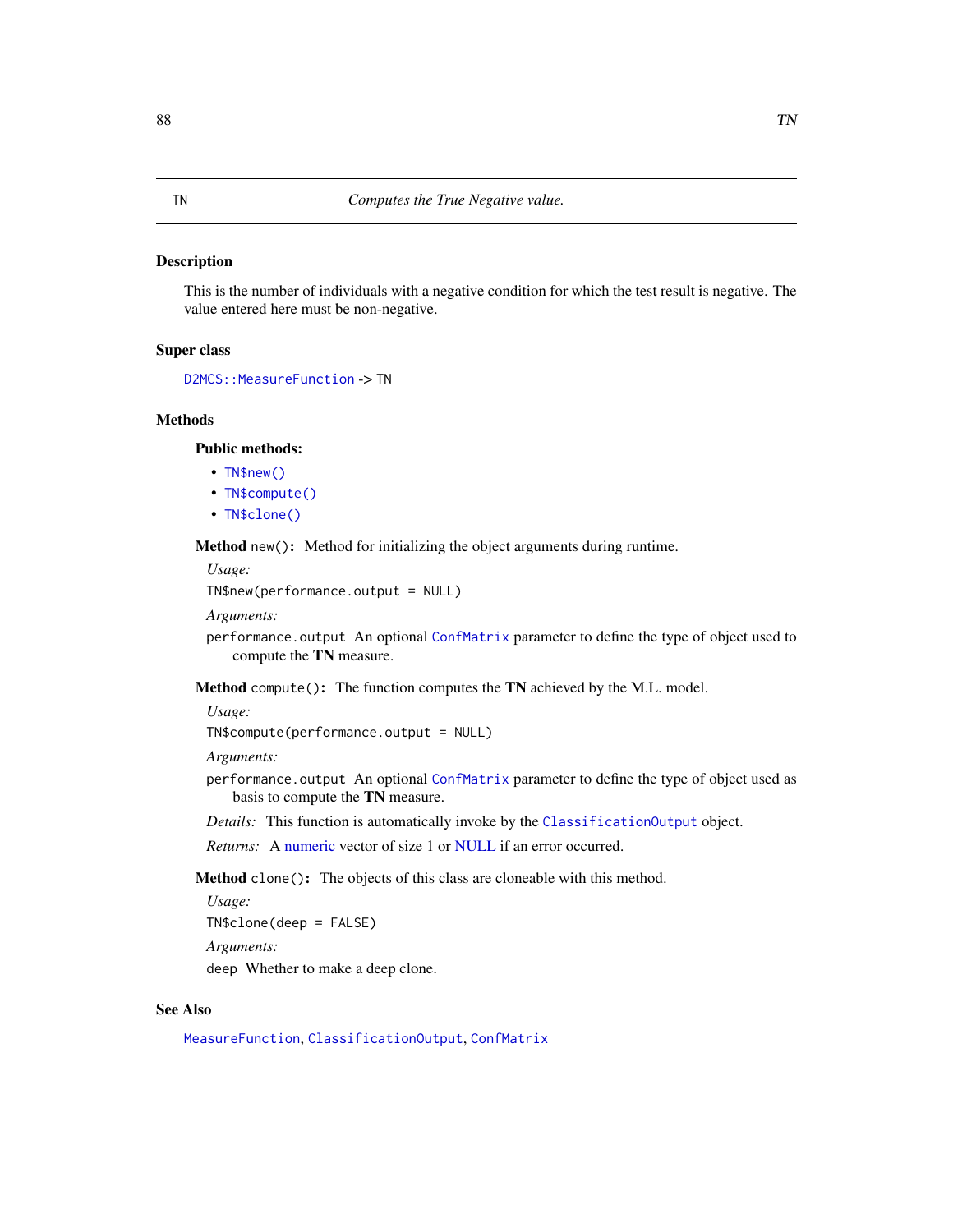<span id="page-88-0"></span>TP is the number of individuals with a positive condition for which the test result is positive. The value entered here must be non-negative.

# Super class

```
D2MCS::MeasureFunction -> TP
```
# Methods

Public methods:

- [TP\\$new\(\)](#page-3-0)
- [TP\\$compute\(\)](#page-3-1)
- [TP\\$clone\(\)](#page-3-2)

Method new(): Method for initializing the object arguments during runtime.

*Usage:*

TP\$new(performance.output = NULL)

*Arguments:*

performance.output An optional [ConfMatrix](#page-17-0) parameter to define the type of object used to compute the measure.

Method compute(): The function computes the TP achieved by the M.L. model.

*Usage:*

TP\$compute(performance.output = NULL)

*Arguments:*

- performance.output An optional [ConfMatrix](#page-17-0) parameter to define the type of object used as basis to compute the TP measure.
- *Details:* This function is automatically invoke by the [ClassificationOutput](#page-5-0) object.

*Returns:* A [numeric](#page-0-0) vector of size 1 or [NULL](#page-0-0) if an error occurred.

Method clone(): The objects of this class are cloneable with this method.

*Usage:* TP\$clone(deep = FALSE)

*Arguments:*

deep Whether to make a deep clone.

## See Also

[MeasureFunction](#page-53-0), [ClassificationOutput](#page-5-0), [ConfMatrix](#page-17-0)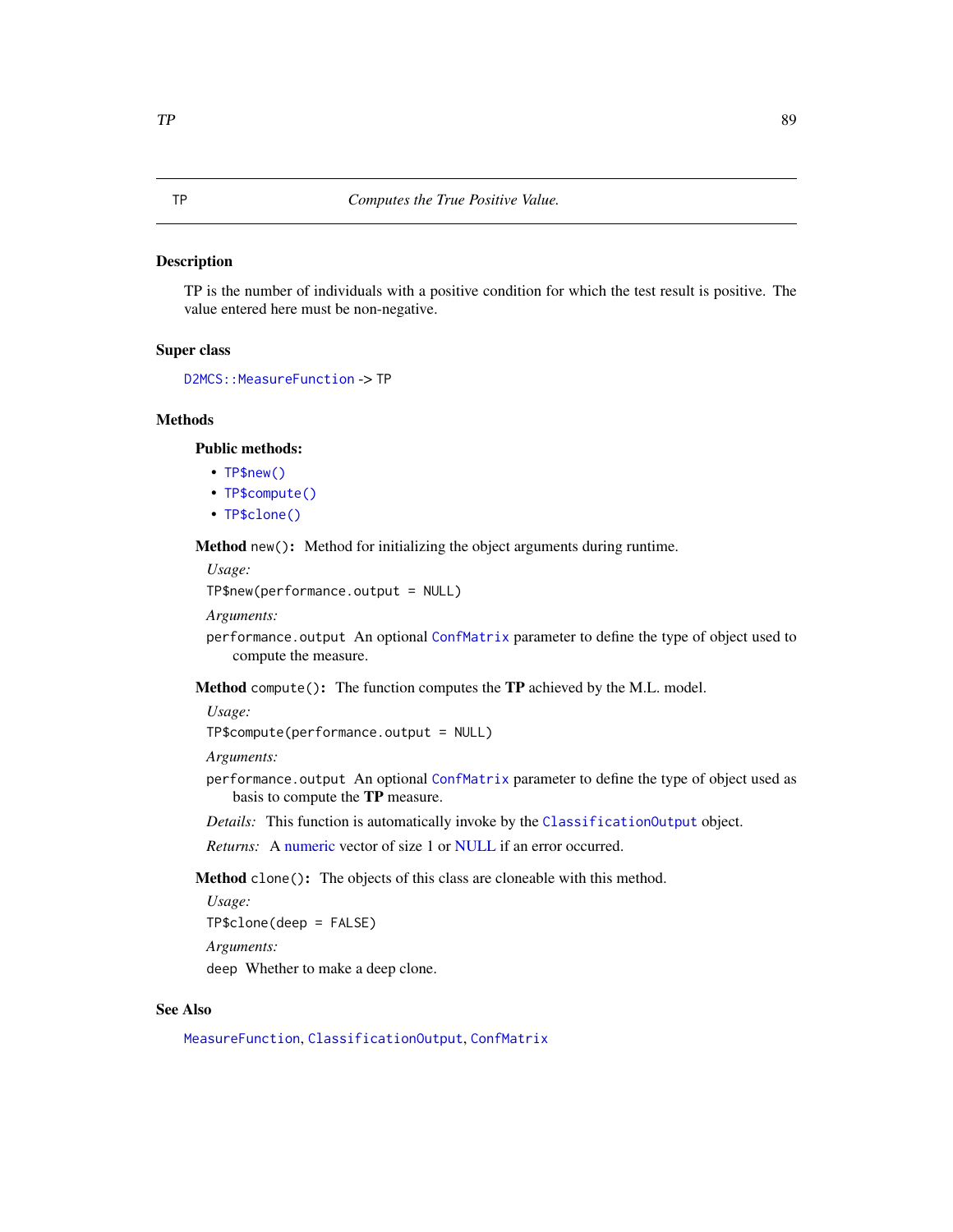<span id="page-89-1"></span><span id="page-89-0"></span>

Abstract class used as template to define customized functions to control the computational nuances of train function.

#### Methods

#### Public methods:

- [TrainFunction\\$new\(\)](#page-3-0)
- [TrainFunction\\$create\(\)](#page-90-0)
- [TrainFunction\\$getResamplingMethod\(\)](#page-90-1)
- [TrainFunction\\$getNumberFolds\(\)](#page-90-2)
- [TrainFunction\\$getSavePredictions\(\)](#page-90-3)
- [TrainFunction\\$getClassProbs\(\)](#page-90-4)
- [TrainFunction\\$getAllowParallel\(\)](#page-90-5)
- [TrainFunction\\$getVerboseIter\(\)](#page-91-0)
- [TrainFunction\\$getTrFunction\(\)](#page-91-1)
- [TrainFunction\\$getMeasures\(\)](#page-86-0)
- [TrainFunction\\$getType\(\)](#page-66-0)
- [TrainFunction\\$getSeed\(\)](#page-91-2)
- [TrainFunction\\$setSummaryFunction\(\)](#page-91-3)
- [TrainFunction\\$setClassProbs\(\)](#page-91-4)
- [TrainFunction\\$clone\(\)](#page-3-2)

Method new(): Function used to initialize the object parameters during execution time.

```
Usage:
TrainFunction$new(
  method,
  number,
  savePredictions,
  classProbs,
  allowParallel,
  verboseIter,
  seed
\lambda
```
*Arguments:*

method The resampling method: "boot", "boot632", "optimism\_boot", "boot\_all", "cv", "repeatedcv", "LOOCV", "LGOCV" (for repeated training/test splits), "none" (only fits one model to the entire training set), "oob" (only for random forest, bagged trees, bagged earth, bagged flexible discriminant analysis, or conditional tree forest models), timeslice, "adaptive\_cv", "adaptive\_boot" or "adaptive\_LGOCV"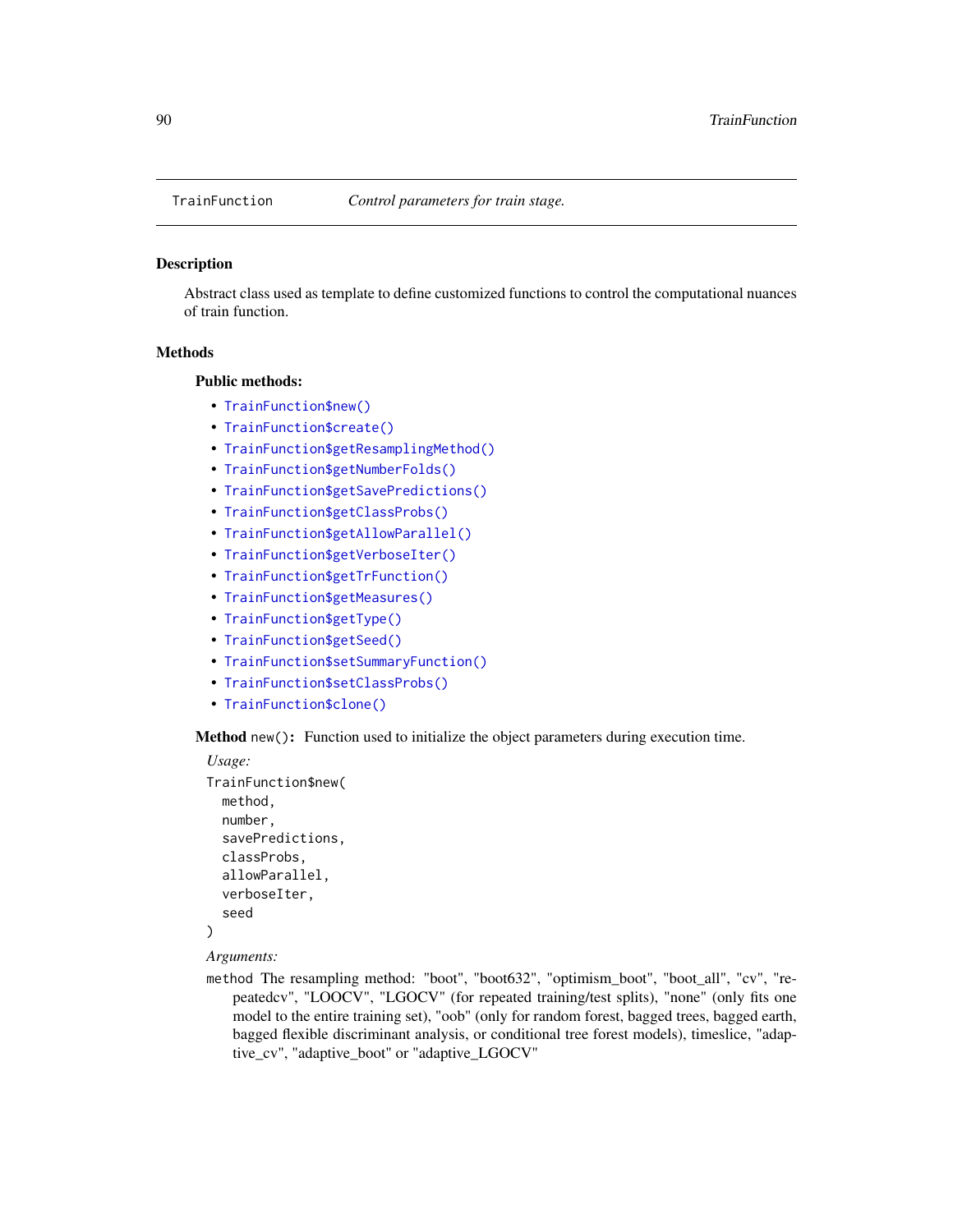<span id="page-90-6"></span>number Either the number of folds or number of resampling iterations

- savePredictions An indicator of how much of the hold-out predictions for each resample should be saved. Values can be either "all", "final", or "none". A logical value can also be used that convert to "all" (for true) or "none" (for false). "final" saves the predictions for the optimal tuning parameters.
- classProbs A [logical](#page-0-0) value. Should class probabilities be computed for classification models (along with predicted values) in each resample?
- allowParallel A [logical](#page-0-0) value. If a parallel backend is loaded and available, should the function use it?

verboseIter A [logical](#page-0-0) for printing a training log.

seed An optional [integer](#page-0-0) that will be used to set the seed during model training stage.

<span id="page-90-0"></span>Method create(): Creates a [trainControl](#page-0-0) requires for the training stage.

*Usage:*

TrainFunction\$create(summaryFunction, search.method = "grid", class.probs)

*Arguments:*

summaryFunction An object inherited from [SummaryFunction](#page-86-1) class.

- search.method Either "grid" or "random", describing how the tuning parameter grid is determined.
- class.probs A [logical](#page-0-0) indicating if class probabilities should be computed for classification models (along with predicted values) in each resample.

<span id="page-90-1"></span>Method getResamplingMethod(): Returns the resampling method used during training staged.

*Usage:*

TrainFunction\$getResamplingMethod()

*Returns:* A [character](#page-0-0) vector or length 1 or [NULL](#page-0-0) if not defined.

<span id="page-90-2"></span>Method getNumberFolds(): Returns the number or folds or number of iterations used during training.

*Usage:*

TrainFunction\$getNumberFolds()

*Returns:* An [integer](#page-0-0) vector or length 1 or [NULL](#page-0-0) if not defined.

<span id="page-90-3"></span>Method getSavePredictions(): Indicates if the predictions for each resample should be saved.

*Usage:*

TrainFunction\$getSavePredictions()

*Returns:* A [logical](#page-0-0) value or [NULL](#page-0-0) if not defined.

<span id="page-90-4"></span>Method getClassProbs(): Indicates if class probabilities should be computed for classification models in each resample.

*Usage:*

TrainFunction\$getClassProbs()

<span id="page-90-5"></span>*Returns:* A [logical](#page-0-0) value.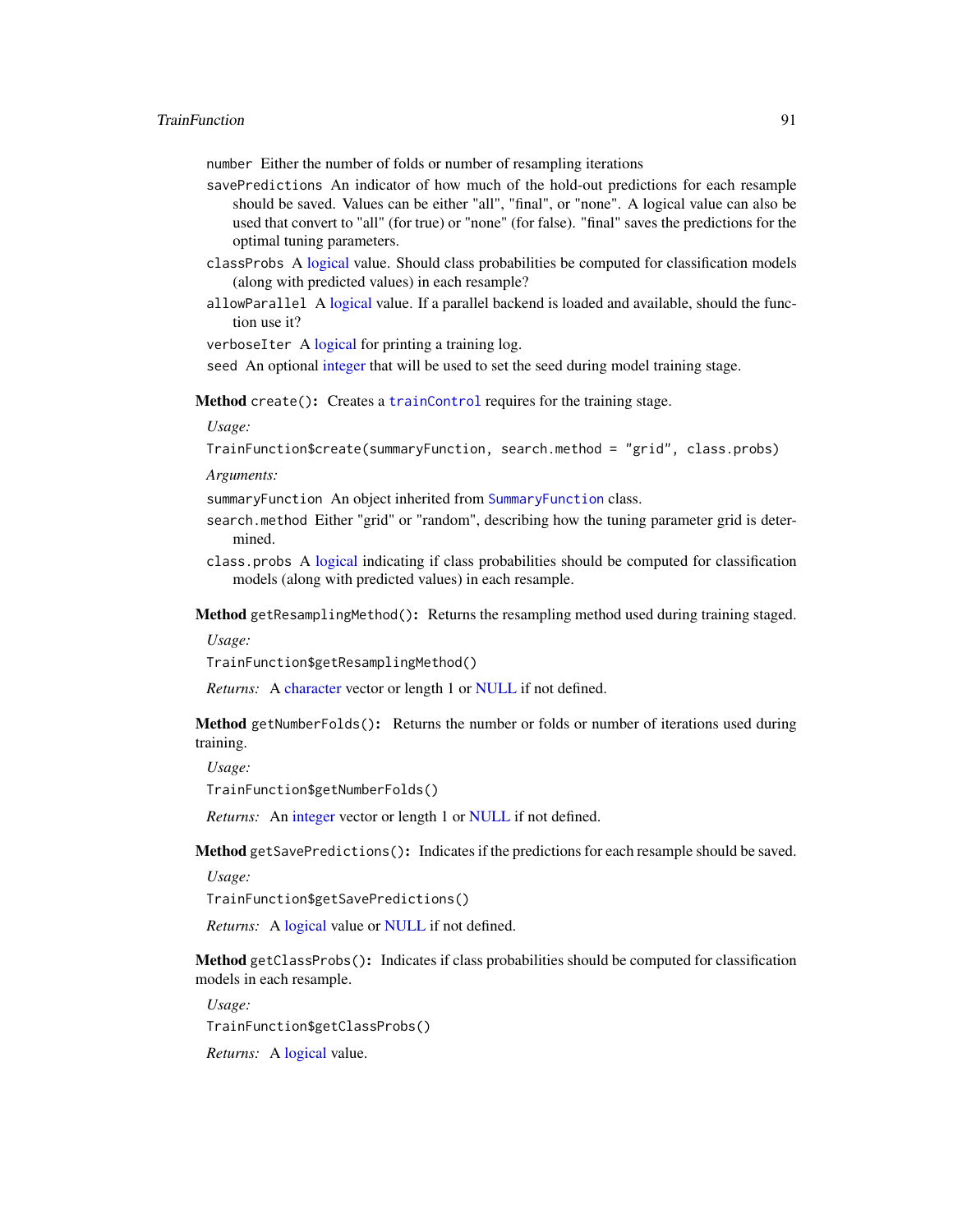# <span id="page-91-5"></span>Method getAllowParallel(): Determines if model training is performed in parallel.

*Usage:*

TrainFunction\$getAllowParallel()

*Returns:* A [logical](#page-0-0) value. [TRUE](#page-0-0) indicates parallelization is enabled and [FALSE](#page-0-0) otherwise.

<span id="page-91-0"></span>Method getVerboseIter(): Determines if training log should be printed.

*Usage:*

TrainFunction\$getVerboseIter()

*Returns:* A [logical](#page-0-0) value. [TRUE](#page-0-0) indicates training log is enabled and [FALSE](#page-0-0) otherwise.

<span id="page-91-1"></span>Method getTrFunction(): Function used to return the [trainControl](#page-0-0) object.

*Usage:*

TrainFunction\$getTrFunction()

*Returns:* A [trainControl](#page-0-0) object.

Method getMeasures(): Returns the measures used to optimize model hyperparameters. *Usage:*

TrainFunction\$getMeasures()

*Returns:* A [character](#page-0-0) vector.

Method getType(): Obtains the type of classification problem ("Bi-class" or "Multi-class"). *Usage:*

TrainFunction\$getType()

*Returns:* A [character](#page-0-0) vector with length 1. Either "Bi-class" or "Multi-class".

<span id="page-91-2"></span>Method getSeed(): Indicates seed used during model training stage.

*Usage:*

TrainFunction\$getSeed()

*Returns:* An [integer](#page-0-0) value or [NULL](#page-0-0) if not defined.

<span id="page-91-3"></span>Method setSummaryFunction(): Function used to change the [SummaryFunction](#page-86-1) used in the training stage.

*Usage:*

TrainFunction\$setSummaryFunction(summaryFunction)

*Arguments:*

summaryFunction An object inherited from [SummaryFunction](#page-86-1) class.

<span id="page-91-4"></span>Method setClassProbs(): The function allows changing the class computation capabilities.

*Usage:*

TrainFunction\$setClassProbs(class.probs)

*Arguments:*

class.probs A [logical](#page-0-0) indicating if class probabilities should be computed for classification models (along with predicted values) in each resample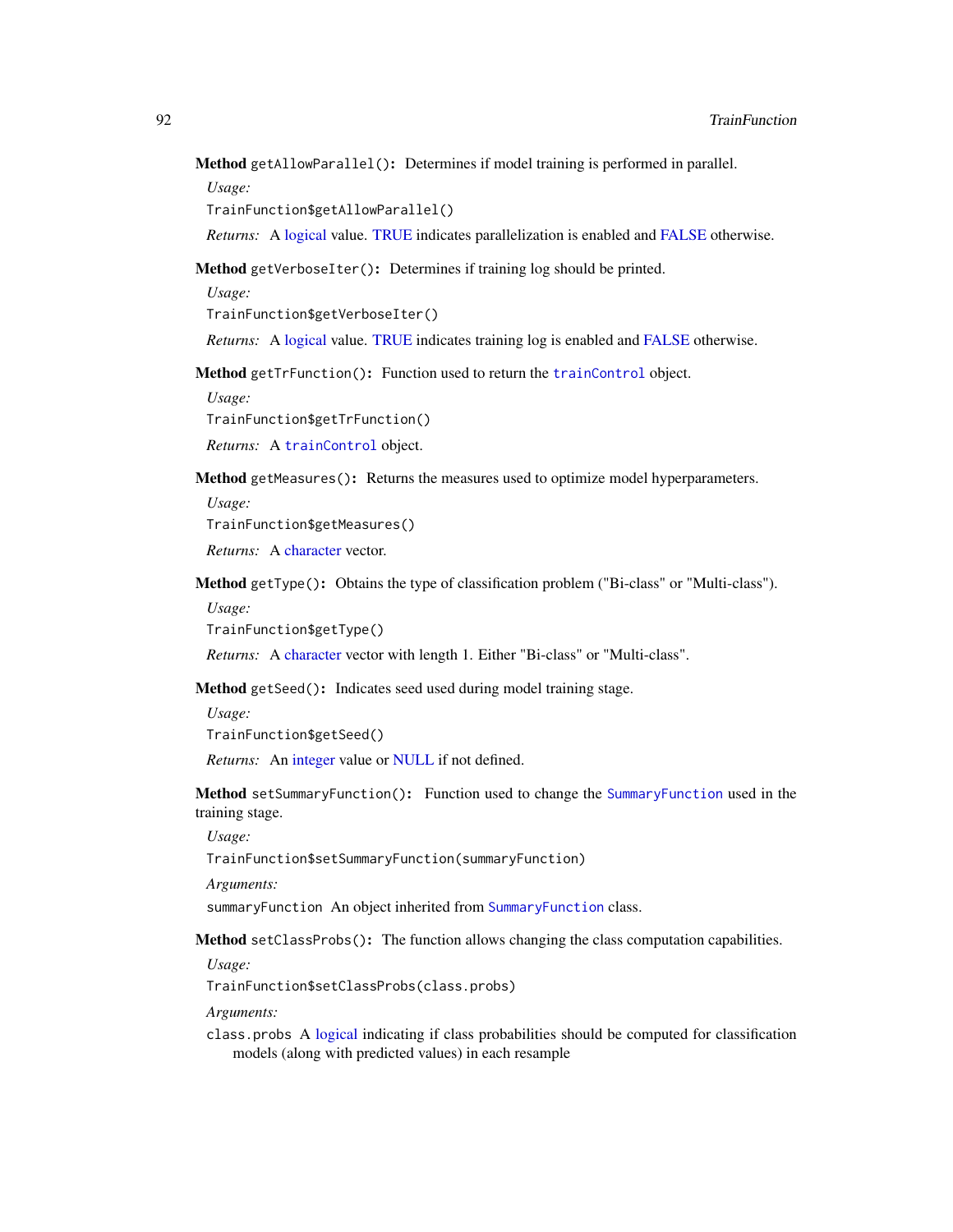# <span id="page-92-1"></span>TrainOutput 93

Method clone(): The objects of this class are cloneable with this method.

*Usage:*

TrainFunction\$clone(deep = FALSE)

*Arguments:*

deep Whether to make a deep clone.

# See Also

**[TwoClass](#page-96-0)** 

TrainOutput *Stores the results achieved during training.*

#### Description

This class manages the results achieved during training stage (such as optimized hyperparameters, model information, utilized metrics).

#### Methods

#### Public methods:

- [TrainOutput\\$new\(\)](#page-3-0)
- [TrainOutput\\$getModels\(\)](#page-92-0)
- [TrainOutput\\$getPerformance\(\)](#page-93-0)
- [TrainOutput\\$savePerformance\(\)](#page-93-1)
- [TrainOutput\\$plot\(\)](#page-4-0)
- [TrainOutput\\$getMetrics\(\)](#page-6-1)
- [TrainOutput\\$getClassValues\(\)](#page-14-0)
- [TrainOutput\\$getPositiveClass\(\)](#page-6-0)
- [TrainOutput\\$getSize\(\)](#page-94-1)
- [TrainOutput\\$clone\(\)](#page-3-2)

Method new(): Function used to initialize the object arguments during runtime.

*Usage:*

TrainOutput\$new(models, class.values, positive.class)

*Arguments:*

models A [list](#page-0-0) containing the best M.L. model for each cluster.

class.values A [character](#page-0-0) vector containing the values of the target class.

positive.class A [character](#page-0-0) with the value of the positive class.

<span id="page-92-0"></span>Method getModels(): The function is used to obtain the best M.L. model of each cluster.

*Usage:*

TrainOutput\$getModels(metric)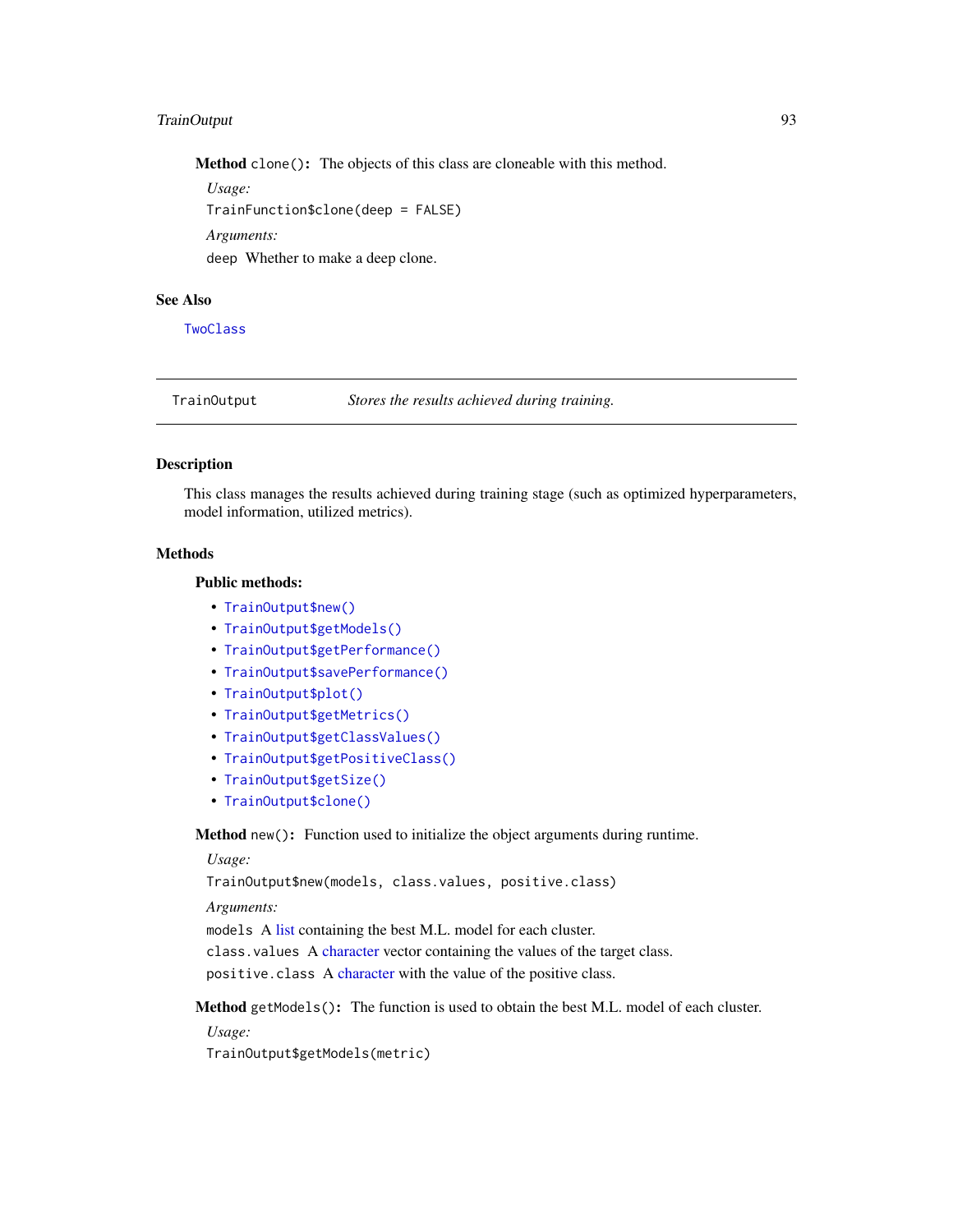<span id="page-93-2"></span>*Arguments:*

metric A [character](#page-0-0) vector which specifies the metric(s) used for configuring M.L. hyperparameters.

*Returns:* A [list](#page-0-0) is returned of class train.

<span id="page-93-0"></span>Method getPerformance(): The function returns the performance value of M.L. models during training stage.

*Usage:* TrainOutput\$getPerformance(metrics = NULL)

*Arguments:*

metrics A [character](#page-0-0) vector which specifies the metric(s) used to train the M.L. models.

*Returns:* A [character](#page-0-0) vector containing the metrics used for configuring M.L. hyperparameters.

<span id="page-93-1"></span>Method savePerformance(): The function is used to save into CSV file the performance achieved by the M.L. models during training stage.

*Usage:*

TrainOutput\$savePerformance(dir.path, metrics = NULL)

*Arguments:*

dir.path The location to store the into a CSV file the performance of the trained M.L.

metrics An optional parameter specifying the metric(s) used to train the M.L. models. If not defined, all the metrics used in train stage will be saved.

Method plot(): The function is responsible for creating a plot to visualize the performance achieved by the best M.L. model on each cluster.

*Usage:*

TrainOutput\$plot(dir.path, metrics = NULL)

*Arguments:*

dir.path The location to store the exported plot will be saved.

metrics An optional parameter specifying the metric(s) used to train the M.L. models. If not defined, all the metrics used in train stage will be plotted.

Method getMetrics(): The function returns all metrics used for configuring M.L. hyperparameters during train stage.

*Usage:*

TrainOutput\$getMetrics()

*Returns:* A [character](#page-0-0) value.

Method getClassValues(): The function is used to get the values of the target class.

*Usage:*

TrainOutput\$getClassValues()

*Returns:* A [character](#page-0-0) containing the values of the target class.

Method getPositiveClass(): The function returns the value of the positive class.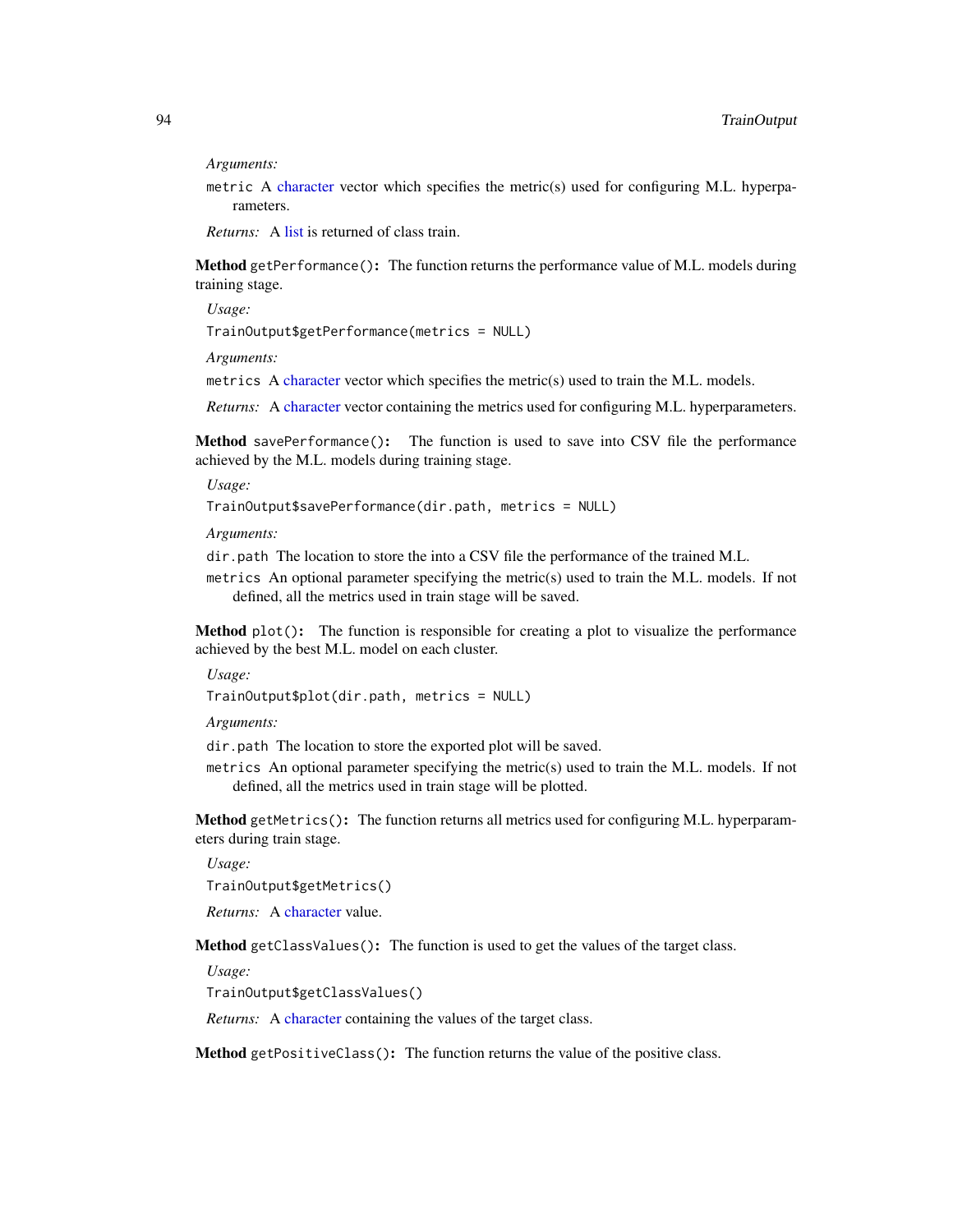#### <span id="page-94-2"></span>Trainset 95

*Usage:* TrainOutput\$getPositiveClass() *Returns:* A [character](#page-0-0) vector of size 1.

<span id="page-94-1"></span>Method getSize(): The function is used to get the number of the trained M.L. models. Each cluster contains the best M.L. model.

*Usage:*

TrainOutput\$getSize()

*Returns:* A [numeric](#page-0-0) value or [NULL](#page-0-0) training was not successfully performed.

Method clone(): The objects of this class are cloneable with this method.

*Usage:*

TrainOutput\$clone(deep = FALSE)

*Arguments:*

deep Whether to make a deep clone.

#### See Also

[D2MCS](#page-19-0)

<span id="page-94-0"></span>

Trainset *Trainning set.*

# Description

The [Trainset](#page-94-0) is used to perform training operations over M.L. models. A target class should be defined to guarantee a full compatibility with supervised models.

# Details

Use [Dataset](#page-23-0) object to ensure the creation of a valid [Trainset](#page-94-0) object.

# Methods

#### Public methods:

- [Trainset\\$new\(\)](#page-3-0)
- [Trainset\\$getPositiveClass\(\)](#page-6-0)
- [Trainset\\$getClassName\(\)](#page-85-0)
- [Trainset\\$getClassValues\(\)](#page-14-0)
- [Trainset\\$getColumnNames\(\)](#page-24-0)
- [Trainset\\$getFeatureValues\(\)](#page-95-0)
- [Trainset\\$getInstances\(\)](#page-95-1)
- [Trainset\\$getNumClusters\(\)](#page-96-1)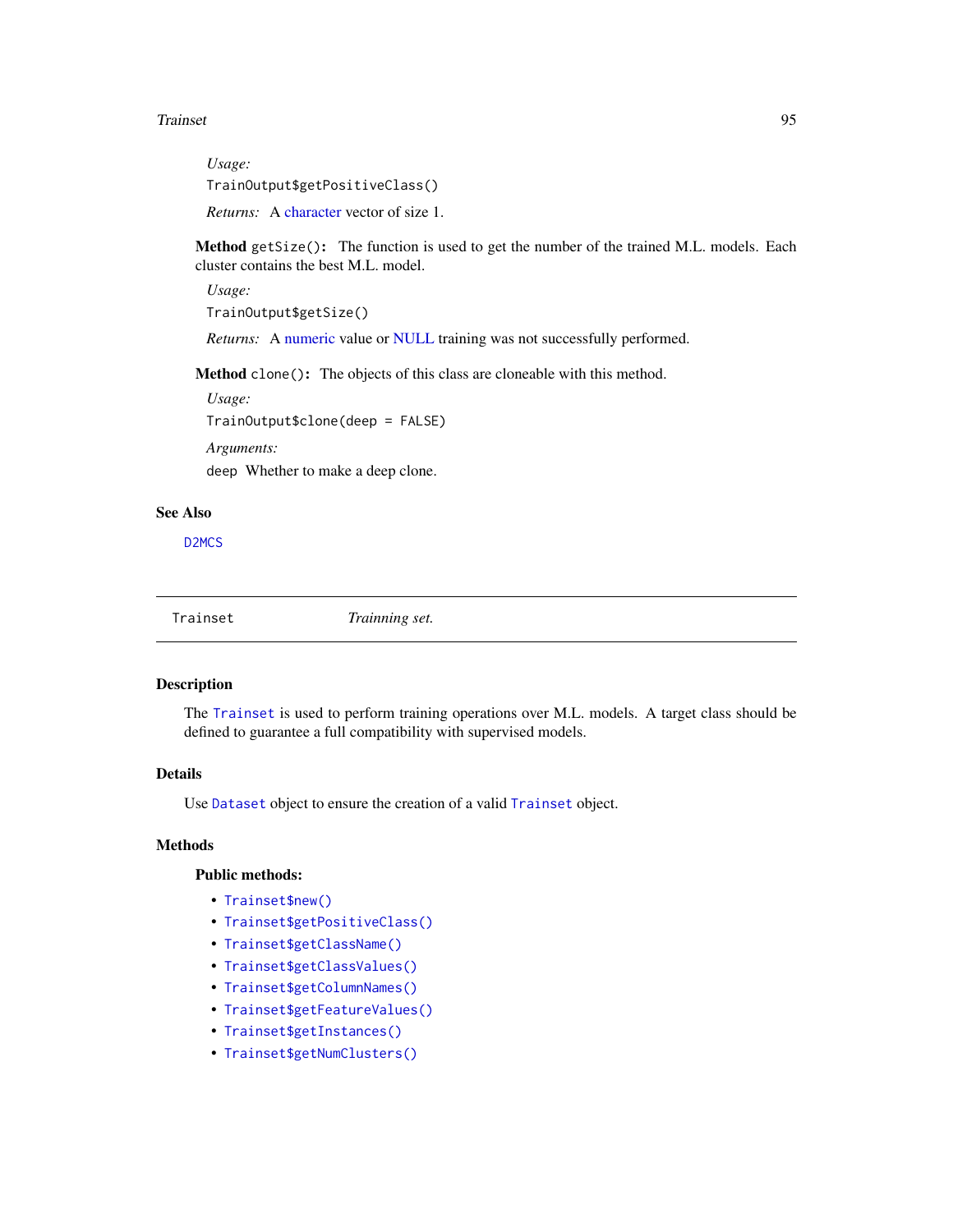#### <span id="page-95-2"></span>96 Trainset and the contract of the contract of the contract of the contract of the contract of the contract of the contract of the contract of the contract of the contract of the contract of the contract of the contract o

Method new(): Method for initializing the object arguments during runtime.

*Usage:*

```
Trainset$new(cluster.dist, class.name, class.values, positive.class)
```
*Arguments:*

cluster.dist The type of cluster distribution used as basis to build the [Trainset](#page-94-0). See [GenericClusteringStrategy](#page-39-0) for more information.

class.name Used to specify the name of the column containing the target class.

class.values Specifies all the possible values of the target class.

positive.class A [character](#page-0-0) with the value of the positive class.

Method getPositiveClass(): The function is used to obtain the value of the positive class.

*Usage:*

Trainset\$getPositiveClass()

*Returns:* A [numeric](#page-0-0) value with the positive class value.

Method getClassName(): The function is used to return the name of the target class.

*Usage:*

Trainset\$getClassName()

*Returns:* A [character](#page-0-0) vector with length 1.

Method getClassValues(): The function is used to compute all the possible target class values.

*Usage:*

Trainset\$getClassValues()

*Returns:* A [factor](#page-0-0) value.

Method getColumnNames(): The function returns the name of the columns comprising an specific cluster distribution.

*Usage:*

Trainset\$getColumnNames(num.cluster)

*Arguments:*

num.cluster A [numeric](#page-0-0) value used to specify the cluster number of the cluster distribution used when creating the [Trainset](#page-94-0).

*Returns:* A [character](#page-0-0) vector with all column names.

<span id="page-95-0"></span>Method getFeatureValues(): The function returns the values of the columns comprising an specific cluster distribution. Target class is omitted.

*Usage:*

Trainset\$getFeatureValues(num.cluster)

*Arguments:*

num.cluster A [numeric](#page-0-0) value used to specify the cluster number of the cluster distribution used when creating the [Trainset](#page-94-0).

<span id="page-95-1"></span>*Returns:* A [data.frame](#page-0-0) with the values of the features comprising the selected cluster distribution.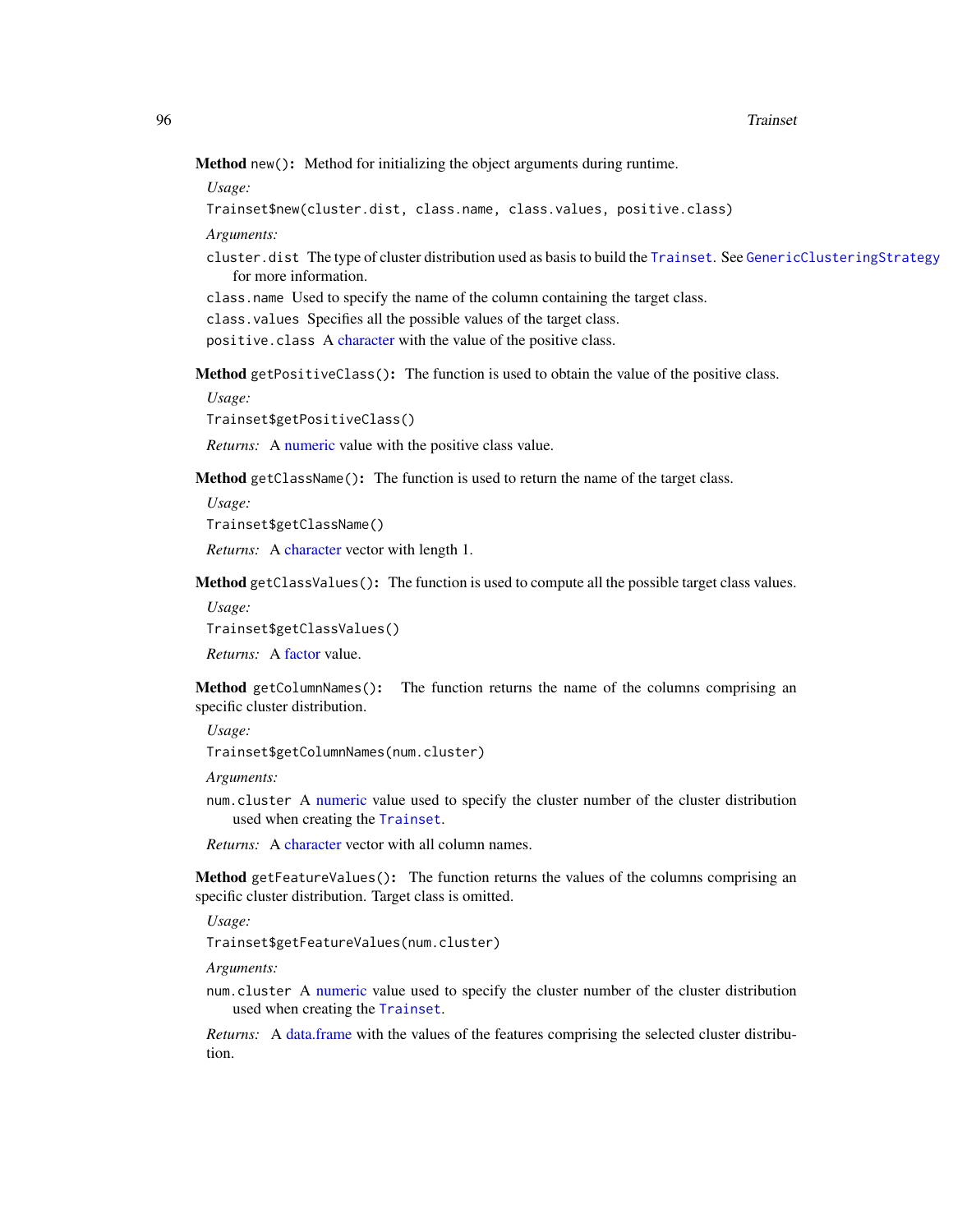#### <span id="page-96-2"></span>TwoClass 97

Method getInstances(): The function returns the values of the columns comprising an specific cluster distribution. Target class is included as the last column.

*Usage:*

Trainset\$getInstances(num.cluster)

*Arguments:*

num.cluster A [numeric](#page-0-0) value used to specify the cluster number of the cluster distribution used when creating the [Trainset](#page-94-0).

*Returns:* A [data.frame](#page-0-0) with the values of the features comprising the selected cluster distribution.

<span id="page-96-1"></span>Method getNumClusters(): The function obtains the number of groups (clusters) that forms the cluster distribution.

*Usage:*

Trainset\$getNumClusters()

*Returns:* A [numeric](#page-0-0) vector of size 1.

# See Also

[Dataset](#page-23-0), [DatasetLoader](#page-26-0), [Subset](#page-83-0), [GenericClusteringStrategy](#page-39-0)

<span id="page-96-0"></span>TwoClass *Control parameters for train stage (Bi-class problem).*

# Description

Implementation to control the computational nuances of train function for bi-class problems.

## Super class

[D2MCS::TrainFunction](#page-0-0) -> TwoClass

#### **Methods**

# Public methods:

- [TwoClass\\$new\(\)](#page-3-0)
- [TwoClass\\$create\(\)](#page-90-0)
- [TwoClass\\$getTrFunction\(\)](#page-91-1)
- [TwoClass\\$setClassProbs\(\)](#page-91-4)
- [TwoClass\\$getMeasures\(\)](#page-86-0)
- [TwoClass\\$getType\(\)](#page-66-0)
- [TwoClass\\$setSummaryFunction\(\)](#page-91-3)
- [TwoClass\\$clone\(\)](#page-3-2)

# Method new():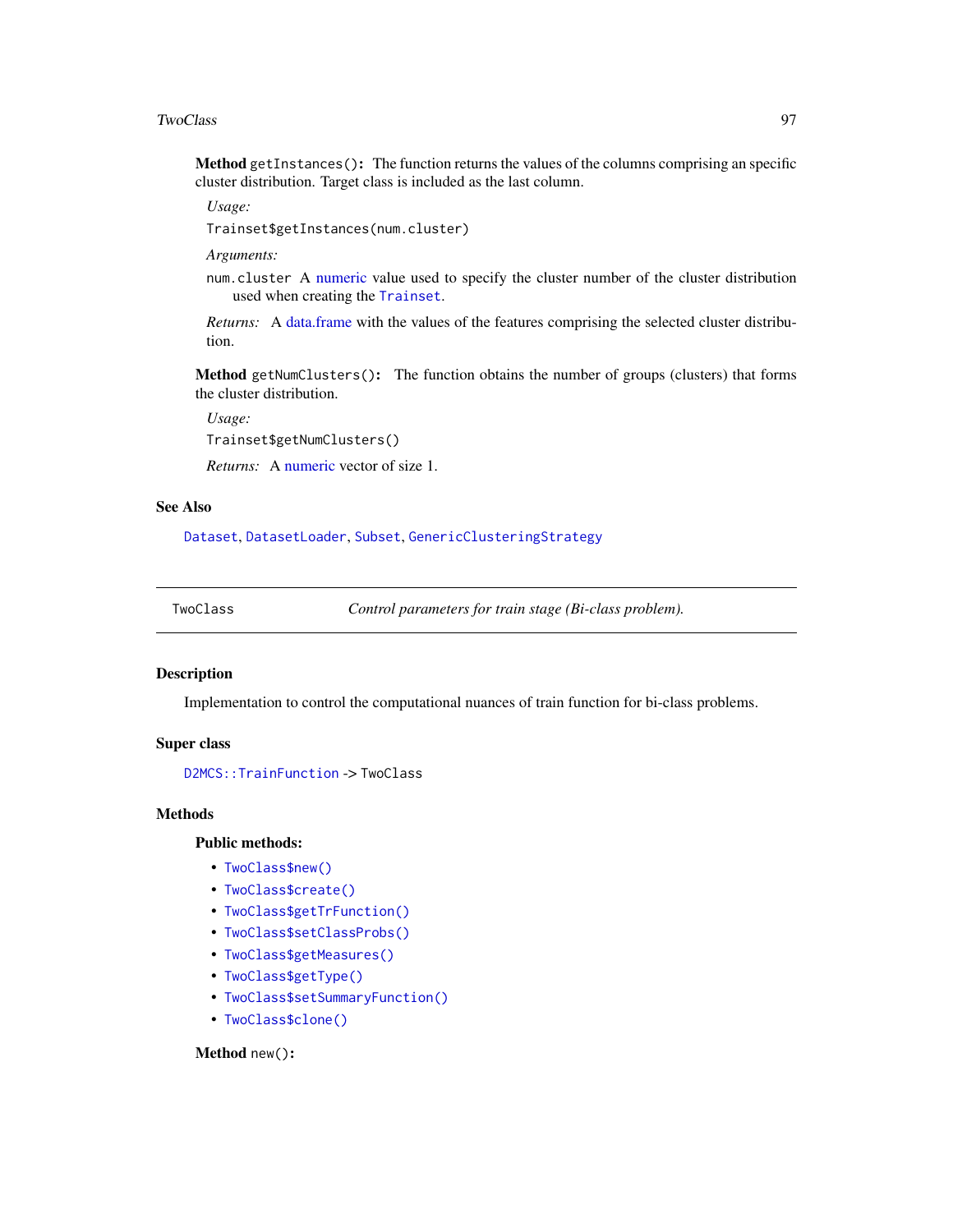```
Usage:
TwoClass$new(
 method,
  number,
  savePredictions,
  classProbs,
  allowParallel,
  verboseIter,
  seed = NULL
\lambda
```
#### *Arguments:*

method The resampling method: "boot", "boot632", "optimism\_boot", "boot\_all", "cv", "repeatedcv", "LOOCV", "LGOCV" (for repeated training/test splits), "none" (only fits one model to the entire training set), "oob" (only for random forest, bagged trees, bagged earth, bagged flexible discriminant analysis, or conditional tree forest models), timeslice, "adaptive\_cv", "adaptive\_boot" or "adaptive\_LGOCV"

number Either the number of folds or number of resampling iterations

- savePredictions An indicator of how much of the hold-out predictions for each resample should be saved. Values can be either "all", "final", or "none". A logical value can also be used that convert to "all" (for true) or "none" (for false). "final" saves the predictions for the optimal tuning parameters.
- classProbs A [logical](#page-0-0) value. Should class probabilities be computed for classification models (along with predicted values) in each resample?
- allowParallel A [logical](#page-0-0) value. If a parallel backend is loaded and available, should the function use it?
- verboseIter A [logical](#page-0-0) for printing a training log.

seed An optional [integer](#page-0-0) that will be used to set the seed during model training stage.

Method create(): Creates a [trainControl](#page-0-0) requires for the training stage.

#### *Usage:*

```
TwoClass$create(summaryFunction, search.method = "grid", class.probs = NULL)
```
#### *Arguments:*

summaryFunction An object inherited from [SummaryFunction](#page-86-1) class.

- search.method Either "grid" or "random", describing how the tuning parameter grid is determined.
- class.probs A [logical](#page-0-0) indicating if class probabilities should be computed for classification models (along with predicted values) in each resample

# Method getTrFunction(): Function used to return the [trainControl](#page-0-0) object.

*Usage:*

TwoClass\$getTrFunction()

*Returns:* A [trainControl](#page-0-0) object.

Method setClassProbs(): The function allows changing the class computation capabilities.

*Usage:*

<span id="page-97-0"></span>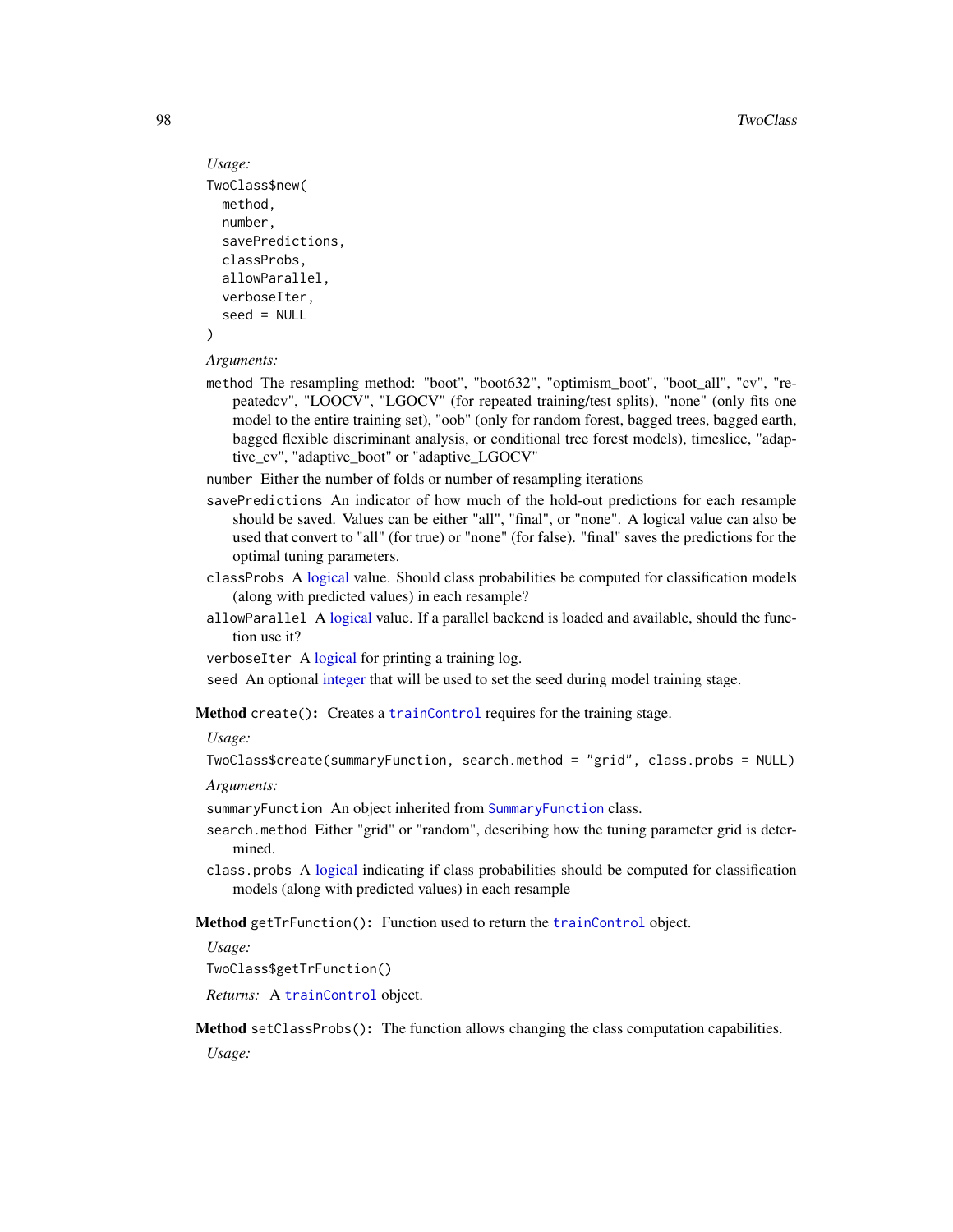<span id="page-98-0"></span>TwoClass\$setClassProbs(class.probs)

*Arguments:*

class.probs A [logical](#page-0-0) value. [TRUE](#page-0-0) implies classification probabilities should be computed for classification models and [FALSE](#page-0-0) otherwise.

Method getMeasures(): Returns the measures used to optimize model hyperparameters.

*Usage:*

TwoClass\$getMeasures()

*Returns:* A [character](#page-0-0) vector.

Method getType(): Obtains the type of classification problem ("Bi-class" or "Multi-class").

*Usage:*

TwoClass\$getType()

*Returns:* A [character](#page-0-0) vector with "Bi-class" value.

Method setSummaryFunction(): Function used to change the [SummaryFunction](#page-86-1) used in the training stage.

*Usage:* TwoClass\$setSummaryFunction(summaryFunction) *Arguments:* summaryFunction An object inherited from [SummaryFunction](#page-86-1) class.

Method clone(): The objects of this class are cloneable with this method.

*Usage:* TwoClass\$clone(deep = FALSE)

*Arguments:* deep Whether to make a deep clone.

#### See Also

**[TrainFunction](#page-89-0)** 

TypeBasedStrategy *Feature clustering strategy.*

# Description

Features are sorted by descendant according to the relevance value obtained after applying an specific heuristic. Next, features are distributed into N clusters following a card-dealing methodology. Finally best distribution is assigned to the distribution having highest homogeneity.

#### Details

The strategy is suitable only for binary and real features. Other features are automatically grouped into a specific cluster named as 'unclustered'.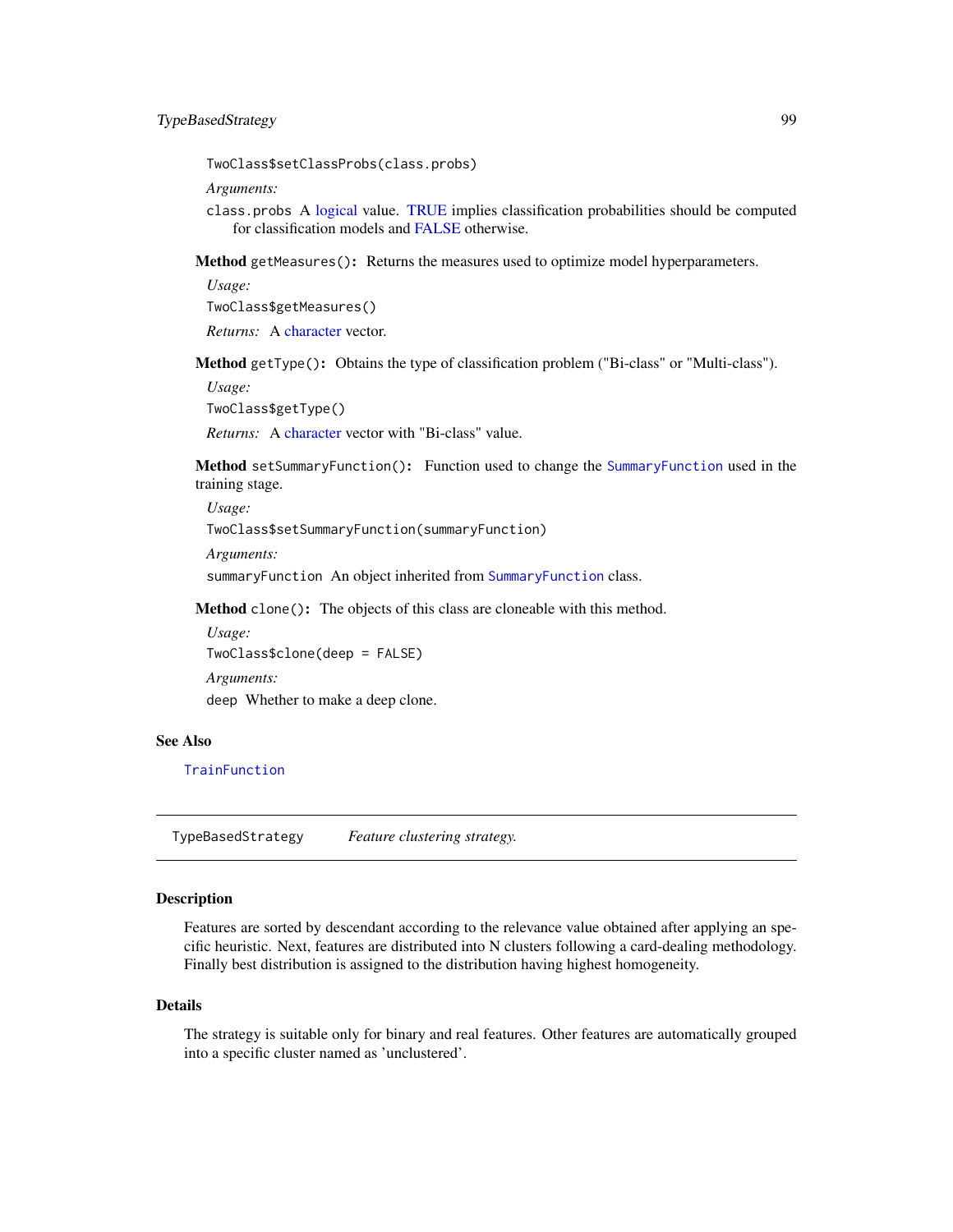#### Super class

[D2MCS::GenericClusteringStrategy](#page-0-0) -> TypeBasedStrategy

#### Methods

#### Public methods:

- [TypeBasedStrategy\\$new\(\)](#page-3-0)
- [TypeBasedStrategy\\$execute\(\)](#page-10-0)
- [TypeBasedStrategy\\$getDistribution\(\)](#page-30-0)
- [TypeBasedStrategy\\$createTrain\(\)](#page-25-0)
- [TypeBasedStrategy\\$plot\(\)](#page-4-0)
- [TypeBasedStrategy\\$saveCSV\(\)](#page-31-0)
- [TypeBasedStrategy\\$clone\(\)](#page-3-2)

#### Method new(): Method for initializing the object arguments during runtime.

```
Usage:
TypeBasedStrategy$new(
  subset,
 heuristic,
  configuration = StrategyConfiguration$new()
\lambda
```
*Arguments:*

subset The [Subset](#page-83-0) used to apply the feature-clustering strategy.

- heuristic The heuristic used to compute the relevance of each feature. Must inherit from [GenericHeuristic](#page-42-0) abstract class.
- configuration Optional parameter to customize configuration parameters for the strategy. Must inherited from [StrategyConfiguration](#page-81-0) abstract class.

Method execute(): Function responsible of performing the clustering strategy over the defined [Subset](#page-83-0).

*Usage:*

TypeBasedStrategy\$execute(verbose = FALSE)

*Arguments:*

verbose A [logical](#page-0-0) value to specify if more verbosity is needed.

Method getDistribution(): Function used to obtain a specific cluster distribution.

```
Usage:
TypeBasedStrategy$getDistribution(
 num.clusters = NULL,
 num.groups = NULL,
  include.unclustered = FALSE
\lambda
```
# *Arguments:*

num.clusters A [numeric](#page-0-0) value to select the number of clusters (define the distribution).

<span id="page-99-0"></span>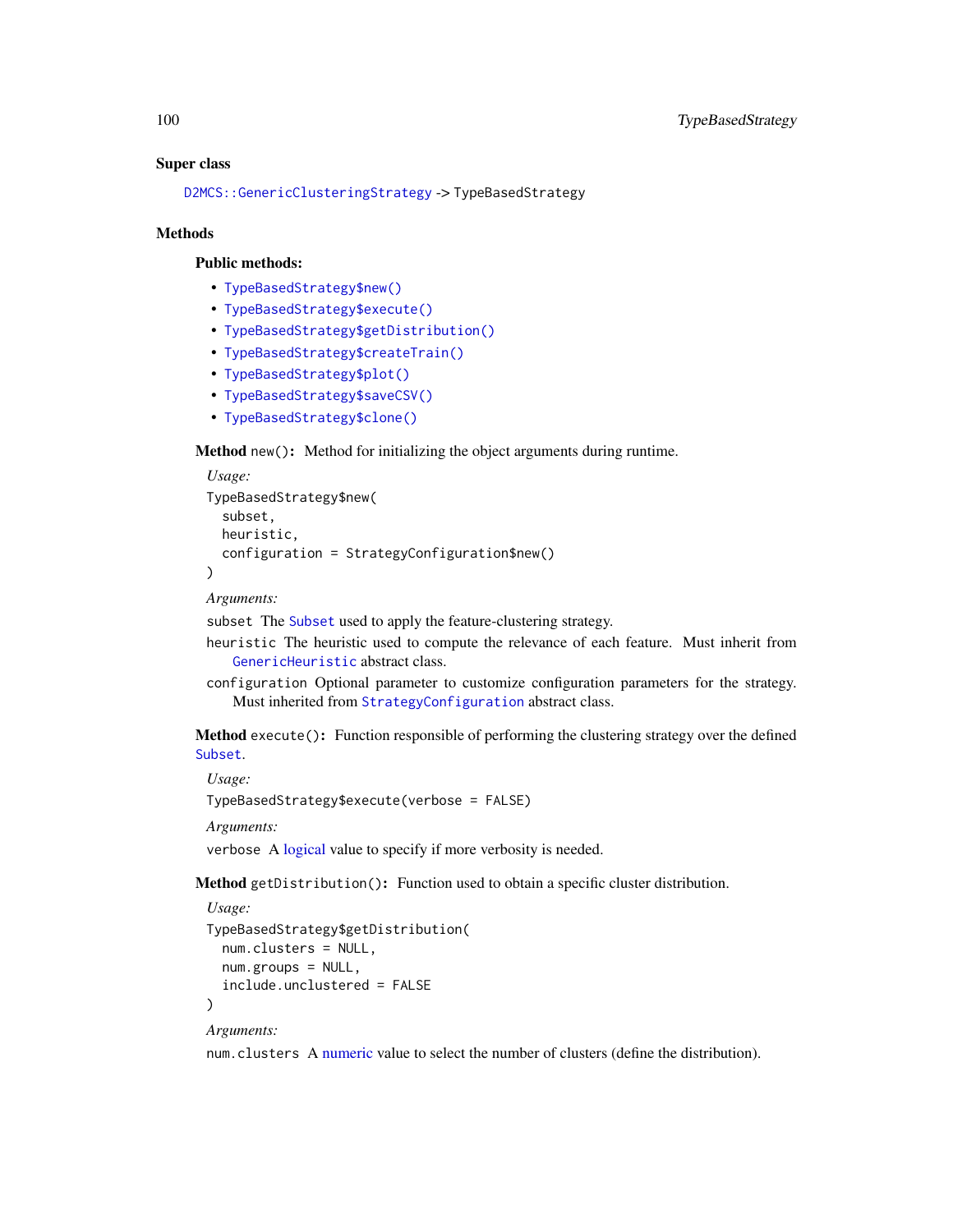# <span id="page-100-0"></span>TypeBasedStrategy 101

num.groups A single or [numeric](#page-0-0) vector value to identify a specific group that forms the clustering distribution.

include.unclustered A [logical](#page-0-0) value to determine if unclustered features should be included.

*Returns:* A [list](#page-0-0) with the features comprising an specific clustering distribution.

Method createTrain(): The function is used to create a [Trainset](#page-94-0) object from a specific clustering distribution.

```
Usage:
TypeBasedStrategy$createTrain(
  subset,
  num.clusters = NULL,
 num.groups = NULL,
  include.unclustered = FALSE
)
```
*Arguments:*

subset The [Subset](#page-83-0) object used as a basis to create the train set (see [Trainset](#page-94-0) class).

num.clusters A [numeric](#page-0-0) value to select the number of clusters (define the distribution).

num.groups A single or [numeric](#page-0-0) vector value to identify a specific group that forms the clustering distribution.

include.unclustered A [logical](#page-0-0) value to determine if unclustered features should be included.

*Details:* If num.clusters and num.groups are not defined, best clustering distribution is used to create the train set.

*Returns:* A [Trainset](#page-94-0) object.

Method plot(): The function is responsible for creating a plot to visualize the clustering distribution.

*Usage:*

TypeBasedStrategy\$plot(dir.path = NULL, file.name = NULL)

*Arguments:*

- dir.path An optional [character](#page-0-0) argument to define the name of the directory where the exported plot will be saved. If not defined, the file path will be automatically assigned to the current working directory, 'getwd()'.
- file.name A [character](#page-0-0) to define the name of the PDF file where the plot is exported.

Method saveCSV(): The function is used to save the clustering distribution to a CSV file.

*Usage:*

TypeBasedStrategy\$saveCSV(dir.path = NULL, name = NULL, num.clusters = NULL)

*Arguments:*

dir.path The name of the directory to save the CSV file.

name Defines the name of the CSV file.

num.clusters An optional parameter to select the number of clusters to be saved. If not defined, all cluster distributions will be saved.

Method clone(): The objects of this class are cloneable with this method.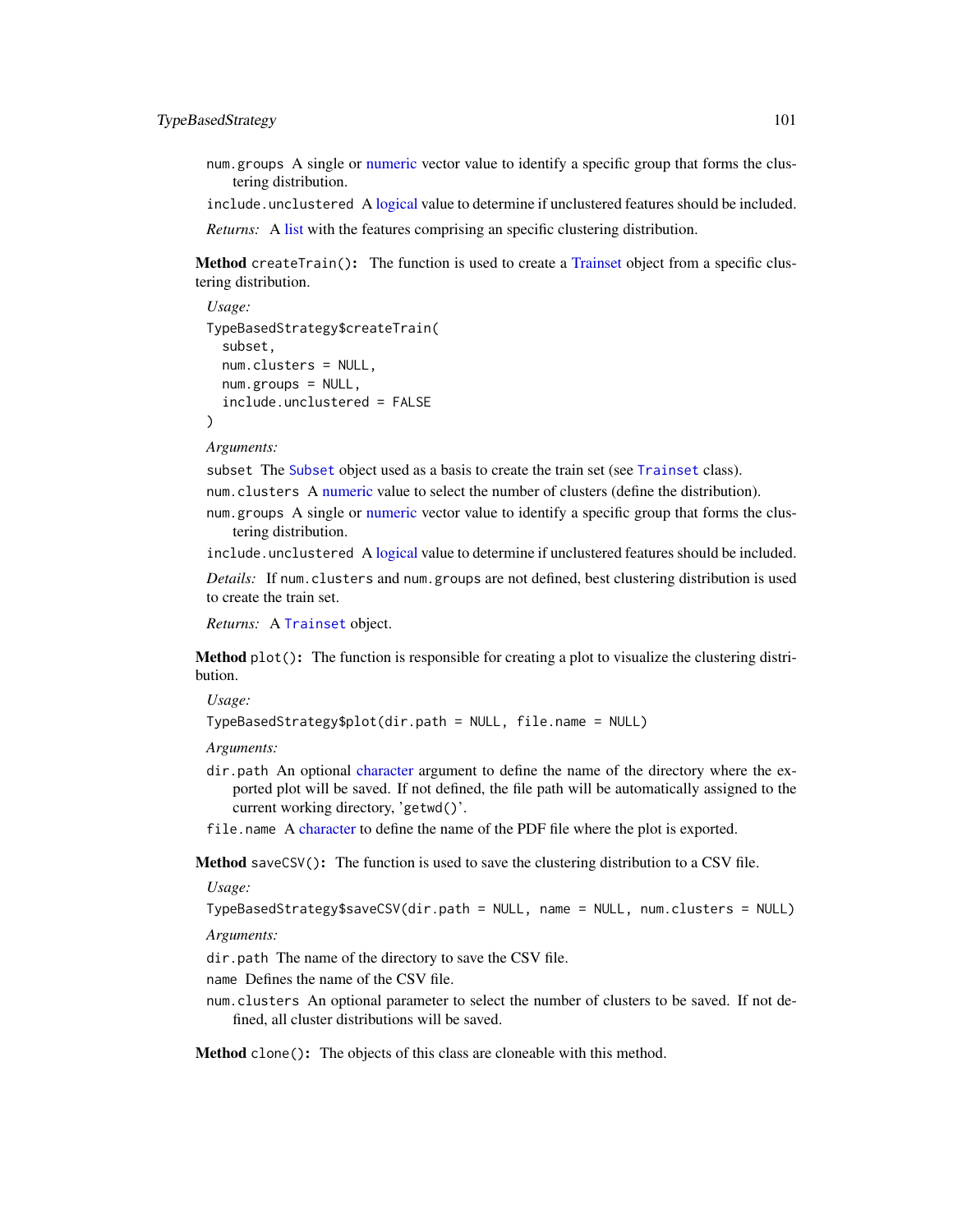*Usage:* TypeBasedStrategy\$clone(deep = FALSE) *Arguments:* deep Whether to make a deep clone.

# See Also

[GenericClusteringStrategy](#page-39-0), [StrategyConfiguration](#page-81-0)

<span id="page-101-0"></span>UseProbability *Compute performance across resamples.*

#### **Description**

Computes the performance across resamples when class probabilities can be computed.

#### Super class

[D2MCS::SummaryFunction](#page-0-0) -> UseProbability

# Methods

# Public methods:

- [UseProbability\\$new\(\)](#page-3-0)
- [UseProbability\\$execute\(\)](#page-10-0)
- [UseProbability\\$clone\(\)](#page-3-2)

Method new(): The function defined during runtime the usage of seven measures: 'ROC', 'Sens', 'Kappa', 'Accuracy', 'TCR\_9', 'MCC' and 'PPV'.

*Usage:* UseProbability\$new()

Method execute(): The function computes the performance across resamples using the previously defined measures.

*Usage:* UseProbability\$execute(data, lev = NULL, model = NULL) *Arguments:* data A [data.frame](#page-0-0) containing the data used to compute the performance. lev An optional value used to define the levels of the target class. model An optional value used to define the M.L. model used. *Returns:* A vector of performance estimates.

Method clone(): The objects of this class are cloneable with this method.

*Usage:* UseProbability\$clone(deep = FALSE) *Arguments:* deep Whether to make a deep clone.

<span id="page-101-1"></span>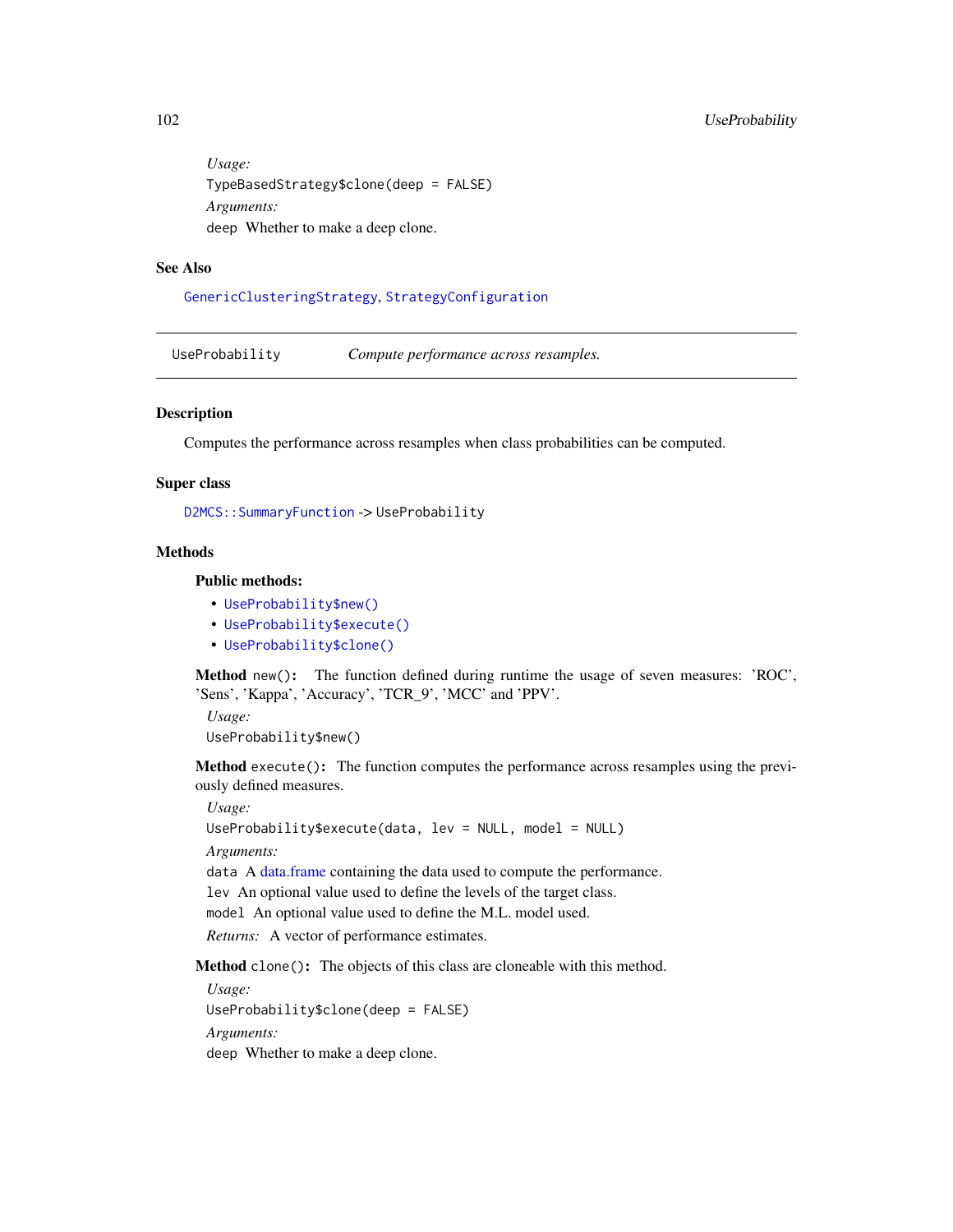# <span id="page-102-3"></span>VotingStrategy 103

# See Also

[SummaryFunction](#page-86-1)

<span id="page-102-2"></span>VotingStrategy *Voting Strategy template.*

#### Description

Abstract class used to define new [SingleVoting](#page-78-0) and [CombinedVoting](#page-15-0) schemes.

#### Methods

#### Public methods:

- [VotingStrategy\\$new\(\)](#page-3-0)
- [VotingStrategy\\$getVotingSchemes\(\)](#page-102-0)
- [VotingStrategy\\$getMetrics\(\)](#page-6-1)
- [VotingStrategy\\$execute\(\)](#page-10-0)
- [VotingStrategy\\$getName\(\)](#page-102-1)
- [VotingStrategy\\$clone\(\)](#page-3-2)

Method new(): Abstract method used to initialize the object arguments during runtime.

*Usage:* VotingStrategy\$new()

<span id="page-102-0"></span>Method getVotingSchemes(): The function returns the voting schemes that will participate in the voting strategy.

*Usage:* VotingStrategy\$getVotingSchemes()

*Returns:* A vector of object inheriting from [VotingStrategy](#page-102-2) class.

Method getMetrics(): The function is used to get the metric that will be used during the voting strategy.

*Usage:*

VotingStrategy\$getMetrics()

*Returns:* A [character](#page-0-0) vector.

Method execute(): Abstract function used to implement the operation of the voting schemes.

*Usage:*

VotingStrategy\$execute(predictions, ...)

*Arguments:*

predictions A [ClusterPredictions](#page-12-0) object containing the prediction achieved for each cluster.

<span id="page-102-1"></span>... Further arguments passed down to execute function.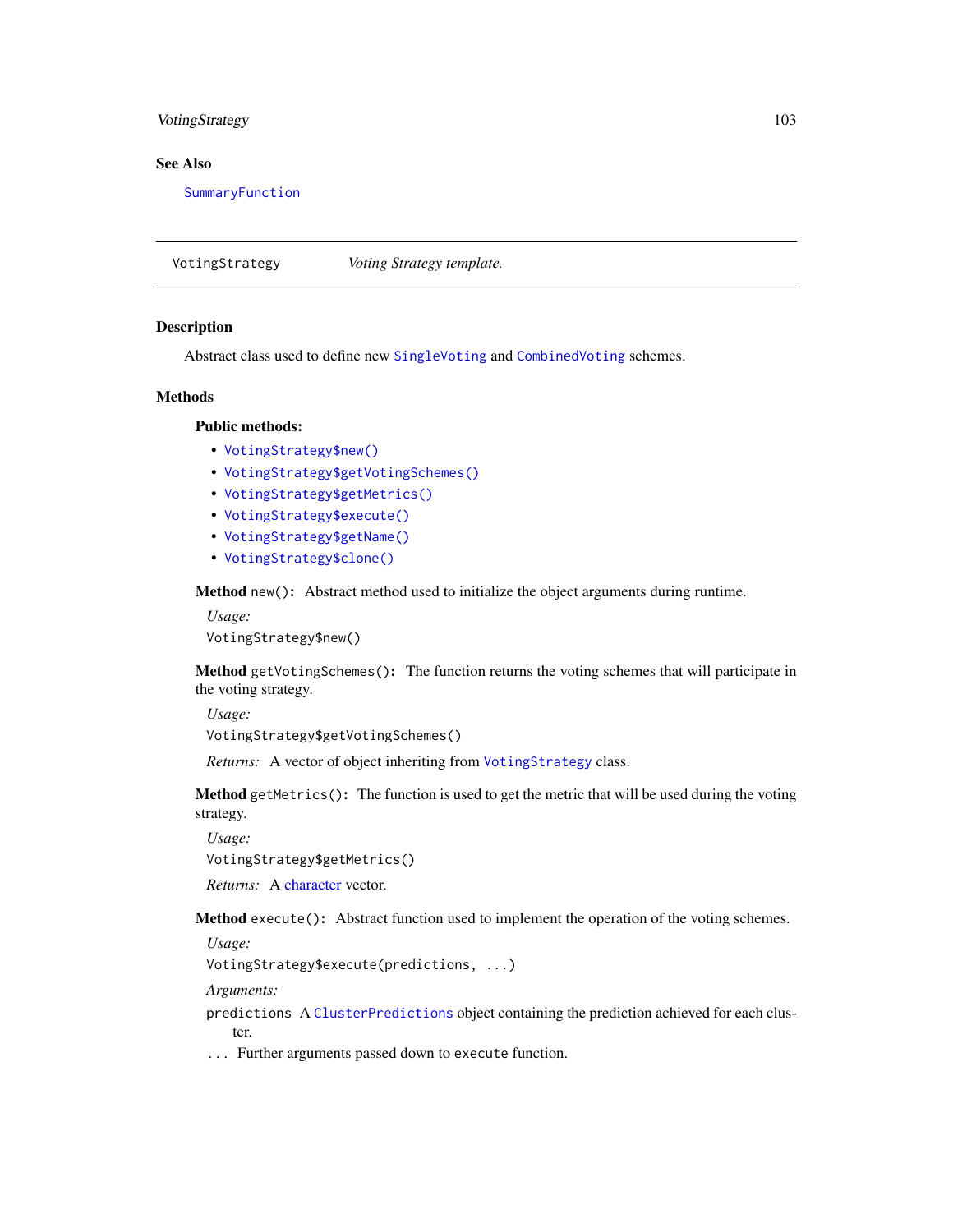<span id="page-103-0"></span>Method getName(): The function returns the name of the voting scheme.

*Usage:*

VotingStrategy\$getName()

*Returns:* A [character](#page-0-0) vector of size 1.

Method clone(): The objects of this class are cloneable with this method.

*Usage:*

VotingStrategy\$clone(deep = FALSE)

*Arguments:*

deep Whether to make a deep clone.

# See Also

[D2MCS](#page-19-0), [SingleVoting](#page-78-0), [CombinedVoting](#page-15-0)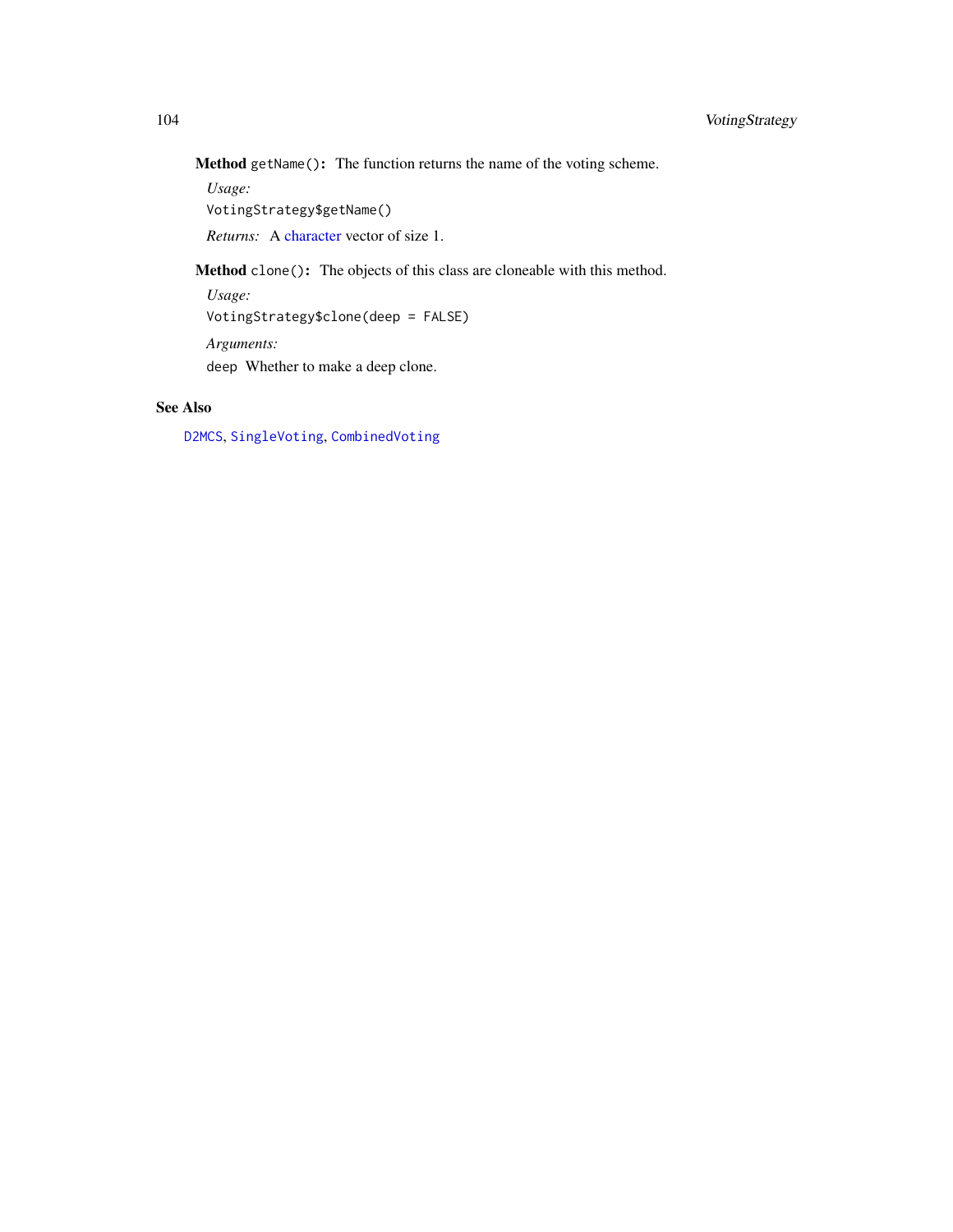# Index

∗ attribute ClassificationOutput, [6](#page-5-2) Dataset, [24](#page-23-1) DatasetLoader, [27](#page-26-1) HDDataset, [46](#page-45-0) HDSubset, [47](#page-46-0) Subset, [84](#page-83-1) TrainOutput, [93](#page-92-1) Trainset, [95](#page-94-2) ∗ classif Accuracy, [3](#page-2-0) ConfMatrix, [18](#page-17-1) D2MCS, [20](#page-19-1) FN, [37](#page-36-0) FP, [38](#page-37-0) Kappa, [50](#page-49-0) MCC, [52](#page-51-0) MeasureFunction, [54](#page-53-1) MinimizeFN, [57](#page-56-0) MinimizeFP, [58](#page-57-0) NPV, [61](#page-60-0) PPV, [64](#page-63-0) Precision, [65](#page-64-0) Recall, [72](#page-71-0) Sensitivity, [73](#page-72-0) Specificity, [81](#page-80-0) TN, [88](#page-87-0) TP, [89](#page-88-0) ∗ cluster ChiSquareHeuristic, [5](#page-4-1) DependencyBasedStrategy, [30](#page-29-0) DependencyBasedStrategyConfiguration, [33](#page-32-1) FisherTestHeuristic, [36](#page-35-0) GainRatioHeuristic, [39](#page-38-0) GenericClusteringStrategy, [40](#page-39-1) GenericHeuristic, [43](#page-42-1) InformationGainHeuristic, [49](#page-48-0) KendallHeuristic, [51](#page-50-0)

MCCHeuristic, [53](#page-52-0) MultinformationHeuristic, [59](#page-58-0) OddsRatioHeuristic, [62](#page-61-0) PearsonHeuristic, [63](#page-62-0) SimpleStrategy, [75](#page-74-0) SpearmanHeuristic, [80](#page-79-1) StrategyConfiguration, [82](#page-81-1) TypeBasedStrategy, [99](#page-98-0) ∗ color BinaryPlot, [4](#page-3-3) GenericPlot, [45](#page-44-0) ∗ connection DatasetLoader, [27](#page-26-1) ∗ datagen ClassificationOutput, [6](#page-5-2) Dataset, [24](#page-23-1) DatasetLoader, [27](#page-26-1) HDDataset, [46](#page-45-0) HDSubset, [47](#page-46-0) Subset, [84](#page-83-1) ∗ datasets ClassificationOutput, [6](#page-5-2) Dataset, [24](#page-23-1) DatasetLoader, [27](#page-26-1) HDDataset, [46](#page-45-0) HDSubset, [47](#page-46-0) Subset, [84](#page-83-1) TrainOutput, [93](#page-92-1) Trainset, [95](#page-94-2) ∗ device BinaryPlot, [4](#page-3-3) GenericPlot, [45](#page-44-0) ∗ file DatasetLoader, [27](#page-26-1) ∗ hplot BinaryPlot, [4](#page-3-3) GenericPlot, [45](#page-44-0) ∗ manip ChiSquareHeuristic, [5](#page-4-1)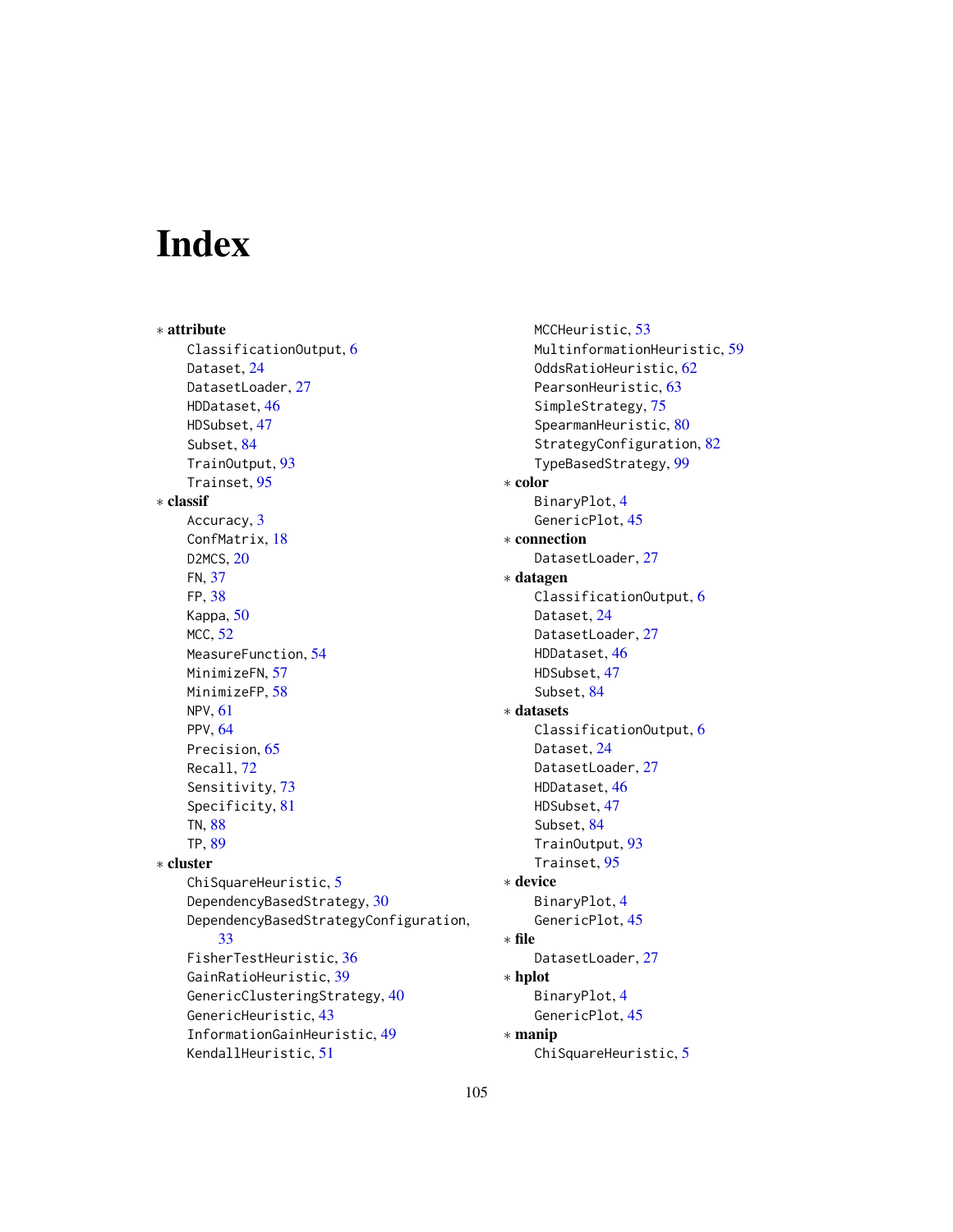ClassificationOutput, [6](#page-5-2) Dataset, [24](#page-23-1) DatasetLoader, [27](#page-26-1) DependencyBasedStrategy, [30](#page-29-0) DependencyBasedStrategyConfiguration, [33](#page-32-1) FisherTestHeuristic, [36](#page-35-0) GainRatioHeuristic, [39](#page-38-0) GenericClusteringStrategy, [40](#page-39-1) GenericHeuristic, [43](#page-42-1) HDDataset, [46](#page-45-0) HDSubset, [47](#page-46-0) InformationGainHeuristic, [49](#page-48-0) KendallHeuristic, [51](#page-50-0) MCCHeuristic, [53](#page-52-0) MultinformationHeuristic, [59](#page-58-0) OddsRatioHeuristic, [62](#page-61-0) PearsonHeuristic, [63](#page-62-0) SimpleStrategy, [75](#page-74-0) SpearmanHeuristic, [80](#page-79-1) StrategyConfiguration, [82](#page-81-1) Subset, [84](#page-83-1) TrainOutput, [93](#page-92-1) Trainset, [95](#page-94-2) TypeBasedStrategy, [99](#page-98-0) ∗ math Accuracy, [3](#page-2-0) ClassMajorityVoting, [11](#page-10-2) ClassWeightedVoting, [12](#page-11-1) ClusterPredictions, [13](#page-12-1) CombinedMetrics, [15](#page-14-1) CombinedVoting, [16](#page-15-1) ConfMatrix, [18](#page-17-1) FN, [37](#page-36-0) FP, [38](#page-37-0) Kappa, [50](#page-49-0) MCC, [52](#page-51-0) MeasureFunction, [54](#page-53-1) Methodology, [55](#page-54-0) MinimizeFN, [57](#page-56-0) MinimizeFP, [58](#page-57-0) NPV, [61](#page-60-0) PPV, [64](#page-63-0) Precision, [65](#page-64-0) PredictionOutput, [67](#page-66-1) ProbAverageVoting, [68](#page-67-1) ProbAverageWeightedVoting, [69](#page-68-1) ProbBasedMethodology, [71](#page-70-1)

Recall, [72](#page-71-0) Sensitivity, [73](#page-72-0) SimpleVoting, [78](#page-77-2) SingleVoting, [79](#page-78-1) Specificity, [81](#page-80-0) TN, [88](#page-87-0) TP, [89](#page-88-0) VotingStrategy, [103](#page-102-3) ∗ methods ClassMajorityVoting, [11](#page-10-2) ClassWeightedVoting, [12](#page-11-1) ClusterPredictions, [13](#page-12-1) CombinedMetrics, [15](#page-14-1) CombinedVoting, [16](#page-15-1) D2MCS, [20](#page-19-1) ProbAverageVoting, [68](#page-67-1) ProbAverageWeightedVoting, [69](#page-68-1) ProbBasedMethodology, [71](#page-70-1) SimpleVoting, [78](#page-77-2) SingleVoting, [79](#page-78-1) VotingStrategy, [103](#page-102-3) ∗ misc DefaultModelFit, [28](#page-27-0) GenericModelFit, [44](#page-43-0) Methodology, [55](#page-54-0) NoProbability, [60](#page-59-1) PredictionOutput, [67](#page-66-1) SummaryFunction, [87](#page-86-2) TrainFunction, [90](#page-89-1) UseProbability, [102](#page-101-1) ∗ models ClassMajorityVoting, [11](#page-10-2) ClassWeightedVoting, [12](#page-11-1) CombinedMetrics, [15](#page-14-1) CombinedVoting, [16](#page-15-1) ProbAverageVoting, [68](#page-67-1) ProbAverageWeightedVoting, [69](#page-68-1) ProbBasedMethodology, [71](#page-70-1) SimpleVoting, [78](#page-77-2) SingleVoting, [79](#page-78-1) VotingStrategy, [103](#page-102-3) ∗ programming D2MCS, [20](#page-19-1) TrainOutput, [93](#page-92-1) Trainset, [95](#page-94-2) ∗ utilities D2MCS, [20](#page-19-1) TrainOutput, [93](#page-92-1)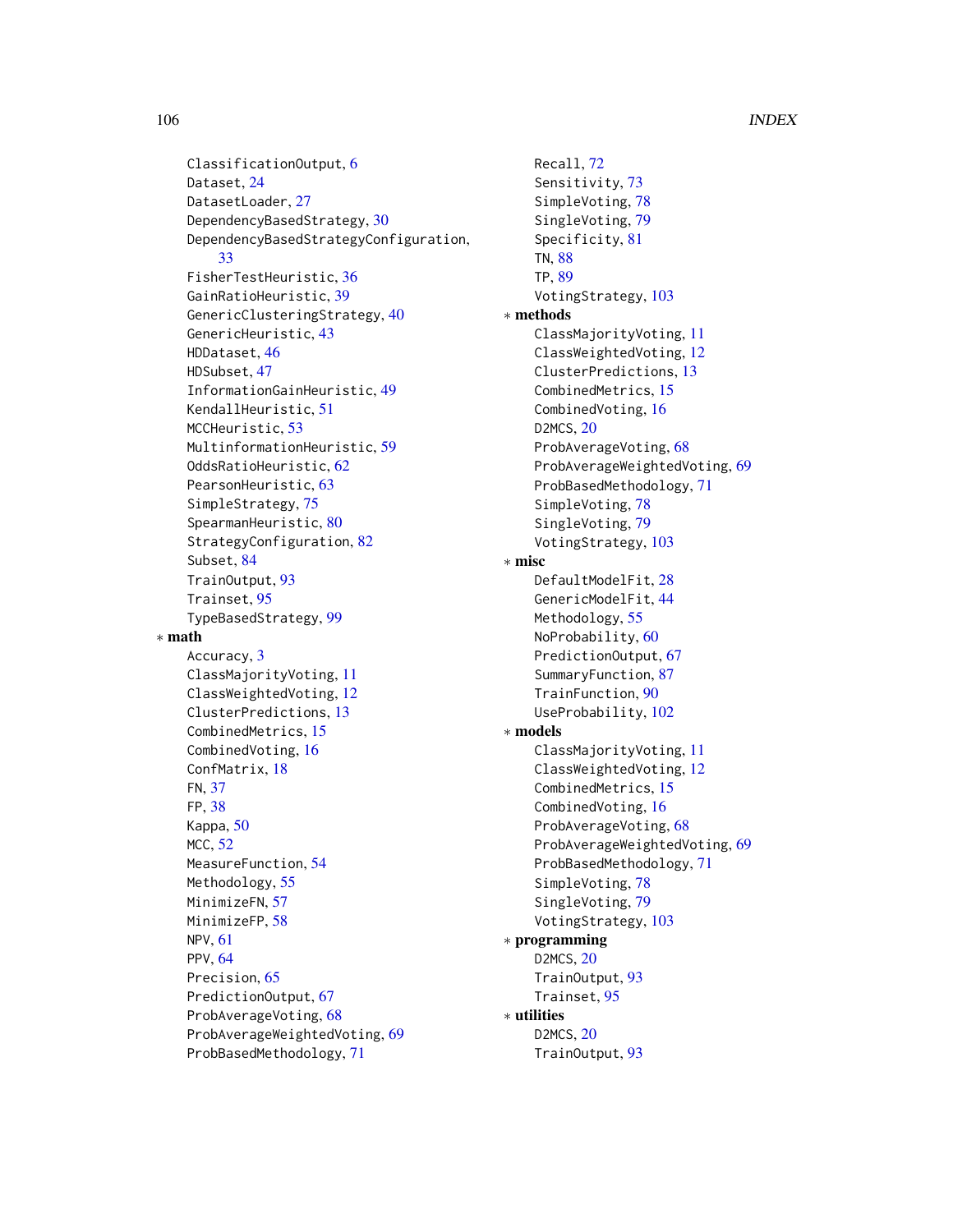Trainset, [95](#page-94-2) Accuracy, [3](#page-2-0) BinaryPlot, *[4](#page-3-3)*, [4,](#page-3-3) *[45](#page-44-0)* character, *[6](#page-5-2)[–12](#page-11-1)*, *[14](#page-13-0)[–17](#page-16-1)*, *[20,](#page-19-1) [21](#page-20-0)*, *[25,](#page-24-3) [26](#page-25-1)*, *[29](#page-28-0)*, *[33](#page-32-1)[–36](#page-35-0)*, *[39](#page-38-0)[–44](#page-43-0)*, *[46–](#page-45-0)[48](#page-47-3)*, *[50](#page-49-0)*, *[52](#page-51-0)*, *[54](#page-53-1)*, *[56](#page-55-0)[–60](#page-59-1)*, *[63,](#page-62-0) [64](#page-63-0)*, *[67–](#page-66-1)[72](#page-71-0)*, *[76](#page-75-0)*, *[78](#page-77-2)*, *[81](#page-80-0)*, *[84](#page-83-1)[–87](#page-86-2)*, *[91](#page-90-6)[–96](#page-95-2)*, *[99](#page-98-0)*, *[101](#page-100-0)*, *[103,](#page-102-3) [104](#page-103-0)* chisq.test, *[6](#page-5-2)* ChiSquareHeuristic, [5](#page-4-1) ClassificationOutput, *[4](#page-3-3)*, [6,](#page-5-2) *[15](#page-14-1)*, *[19](#page-18-0)*, *[21](#page-20-0)*, *[37,](#page-36-0) [38](#page-37-0)*, *[51](#page-50-0)*, *[53](#page-52-0)*, *[62](#page-61-0)*, *[65,](#page-64-0) [66](#page-65-0)*, *[73,](#page-72-0) [74](#page-73-0)*, *[82](#page-81-1)*, *[88,](#page-87-0) [89](#page-88-0)* ClassMajorityVoting, [11,](#page-10-2) *[12,](#page-11-1) [13](#page-12-1)*, *[18](#page-17-1)*, *[69](#page-68-1)*, *[71](#page-70-1)*, *[79](#page-78-1)* ClassWeightedVoting, *[12](#page-11-1)*, [12,](#page-11-1) *[13](#page-12-1)*, *[18](#page-17-1)*, *[69](#page-68-1)*, *[71](#page-70-1)*, *[79](#page-78-1)* ClusterPredictions, *[12,](#page-11-1) [13](#page-12-1)*, [13,](#page-12-1) *[18](#page-17-1)*, *[69,](#page-68-1) [70](#page-69-0)*, *[79,](#page-78-1) [80](#page-79-1)*, *[103](#page-102-3)* CombinedMetrics, [15,](#page-14-1) *[17](#page-16-1)*, *[58,](#page-57-0) [59](#page-58-0)* CombinedVoting, *[16](#page-15-1)*, [16,](#page-15-1) *[21](#page-20-0)*, *[79,](#page-78-1) [80](#page-79-1)*, *[103,](#page-102-3) [104](#page-103-0)* ConfMatrix, *[4](#page-3-3)*, [18,](#page-17-1) *[37,](#page-36-0) [38](#page-37-0)*, *[50,](#page-49-0) [51](#page-50-0)*, *[53](#page-52-0)*, *[55](#page-54-0)*, *[62](#page-61-0)*, *[65,](#page-64-0) [66](#page-65-0)*, *[73,](#page-72-0) [74](#page-73-0)*, *[82](#page-81-1)*, *[88,](#page-87-0) [89](#page-88-0)* confusionMatrix, *[18,](#page-17-1) [19](#page-18-0)* cor, *[64](#page-63-0)* cor.test, *[52](#page-51-0)*, *[81](#page-80-0)* D2MCS, *[6](#page-5-2)*, *[10](#page-9-0)*, *[12,](#page-11-1) [13](#page-12-1)*, *[15](#page-14-1)*, *[18,](#page-17-1) [19](#page-18-0)*, [20,](#page-19-1) *[29](#page-28-0)*, *[54,](#page-53-1) [55](#page-54-0)*, *[68,](#page-67-1) [69](#page-68-1)*, *[71](#page-70-1)*, *[79,](#page-78-1) [80](#page-79-1)*, *[87](#page-86-2)*, *[95](#page-94-2)*, *[104](#page-103-0)* D2MCS::CombinedMetrics, *[57,](#page-56-0) [58](#page-57-0)* D2MCS::GenericClusteringStrategy, *[30](#page-29-0)*, *[75](#page-74-0)*, *[100](#page-99-0)* D2MCS::GenericHeuristic, *[5](#page-4-1)*, *[36](#page-35-0)*, *[39](#page-38-0)*, *[49](#page-48-0)*, *[51](#page-50-0)*, *[53](#page-52-0)*, *[59](#page-58-0)*, *[62,](#page-61-0) [63](#page-62-0)*, *[80](#page-79-1)* D2MCS::GenericModelFit, *[28](#page-27-0)* D2MCS::GenericPlot, *[4](#page-3-3)* D2MCS::MeasureFunction, *[3](#page-2-0)*, *[37,](#page-36-0) [38](#page-37-0)*, *[50](#page-49-0)*, *[52](#page-51-0)*, *[61](#page-60-0)*, *[64](#page-63-0)*, *[66](#page-65-0)*, *[72](#page-71-0)*, *[74](#page-73-0)*, *[81](#page-80-0)*, *[88,](#page-87-0) [89](#page-88-0)* D2MCS::Methodology, [71](#page-70-1) D2MCS::SimpleVoting, *[11,](#page-10-2) [12](#page-11-1)*, *[68,](#page-67-1) [69](#page-68-1)* D2MCS::StrategyConfiguration, *[33](#page-32-1)* D2MCS::SummaryFunction, *[60](#page-59-1)*, *[102](#page-101-1)* D2MCS::TrainFunction, *[97](#page-96-2)* D2MCS::VotingStrategy, *[16](#page-15-1)*, *[79](#page-78-1)* data.frame, *[5](#page-4-1)*, *[18](#page-17-1)*, *[22](#page-21-0)*, *[25](#page-24-3)*, *[29](#page-28-0)*, *[35](#page-34-0)*, *[44,](#page-43-0) [45](#page-44-0)*, *[61](#page-60-0)*, *[84](#page-83-1)*, *[96,](#page-95-2) [97](#page-96-2)*, *[102](#page-101-1)* Dataset, *[6](#page-5-2)*, *[22](#page-21-0)*, [24,](#page-23-1) *[27,](#page-26-1) [28](#page-27-0)*, *[36](#page-35-0)*, *[39](#page-38-0)*, *[43](#page-42-1)*, *[47](#page-46-0)*, *[50](#page-49-0)*, *[52](#page-51-0)*, *[54](#page-53-1)*, *[60](#page-59-1)*, *[63,](#page-62-0) [64](#page-63-0)*, *[81](#page-80-0)*, *[84](#page-83-1)*, *[86](#page-85-1)*, *[95](#page-94-2)*, *[97](#page-96-2)*

DatasetLoader, [27,](#page-26-1) *[47](#page-46-0)*, *[49](#page-48-0)*, *[86](#page-85-1)*, *[97](#page-96-2)* DefaultModelFit, [28,](#page-27-0) *[44](#page-43-0)* DependencyBasedStrategy, [30,](#page-29-0) *[33](#page-32-1)*, *[36](#page-35-0)* DependencyBasedStrategyConfiguration, *[30](#page-29-0)*, *[32](#page-31-1)*, [33,](#page-32-1) *[83](#page-82-0)* DIterator, *[85](#page-84-3)* factor, *[63](#page-62-0)*, *[85](#page-84-3)*, *[96](#page-95-2)* FALSE, *[10](#page-9-0)*, *[18](#page-17-1)*, *[21](#page-20-0)*, *[78](#page-77-2)*, *[86](#page-85-1)*, *[92](#page-91-5)*, *[99](#page-98-0)* FinalPred, *[67](#page-66-1)*, *[78](#page-77-2)* fisher.test, *[36](#page-35-0)* FisherTestHeuristic, [36](#page-35-0) FIterator, *[48](#page-47-3)* FN, [37](#page-36-0) formula, *[28,](#page-27-0) [29](#page-28-0)*, *[44](#page-43-0)* FP, [38](#page-37-0) gain.ratio, *[39](#page-38-0)* GainRatioHeuristic, [39](#page-38-0) GenericClusteringStrategy, *[32](#page-31-1)*, *[40](#page-39-1)*, [40,](#page-39-1) *[41](#page-40-2)*, *[77](#page-76-0)*, *[96,](#page-95-2) [97](#page-96-2)*, *[102](#page-101-1)* GenericHeuristic, *[31](#page-30-1)*, *[35](#page-34-0)*, *[40](#page-39-1)*, *[42,](#page-41-0) [43](#page-42-1)*, [43,](#page-42-1) *[54](#page-53-1)*, *[75](#page-74-0)*, *[100](#page-99-0)* GenericModelFit, *[21](#page-20-0)*, *[29](#page-28-0)*, [44](#page-43-0) GenericPlot, *[5](#page-4-1)*, *[45](#page-44-0)*, [45](#page-44-0) getModelInfo, *[21](#page-20-0)* HDDataset, *[27,](#page-26-1) [28](#page-27-0)*, [46,](#page-45-0) *[47](#page-46-0)[–49](#page-48-0)* HDSubset, *[47](#page-46-0)*, [47,](#page-46-0) *[48](#page-47-3)* information.gain, *[50](#page-49-0)* InformationGainHeuristic, [49](#page-48-0) integer, *[25](#page-24-3)*, *[47,](#page-46-0) [48](#page-47-3)*, *[85,](#page-84-3) [86](#page-85-1)*, *[91,](#page-90-6) [92](#page-91-5)*, *[98](#page-97-0)* Kappa, [50](#page-49-0) KendallHeuristic, [51](#page-50-0) list, *[7,](#page-6-2) [8](#page-7-0)*, *[14](#page-13-0)*, *[17](#page-16-1)*, *[21](#page-20-0)*, *[25](#page-24-3)*, *[31](#page-30-1)*, *[35](#page-34-0)*, *[41,](#page-40-2) [42](#page-41-0)*, *[67](#page-66-1)*, *[76](#page-75-0)*, *[79](#page-78-1)*, *[93,](#page-92-1) [94](#page-93-2)*, *[101](#page-100-0)* logical, *[10](#page-9-0)*, *[12,](#page-11-1) [13](#page-12-1)*, *[16](#page-15-1)*, *[18](#page-17-1)*, *[20,](#page-19-1) [21](#page-20-0)*, *[25,](#page-24-3) [26](#page-25-1)*, *[28,](#page-27-0) [29](#page-28-0)*, *[31,](#page-30-1) [32](#page-31-1)*, *[41,](#page-40-2) [42](#page-41-0)*, *[44](#page-43-0)*, *[46](#page-45-0)*, *[48,](#page-47-3) [49](#page-48-0)*, *[57](#page-56-0)*, *[59](#page-58-0)*, *[69](#page-68-1)*, *[71](#page-70-1)*, *[76](#page-75-0)[–80](#page-79-1)*, *[85,](#page-84-3) [86](#page-85-1)*, *[91,](#page-90-6) [92](#page-91-5)*, *[98](#page-97-0)[–101](#page-100-0)* makeCluster, *[20](#page-19-1)* MCC, [52](#page-51-0) MCCHeuristic, [53](#page-52-0) mccr, *[54](#page-53-1)* MeasureFunction, *[4](#page-3-3)*, *[8,](#page-7-0) [9](#page-8-0)*, *[19](#page-18-0)*, *[37,](#page-36-0) [38](#page-37-0)*, *[51](#page-50-0)*, *[53](#page-52-0)*, [54,](#page-53-1) *[55](#page-54-0)*, *[62](#page-61-0)*, *[65,](#page-64-0) [66](#page-65-0)*, *[73,](#page-72-0) [74](#page-73-0)*, *[82](#page-81-1)*, *[88,](#page-87-0) [89](#page-88-0)*